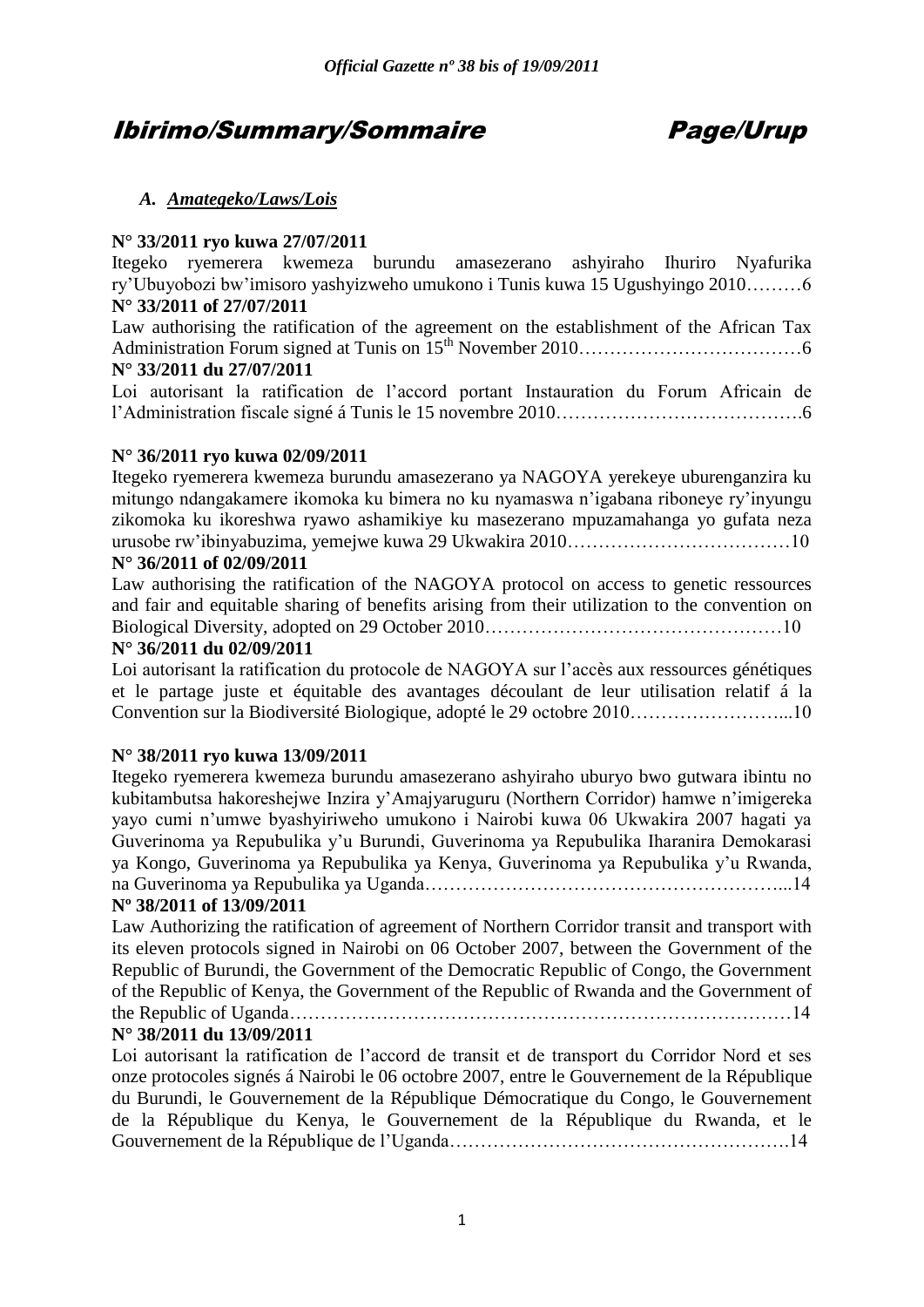# *B. Amateka ya Perezida/Presidential Orders/Arrêtés Présidentiels*

| N° 61/01 ryo kuwa 25/08/2011<br>Iteka rya Perezida rishyiraho Umunyamabanga Uhoraho muri Minisiteri y'Umutungo                                       |
|------------------------------------------------------------------------------------------------------------------------------------------------------|
| N° 61/01 of 25/08/2011<br>Presidential Order appointing a Permanent Secretary in the Ministry of Natural Resources19<br>N° 61/01 du 25/08/2011       |
| Arrêté Présidentiel portant nomination d'un Secrétaire Permanent au Ministère des                                                                    |
| N° 62/01 ryo kuwa 25/08/2011<br>Iteka rya Perezida rishyiraho Umunyamabanga Uhoraho muri Minisiteri y'Ubuzima22<br>N° 62/01 of 25/08/2011            |
| Presidential Order appointing a Permanent Secretary in the Ministry of Health22<br>$N^{\circ}$ 62/01 du 25/08/2011                                   |
| Arrêté Présidentiel portant nomination d'un Secrétaire Permanent au Ministère                                                                        |
| N° 63/01 ryo kuwa 25/08/2011<br>Iteka rya Perezida rishyiraho Umunyamabanga Uhoraho muri Minisiteri y'Ibiza no Gucyura                               |
| N° 63/01 of 25/08/2011<br>Presidential Order appointing a Permanent Secretary in the Ministry of Disaster Management                                 |
| N° 63/01 du 25/08/2011<br>Arrêté Présidentiel portant nomination d'un Secrétaire Permanent au Ministère de la Gestion                                |
| N° 64/01 ryo kuwa 25/08/2011<br>Iteka rya Perezida rishyiraho Umunyamabanga Uhoraho muri Minisiteri y'Urubyiruko,<br>$N^{\circ}$ 64/01 of 25/08/2011 |
| Presidential Order appointing a Permanent Secretary in the Ministry of Youth, Sports and                                                             |
| N° 64/01 du 25/08/2011<br>Arrêté Présidentiel portant nomination d'un Secrétaire Permanent au Ministère de la                                        |
| N° 65/01 ryo kuwa 25/08/2011<br>Iteka rya Perezida rishyiraho Umunyamabanga Uhoraho muri Minisiteri y'Ubutabera32<br>N° 65/01 of 25/08/2011          |
| Presidential Order appointing a Permanent Secretary in the Ministry of Justice32<br>N° 65/01 du 25/08/2011                                           |
| Arrêté Présidentiel portant nomination d'un Secrétaire Permanent au Ministère                                                                        |
| N° 66/01 ryo kuwa 25/08/2011                                                                                                                         |

| Iteka rya Perezida rishyiraho Umuyobozi Mukuru w'Ikigo gishinzwe Iterambere ry'Ubuhinzi |  |  |
|-----------------------------------------------------------------------------------------|--|--|
|                                                                                         |  |  |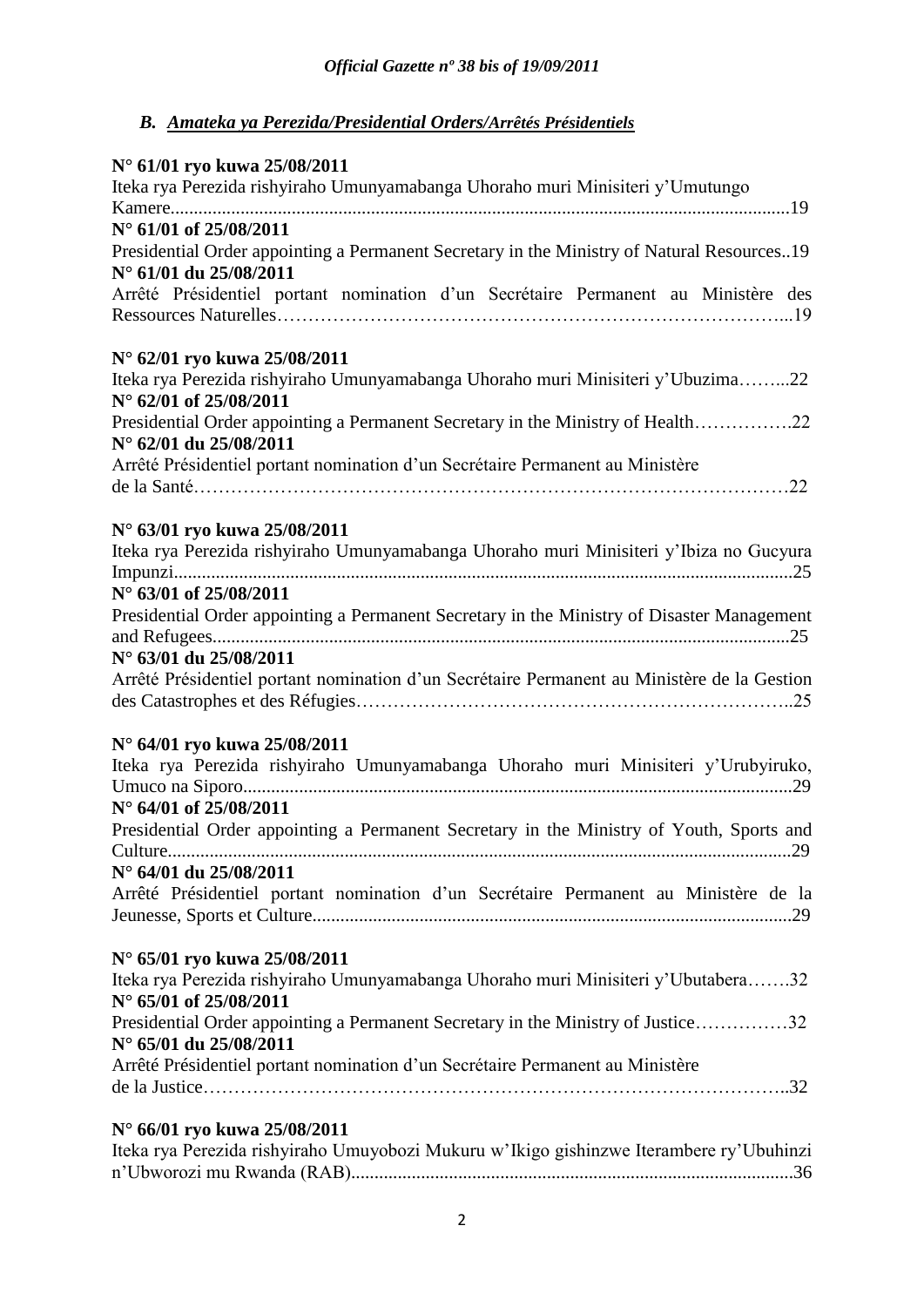| $N^{\circ}$ 66/01 of 25/08/2011                                                            |
|--------------------------------------------------------------------------------------------|
| Presidential Order appointing a Director General of Rwanda Agriculture Board               |
|                                                                                            |
| N° 66/01 du 25/08/2011                                                                     |
| Arrêté Présidentiel portant nomination d'un Directeur Général de l'Office Rwandais de      |
|                                                                                            |
|                                                                                            |
| N° 67/01 ryo kuwa 25/08/2011                                                               |
| Iteka rya Perezida rishyiraho Umuyobozi Mukuru Wungirije w'Ikigo gishinzwe Iterambere      |
|                                                                                            |
| N° 67/01 of 25/08/2011                                                                     |
| Presidential Order appointing a Deputy Director General of Rwanda Agriculture Board        |
|                                                                                            |
| $N^{\circ}$ 67/01 du 25/08/2011                                                            |
| Arrêté Présidentiel portant nomination d'une Directrice Générale Adjointe de l'Office      |
|                                                                                            |
|                                                                                            |
| N° 68/01 ryo kuwa 25/08/2011                                                               |
| Iteka rya Perezida rishyiraho Umuyobozi Mukuru Wungirije w'Ikigo gishinzwe Iterambere      |
|                                                                                            |
| N° 68/01 of 25/08/2011                                                                     |
| Presidential Order appointing a Deputy Director General of Rwanda Agriculture Board        |
|                                                                                            |
| N° 68/01 du 25/08/2011                                                                     |
| Arrêté Présidentiel portant nomination d'une Directrice Générale Adjointe de l'Office      |
|                                                                                            |
| N° 69/01 ryo ku wa 25/08/2011                                                              |
| Iteka rya Perezida rishyiraho Umuyobozi Mukuru Wungirije w'Ikigo gishinzwe Iterambere      |
|                                                                                            |
| N° 69/01 of 25/08/2011                                                                     |
| Presidential Order appointing a Deputy Director General of Rwanda Agriculture Board        |
|                                                                                            |
| N° 69/01 du 25/08/2011                                                                     |
| Arrêté Présidentiel portant nomination d'un Directeur Général Adjoint de l'Office Rwandais |
|                                                                                            |
|                                                                                            |
| N° 70/01 ryo kuwa 25/08/2011                                                               |
| Iteka rya Perezida rishyiraho Umuyobozi Mukuru Wungirije w'Ikigo gishinzwe Iterambere      |
|                                                                                            |
| N° 70/01 of 25/08/2011                                                                     |
| Presidential Order appointing a Deputy Director General of Rwanda Agriculture Board        |
|                                                                                            |
| $N^{\circ}$ 70/01 du 25/08/2011                                                            |
| $(1, 1)$ $D' = (2, 1, 1, 1)$                                                               |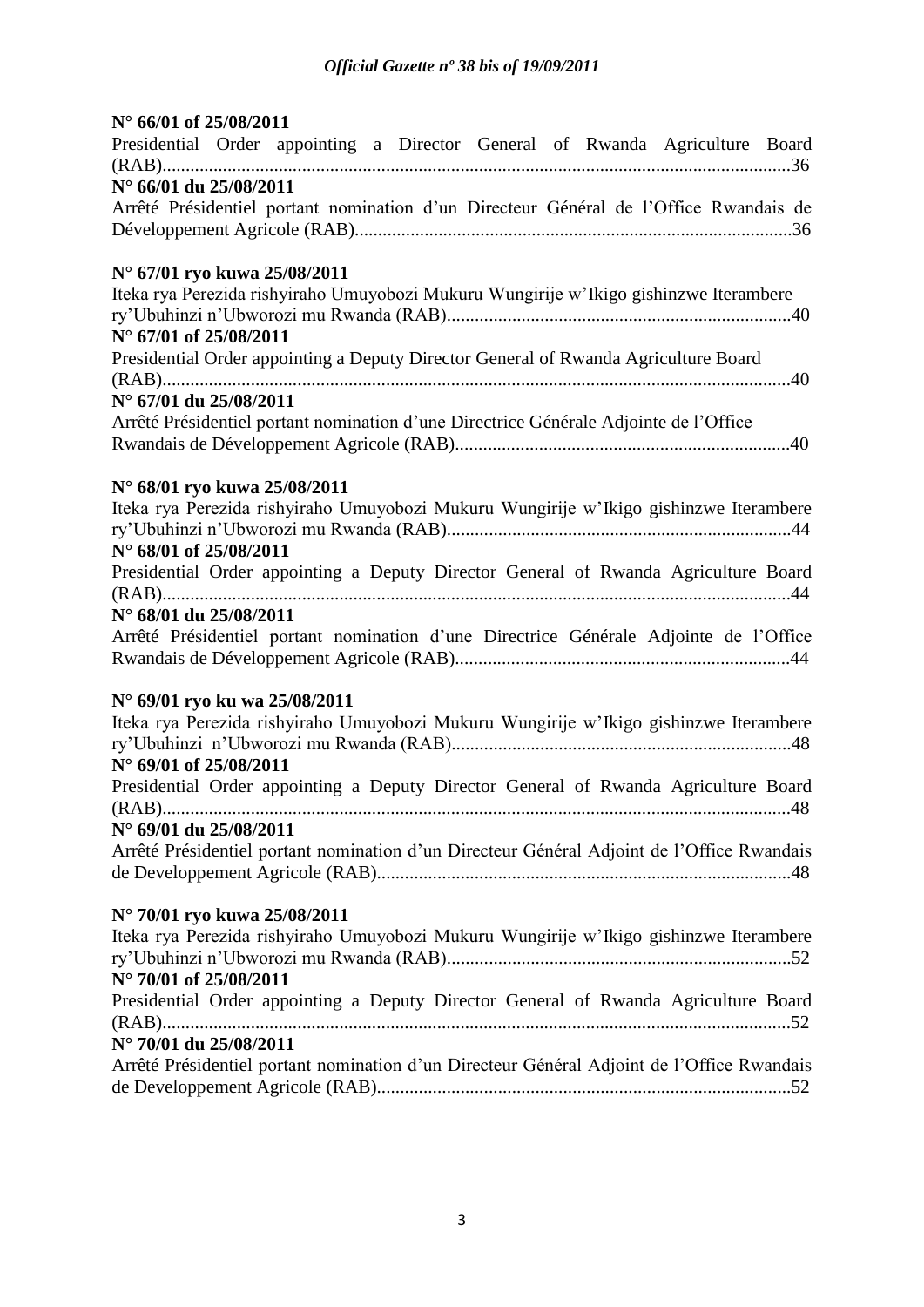# **N° 71/01 ryo kuwa 25/08/2011**

Iteka rya Perezida rishyiraho Umuyobozi Mukuru w'Ikigo cy'Igihugu gishinzwe guteza imbere Iyoherezwa mu Mahanga ry'Ibikomoka ku Buhinzi n'Ubworozi (NAEB).................56 **N° 71/01 of 25/08/2011**

Presidential Order appointing a Director General of National Agricultural Export Development Board (NAEB)………………………………………………………………...56

# **N° 71/01 du 25/08/2011**

Arrêté Présidentiel portant nomination d'un Directeur Général de l'Office National de Développement des Exportations Agricoles (NAEB)………………………………………..56

# **N° 72/01 ryo kuwa 25/08/2011**

Iteka rya Perezida rishyiraho Umuyobozi Mukuru Wungirije w'Ikigo cy'Igihugu gishinzwe guteza imbere Iyoherezwa mu Mahanga ry'Ibikomoka ku Buhinzi n'Ubworozi (NAEB).....60 **N° 72/01 of 25/08/2011**

Presidential Order appointing a Deputy Director General of National Agricultural Export Development Board (NAEB)………………………………………………………………...60

# **N° 72/01 du 25/08/2011**

Arrêté Présidentiel portant nomination d'un Directeur Général Adjoint de l'Office National de Développement des Exportations Agricoles (NAEB)…………………………………….60

# **N° 73/01 ryo kuwa 25/08/2011**

Iteka rya Perezida rishyiraho Umuyobozi Mukuru Wungirije w'Ikigo cy'Igihugu gishinzwe guteza imbere Iyoherezwa mu Mahanga ry'Ibikomoka ku Buhinzi n'Ubworozi (NAEB).....64 **N° 73/01 of 25/08/2011**

Presidential Order appointing a Deputy Director General of National Agricultural Export Development Board (NAEB)………………………………………………………………...64

## **N° 73/01 du 25/08/2011**

Arrêté Présidentiel portant nomination d'un Directeur Général Adjoint de l'Office National de Développement des Exportations Agricoles (NAEB)…………………………………….64

# **N° 74/01 ryo kuwa 25/08/2011**

| Iteka rya Perezida rishyiraho abagize Inama y'Ubutegetsi y'Ishuri Rikuru ryo Kwigisha no     |  |
|----------------------------------------------------------------------------------------------|--|
|                                                                                              |  |
| $N^{\circ}$ 74/01 du 25/08/2011                                                              |  |
| Presidential Order appointing the members of the Board of Directors of Institute of Legal    |  |
|                                                                                              |  |
| N° 74/01 du 25/08/2011                                                                       |  |
| Arrêté Présidentiel portant nomination des membres du Conseil d'Administration de l'Institut |  |
|                                                                                              |  |

## **N° 75/01 ryo kuwa 25/08/2011**

Iteka rya Perezida rishyiraho Umuyobozi w'Ishuri Rikuru ryo Kwigisha no Guteza Imbere Amategeko (ILPD)…………………………………………………………………………...73 **N° 75/01 of 25/08/2011** Presindential Order appointing a Rector of Institute of Legal Practice and Development (ILPD)………………………………………………………………………………………..73 **N <sup>o</sup>75/01 du 25/08/2011** Arrêté Présidentiel portant nomination d'un Recteur de l'Institut Supérieur de Pratique et de Développement du Droit (ILPD)……………………………………………………………..73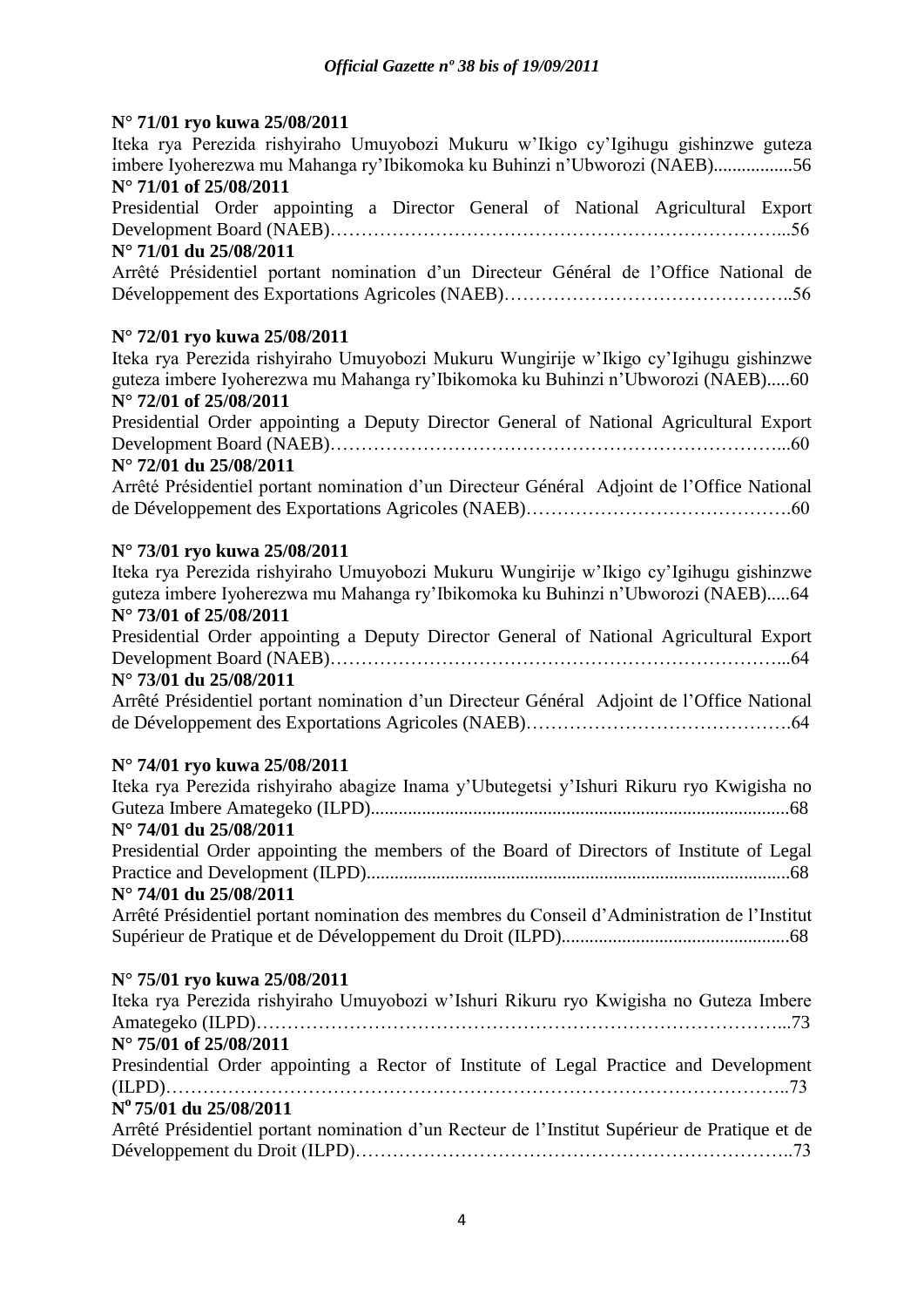# **N° 76/01 ryo kuwa 25/08/2011**

| Iteka rya Perezida rishyiraho Umuyobozi Wungirije w'Ishuri Rikuru ryo Kwigisha no Guteza     |
|----------------------------------------------------------------------------------------------|
|                                                                                              |
| $N^{\circ}$ 76/01 of 25/08/2011                                                              |
| Presindential Order appointing a Vice Rector of Institute of Legal Practice and Development  |
|                                                                                              |
| Nº 76/01 du 25/08/2011                                                                       |
| Arrêté Présidentiel portant nomination d'un Vice Recteur de l'Institut Supérieur de Pratique |
|                                                                                              |
| N° 77/01 ryo kuwa 13/09/2011                                                                 |
| Iteka rya Perezida ryemeza burundu Amasezerano Mpuzamahanga 2007 yerekeye Igihingwa          |
|                                                                                              |
| N° 77/01 of 13/09/2011                                                                       |
| Presidential Order ratifying the International Coffee Agreement 2007, adopted in London on   |
|                                                                                              |
| N° 77/01 du 13/09/2011                                                                       |
| Arrêté Présidentiel portant ratification de l'Accord International 2007 sur le Café adopté á |
|                                                                                              |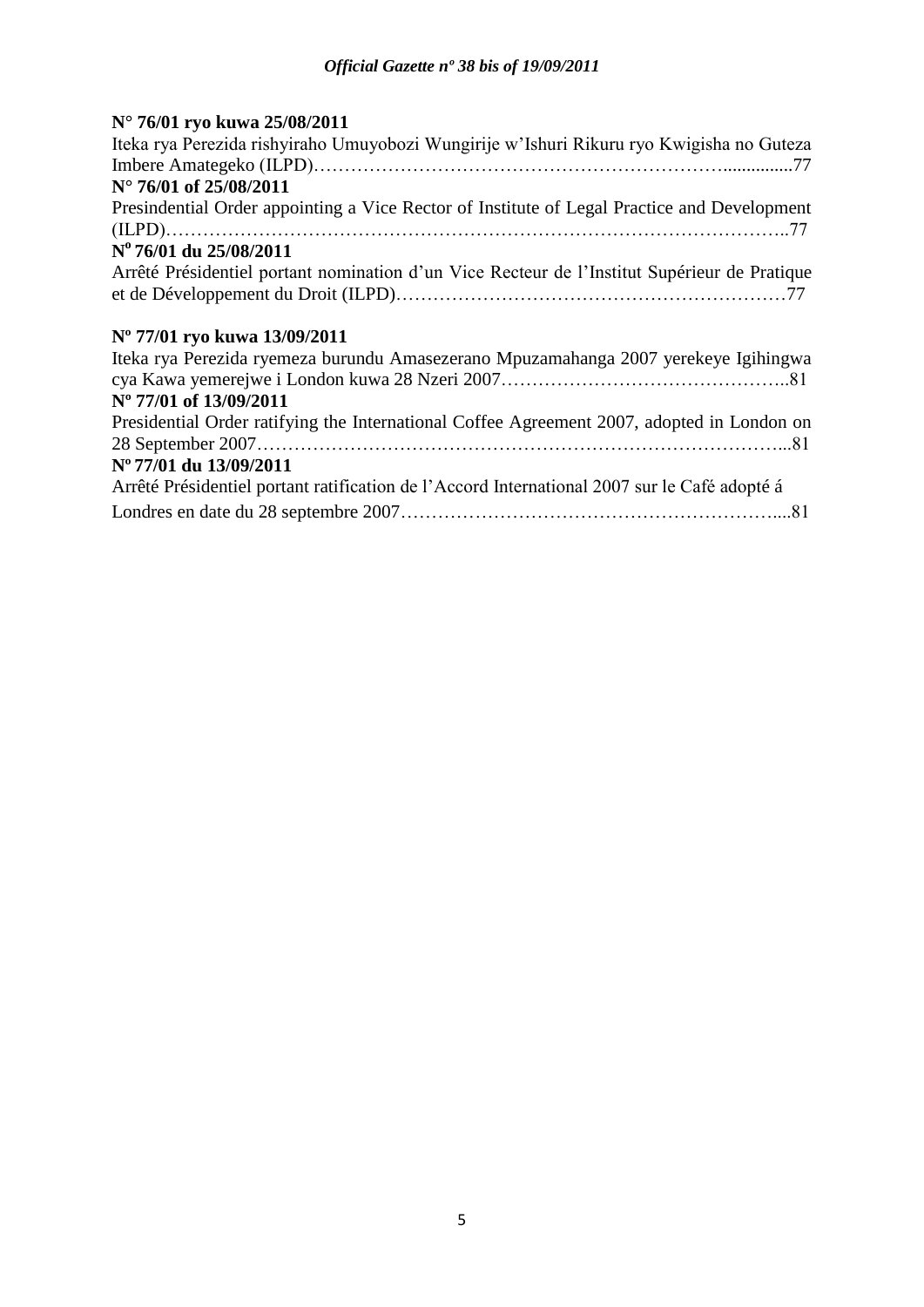**ITEGEKO N°33/2011 RYO 27/07/2011 RYEMERERA BURUNDU AMASEZERANO ASHYIRAHO ON THE ESTABLISHMENT OF THE L'ACCORD PORTANT INSTAURATION DU IHURIRO NYAFURIKA RY'UBUYOBOZI AFRICAN TAX ADMINISTRATION FORUM BW'IMISORO YASHYIZWEHO UMUKONO SIGNED AT TUNIS ON 15th NOVEMBER 2010 L'ADMINISTRATION FISCALE SIGNE A I TUNIS KUWA 15 UGUSHYINGO 2010 LAW N°33/2011 OF 27/07/2011 AUTHORISING THE RATIFICATION OF THE AGREEMENT AUTORISANT LA RATIFICATION DE LOI N°33/2011 DU 27/07/2011 FORUM AFRICAIN DE TUNIS LE 15 NOVEMBRE 2010**

### **ISHAKIRO**

#### **TABLE OF CONTENTS**

#### **TABLE DES MATIERES**

| Ingingo ya mbere: Uruhushya rwo kwemeza Article One: Authorisation for ratification<br>burundu |                                                                | <b>Article premier: Autorisation de</b><br>ratification         |
|------------------------------------------------------------------------------------------------|----------------------------------------------------------------|-----------------------------------------------------------------|
| Ingingo ya 2: Itegurwa, isuzumwa n'itorwa<br>ry'iri tegeko                                     | Article 2: Drafting, consideration and adoption<br>of this Law | Article 2: Initiation, examen et adoption de la<br>présente loi |
| Ingingo ya 3: Igihe iri itegeko ritangira<br>gukurikizwa                                       | <b>Article 3: Commencement</b>                                 | Article 3: Entrée en vigueur                                    |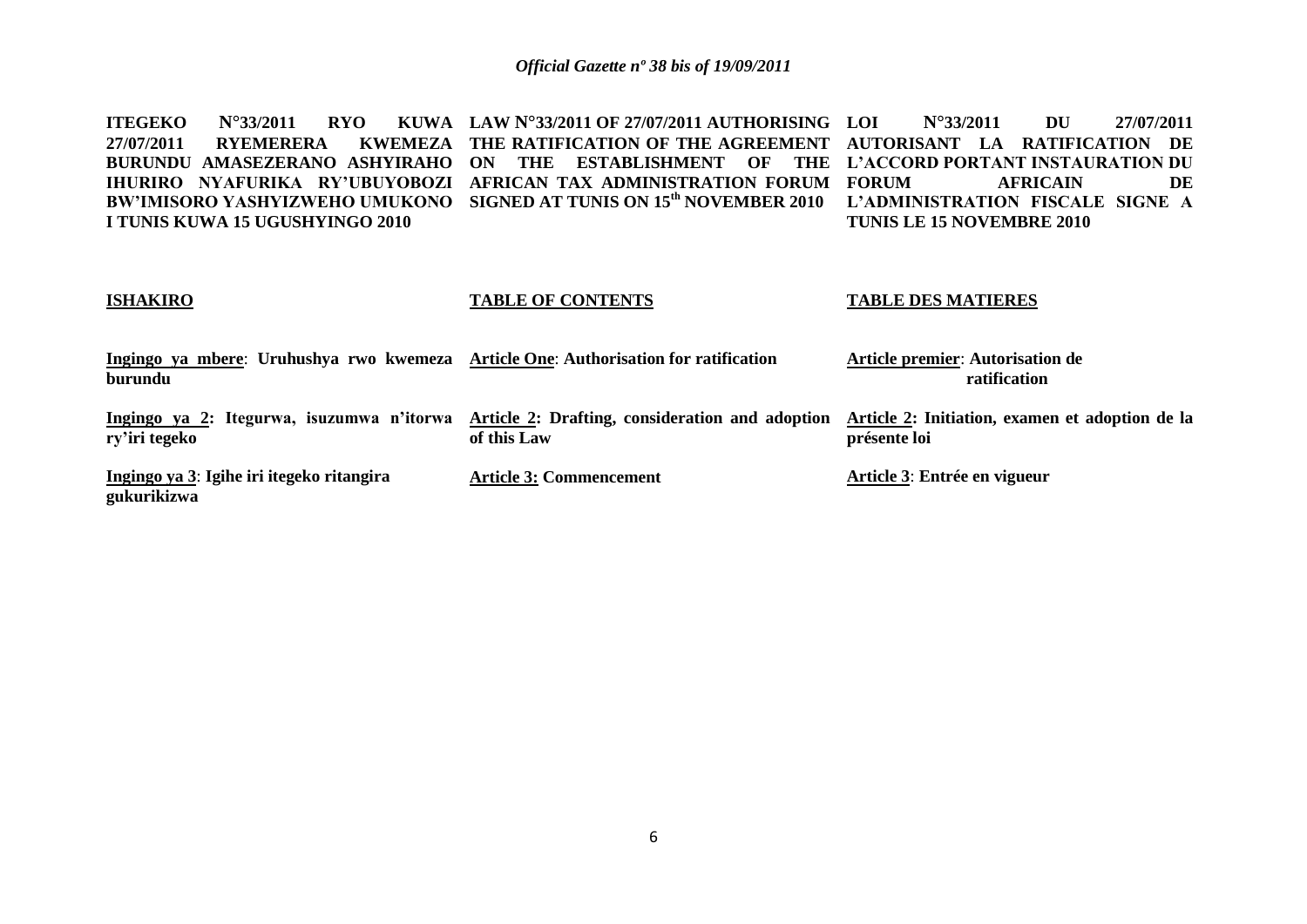**ITEGEKO N°33/2011 RYO 27/07/2011 RYEMERERA KWEMEZA BURUNDU AMASEZERANO ASHYIRAHO ON THE ESTABLISHMENT OF THE L'ACCORD PORTANT INSTAURATION DU IHURIRO NYAFURIKA RY'UBUYOBOZI AFRICAN TAX ADMINISTRATION FORUM BW'IMISORO YASHYIZWEHO UMUKONO SIGNED AT TUNIS ON 15th NOVEMBER 2010 L'ADMINISTRATION FISCALE SIGNE A I TUNIS KUWA 15 UGUSHYINGO 2010 LAW N°33/2011 OF 27/07/2011 AUTHORISING THE RATIFICATION OF THE AGREEMENT AUTORISANT LA RATIFICATION DE LOI N°33/2011 DU 27/07/2011 FORUM AFRICAIN DE TUNIS LE 15 NOVEMBRE 2010**

**Twebwe, KAGAME Paul**, Perezida wa Repubulika;

**We, KAGAME Paul**, President of the Republic;

**Nous, KAGAME Paul**, Président de la République;

**INTEKO ISHINGA AMATEGEKO YEMEJE, THE PARLIAMENT HAS ADOPTED AND WE LE PARLEMENT A ADOPTE ET NOUS NONE NATWE DUHAMIJE, DUTANGAJE ITEGEKO RITEYE RITYA DUTEGETSE KO RYANDIKWA MU PUBLISHED IN THE OFFICIAL GAZETTE QU'ELLE SOIT PUBLIEE AU JOURNAL IGAZETI YA LETA YA REPUBULIKA Y'U OF THE REPUBLIC OF RWANDA RWANDA PROMULGATE FOLLOWING LAW AND ORDER IT TO BE DONT LA TENEUR SUIT ET ORDONNONS**  THE SANCTIONNONS, PROMULGUONS LA LOI **OFFICIEL DE LA REPUBLIQUE DU RWANDA**

| <b>INTEKO ISHINGA AMATEGEKO:</b>                                                                                                       | <b>THE PARLIAMENT:</b>                                                                                                                                                                                                                                                                                      | <b>LE PARLEMENT:</b>                                                                                                          |
|----------------------------------------------------------------------------------------------------------------------------------------|-------------------------------------------------------------------------------------------------------------------------------------------------------------------------------------------------------------------------------------------------------------------------------------------------------------|-------------------------------------------------------------------------------------------------------------------------------|
| Umutwe w'Abadepite, mu nama yawo yo kuwa<br>24 Kamena 2011;                                                                            | The Chamber of Deputies, in its session of 24 June<br>2011:                                                                                                                                                                                                                                                 | La Chambre des Députés, réunie en sa séance du<br>24 juin 2011;                                                               |
| Umutwe wa Sena, mu nama yawo yo kuwa 19 The Senate, in its session of 19 July 2011;<br>Nyakanga 2011;                                  |                                                                                                                                                                                                                                                                                                             | Le Sénat, réuni en sa séance du 19 juillet 2011 ;                                                                             |
| ryavuguruwe kugeza ubu, cyane cyane mu ngingo<br>zaryo iya 62, iya 88, iya 89, iya 90, iya 92, iya 93,<br>iya 108, iya 189, n'iya 201; | Ishingiye ku Itegeko Nshinga rya Repubulika y'u Pursuant to the Constitution of the Republic of Vu la Constitution de la République du Rwanda<br>Rwanda ryo kuwa 04 Kamena 2003, nk'uko Rwanda of June 04, 2003 as amended to date,<br>especially in Articles 62, 88, 89, 90, 92, 93, 108,<br>189, and 201; | du 04 juin 2003, telle que révisée à ce jour,<br>spécialement en ses articles 62, 88, 89, 90, 92, 93,<br>108, 189, et $201$ ; |

Imaze gusuzuma Amasezerano ashyiraho Ihuriro Having considered the Agreement on the Après examen de l'Accord portant instauration du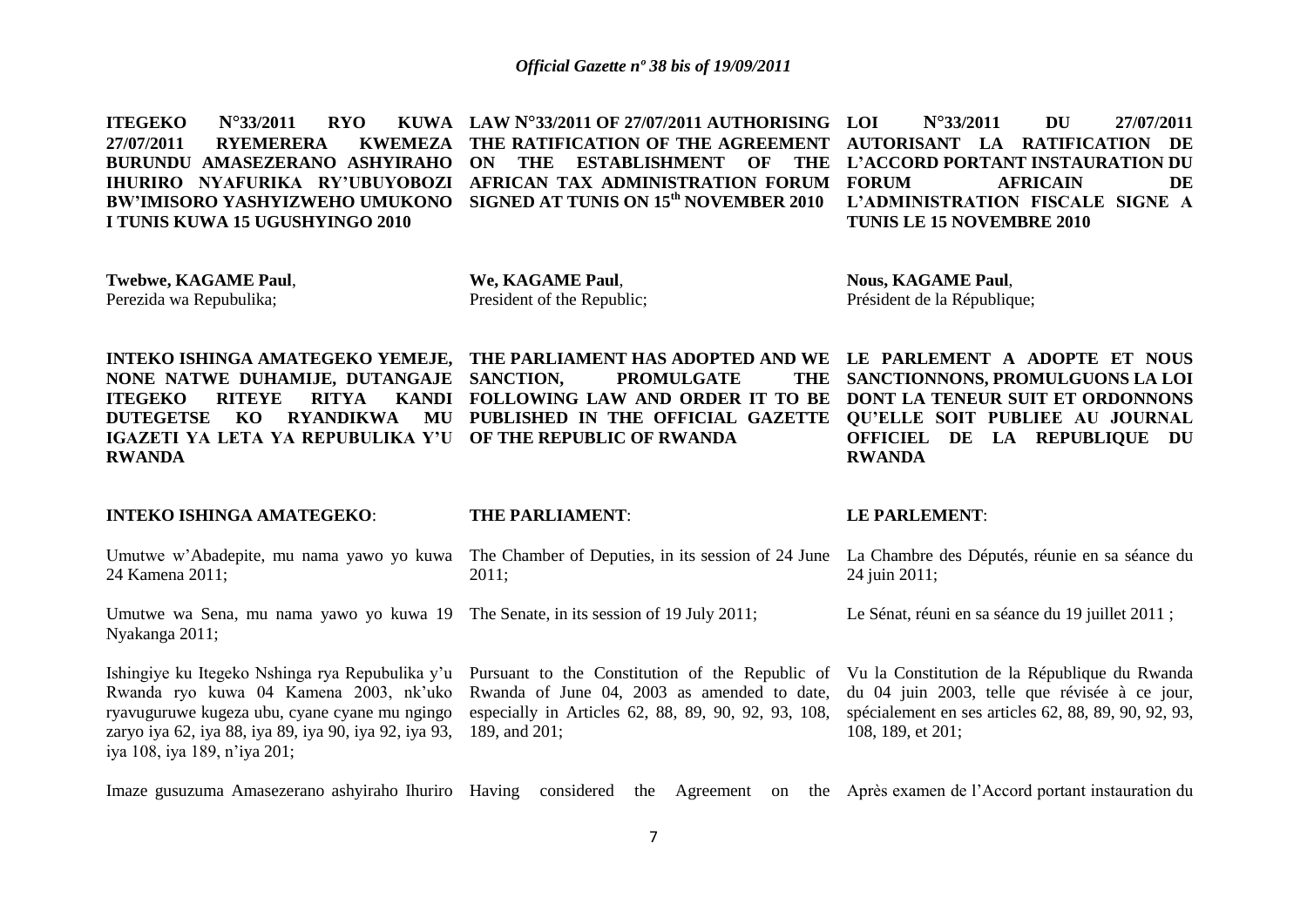| ry'Ubuyobozi<br>Nyafurika<br>yashyizweho<br>umukono i Tunis<br>Ugushyingo 2010;                                                                                          | bw'Imisoro establishment of the African Tax Administration<br>kuwa 15 Forum signed at Tunis on $15th$ November 2010;                                                       | Forum Africain de l'Administration Fiscale signé<br>à Tunis le 15 novembre 2010;                                                                         |
|--------------------------------------------------------------------------------------------------------------------------------------------------------------------------|----------------------------------------------------------------------------------------------------------------------------------------------------------------------------|----------------------------------------------------------------------------------------------------------------------------------------------------------|
| YEMEJE:                                                                                                                                                                  | <b>ADOPTS:</b>                                                                                                                                                             | <b>ADOPTE:</b>                                                                                                                                           |
| Ingingo ya mbere: Uruhushya rwo kwemeza<br>burundu                                                                                                                       | <b>Article One: Authorisation for ratification</b>                                                                                                                         | Article premier : Autorisation de ratification                                                                                                           |
| ashyiraho<br>Nyafurika<br>Ihuriro<br>Amasezerano<br>ry'Ubuyobozi bw'Imisoro (ATAF) yashyizweho<br>umukono i Tunis kuwa 15 Ugushyingo 2010,<br>yemerewe kwemezwa burundu. | The Agreement on the establishment of the African<br>Tax Administration Forum (ATAF) signed at Tunis<br>on $15th$ November 2010, is hereby authorised for<br>ratification. | L'Accord portant instauration du Forum Africain<br>de l'Administration Fiscale (ATAF) signé à Tunis<br>le 15 novembre 2010, est autorisé à être ratifié. |
| Ingingo ya 2 : Itegurwa, isuzumwa n'itorwa<br>ry'iri tegeko                                                                                                              | Article 2: Drafting, consideration and adoption<br>of this Law                                                                                                             | Article 2: Initiation, examen et adoption de la<br>présente loi                                                                                          |
| Iri tegeko ryateguwe mu rurimi rw'Icyongereza,<br>risuzumwa<br>kandi<br>ritorwa<br>rurimi<br>mu<br>rw'Ikinyarwanda.                                                      | This Law was drafted in English, considered and<br>adopted in Kinyarwanda.                                                                                                 | La présente loi a été initiée en Anglais, examinée<br>et adoptée en Kinyarwanda.                                                                         |
| Ingingo ya 3: Igihe iri itegeko ritangira<br>gukurikizwa                                                                                                                 | <b>Article 3: Commencement</b>                                                                                                                                             | Article 3 : Entrée en vigueur                                                                                                                            |
| Iri tegeko ritangira gukurikizwa ku munsi<br>ritangarijweho mu Igazeti ya Leta ya Repubulika<br>y'u Rwanda.                                                              | This Law comes into force on the date of its<br>publication in the Official Gazette of the Republic<br>of Rwanda.                                                          | La présente loi entre en vigueur le jour de sa<br>publication au Journal Officiel de la République<br>du Rwanda.                                         |
| Kigali, kuwa 27/07/2011                                                                                                                                                  | Kigali, on 27/07/2011                                                                                                                                                      | Kigali, le 27/07/2011                                                                                                                                    |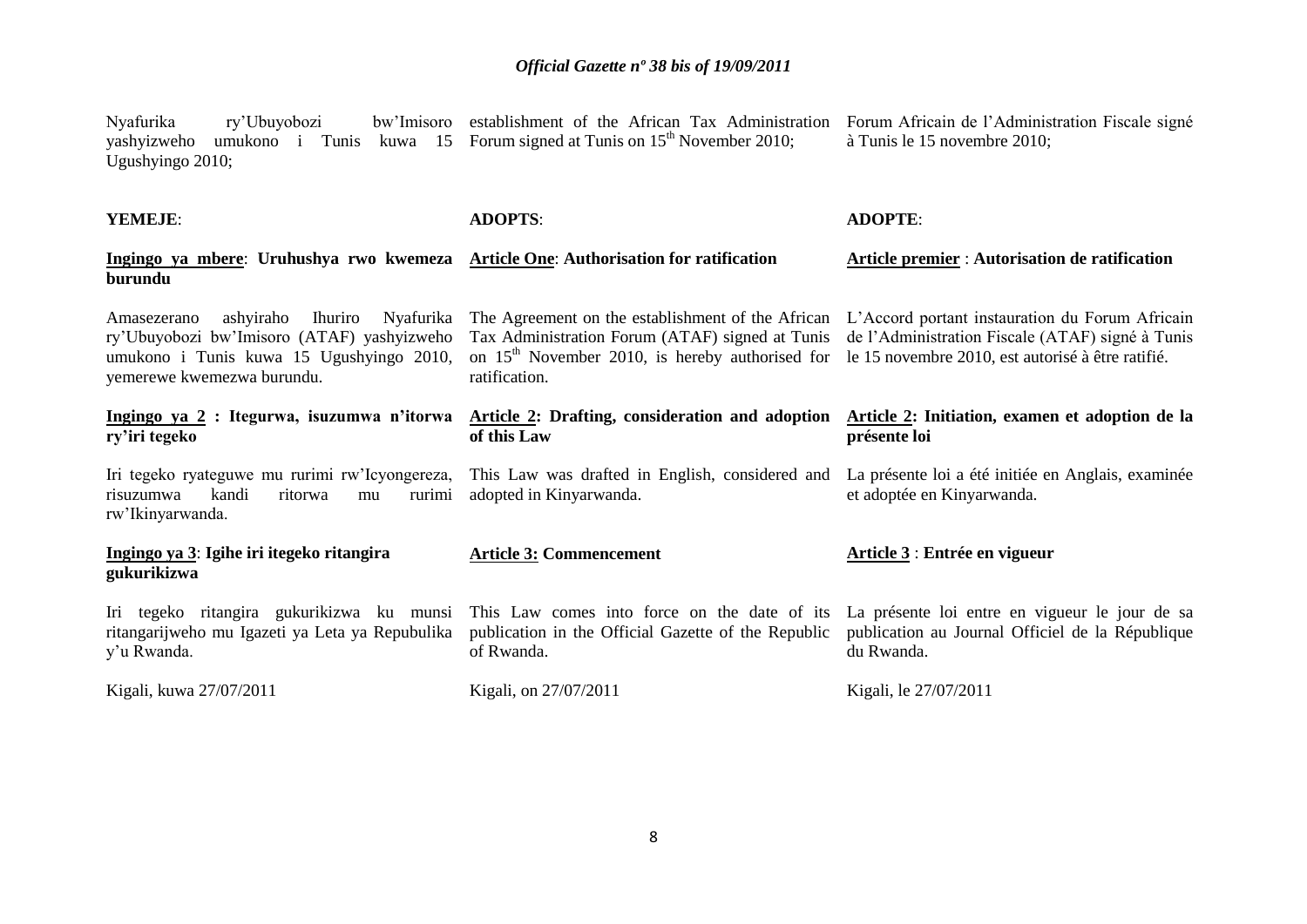(sé)

(sé)

**KAGAME Paul** Perezida wa Repubulika

(sé)

**KAGAME Paul** President of the Republic

(sé)

**MAKUZA Bernard** Premier Ministre

**MAKUZA Bernard** Minisitiri w'Intebe

**Bibonywe kandi bishyizweho Ikirango cya Repubulika:**

**MAKUZA Bernard** Prime Minister

(sé)

**Seen and sealed with the Seal of the Republic:**

(sé)

**Vu et scellé du Sceau de la République :**

(sé)

**KARUGARAMA Tharcisse** Minisitiri w'Ubutabera **/**Intumwa Nkuru ya Leta

**KARUGARAMA Tharcisse** Minister of Justice/Attorney General

(sé)

**KARUGARAMA Tharcisse** Ministre de la Justice/ Garde Sceaux

(sé)

**KAGAME Paul** Président de la République

9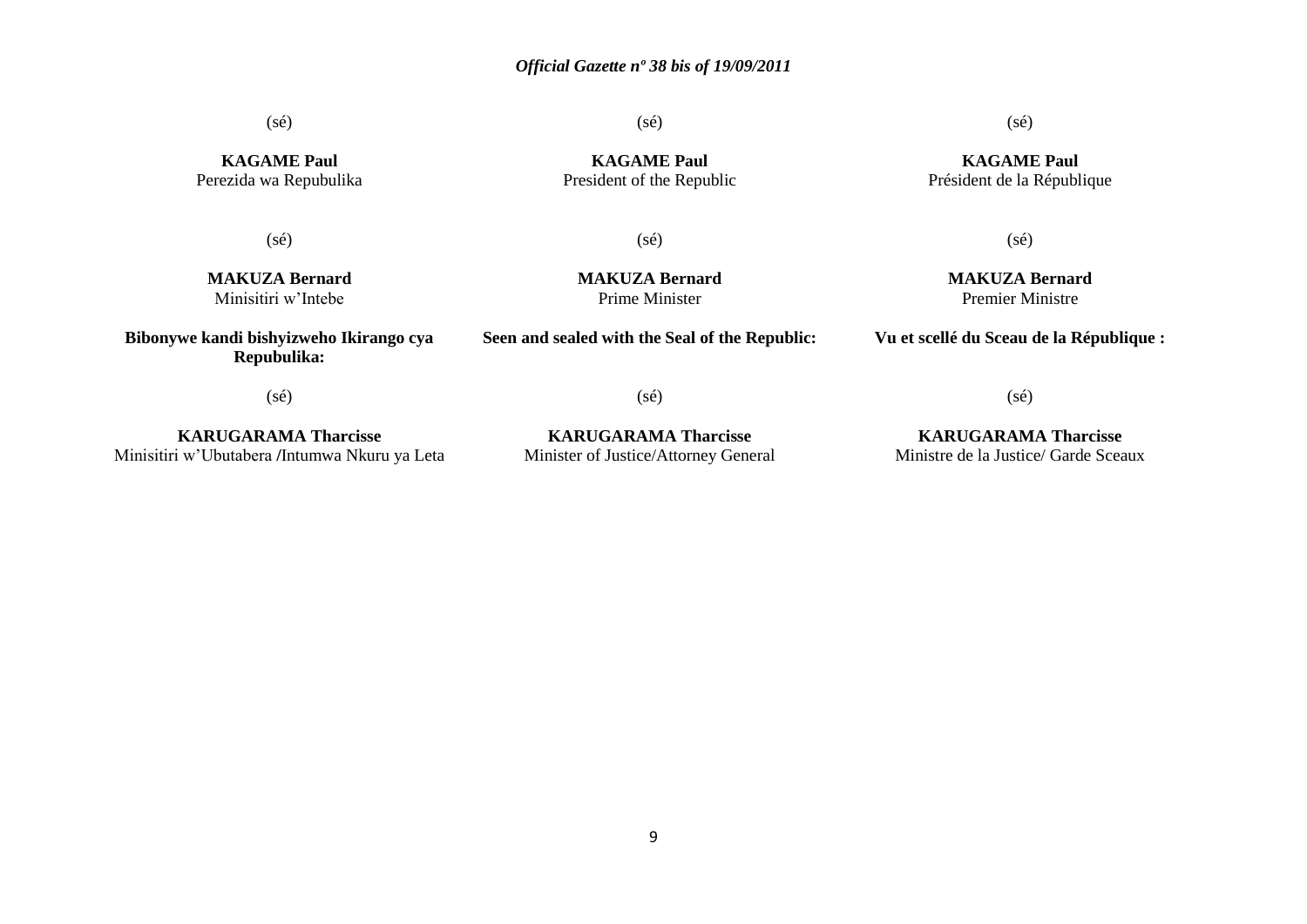**ITEGEKO** N°36/2011 **RYO KUWA LAW 02/09/2011 RYEMERERA BURUNDU AMASEZERANO YA NAGOYA THE NAGOYA PROTOCOL ON ACCESS TO NAGOYA SUR L'ACCES AUX YEREKEYE UBURENGANZIRA MITUNGO NDANGAKAMERE IKOMOKA EQUITABLE SHARING OF BENEFITS PARTAGE JUSTE ET EQUITABLE DES KU BIMERA NO KU NYAMASWA ARISING FROM THEIR UTILIZATION TO AVANTAGES DECOULANT DE LEUR N'IGABANA RIBONEYE RY'INYUNGU THE CONVENTION ON BIOLOGICAL UTILISATION RELATIF A LA ZIKOMOKA KU IKORESHWA RYAWO DIVERSITY, ADOPTED ON 29 OCTOBER CONVENTION SUR LA BIODIVERSITE ASHAMIKIYE KU MASEZERANO 2010 MPUZAMAHANGA YO GUFATA NEZA URUSOBE RW'IBINYABUZIMA, YEMEJWE KUWA 29 UKWAKIRA 2010.. LAU N°36/2011 OF AUTHORISING THE RATIFICATION OF LA RATIFICATION DU PROTOCOLE DE GENETIC RESSOURCES AND FAIR AND RESSOURCES GENETIQUES ET LE LOI N° 36/2011 DU 02/09/2011 AUTORISANT BIOLOGIQUE, ADOPTE LE 29 OCTOBRE 2010** 

#### **ISHAKIRO**

#### **TABLE OF CONTENTS**

#### **TABLE DES MATIERES**

| Ingingo ya mbere: Uruhushya rwo kwemeza Article One: Authorisation for ratification<br>burundu |                                                                | Article premier: Autorisation de ratification                   |
|------------------------------------------------------------------------------------------------|----------------------------------------------------------------|-----------------------------------------------------------------|
| Ingingo ya 2: Itegurwa, isuzumwa n'itorwa<br>ry'iri tegeko                                     | Article 2: Drafting, consideration and adoption<br>of this Law | Article 2: Initiation, examen et adoption de la<br>présente loi |
| ritangira<br>Igihe<br>itegeko<br>va 3:<br>Ingingo<br>gukurikizwa                               | <b>Article 3: Commencement</b>                                 | Article 3: Entrée en vigueur                                    |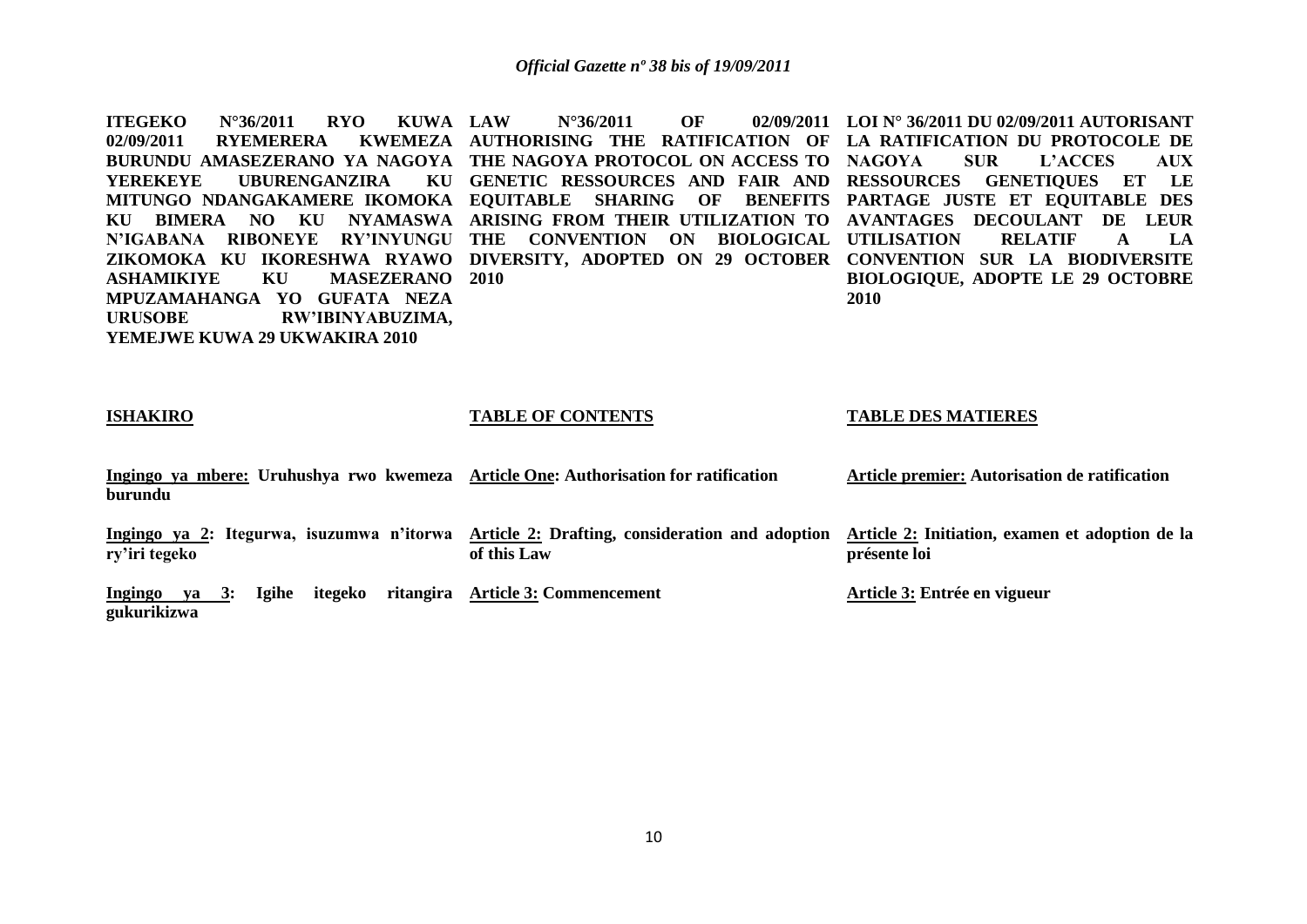**ITEGEKO N°36/2011 <b>RYO 02/09/2011 RYEMERERA KWEMEZA BURUNDU AMASEZERANO YA NAGOYA PROTOCOL ON ACCESS TO GENETIC NAGOYA SUR L'ACCES AUX YEREKEYE UBURENGANZIRA MITUNGO NDANGAKAMERE IKOMOKA SHARING OF BENEFITS ARISING FROM PARTAGE JUSTE ET EQUITABLE DES KU BIMERA NO KU NYAMASWA N'IGABANA RIBONEYE RY'INYUNGU CONVENTION ON BIOLOGICAL ZIKOMOKA KU IKORESHWA RYAWO DIVERSITY, ADOPTED ON 29 OCTOBER CONVENTION SUR LA BIODIVERSITE ASHAMIKIYE KU MASEZERANO 2010 MPUZAMAHANGA YO GUFATA NEZA URUSOBE RW'IBINYABUZIMA, YEMEJWE KUWA 29 UKWAKIRA 2010 LAW N°36/2011 OF 02/09/2011 AUTHORISING LOI N° 36/2011 DU 02/09/2011 AUTORISANT THE RATIFICATION OF THE NAGOYA LA RATIFICATION DU PROTOCOLE DE RESSOURCES AND FAIR AND EQUITABLE RESSOURCES GENETIQUES ET LE UTILIZATION TO AVANTAGES DECOULANT DE LEUR UTILISATION RELATIF A LA BIOLOGIQUE, ADOPTE LE 29 OCTOBRE 2010**

**Twebwe, KAGAME Paul;**  Perezida wa Repubulika;

**We, KAGAME Paul;** President of the Republic; **Nous, KAGAME Paul;** Président de la République;

**INTEKO ISHINGA AMATEGEKO YEMEJE, THE PARLIAMENT HAS ADOPTED AND WE LE PARLEMENT A ADOPTE ET NOUS NONE NATWE DUHAMIJE, DUTANGAJE ITEGEKO RITEYE RITYA DUTEGETSE KO RYANDIKWA MU PUBLISHED IN THE OFFICIAL GAZETTE QU'ELLE SOIT PUBLIEE AU JOURNAL IGAZETI YA LETA YA REPUBULIKA Y'U OF THE REPUBLIC OF RWANDA RWANDA PROMULGATE FOLLOWING LAW AND ORDER IT BE DONT LA TENEUR SUIT ET ORDONNONS**  THE SANCTIONNONS, PROMULGUONS LA LOI **OFFICIEL DE LA REPUBLIQUE DU RWANDA**

**INTEKO ISHINGA AMATEGEKO:**  Umutwe w'Abadepite, mu nama yawo yo kuwa 21 Nyakanga 2011; **THE PARLIAMENT:**  The Chamber of Deputies, in its session of 21 July La Chambre des Députés, en sa séance du 21 2011; **LE PARLEMENT:**  juillet 2011;

Umutwe wa Sena, mu nama yawo yo kuwa 2 The Senate, in its session of 2 August 2011; Kanama 2011; Le Sénat, en sa séance du 2 août 2011;

Ishingiye ku Itegeko Nshinga rya Repubulika y'u Pursuant to the Constitution of the Republic of Vu la Constitution de la République du Rwanda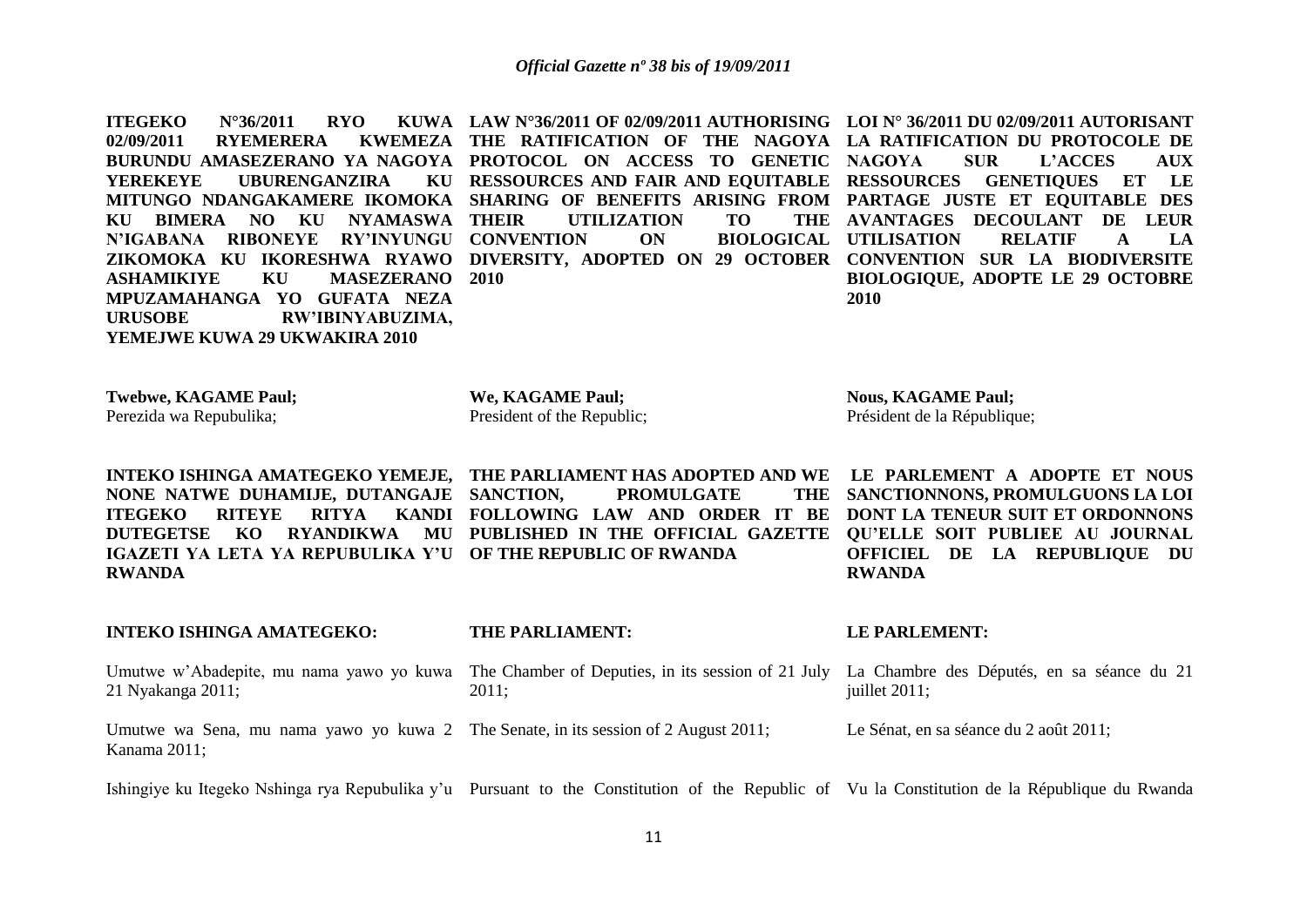Rwanda ryo kuwa 04 Kamena 2003 nk'uko Rwanda of 04 June 2003, as amended to date du 04 juin 2003, telle que révisée ryavuguruwe kugeza ubu, cyane cyane mu ngingo zaryo iya 29, iya 62, iya 88, iya 89, iya 90, iya 93, iya 94, iya 108, iya 189, iya 190 n'iya 201;

Imaze gusuzuma Amasezerano ya NAGOYA After consideration of the NAGOYA Protocol on yerekeye uburenganzira ku mitungo ndangakamere ikomoka ku bimera no ku nyamaswa n'igabana riboneye ry'inyungu zikomoka ku ikoreshwa ryayo ashamikiye ku masezerano mpuzamahanga yo gufata neza urusobe rw'ibinyabuzima, yemejwe kuwa 29 Ukwakira 2010;

especially in Articles 29, 62, 88, 89, 90, 93, 94, 108, 189, 190 and 201;

access to genetic resources and fair and equitable sharing of benefits arising from their utilization to the convention on biological diversity, adopted on 29 October 2010;

à ce jour, spécialement en ses articles 29, 62, 88, 89, 90, 93, 94, 108, 189, 190 et 201;

Après examen du Protocole de NAGOYA sur l'accès aux ressources génétiques et le partage juste et équitable des avantages découlant de leur utilisation relatif à la Convention sur la biodiversité biologique, adopté le 29 octobre 2010;

**ADOPTE:** 

et adoptée en Kinyarwanda.

#### **YEMEJE:**

#### **ADOPTS:**

#### **Ingingo ya mbere: Uruhushya rwo kwemeza Article One: Authorization for ratification burundu**  Amasezerano ya NAGOYA yerekeye uburenganzira ku mitungo ndangakamere ikomoka ku bimera no ku nyamaswa n'igabana riboneye ry'inyungu zikomoka ku ikoreshwa biological diversity adopted on 29 October 2010, is ryayo ashamikiye ku masezerano mpuzamahanga yo gufata neza urusobe rw'ibinyabuzima yemejwe kuwa 29 Ukwakira 2010, yemerewe kwemezwa burundu. **Ingingo ya 2: Itegurwa, isuzumwa n'itorwa Article 2: Drafting, consideration and adoption Article 2: Initiation, examen et adoption de la ry'iri tegeko** The NAGOYA Protocol on access to genetic Le Protocole de NAGOYA sur l'accès aux resources and fair and equitable sharing of benefits ressources génétiques et le partage juste et arising from their utilization to the Convention on hereby authorized for ratification. **of this Law**  This Law was prepared in English, considered and La présente loi a été initiée en Anglais, examinée **Article premier: Autorisation de ratification**  équitable des avantages découlant de leur utilisation relatif à la Convention sur la biodiversité biologique adopté le 29 octobre 2010, est autorisé à être ratifié. **présente loi**

Iri tegeko ryateguwe mu rurimi rw'Icyongereza risuzumwa kandi ritorwa mu rurimi rw'Ikinyarwanda. adopted in Kinyarwanda.

12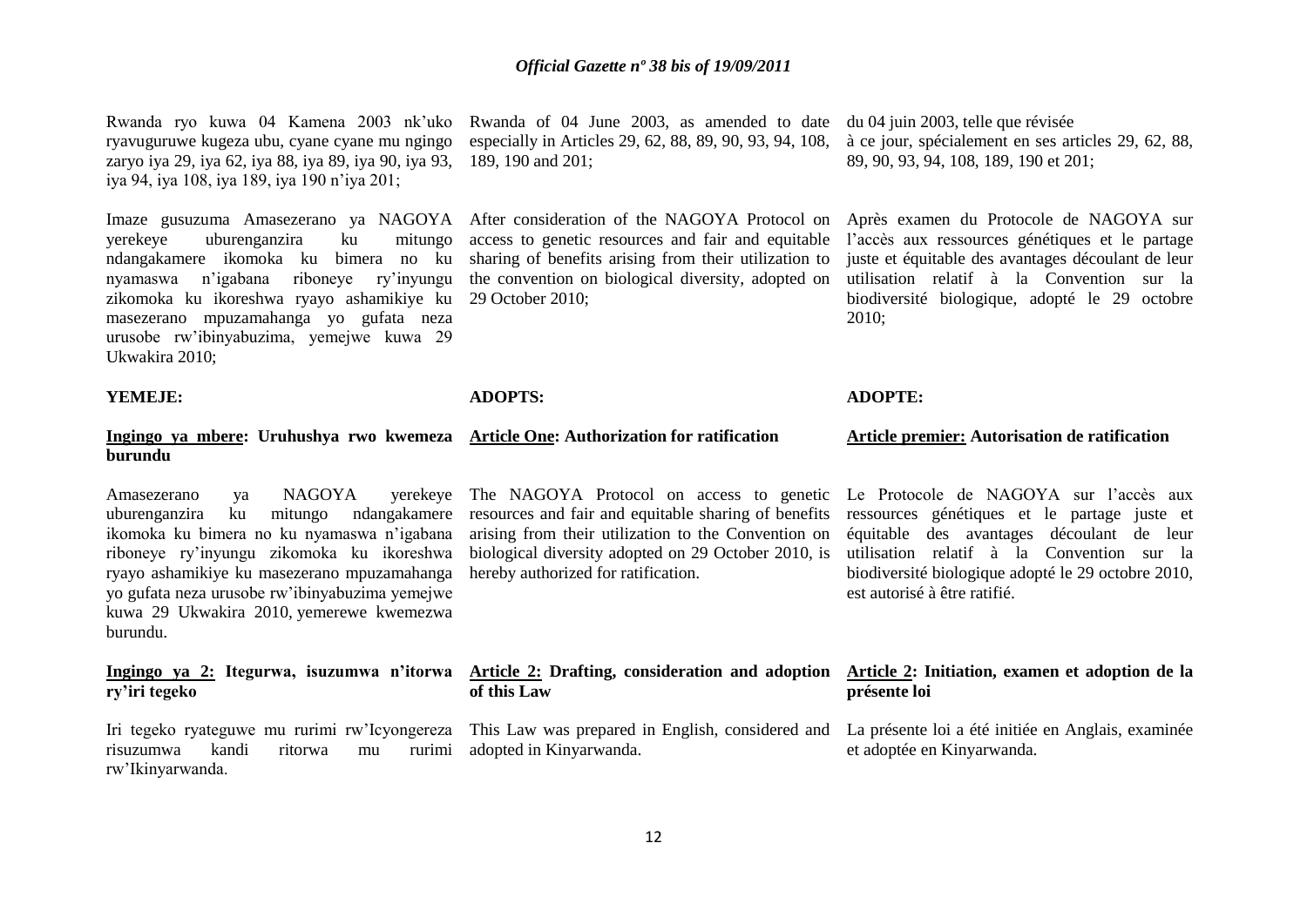| Igihe itegeko ritangira Article 3: Commencement<br>Ingingo ya 3:<br>gukurikizwa |                                                                                                                                                                  | Article 3: Entrée en vigueur                                                                                     |  |
|---------------------------------------------------------------------------------|------------------------------------------------------------------------------------------------------------------------------------------------------------------|------------------------------------------------------------------------------------------------------------------|--|
| ritangarijweho mu Igazeti ya Leta ya Repubulika<br>y'u Rwanda.                  | Iri tegeko ritangira gukurikizwa ku munsi This Law shall come into force on the date of its<br>publication in the Official Gazette of the Republic<br>of Rwanda. | La présente loi entre en vigueur le jour de sa<br>publication au Journal Officiel de la République<br>du Rwanda. |  |
| Kigali, kuwa 02/09/2011                                                         | Kigali, on 02/09/2011                                                                                                                                            | Kigali, le 02/09/2011                                                                                            |  |
| $(s\acute{e})$                                                                  | $(s\acute{e})$                                                                                                                                                   | $(s\acute{e})$                                                                                                   |  |
| <b>KAGAME Paul</b><br>Perezida wa Repubulika                                    | <b>KAGAME Paul</b><br>President of the Republic                                                                                                                  | <b>KAGAME Paul</b><br>Président de la République                                                                 |  |
| $(s\acute{e})$                                                                  | $(s\acute{e})$                                                                                                                                                   | $(s\acute{e})$                                                                                                   |  |
| <b>MAKUZA Bernard</b><br>Minisitiri w'Intebe                                    | <b>MAKUZA Bernard</b><br><b>Prime Minister</b>                                                                                                                   | <b>MAKUZA Bernard</b><br><b>Premier Ministre</b>                                                                 |  |
| Bibonywe kandi bishyizweho Ikirango cya<br>Repubulika:                          | Seen and sealed with the Seal of the Republic:                                                                                                                   | Vu et scellé du Sceau de la République:                                                                          |  |
| $(s\acute{e})$                                                                  | $(s\acute{e})$                                                                                                                                                   | $(s\acute{e})$                                                                                                   |  |
| <b>KARUGARAMA Tharcisse</b><br>Minisitiri w'Ubutabera/ Intumwa Nkuru ya Leta    | <b>KARUGARAMA Tharcisse</b><br>Minister of Justice/ Attorney General                                                                                             | <b>KARUGARAMA Tharcisse</b><br>Ministre de la Justice/ Garde des Sceaux                                          |  |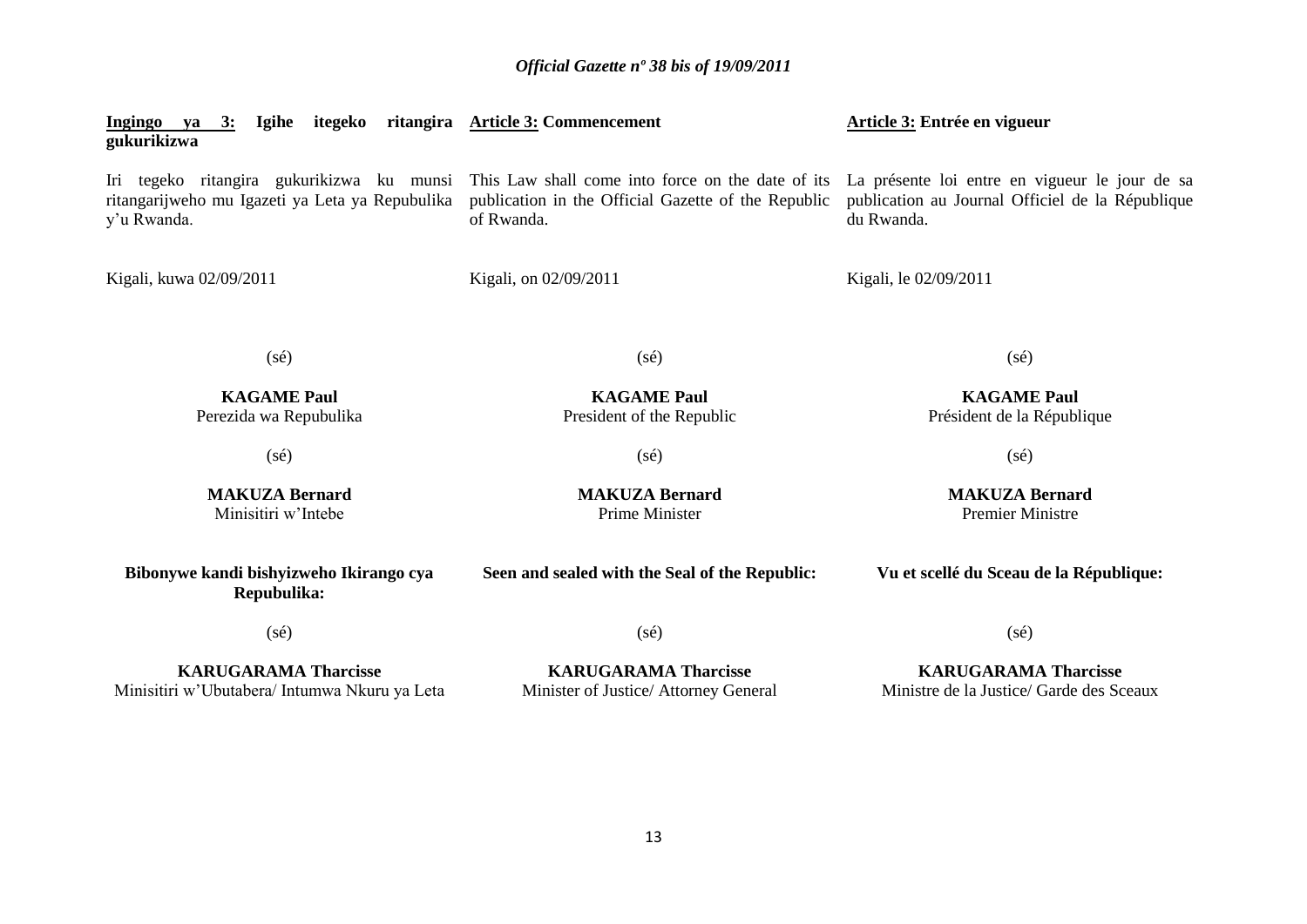**ITEGEKO N° 38/2011 RYO KUWA 13/09/2011 LAW Nº 38/2011 OF 13/09/2011 RYEMERERA KWEMEZA AMASEZERANO ASHYIRAHO UBURYO AGREEMENT OF NORTHERN BWO GUTWARA IBINTU KUBITAMBUTSA HAKORESHEJWE WITH ITS ELEVEN PROTOCOLS PROTOCOLES SIGNES A NAIROBI LE 06 INZIRA Y'AMAJYARUGURU (NORTHERN SIGNED IN NAIROBI ON 06 OCTOBER OCTOBRE 2007, ENTRE LE CORRIDOR) HAMWE N'IMIGEREKA 2007, BETWEEN THE GOVERNMENT OF GOUVERNEMENT DE LA REPUBLIQUE DU YAYO CUMI N'UMWE THE REPUBLIC OF BURUNDI, THE BURUNDI, LE GOUVERNEMENT DE LA BYASHYIRIWEHO UMUKONO I NAIROBI GOVERNMENT OF THE DEMOCRATIC KUWA 06 UKWAKIRA 2007 HAGATI YA REPUBLIC OF CONGO, THE GUVERINOMA YA REPUBULIKA Y'U GOVERNMENT OF THE REPUBLIC OF REPUBLIQUE DU KENYA, LE BURUNDI, GUVERINOMA REPUBULIKA IHARANIRA DEMOKARASI REPUBLIC OF RWANDA AND THE RWANDA, ET LE GOUVERNEMENT DE LA YA KONGO, GUVERINOMA YA REPUBULIKA YA KENYA, GUVERINOMA UGANDA YA REPUBULIKA Y'U RWANDA, NA GUVERINOMA YA REPUBULIKA YA UGANDA**  AUTHORIZING THE RATIFICATION OF LA RATIFICATION DE L'ACCORD DE **CORRIDOR TRANSIT AND TRANSPORT CORRIDOR NORD ET SES ONZE KENYA, THE GOVERNMENT OF THE GOUVERNEMENT DE LA REPUBLIQUE DU GOVERNMENT OF THE REPUBLIC OF REPUBLIQUE DE L'UGANDA LOI N° 38/2011 DU 13/09/2011 AUTORISANT TRANSIT ET DE TRANSPORT DU DEMOCRATIQUE DU CONGO, LE GOUVERNEMENT DE LA** 

#### **ISHAKIRO**

#### **TABLE OF CONTENTS**

#### **TABLE DES MATIERES**

|         |  |  | Ingingo ya mbere: Uruhushya rwo kwemeza Article One: Authorization for ratification | <b>Article Premier:</b> Autorisation de ratification |
|---------|--|--|-------------------------------------------------------------------------------------|------------------------------------------------------|
| burundu |  |  |                                                                                     |                                                      |

**Ingingo ya 2** : Itegurwa, isuzumwa n'itorwa ry'iri **Article 2:** Drafting, consideration and adoption **Article 2 :** Initiation, examen et adoption de la tegeko of this Law

présente loi

**Ingingo ya 3:** Igihe itegeko ritangira gukurikizwa **Article3**: Commencement

**Article 3** : Entrée en vigueur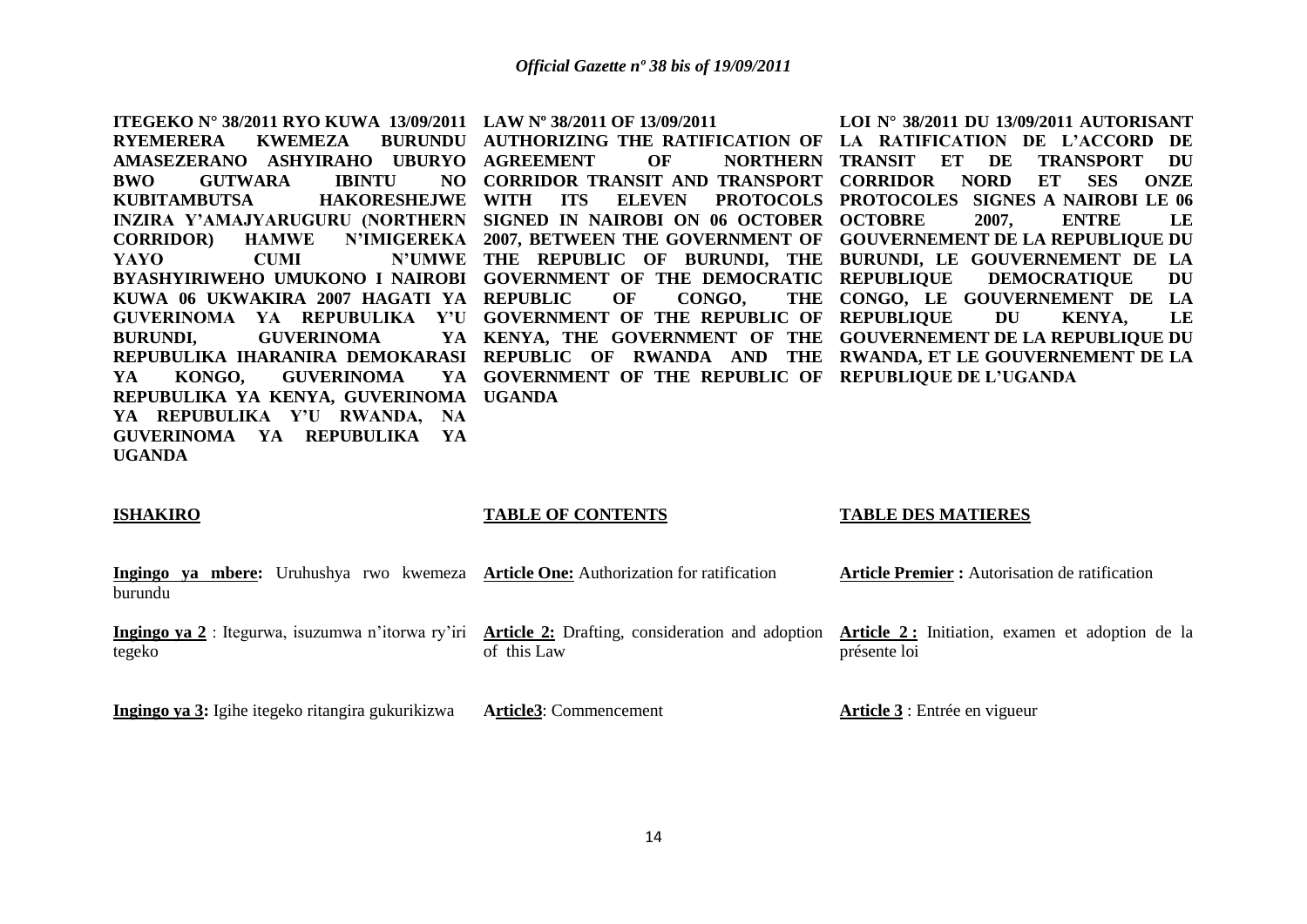**ITEGEKO N° 38/2011 RYO KUWA 13/09/2011 LAW Nº 38/2011 OF 13/09/2011 RYEMERERA KWEMEZA AMASEZERANO ASHYIRAHO UBURYO AGREEMENT OF NORTHERN BWO GUTWARA IBINTU KUBITAMBUTSA HAKORESHEJWE WITH ITS ELEVEN PROTOCOLS PROTOCOLES SIGNES A NAIROBI LE 06 INZIRA Y'AMAJYARUGURU (NORTHERN SIGNED IN NAIROBI ON 06 OCTOBER OCTOBRE 2007, ENTRE LE CORRIDOR) HAMWE N'IMIGEREKA 2007, BETWEEN THE GOVERNMENT OF GOUVERNEMENT DE LA REPUBLIQUE DU YAYO CUMI N'UMWE THE REPUBLIC OF BURUNDI, THE BURUNDI, LE GOUVERNEMENT DE LA BYASHYIRIWEHO UMUKONO I NAIROBI GOVERNMENT OF THE DEMOCRATIC KUWA 06 UKWAKIRA 2007 HAGATI YA REPUBLIC OF CONGO, THE GUVERINOMA YA REPUBULIKA Y'U GOVERNMENT OF THE REPUBLIC OF REPUBLIQUE DU KENYA, LE BURUNDI, GUVERINOMA REPUBULIKA IHARANIRA DEMOKARASI REPUBLIC OF RWANDA AND THE RWANDA, ET LE GOUVERNEMENT DE LA YA KONGO, GUVERINOMA YA REPUBULIKA YA KENYA, GUVERINOMA UGANDA YA REPUBULIKA Y'U RWANDA, NA GUVERINOMA YA REPUBULIKA YA UGANDA** 

**GOVERNMENT OF THE REPUBLIC OF REPUBLIQUE DE L'UGANDA**

AUTHORIZING THE RATIFICATION OF LA RATIFICATION DE L'ACCORD DE **CORRIDOR TRANSIT AND TRANSPORT CORRIDOR NORD ET SES ONZE KENYA, THE GOVERNMENT OF THE GOUVERNEMENT DE LA REPUBLIQUE DU LOI N° 38/2011 DU 13/09/2011 AUTORISANT TRANSIT ET DE TRANSPORT DU DEMOCRATIQUE DU CONGO, LE GOUVERNEMENT DE LA** 

**Twebwe, KAGAME Paul,**

Perezida wa Repubulika;

**We, KAGAME Paul,**  President of the Republic;

**Nous, KAGAME Paul**, Président de la République ;

**ITEGEKO RITEYE RITYA IGAZETI YA LETA YA REPUBULIKA Y'U OF THE REPUBLIC OF RWANDA RWANDA**

**INTEKO ISHINGA AMATEGEKO YEMEJE, THE PARLIAMENT HAS ADOPTED AND LE PARLEMENT A ADOPTE ET NOUS NONE NATWE DUHAMIJE, DUTANGAJE WE SACNTION, PROMULGATE THE SANCTIONNONS, PROMULGUONS LA LOI DUTEGETSE KO RYANDIKWA MU PUBLISHED IN THE OFFICIAL GAZETTE QU'ELLE SOIT PUBLIEE AU JOURNAL FOLLOWING LAW AND ORDER IT BE DONT LA TENEUR SUIT ET ORDONNONS OFFICIEL DE LA REPUBLIQUE DU RWANDA**

**INTEKO ISHINGA AMATEGEKO:**

Kanama 2011;

## **THE PARLIAMENT**:

August 2011;

## **LE PARLEMENT :**

Umutwe w'Abadepite, mu nama yawo yo kuwa 03 The Chamber of Deputies, in its session of 03 La Chambre des Députés, en sa séance du 03 août 2011;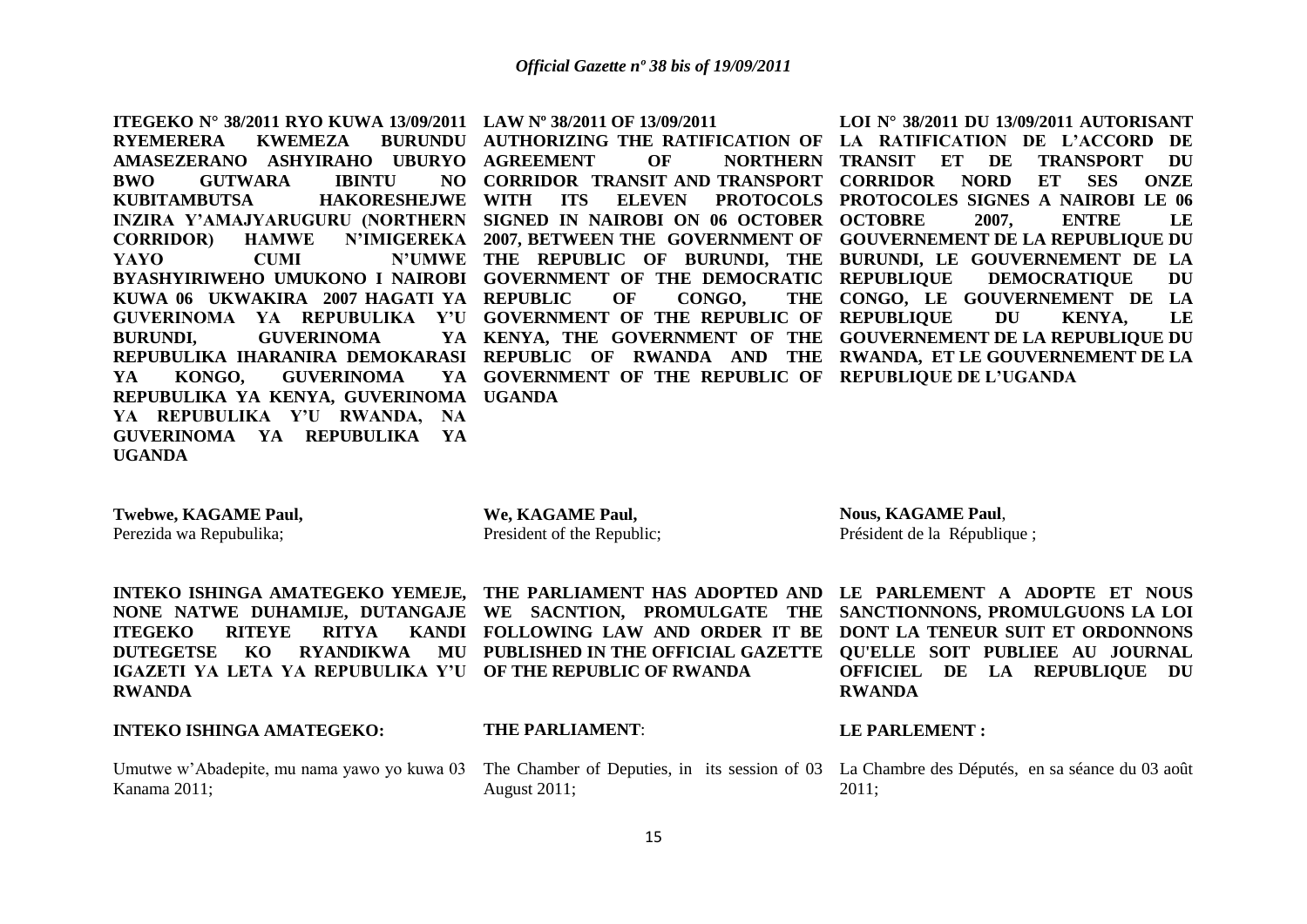Umutwe wa Sena, mu nama yawo yo kuwa 04 The Senate, in its session of 04 August 2011; Kanama 2011;

Le Sénat, en sa séance du 04 août 2011;

Rwanda ryo kuwa 04 Kamena 2003 nk'uko ryavuguruwa kugeza ubu, cyane cyane mu ngingo zaryo iya 62, iya 66, iya 67, iya 88, iya 89, iya 90, iya 92, iya 93, iya 94, iya 95, iya 108, iya 189, iya 190, n'iya 201;

bwo Gutwara Ibintu no Kubitambutsa Northern Corridor Transit and Transport with its hakoreshejwe inzira y'Amajyaruguru (Northern eleven Protocols signed in Nairobi on 06 October Corridor) hamwe n'imigereka yayo cumi n'umwe 2007, between the Government of the Republic byashyiriweho umukono i Nairobi kuwa 06 Ukwakira 2007 hagati ya Guverinoma ya Repubulika y'u Burundi, Guverinoma ya Repubulika Iharanira Demokarasi Kongo,Guverinoma ya Repubulika ya Kenya, Guverinoma ya Repubulika y'u Rwanda, na Guverinoma ya Repubulika ya Uganda;

# Rwanda of 04 June 2003, as amended to date, especially in Articles 62, 66, 67, 88, 89, 90, 92, 93, 94,95,108, 189, 190, and 201;

Imaze gusuzuma amasezerano ashyiraho Uburyo After consideration of the Agreement of of Burundi, the Government of the Democratic Republic of Congo, the Government of the Republic of Kenya, the Government of the Republic of Uganda;

Ishingiye ku Itegeko Nshinga rya Repubulika y'u Pursuant to the Constitution of the Republic of Vu la Constitution de la République du Rwanda du 04 juin 2003, telle que révisée à ce jour, spécialement en ses articles 62, 66, 67, 88 89, 90, 92, 93, 94, 95,108, 189, 190, et 201;

> Republic of Rwanda, and the Government of the Rwanda, et le Gouvernement de la République de Après examen de L'Accord de Transit et de Transport du Corridor Nord et ses onze Protocoles signés à Nairobi le 06 Octobre 2007, entre le Gouvernement de la République du Burundi, le Gouvernement de la République Démocratique du Congo, le Gouvernement de la République du Kenya, le Gouvernement de la République du l'Uganda;

## **YEMEJE:**

# **burundu**

Amasezerano ashyiraho Uburyo bwo Gutwara Ibintu no Kubitambutsa hakoreshejwe inzira y'Amajyaruguru (Northern Corridor) hamwe n'imigereka yayo cumi n'umwe yashyiriweho umukono i Nairobi kuwa 06 Ukwakira 2007 hagati ya Guverinoma ya Repubulika y'u Burundi, Guverinoma ya Repubulika Iharanira Demokarasi Kenya, the Government of the Republic of Gouvernement de la République du Rwanda et le

## **ADOPTS :**

### **Ingingo ya mbere : Uruhushya rwo kwemeza Article One: Authorization for Ratification**

Transport Agreement with its eleven Protocols signed in Nairobi on 06 October 2007, between the Government of the Republic of Burundi, the Government of the Democratic Republic of

## **ADOPTE :**

#### **Article Premier : Autorisation de ratification**

The Agreement of Northern Corridor Transit and L'Accord de Transit et de Transport du Corridor Congo, the Government of the Republic of Gouvernement de la République du Kenya, le Nord et ses onze Protocoles signés à Nairobi le 06 Octobre 2007, entre le Gouvernement de la République du Burundi, le Gouvernement de la République Démocratique du Congo, le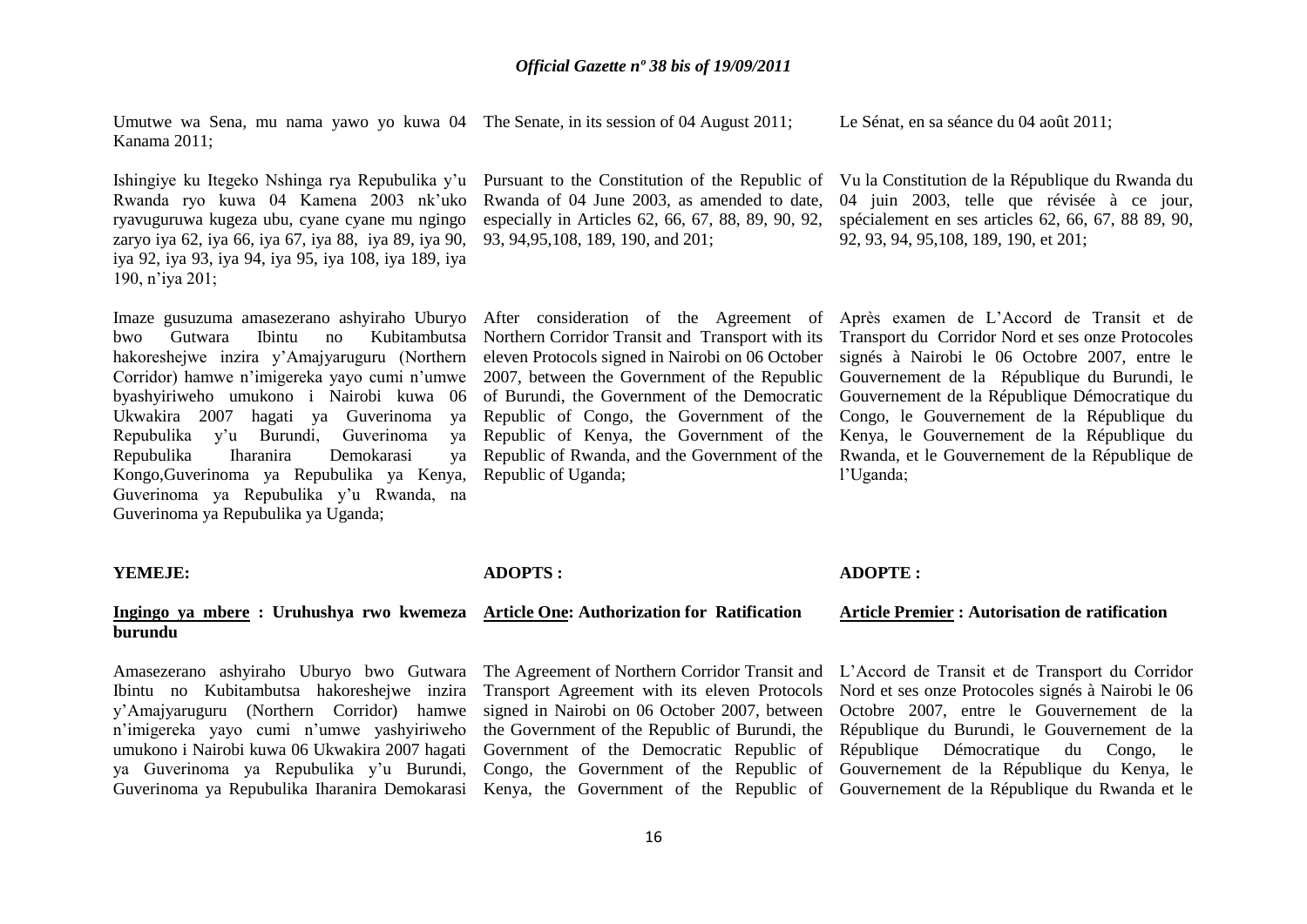| ya Kongo, Guverinoma ya Repubulika ya Kenya, Rwanda, and the Government of the Republic of<br>Guverinoma ya Repubulika y'u Rwanda, na<br>Guverinoma ya Repubulika ya Uganda, yemerewe<br>kwemezwa burundu. | Uganda, is hereby authorized for ratification.                                                                         | Gouvernement de la République de l'Uganda est<br>autorisé à être ratifié.                                        |
|------------------------------------------------------------------------------------------------------------------------------------------------------------------------------------------------------------|------------------------------------------------------------------------------------------------------------------------|------------------------------------------------------------------------------------------------------------------|
| Ingingo ya 2 : Itegurwa, isuzumwa n'itorwa Article 2: Drafting,<br>ry'iri tegeko                                                                                                                           | consideration<br>adoption of this Law                                                                                  | and Article 2: Initiation, examen et adoption de la<br>présente loi                                              |
| Iri tegeko ryateguwe mu rurimi rw'Icyongereza, This Law was drafted in English, examined and<br>kandi<br>rurimi<br>risuzumwa<br>ritorwa<br>mu<br>rw'Ikinyarwanda.                                          | adopted in Kinyarwanda.                                                                                                | La présente loi a été initiée en Anglais, examinée et<br>adoptée en Kinyarwanda.                                 |
| itegeko<br>Igihe<br>Ingingo ya 3:<br>gukurikizwa                                                                                                                                                           | ritangira Article 3: Commencement                                                                                      | Article 3 : Entrée en vigueur                                                                                    |
| Iri tegeko ritangira gukurikizwa ku munsi<br>ritangarijweho mu Igazeti ya Leta ya Repubulika<br>y'u Rwanda.                                                                                                | This Law shall come into force on the date of its<br>publication in the Official Gazette of the<br>Republic of Rwanda. | La présente loi entre en vigueur le jour de sa<br>publication au Journal Officiel de la République du<br>Rwanda. |

Kigali, kuwa 13/09/2011

Kigali, on 13/09/2011

Kigali, le 13/09/2011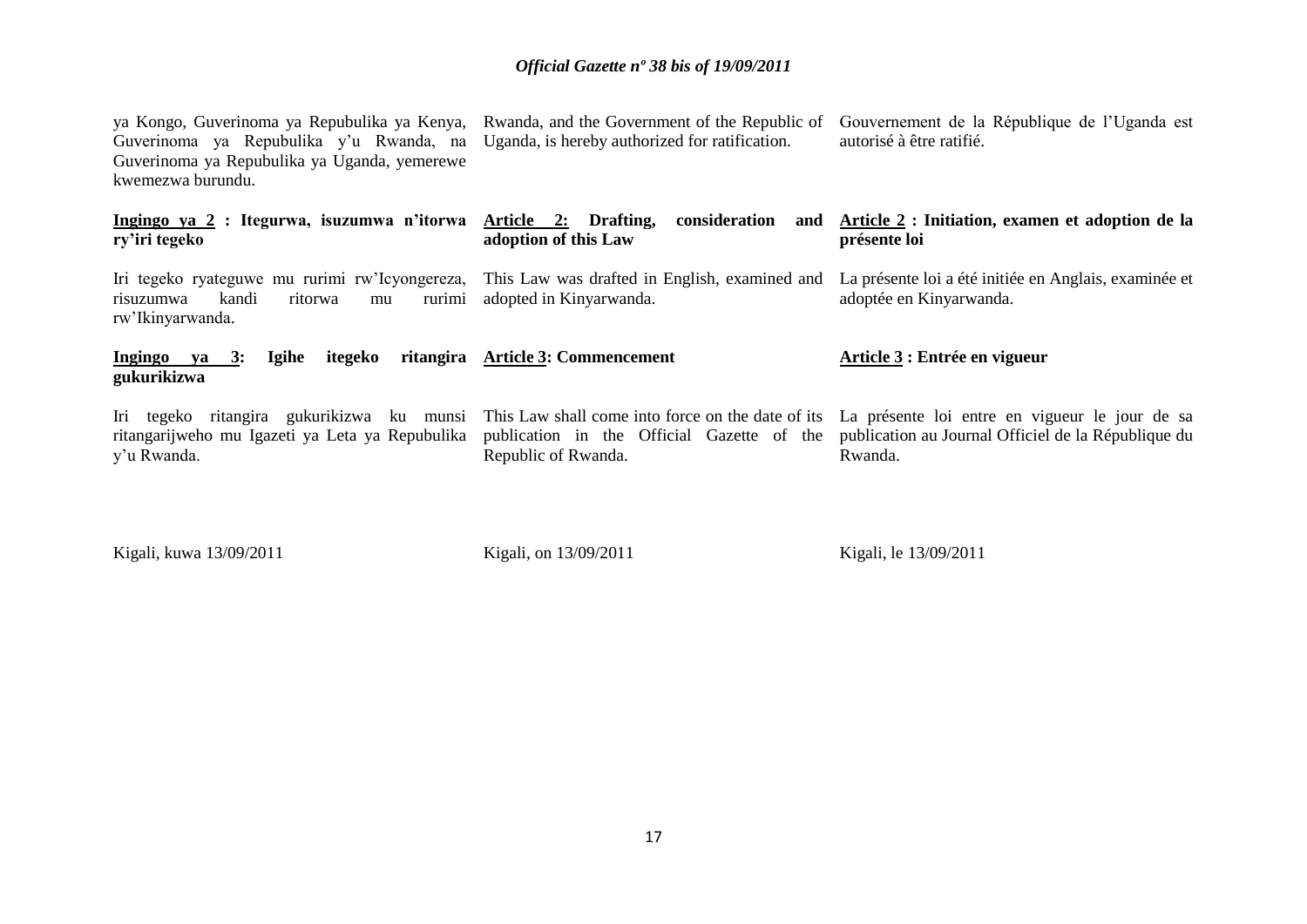**(sé)**

**KAGAME Paul** Perezida wa Repubulika **(sé)**

**(sé)**

**KAGAME Paul** President of the Republic

**KAGAME Paul** Président de la République

**(sé)**

**(sé)**

**(sé)**

**MAKUZA Bernard** Minisitiri w'Intebe

**MAKUZA Bernard** Prime Minister

**MAKUZA Bernard** Premier Ministre

**Bibonywe kandi bishyizweho Ikirango cya Repubulika: Seen and sealed with the Seal of the Republic: Vu et scellé du Sceau de la R**é**publique:**

**(sé)**

**(sé)**

**(sé)**

**KARUGARAMA Tharcisse** Minisitiri w'Ubutabera /Intumwa Nkuru ya Leta

**KARUGARAMA Tharcisse** Minister of Justice/Attorney General

**KARUGARAMA Tharcisse** Ministre de la Justice/Garde des Sceaux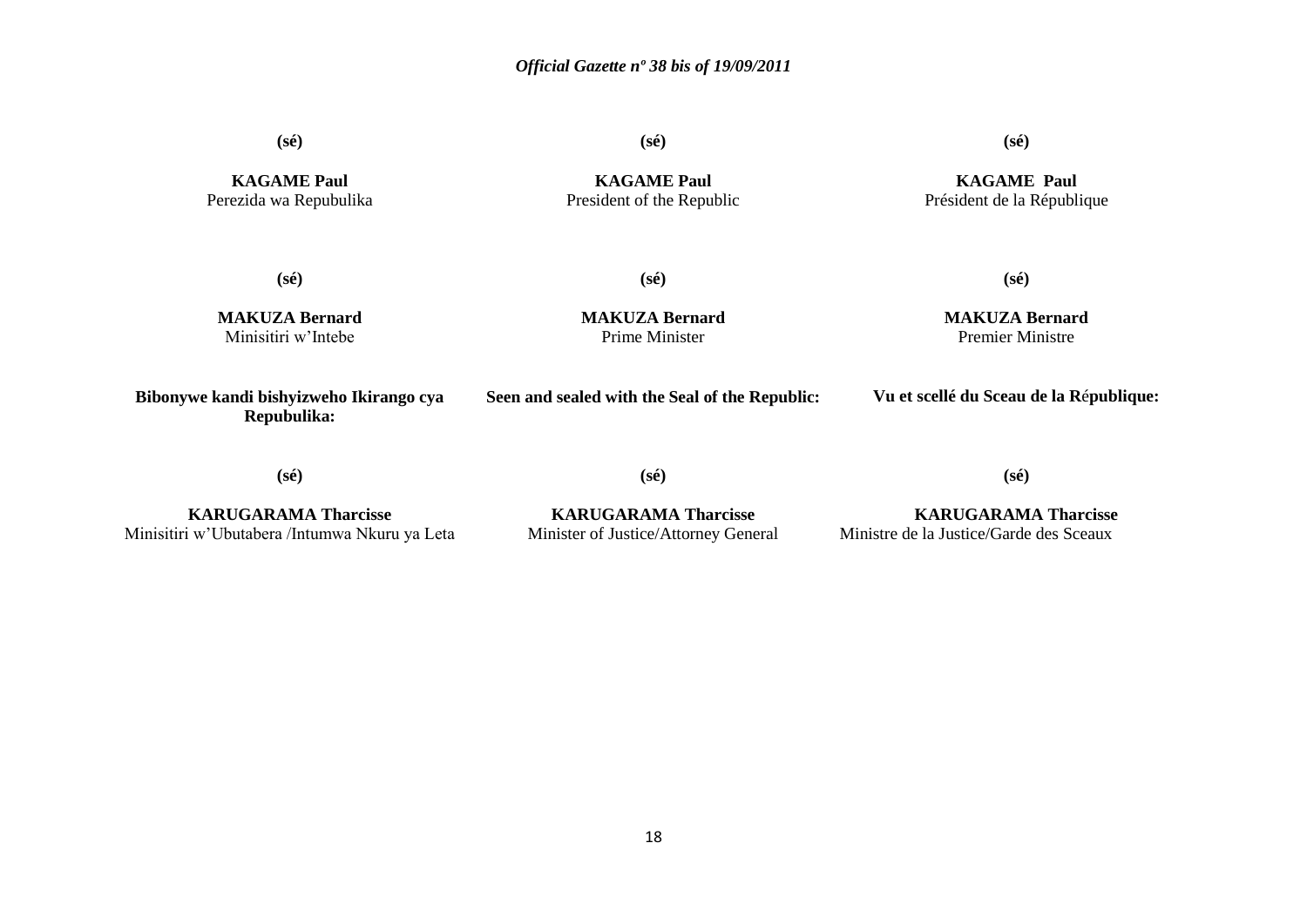**ITEKA RYA PEREZIDA N°61/01 RYO KUWA PRESIDENTIAL ORDER N°61/01 OF ARRETE PRESIDENTIEL N°61/01 DU 25/08/2011 RISHYIRAHO 25/08/2011 APPOINTING A PERMANENT 25/08/2011 PORTANT NOMINATION D'UN UMUNYAMABANGA UHORAHO MURI SECRETARY IN THE MINISTRY OF MINISITERI Y'UMUTUNGO KAMERE NATURAL RESOURCES SECRETAIRE PERMANENT AU MINISTERE DES RESSOURCES MINISTERE DES RESSOURCES NATURELLES**

## **ISHAKIRO**

### **TABLE OF CONTENTS**

### **TABLE DES MATIERES**

| Ingingo<br>va<br>ry'Umunyamabanga Uhoraho | Ishvirwaho<br>mbere:                            | <b>Secretary</b>                                                              | Article One: Appointment of a Permanent Article premier: Nomination d'un Secrétaire<br><b>Permanent</b> |
|-------------------------------------------|-------------------------------------------------|-------------------------------------------------------------------------------|---------------------------------------------------------------------------------------------------------|
|                                           | Ingingo ya 2: Abashinzwe kubahiriza iri teka    | Article 2: Authorities responsible for the<br>implementation of this Order    | Article 2: Autorités chargées de l'exécution du<br>présent arrêté                                       |
| n'iri teka                                |                                                 | Ingingo ya 3: Ivanwaho ry'ingingo zinyuranyije Article 3: Repealing provision | <b>Article 3 : Disposition abrogatoire</b>                                                              |
|                                           | Ingingo ya 4: Igihe iteka ritangira gukurikizwa | <b>Article 4: Commencement</b>                                                | Article 4 : Entrée en vigueur                                                                           |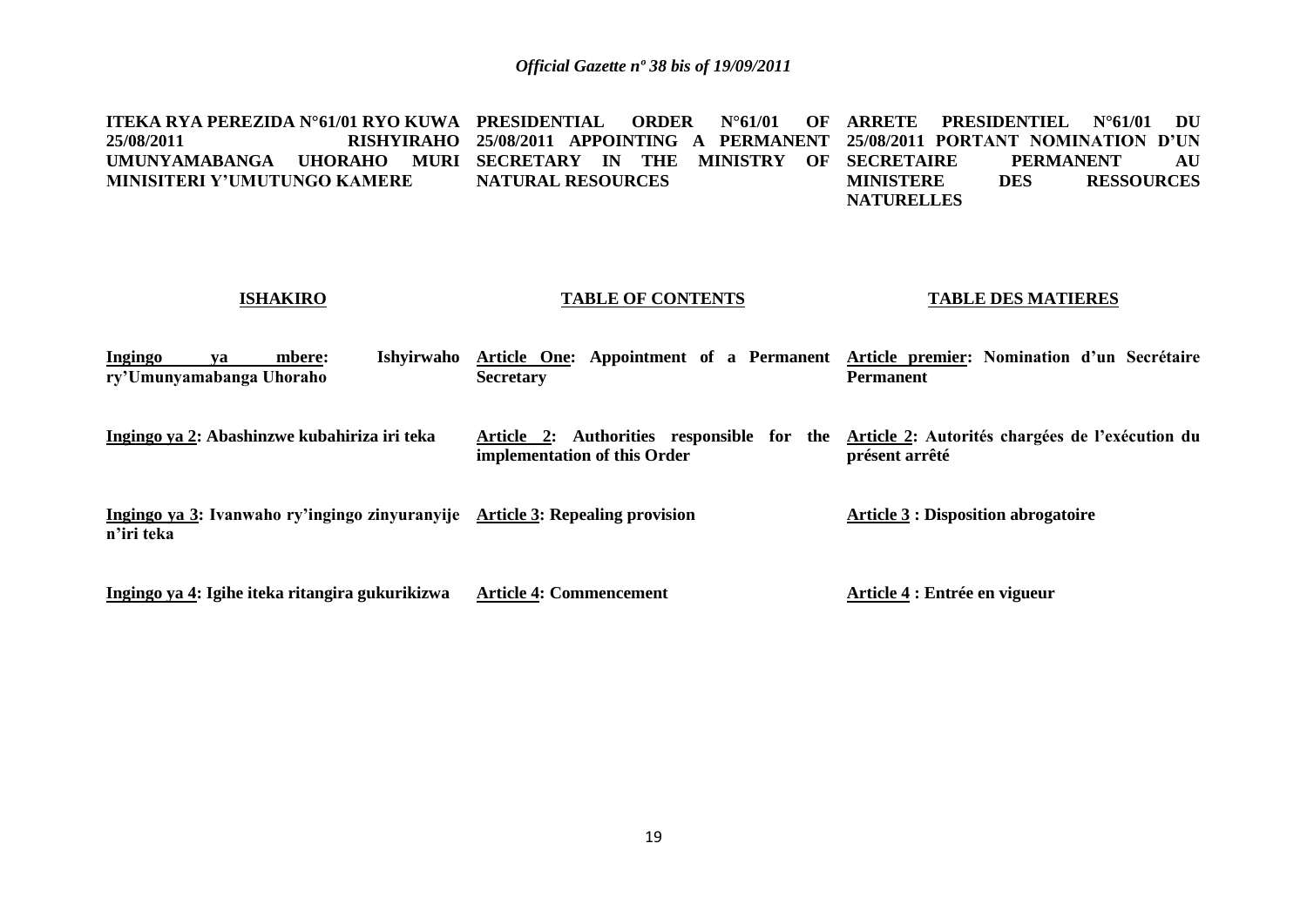| ITEKA RYA PEREZIDA N°61/01 RYO KUWA<br>25/08/2011<br><b>RISHYIRAHO</b><br><b>UMUNYAMABANGA</b><br><b>UHORAHO</b><br><b>MURI</b><br>MINISITERI Y'UMUTUNGO KAMERE                                  | PRESIDENTIAL<br>$N^{\circ}61/01$<br><b>ORDER</b><br>OF<br>25/08/2011 APPOINTING<br><b>PERMANENT</b><br>$\mathbf{A}$<br>SECRETARY IN THE<br><b>MINISTRY</b><br>OF<br><b>NATURAL RESOURCES</b> | <b>ARRETE</b><br><b>PRESIDENTIEL</b><br>$N^{\circ}61/01$<br>DU<br>25/08/2011 PORTANT NOMINATION D'UN<br><b>SECRETAIRE</b><br><b>PERMANENT</b><br>AU<br><b>RESSOURCES</b><br><b>MINISTERE</b><br><b>DES</b><br><b>NATURELLES</b> |  |  |
|--------------------------------------------------------------------------------------------------------------------------------------------------------------------------------------------------|----------------------------------------------------------------------------------------------------------------------------------------------------------------------------------------------|---------------------------------------------------------------------------------------------------------------------------------------------------------------------------------------------------------------------------------|--|--|
| Twebwe, KAGAME Paul,<br>Perezida wa Repubulika;                                                                                                                                                  | We, KAGAME Paul,<br>President of the Republic;                                                                                                                                               | <b>Nous, KAGAME Paul,</b><br>Président de la République;                                                                                                                                                                        |  |  |
| Dushingiye ku Itegeko Nshinga rya Repubulika y'u<br>Rwanda ryo kuwa 04 Kamena 2003, nk'uko<br>ryavuguruwe kugeza ubu, cyane cyane mu ngingo<br>zaryo, iya 112, iya 113 n'iya 121;                | Pursuant to the Constitution of the Republic of<br>Rwanda of 04 June 2003, as amended to date,<br>especially in Articles 112, 113 and 121;                                                   | Vu la Constitution de la République du Rwanda du<br>04 juin 2003, telle que révisée à ce jour,<br>spécialement en ses articles 112, 113 et 121;                                                                                 |  |  |
| Dushingiye ku Itegeko n° 22/2002 ryo kuwa<br>09/07/2002 rishyiraho Sitati Rusange igenga<br>Abakozi ba Leta n'inzego z'imirimo ya Leta, cyane<br>cyane mu ngingo zaryo, iya 17, iya 24 n'iya 35; | Pursuant to Law $n^{\circ}$ 22/2002 of 09/07/2002 on<br>General Statutes for Rwanda Public Service,<br>especially in Articles 17, 24 and 35;                                                 | Vu la Loi nº 22/2002 du 09/07/2002 portant Statut<br>Général de la Fonction Publique Rwandaise,<br>spécialement en ses articles 17, 24 et 35;                                                                                   |  |  |
| Bisabwe na Minisitiri w'Umutungo Kamere;                                                                                                                                                         | On proposal by the Minister of Natural Resources;                                                                                                                                            | Sur proposition du Ministre des Ressources<br>Naturelles;                                                                                                                                                                       |  |  |
| Inama y'Abaminisitiri yateranye kuwa 11/05/2011<br>imaze kubisuzuma no kubyemeza;                                                                                                                | After consideration and approval by the Cabinet in<br>its session of $11/05/2011$ ;                                                                                                          | Après examen et adoption par le Conseil des<br>Ministres en sa séance du 11/05/2011;                                                                                                                                            |  |  |
| TWATEGETSE KANDI DUTEGETSE:                                                                                                                                                                      | <b>HAVE ORDERED AND HEREBY ORDER:</b>                                                                                                                                                        | <b>AVONS ARRETE ET ARRETONS:</b>                                                                                                                                                                                                |  |  |
| Ishyirwaho<br>Ingingo<br>mbere:<br>va<br>ry'Umunyamabanga Uhoraho                                                                                                                                | Article One: Appointment of a Permanent<br><b>Secretary</b>                                                                                                                                  | Article premier: Nomination d'un Secrétaire<br><b>Permanent</b>                                                                                                                                                                 |  |  |
| Madamu<br><b>KAYONGA</b><br>Caroline<br>Uhoraho<br>Umunyamabanga<br>muri<br>y'Umutungo Kamere.                                                                                                   | agizwe Mrs. KAYONGA Caroline is hereby appointed<br>Minisiteri Permantent Secretary in the Ministry of Natural<br>Resources.                                                                 | Madame KAYONGA Caroline est nommée<br>Secrétaire Permanente au Ministère des Ressources<br>Naturelles.                                                                                                                          |  |  |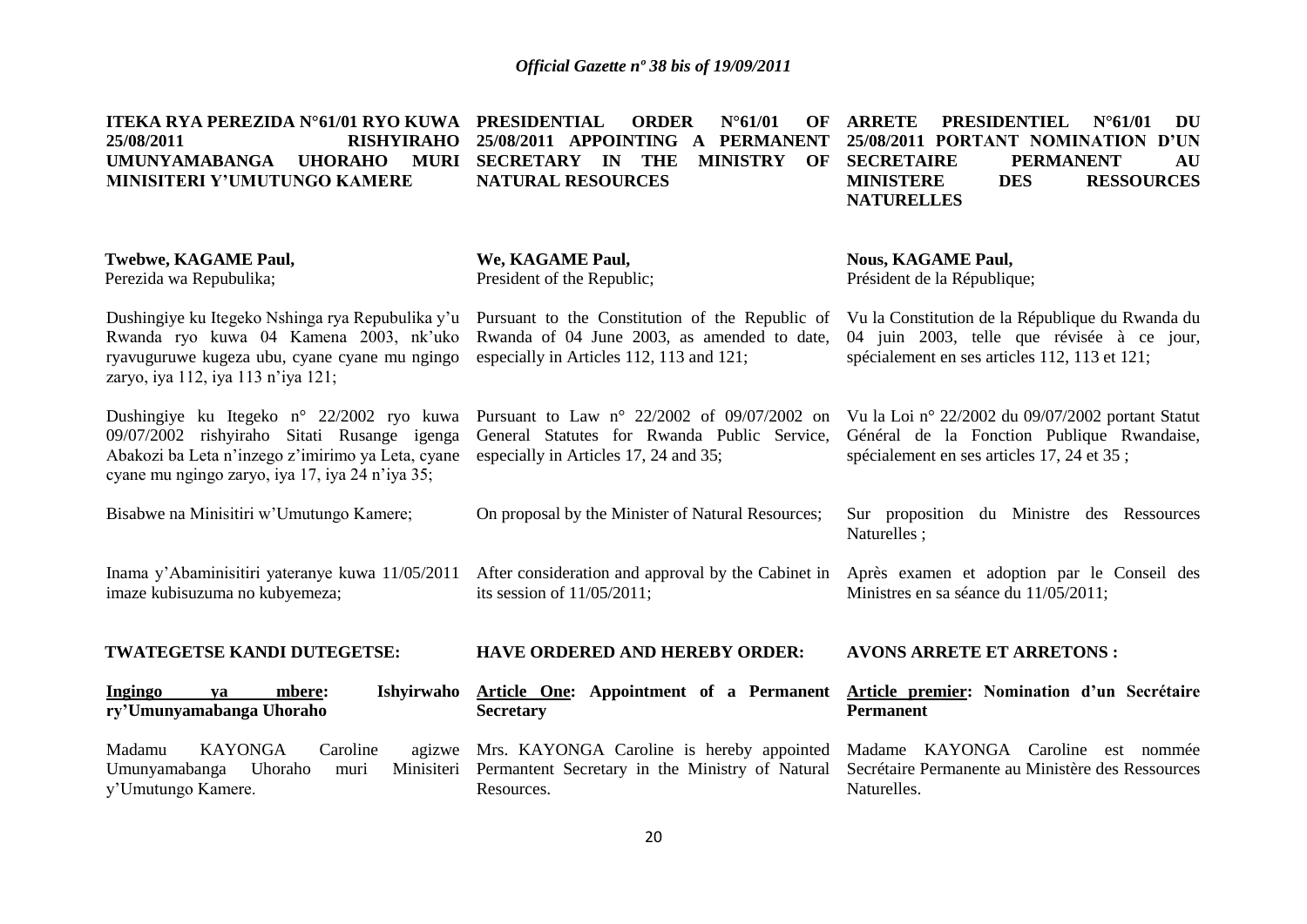| Ingingo ya 2: Abashinzwe kubahiriza iri teka                                                                       | Article 2: Authorities responsible for the Article 2: Autorités chargées de l'exécution du<br>implementation of this Order                                            | présent arrêté                                                                                            |
|--------------------------------------------------------------------------------------------------------------------|-----------------------------------------------------------------------------------------------------------------------------------------------------------------------|-----------------------------------------------------------------------------------------------------------|
| Minisitiri w'Intebe na Minisitiri w'Umutungo<br>Kamere basabwe kubahiriza iri teka.                                | The Prime Minister and the Minister of Natural Le Premier Ministre et le Ministre des Ressources<br>Resources are entrusted with the implementation of<br>this Order. | Naturelles sont chargés de l'exécution du présent<br>arrêté.                                              |
| Ingingo ya 3: Ivanwaho ry'ingingo zinyuranyije Article 3: Repealing provision<br>n'iri teka                        |                                                                                                                                                                       | <b>Article 3: Disposition abrogatoire</b>                                                                 |
| Ingingo zose z'amateka abanziriza iri kandi<br>zinyuranyije na ryo zivanyweho.                                     | All prior provisions contrary to this Order are<br>hereby repealed.                                                                                                   | Toutes les dispositions antérieures contraires au<br>présent arrêté sont abrogées.                        |
| Ingingo ya 4: Igihe iteka ritangira gukurikizwa                                                                    | <b>Article 4: Commencement</b>                                                                                                                                        | Article 4: Entrée en vigueur                                                                              |
| Iri<br>rishyiriweho umukono. Agaciro karyo gahera kuwa signature. It takes effect as of 11/05/2011.<br>11/05/2011. | teka ritangira gukurikizwa ku munsi This Order shall come into force on the date of its                                                                               | Le présent arrêté entre en vigueur le jour de sa<br>signature. Il sort ses effets à partir du 11/05/2011. |
| Kigali, kuwa 25/08/2011                                                                                            | Kigali, on 25/08/2011                                                                                                                                                 | Kigali, le 25/08/2011                                                                                     |
| $(s\acute{e})$<br><b>KAGAME Paul</b><br>Perezida wa Repubulika                                                     | $(s\acute{e})$<br><b>KAGAME Paul</b><br>President of the Republic                                                                                                     | $(s\acute{e})$<br><b>KAGAME Paul</b><br>Président de la République                                        |
| $(s\acute{e})$<br><b>MAKUZA Bernard</b><br>Minisitiri w'Intebe                                                     | $(s\acute{e})$<br><b>MAKUZA Bernard</b><br><b>Prime Minister</b>                                                                                                      | $(s\acute{e})$<br><b>MAKUZA Bernard</b><br><b>Premier Ministre</b>                                        |
| Bibonywe kandi bishyizweho Ikirango cya<br>Repubulika:                                                             | Seen and sealed with the Seal of the Republic:                                                                                                                        | Vu et scellé du Sceau de la République :                                                                  |
| $(s\acute{e})$                                                                                                     | $(s\acute{e})$                                                                                                                                                        | $(s\acute{e})$                                                                                            |
| <b>KARUGARAMA Tharcisse</b><br>Minisitiri w'Ubutabera/Intumwa Nkuru ya Leta                                        | <b>KARUGARAMA Tharcisse</b><br><b>Minister of Justice/Attorney General</b>                                                                                            | <b>KARUGARAMA Tharcisse</b><br>Ministre de la Justice/Garde des Sceaux                                    |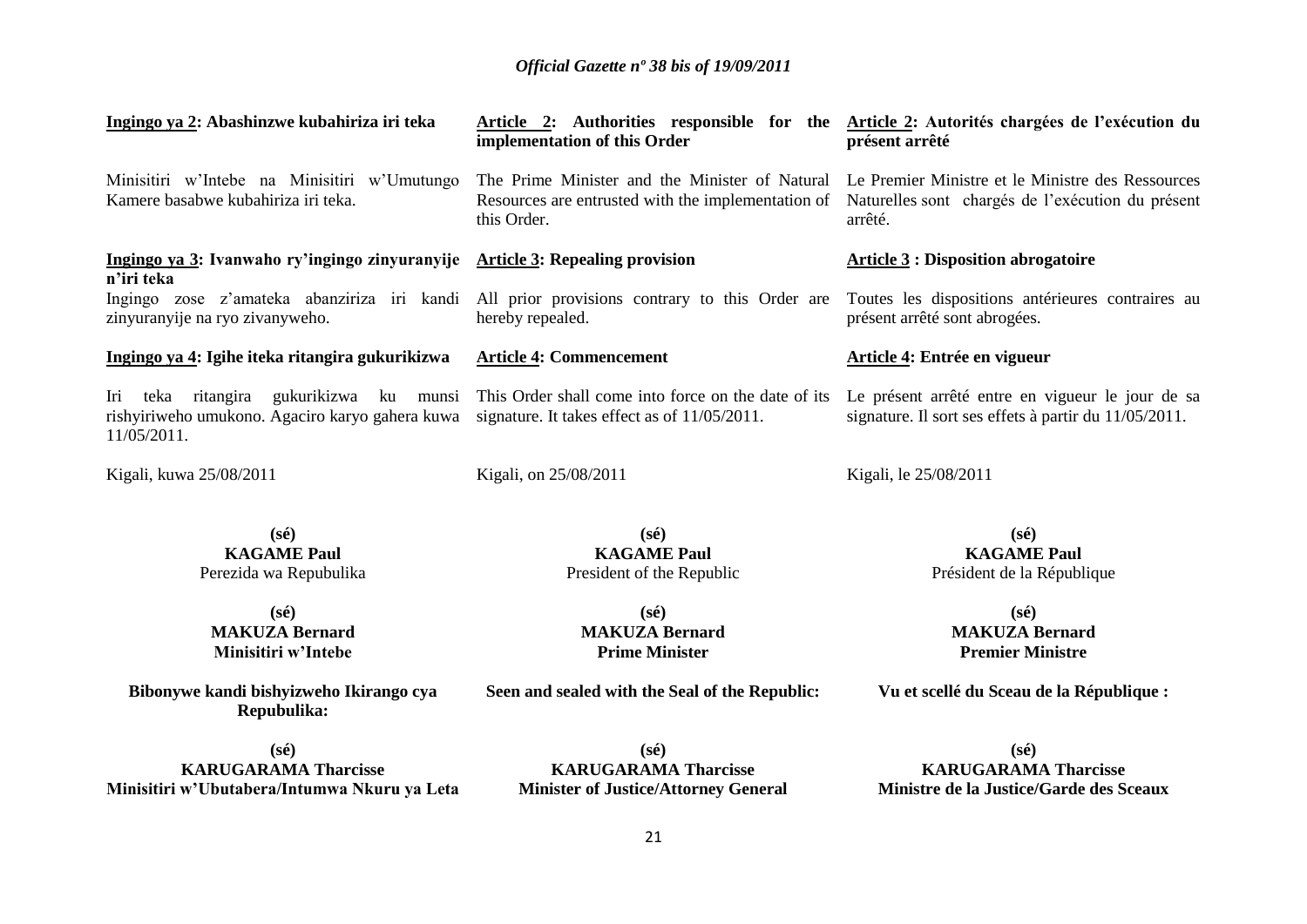**ITEKA RYA PEREZIDA N° 62/01 RYO KUWA PRESIDENTIAL ORDER N°62/01 OF ARRETE PRESIDENTIEL N°62/01 DU 25/08/2011 RISHYIRAHO 25/08/2011 APPOINTING A PERMANENT 25/08/2011 PORTANT NOMINATION D'UN UMUNYAMABANGA UHORAHO MURI SECRETARY IN THE MINISTRY OF MINISITERI Y'UBUZIMA HEALTH PERMANENT AU MINISTERE DE LA SANTE**

| <b>ISHAKIRO</b>                                                                             | <b>TABLE OF CONTENTS</b>                                                   | <b>TABLE DES MATIERES</b>                                                                               |
|---------------------------------------------------------------------------------------------|----------------------------------------------------------------------------|---------------------------------------------------------------------------------------------------------|
| Ingingo<br>Ishyirwaho<br>mbere:<br>va<br>ry'Umunyamabanga Uhoraho                           | <b>Secretary</b>                                                           | Article One: Appointment of a Permanent Article premier: Nomination d'un Secrétaire<br><b>Permanent</b> |
| Ingingo ya 2: Abashinzwe kubahiriza iri teka                                                | Article 2: Authorities responsible for the<br>implementation of this order | Article 2: Autorités chargées de l'exécution du<br>présent arrêté                                       |
| Ingingo ya 3: Ivanwaho ry'ingingo zinyuranyije Article 3: Repealing provision<br>n'iri Teka |                                                                            | <b>Article 3 : Disposition abrogatoire</b>                                                              |
| Ingingo ya 4: Igihe iteka ritangira gukurikizwa                                             | <b>Article 4: Commencement</b>                                             | Article 4 : Entrée en vigueur                                                                           |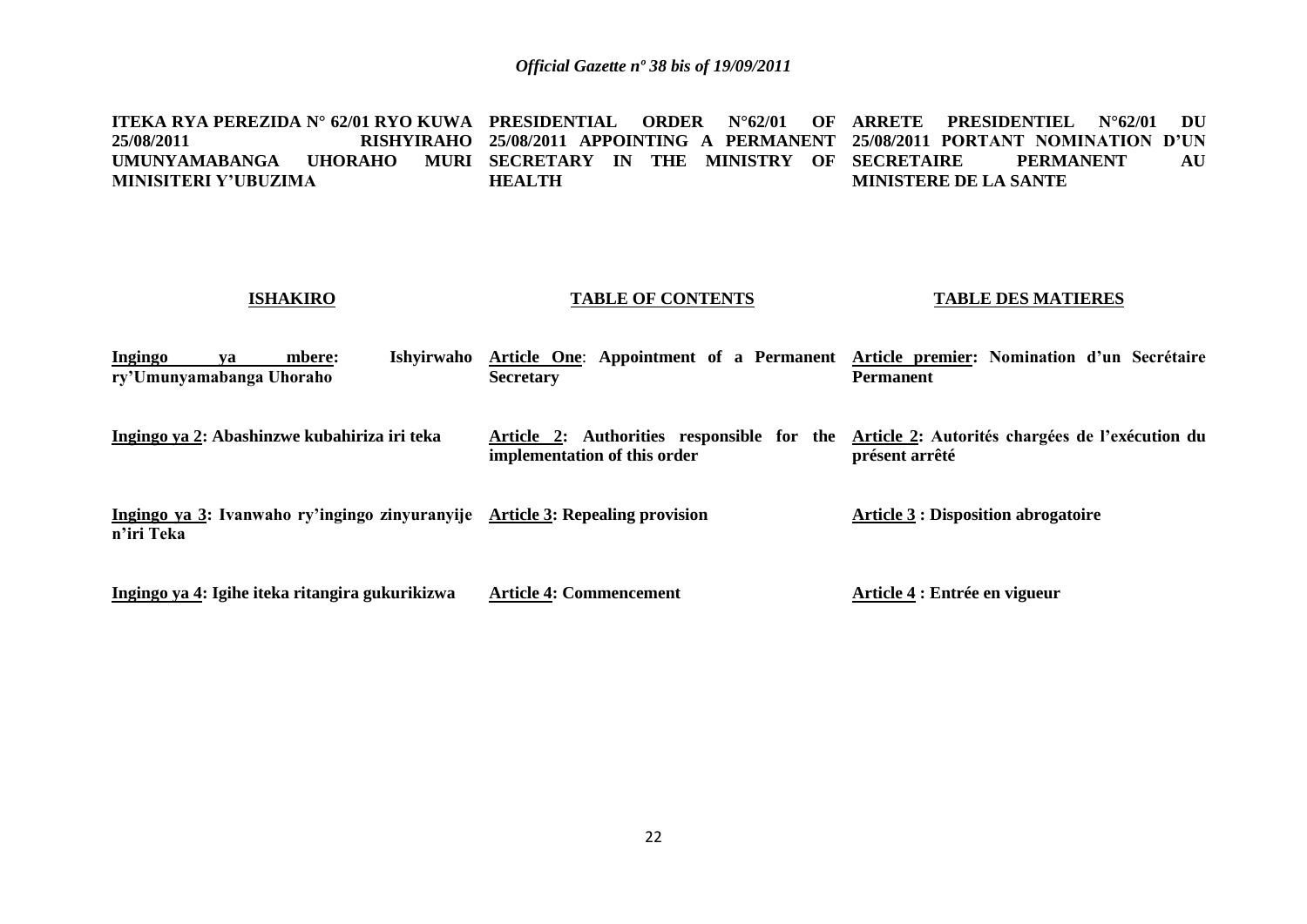| ITEKA RYA PEREZIDA N° 62/01 RYO KUWA<br>25/08/2011<br><b>RISHYIRAHO</b><br><b>UMUNYAMABANGA</b><br><b>MURI</b><br><b>UHORAHO</b><br>MINISITERI Y'UBUZIMA                                         | <b>PRESIDENTIAL</b><br>$N^{\circ}62/01$<br><b>ORDER</b><br>OF<br>25/08/2011 APPOINTING A PERMANENT<br>SECRETARY IN THE<br><b>MINISTRY</b><br>OF<br><b>HEALTH</b> | <b>ARRETE</b><br><b>PRESIDENTIEL</b><br>$N^{\circ}62/01$<br>DU<br>25/08/2011 PORTANT NOMINATION D'UN<br><b>SECRETAIRE</b><br><b>PERMANENT</b><br>AU<br><b>MINISTERE DE LA SANTE</b> |
|--------------------------------------------------------------------------------------------------------------------------------------------------------------------------------------------------|------------------------------------------------------------------------------------------------------------------------------------------------------------------|-------------------------------------------------------------------------------------------------------------------------------------------------------------------------------------|
| <b>Twebwe, KAGAME Paul,</b><br>Perezida wa Repubulika;                                                                                                                                           | We, KAGAME Paul,<br>President of the Republic;                                                                                                                   | <b>Nous, KAGAME Paul,</b><br>Président de la République;                                                                                                                            |
| Dushingiye ku Itegeko Nshinga rya Repubulika y'u<br>Rwanda ryo kuwa 04 Kamena 2003, nk'uko<br>ryavuguruwe kugeza ubu, cyane cyane mu ngingo<br>zaryo iya 112, 113 n'iya 121;                     | Pursuant to the Constitution of the Republic of<br>Rwanda of 04 June 2003, as amended to date,<br>especially in Articles 112,113 and 121;                        | Vu la Constitution de la République du Rwanda du<br>04 juin 2003, telle que révisée à ce jour,<br>spécialement en ses articles 112, 113 and 121;                                    |
| Dushingiye ku Itegeko n° 22/2002 ryo kuwa<br>09/07/2002 rishyiraho Sitati Rusange igenga<br>Abakozi ba Leta n'inzego z'imirimo ya Leta, cyane<br>cyane mu ngingo zaryo, iya 17, iya 24 n'iya 35; | Pursuant to Law $n^{\circ}$ 22/2002 of 09/07/2002 on<br>General Statutes for Rwanda Public Service,<br>especially in Articles 17, 24 and 35;                     | Vu la Loi nº 22/2002 du 09/07/2002 portant Statut<br>Général de la Fonction Publique Rwandaise,<br>spécialement en ses articles 17, 24 et 35;                                       |
| Bisabwe na Minisitiri w'Ubuzima;                                                                                                                                                                 | On proposal by Minister of Health;                                                                                                                               | Sur proposition du Ministre de la Santé;                                                                                                                                            |
| Inama y'Abaminisitiri imaze kubisuzuma no<br>kubyemeza;                                                                                                                                          | After consideration and approval by the Cabinet;                                                                                                                 | Après examen et adoption par le Conseil des<br>Ministres;                                                                                                                           |
| TWATEGETSE KANDI DUTEGETSE:                                                                                                                                                                      | <b>HAVE ORDERED AND HEREBY ORDER:</b>                                                                                                                            | <b>AVONS ARRETE ET ARRETONS:</b>                                                                                                                                                    |
| Ishyirwaho<br>Ingingo<br>mbere:<br>ya<br>ry'Umunyamabanga Uhoraho                                                                                                                                | Article One: Appointment of a Permanent<br><b>Secretary</b>                                                                                                      | Article premier: Nomination d'un Secrétaire<br><b>Permanent</b>                                                                                                                     |
| <b>NDAGIJIMANA</b><br>Uziel<br>Dr.<br>agizwe<br>Umunyamabanga<br>Uhoraho<br>Minisiteri<br>muri<br>y'Ubuzima.                                                                                     | Dr. NDAGIJIMANA Uziel is hereby appointed<br>Permantent Secretary in the Ministry of Health.                                                                     | Dr. NDAGIJIMANA Uziel est nommé Secrétaire<br>Permanent au Ministère de la Santé.                                                                                                   |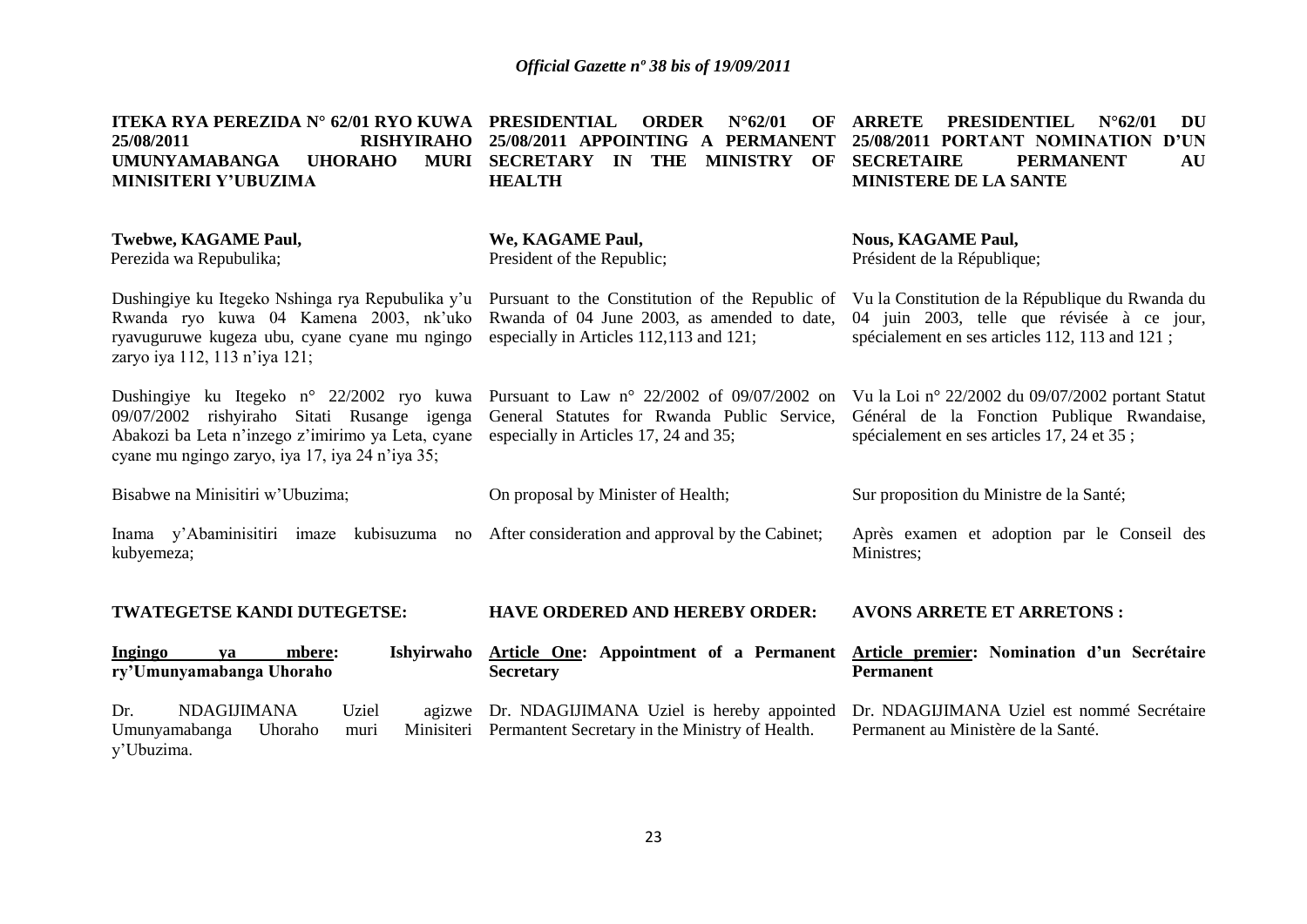| Ingingo ya 2: Abashinzwe kubahiriza iri teka                                                                                                                                     | implementation of this Order                                                                          | Article 2: Authorities responsible for the Article 2: Autorités chargées de l'exécution du<br>présent arrêté |
|----------------------------------------------------------------------------------------------------------------------------------------------------------------------------------|-------------------------------------------------------------------------------------------------------|--------------------------------------------------------------------------------------------------------------|
| Minisitiri w'Intebe na<br>Minisitiri w'Ubuzima<br>basabwe kubahiriza iri teka.                                                                                                   | The Prime Minister and the Minister of Health are<br>entrusted with the implementation of this Order. | Le Premier Ministre et le Ministre de la Santé sont<br>chargés de l'exécution du présent arrêté.             |
| Ingingo ya 3: Ivanwaho ry'ingingo zinyuranyije Article 3: Repealing provision<br>n'iri teka                                                                                      |                                                                                                       | <b>Article 3: Disposition abrogatoire</b>                                                                    |
| Ingingo zose z'amateka abanziriza iri kandi All prior provisions contrary to this Order are Toutes les dispositions antérieures contraires au<br>zinyuranyije na ryo zivanyweho. | hereby repealed.                                                                                      | présent arrêté sont abrogées.                                                                                |
| Ingingo ya 4: Igihe iteka ritangira gukurikizwa                                                                                                                                  | <b>Article 4: Commencement</b>                                                                        | Article 4 : Entrée en vigueur                                                                                |
| Iri teka ritangira gukurikizwa ku munsi rishyiriweho<br>umukono. Agaciro karyo gahera kuwa 06/05/2011.                                                                           | This Order shall come into force on the date of its<br>signature. It takes effect as of 06/05/2011.   | Le présent arrêté entre en vigueur le jour de sa<br>signature. Il sort ses effets à partir du 06/05/2011.    |
| Kigali, kuwa 25/08/2011                                                                                                                                                          | Kigali, on 25/08/2011                                                                                 | Kigali, le 25/08/2011                                                                                        |
| $(s\acute{e})$<br><b>KAGAME Paul</b><br>Perezida wa Repubulika                                                                                                                   | $(s\acute{e})$<br><b>KAGAME Paul</b><br>President of the Republic                                     | $(s\acute{e})$<br><b>KAGAME Paul</b><br>Président de la République                                           |
| $(s\acute{e})$<br><b>MAKUZA Bernard</b><br>Minisitiri w'Intebe                                                                                                                   | $(s\acute{e})$<br><b>MAKUZA Bernard</b><br>Prime Minister                                             | $(s\acute{e})$<br><b>MAKUZA Bernard</b><br><b>Premier Ministre</b>                                           |
| Bibonywe kandi bishyizweho Ikirango cya<br>Repubulika:                                                                                                                           | Seen and sealed with the Seal of the Republic:                                                        | Vu et scellé du Sceau de la République :                                                                     |
| $(s\acute{e})$                                                                                                                                                                   | $(s\acute{e})$                                                                                        | $(s\acute{e})$                                                                                               |
| <b>KARUGARAMA Tharcisse</b>                                                                                                                                                      | <b>KARUGARAMA Tharcisse</b>                                                                           | <b>KARUGARAMA Tharcisse</b>                                                                                  |

Minisitiri w'Ubutabera/Intumwa Nkuru ya Leta

**KARUGARAMA Tharcisse** Minister of Justice/Attorney General

**KARUGARAMA I** Ministre de la Justice/Garde des Sceaux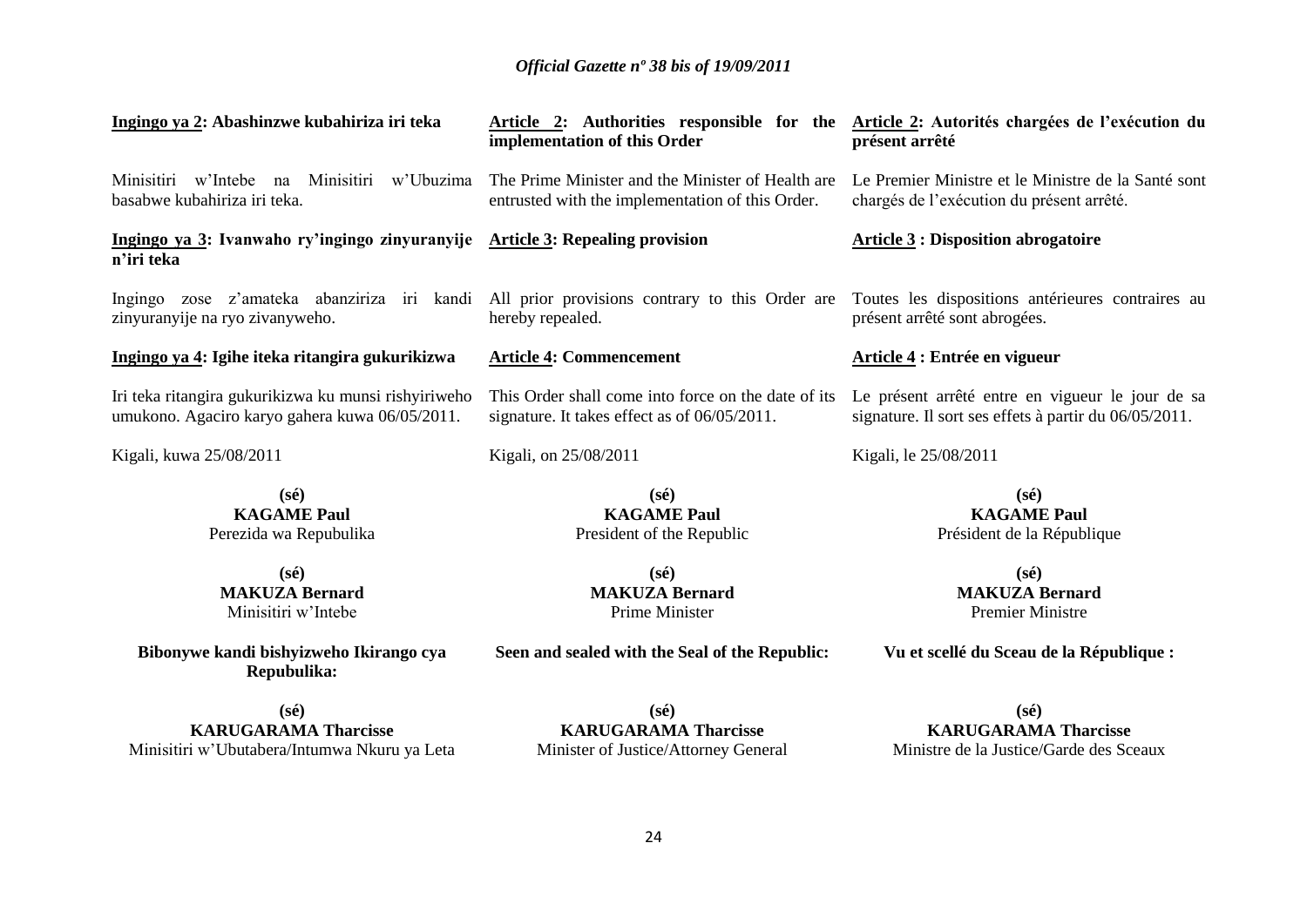ITEKA RYA PEREZIDA N°63/01 RYO PRESIDENTIAL ORDER N°63/01 OF ARRETE PRESIDENTIEL N°63/01 DU **KUWA 25/08/2011 RISHYIRAHO 25/08/2011 APPOINTING A PERMANENT 25/08/2011 PORTANT NOMINATION D'UN UMUNYAMABANGA UHORAHO MURI SECRETARY IN THE MINISTRY OF MINISITERI Y'IBIZA NO GUCYURA IMPUNZI MANAGEMENT REFUGEES PERMANENT AU MINISTERE DE LA GESTION DES CATASTROPHES ET DES REFUGIES**

#### **ISHAKIRO**

### **TABLE OF CONTENTS**

**TABLE DES MATIERES**

- **Ingingo ya mbere: Ishyirwaho Article One: Appointment of a Permanent Article premier: Nomination d'un Secrétaire ry'Umunyamabanga Uhoraho Secretary Permanent**
- **Ingingo ya 2: Abashinzwe kubahiriza iri teka Article 2: Authorities responsible for the Article 2: Autorités chargées de l'exécution du implementation of this Order présent arrêté**

**Ingingo ya 3: Ivanwaho zinyuranyije n'iri teka Article 3: Repealing provision Article 3 : Disposition abrogatoire**

**Ingingo ya 4: Igihe iteka ritangira gukurikizwa Article 4: Commencement**

**Article 4 : Entrée en vigueur**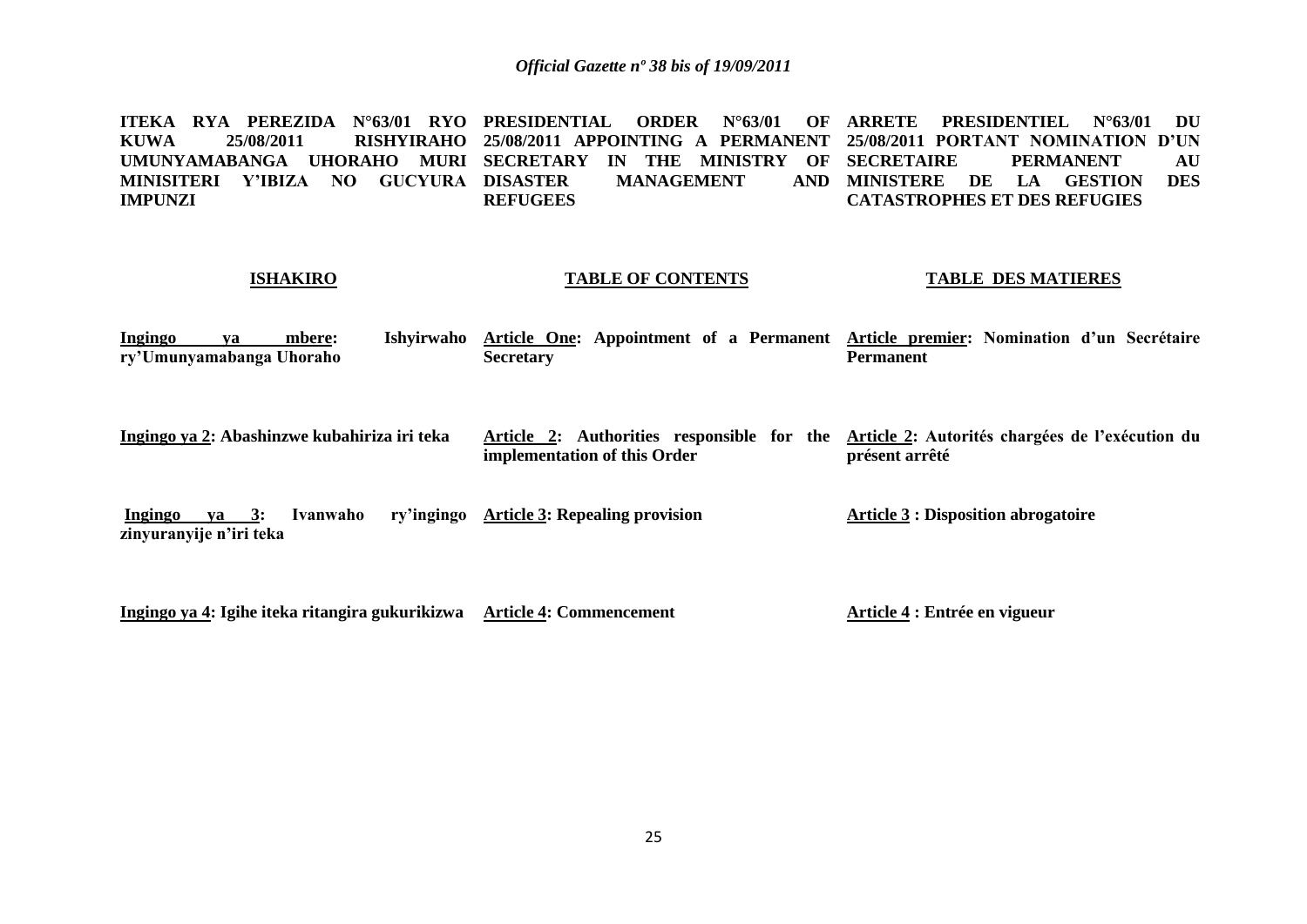|             |            |  | ITEKA RYA PEREZIDA N°63/01 RYO PRESIDENTIAL ORDER N°63/01 OF ARRETE PRESIDENTIEL N°63/01 DU |  |                   |                                     |                  |            |
|-------------|------------|--|---------------------------------------------------------------------------------------------|--|-------------------|-------------------------------------|------------------|------------|
| <b>KUWA</b> | 25/08/2011 |  | RISHYIRAHO 25/08/2011 APPOINTING A PERMANENT 25/08/2011 PORTANT NOMINATION D'UN             |  |                   |                                     |                  |            |
|             |            |  | UMUNYAMABANGA UHORAHO MURI SECRETARY IN THE MINISTRY OF SECRETAIRE                          |  |                   |                                     | <b>PERMANENT</b> | AU         |
|             |            |  | MINISITERI Y'IBIZA NO GUCYURA DISASTER                                                      |  | <b>MANAGEMENT</b> | AND MINISTERE DE LA GESTION         |                  | <b>DES</b> |
| IMPUNZI     |            |  | <b>REFUGEES</b>                                                                             |  |                   | <b>CATASTROPHES ET DES REFUGIES</b> |                  |            |

| <b>Twebwe, KAGAME Paul,</b><br>Perezida wa Repubulika;                                                                                                                                             | We, KAGAME Paul,<br>President of the Republic;                                                                                               | <b>Nous, KAGAME Paul,</b><br>Président de la République;                                                                                                                                        |
|----------------------------------------------------------------------------------------------------------------------------------------------------------------------------------------------------|----------------------------------------------------------------------------------------------------------------------------------------------|-------------------------------------------------------------------------------------------------------------------------------------------------------------------------------------------------|
| Dushingiye ku Itegeko Nshinga rya Repubulika<br>y'u Rwanda ryo kuwa 04 Kamena 2003, nk'uko<br>ryavuguruwe kugeza ubu, cyane cyane mu ngingo<br>zaryo iya 112, iya 113 n'iya 121;                   | Rwanda of 04 June 2003, as amended to date,<br>especially in Articles 112, 113 and 121;                                                      | Pursuant to the Constitution of the Republic of Vu la Constitution de la République du Rwanda du<br>04 juin 2003, telle que révisée à ce jour,<br>spécialement en ses articles 112, 113 et 121; |
| Dushingiye ku Itegeko n° 22/2002 ryo kuwa<br>09/07/2002 rishyiraho Sitati Rusange igenga<br>Abakozi ba Leta n'inzego z'imirimo ya Leta,<br>cyane cyane mu ngingo zaryo iya 17, iya 24 n'iya<br>35; | Pursuant to Law $n^{\circ}$ 22/2002 of 09/07/2002 on<br>General Statutes for Rwanda Public Service,<br>especially in Articles 17, 24 and 35; | Vu la Loi nº 22/2002 du 09/07/2002 portant Statut<br>Général de la Fonction Publique Rwandaise,<br>spécialement en ses articles 17, 24 et 35 ;                                                  |
| na Minisitiri w'Ibiza no Gueyura<br>Bisabwe<br>Impunzi;                                                                                                                                            | On proposal by the Minister of Disaster<br>Management and Refugees;                                                                          | Sur proposition du Ministre de la Gestion des<br>Catastrophes et des Réfugiés;                                                                                                                  |
| y'Abaminisitiri<br>yateranye<br>Inama<br>11/05/2011, imaze kubisuzuma no kubyemeza;                                                                                                                | kuwa After consideration and approval by the Cabinet<br>in its session of $11/05/2011$ ;                                                     | Après examen et adoption par le Conseil des<br>Ministres en sa séance du 11/05/2011;                                                                                                            |
| TWATEGETSE KANDI DUTEGETSE:                                                                                                                                                                        | <b>HAVE ORDERED AND HEREBY ORDER:</b>                                                                                                        | <b>AVONS ARRETE ET ARRETONS:</b>                                                                                                                                                                |
| Ishyirwaho<br><b>Ingingo</b><br>mbere<br>va<br>$\cdot$ :<br>ry'Umunyamabanga Uhoraho                                                                                                               | Article One: Appointment of a Permanent<br><b>Secretary</b>                                                                                  | Article premier : Nomination d'un Secrétaire<br><b>Permanent</b>                                                                                                                                |
| <b>RUVEBANA</b><br>Bwana<br>Antoine                                                                                                                                                                | agizwe Mr. RUVEBANA Antoine is hereby appointed Monsieur RUVEBANA Antoine                                                                    | est nommé                                                                                                                                                                                       |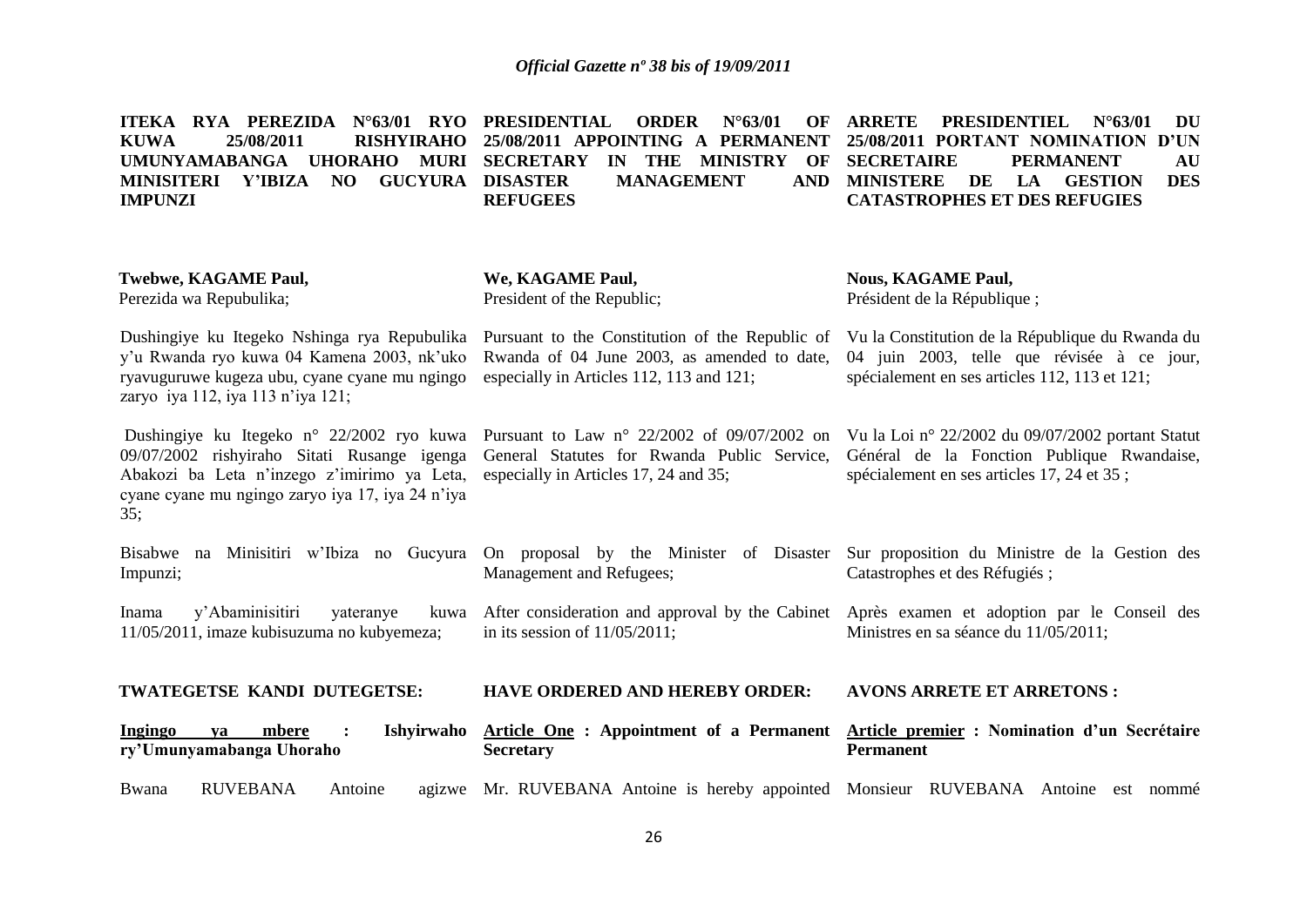| Umunyamabanga Uhoraho muri Minisiteri y'Ibiza<br>no Gucyura Impunzi.                                                                                          | Permantent Secretary in the Ministry of Disaster<br>Management and Refugees.                                                       | Secrétaire Permanent au Ministère de la Gestion<br>des Catastrophes et des Réfugiés.                                                   |
|---------------------------------------------------------------------------------------------------------------------------------------------------------------|------------------------------------------------------------------------------------------------------------------------------------|----------------------------------------------------------------------------------------------------------------------------------------|
| Ingingo ya 2: Abashinzwe kubahiriza iri teka                                                                                                                  | Article 2: Authorities responsible for the<br>implementation of this Order                                                         | Article 2: Autorités chargées de l'exécution du<br>présent arrêté                                                                      |
| Minisitiri w'Intebe na Minisitiri w'Ibiza no<br>Gucyura Impunzi basabwe kubahiriza iri teka.                                                                  | The Prime Minister and the Minister of Disaster<br>Management and Refugees are entrusted with the<br>implementation of this Order. | Le Premier Ministre et le Ministre de la Gestion<br>des Catastrophes et des Réfugiés sont chargés de<br>l'exécution du présent arrêté. |
| ry'ingingo<br><u>Ingingo ya 3:</u><br>Ivanwaho<br>zinyuranyije n'iri teka                                                                                     | <b>Article 3: Repealing provision</b>                                                                                              | <b>Article 3 : Disposition abrogatoire</b>                                                                                             |
| zinyuranyije na ryo zivanyweho.                                                                                                                               | Ingingo zose z'amateka abanziriza iri kandi All prior provisions contrary to this Order are<br>hereby repealed.                    | Toutes les dispositions antérieures contraires au<br>présent arrêté sont abrogées.                                                     |
| Ingingo ya 4: Igihe iteka ritangira gukurikizwa                                                                                                               | <b>Article 4: Commencement</b>                                                                                                     | Article 4 : Entrée en vigueur                                                                                                          |
| Iri teka ritangira gukurikizwa ku munsi This Order shall come into force on the date of its<br>rishyiriweho umukono. Agaciro karyo gahera<br>kuwa 11/05/2011. | signature. It takes effect as of 11/05/2011.                                                                                       | Le présent arrêté entre en vigueur le jour de sa<br>signature. Il sort ses effets à partir du 11/05/2011.                              |
| Kigali, kuwa 25/08/2011                                                                                                                                       | Kigali, on 25/08/2011                                                                                                              | Kigali, le 25/08/2011                                                                                                                  |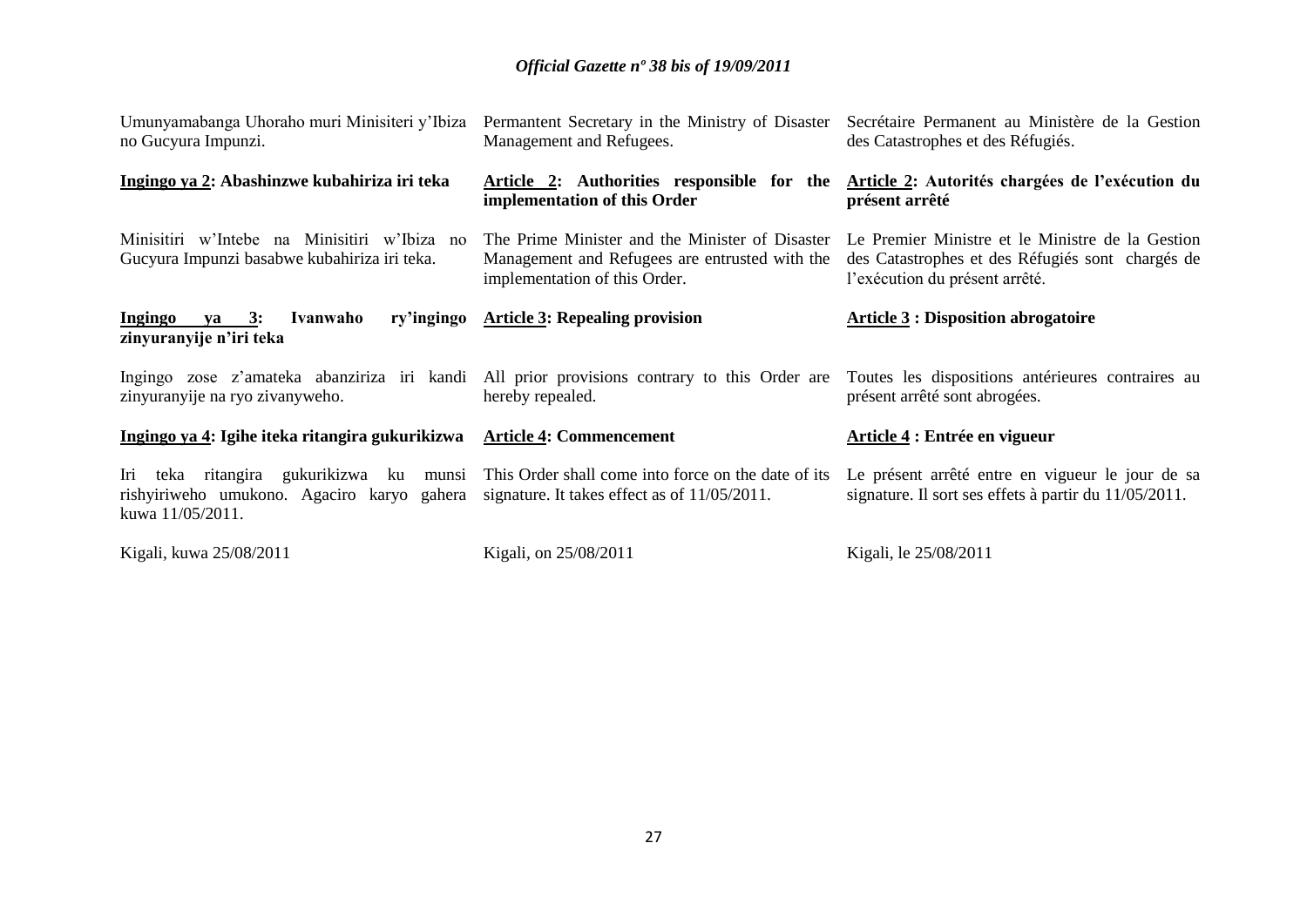**(sé)**

**(sé)**

**(sé)**

**KAGAME Paul** Président de la République

**KAGAME Paul** Perezida wa Repubulika

**(sé)**

**KAGAME Paul** President of the Republic

**(sé)**

**MAKUZA Bernard** Minisitiri w'Intebe

**Bibonywe kandi bishyizweho Ikirango cya Repubulika:**

**MAKUZA Bernard** Prime Minister

**(sé)**

**Seen and sealed with the Seal of the Republic:**

**MAKUZA Bernard** Premier Ministre

**Vu et scellé du Sceau de la République :**

**(sé)**

**KARUGARAMA Tharcisse** Minisitiri w'Ubutabera/Intumwa Nkuru ya Leta

**KARUGARAMA Tharcisse** Minister of Justice/Attorney General

**(sé)**

**KARUGARAMA Tharcisse** Ministre de la Justice/Garde des Sceaux

**(sé)**

28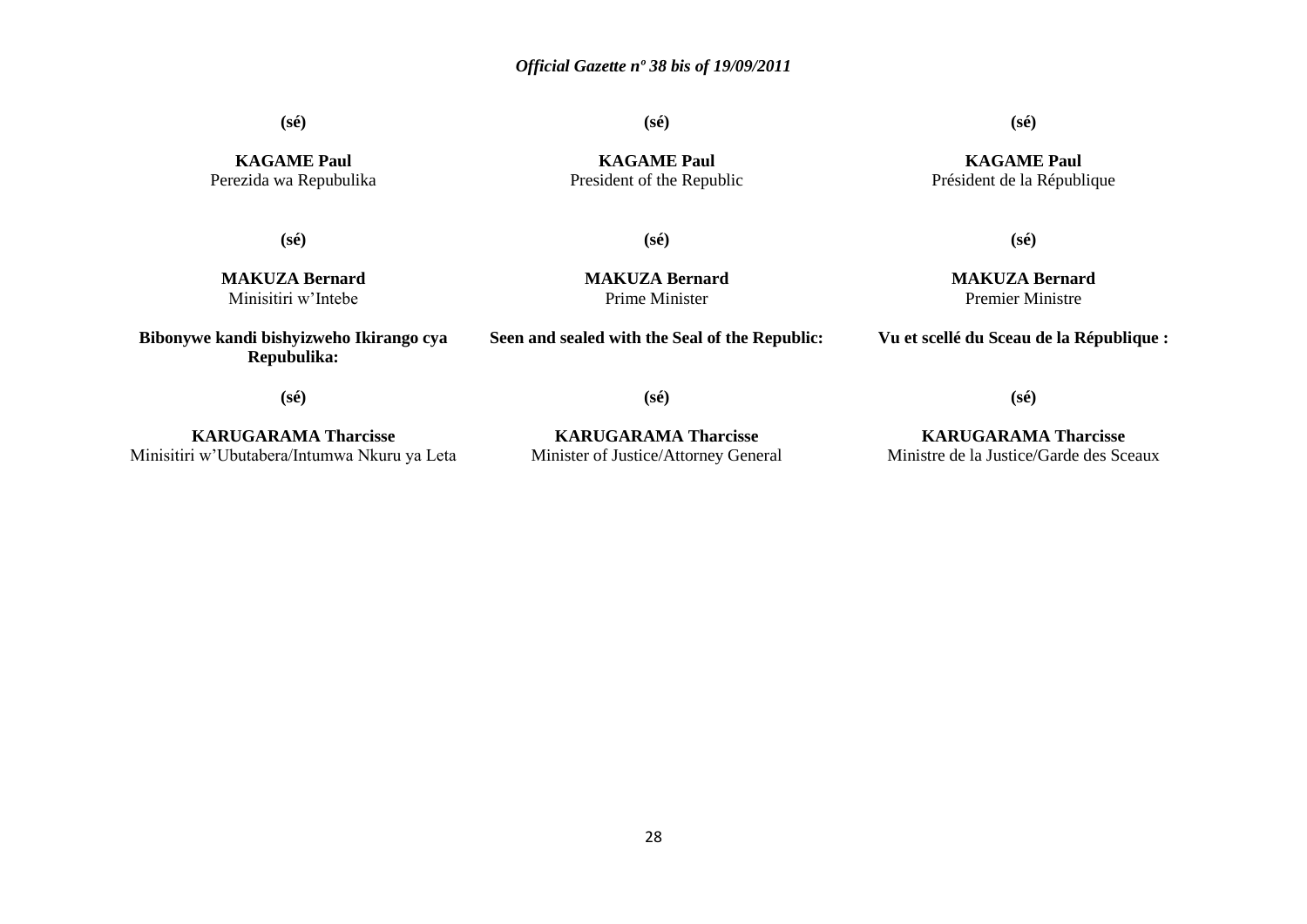**ITEKA RYA PEREZIDA N°64/01 RYO KUWA PRESIDENTIAL ORDER N°64/01 OF ARRETE PRESIDENTIEL N°64/01 DU 25/08/2011 RISHYIRAHO 25/08/2011 APPOINTING A PERMANENT 25/08/2011 PORTANT NOMINATION D'UN UMUNYAMABANGA UHORAHO MURI SECRETARY IN THE MINISTRY OF SECRETAIRE PERMANENT AU MINISITERI Y'URUBYIRUKO, UMUCO NA YOUTH, SPORTS AND CULTURE SIPORO MINISTERE DE LA JEUNESSE, SPORTS ET CULTURE**

#### **ISHAKIRO TABLE OF CONTENTS TABLE DES MATIERES**

| Ingingo    | va | mbere<br>ry'Umunyamabanga Uhoraho | Ishvirwaho                                      | Article One: Appointment of a Permanent<br><b>Secretary</b>                   | Article premier : Nomination d'un Secrétaire<br><b>Permanent</b>   |
|------------|----|-----------------------------------|-------------------------------------------------|-------------------------------------------------------------------------------|--------------------------------------------------------------------|
|            |    |                                   | Ingingo ya 2: Abashinzwe kubahiriza iri teka    | Article 2: Authorities responsible for the<br>implementation of this Order    | Article 2 : Autorités chargées de l'exécution du<br>présent arrêté |
| n'iri teka |    |                                   |                                                 | Ingingo ya 3: Ivanwaho ry'ingingo zinyuranyije Article 3: Repealing provision | <b>Article 3 : Disposition abrogatoire</b>                         |
|            |    |                                   | Ingingo ya 4: Igihe iteka ritangira gukurikizwa | <b>Article 4: Commencement</b>                                                | Article 4 : Entrée en vigueur                                      |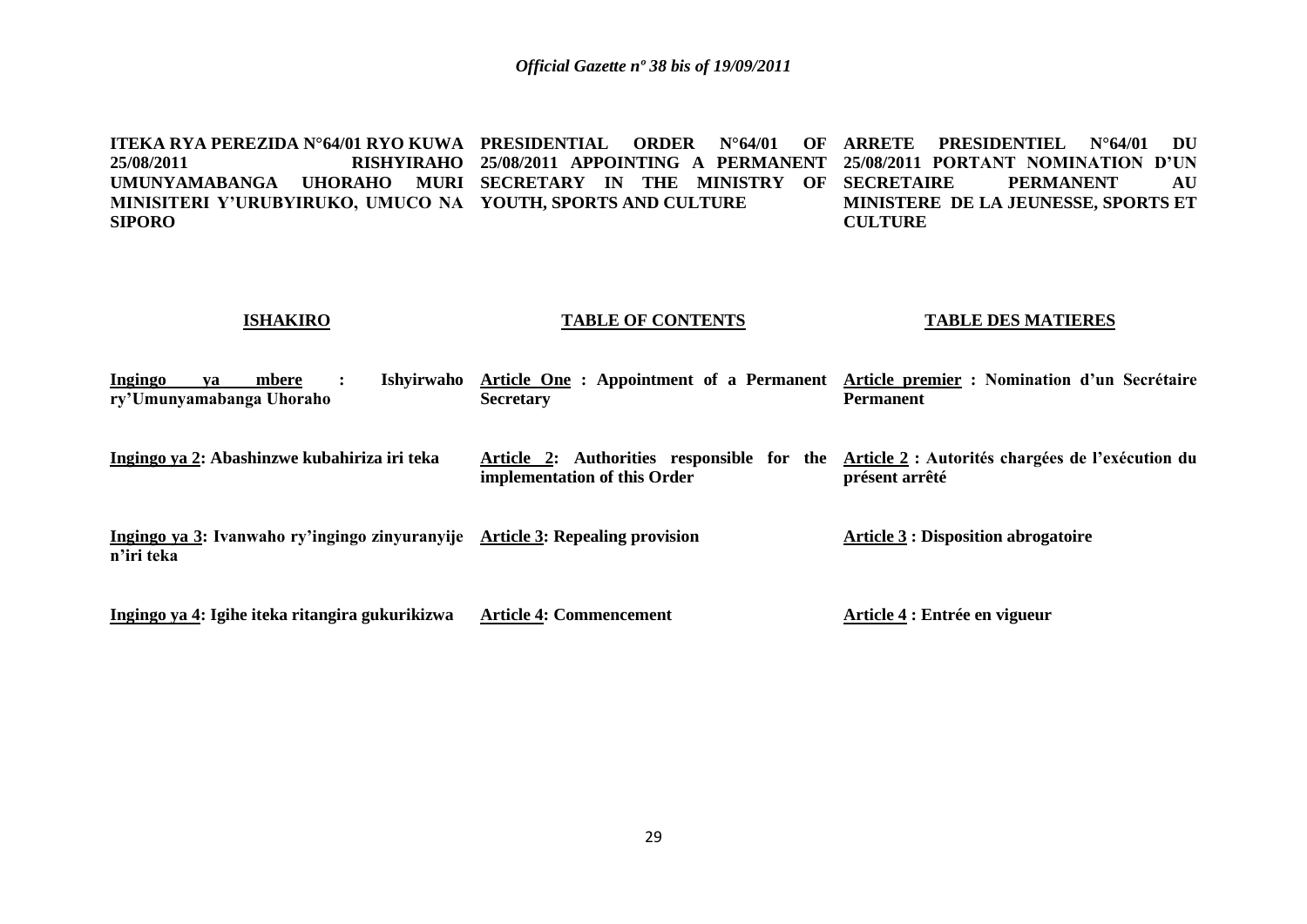**ITEKA RYA PEREZIDA N°64/01 RYO KUWA**

| ITEKA RYA PEREZIDA N°64/01 RYO KUWA PRESIDENTIAL<br>25/08/2011<br><b>RISHYIRAHO</b><br><b>UMUNYAMABANGA</b><br><b>UHORAHO</b><br><b>MURI</b><br>MINISITERI Y'URUBYIRUKO, UMUCO NA YOUTH, SPORTS AND CULTURE<br><b>SIPORO</b> | <b>ORDER</b><br>$N^{\circ}64/01$<br>OF<br>25/08/2011 APPOINTING<br>A PERMANENT<br>SECRETARY IN THE<br><b>MINISTRY</b><br>OF                | <b>ARRETE</b><br><b>PRESIDENTIEL</b><br>$N^{\circ}64/01$<br>DU<br>25/08/2011 PORTANT NOMINATION D'UN<br><b>SECRETAIRE</b><br><b>PERMANENT</b><br>AU<br>MINISTERE DE LA JEUNESSE, SPORTS ET<br><b>CULTURE</b> |
|------------------------------------------------------------------------------------------------------------------------------------------------------------------------------------------------------------------------------|--------------------------------------------------------------------------------------------------------------------------------------------|--------------------------------------------------------------------------------------------------------------------------------------------------------------------------------------------------------------|
| <b>Twebwe, KAGAME Paul,</b><br>Perezida wa Repubulika;                                                                                                                                                                       | We, KAGAME Paul,<br>President of the Republic;                                                                                             | <b>Nous, KAGAME Paul,</b><br>Président de la République;                                                                                                                                                     |
| Dushingiye ku Itegeko Nshinga rya Repubulika y'u<br>Rwanda ryo kuwa 04 Kamena 2003, nk'uko<br>ryavuguruwe kugeza ubu, cyane cyane mu ngingo<br>zaryo, iya 112, iya 113 n'iya 121;                                            | Pursuant to the Constitution of the Republic of<br>Rwanda of 04 June 2003, as amended to date,<br>especially in Articles 112, 113 and 121; | Vu la Constitution de la République du Rwanda du<br>04 juin 2003, telle que révisée à ce jour,<br>spécialement en ses articles 112, 113 et 121;                                                              |
| Dushingiye ku Itegeko n° 22/2002 ryo kuwa<br>09/07/2002 rishyiraho Sitati Rusange igenga<br>Abakozi ba Leta n'inzego z'imirimo ya Leta, cyane<br>cyane mu ngingo zaryo iya 17, iya 24 n'iya 35;                              | Pursuant to Law n° 22/2002 of 09/07/2002 on<br>General Statutes for Rwanda Public Service,<br>especially in Articles 17, 24 and 35;        | Vu la Loi nº 22/2002 du 09/07/2002 portant Statut<br>Général de la Fonction Publique Rwandaise,<br>spécialement en ses articles 17, 24 et 35;                                                                |
| Bisabwe na Minisitiri w'Urubyiruko, Umuco na<br>Siporo;                                                                                                                                                                      | On proposal by the Minister of Youth, Sports and<br>Culture;                                                                               | Sur proposition du Ministre de la Jeunesse, Sports<br>et Culture;                                                                                                                                            |
| Inama y'Abaminisitiri yateranye kuwa 11/05/2011,<br>imaze kubisuzuma no kubyemeza;                                                                                                                                           | After consideration and approval by the Cabinet<br>in its session of $11/05/2011$ ;                                                        | Après examen et adoption par le Conseil des<br>Ministres en sa séance du 11/05/2011;                                                                                                                         |
| TWATEGETSE KANDI DUTEGETSE:                                                                                                                                                                                                  | <b>HAVE ORDERED AND HEREBY ORDER:</b>                                                                                                      | <b>AVONS ARRETE ET ARRETONS:</b>                                                                                                                                                                             |
| Ishyirwaho<br><b>Ingingo</b><br>mbere<br>va<br>ry'Umunyamabanga Uhoraho                                                                                                                                                      | <b>Article One : Appointment of a Permanent</b><br><b>Secretary</b>                                                                        | Article premier : Nomination d'un Secrétaire<br><b>Permanent</b>                                                                                                                                             |
| Bwana KALISA Edward agizwe Umunyamabanga<br>Uhoraho muri Minisiteri y'Urubyiruko, Umuco na<br>Siporo.                                                                                                                        | Mr. KALISA Edward is hereby appointed<br>Permantent Secretary in the Ministry of Youth,<br>Sports and Culture.                             | Monsieur KALISA Edward est nommé Secrétaire<br>Permanent au Ministère de la Jeunesse, Sports et<br>Culture.                                                                                                  |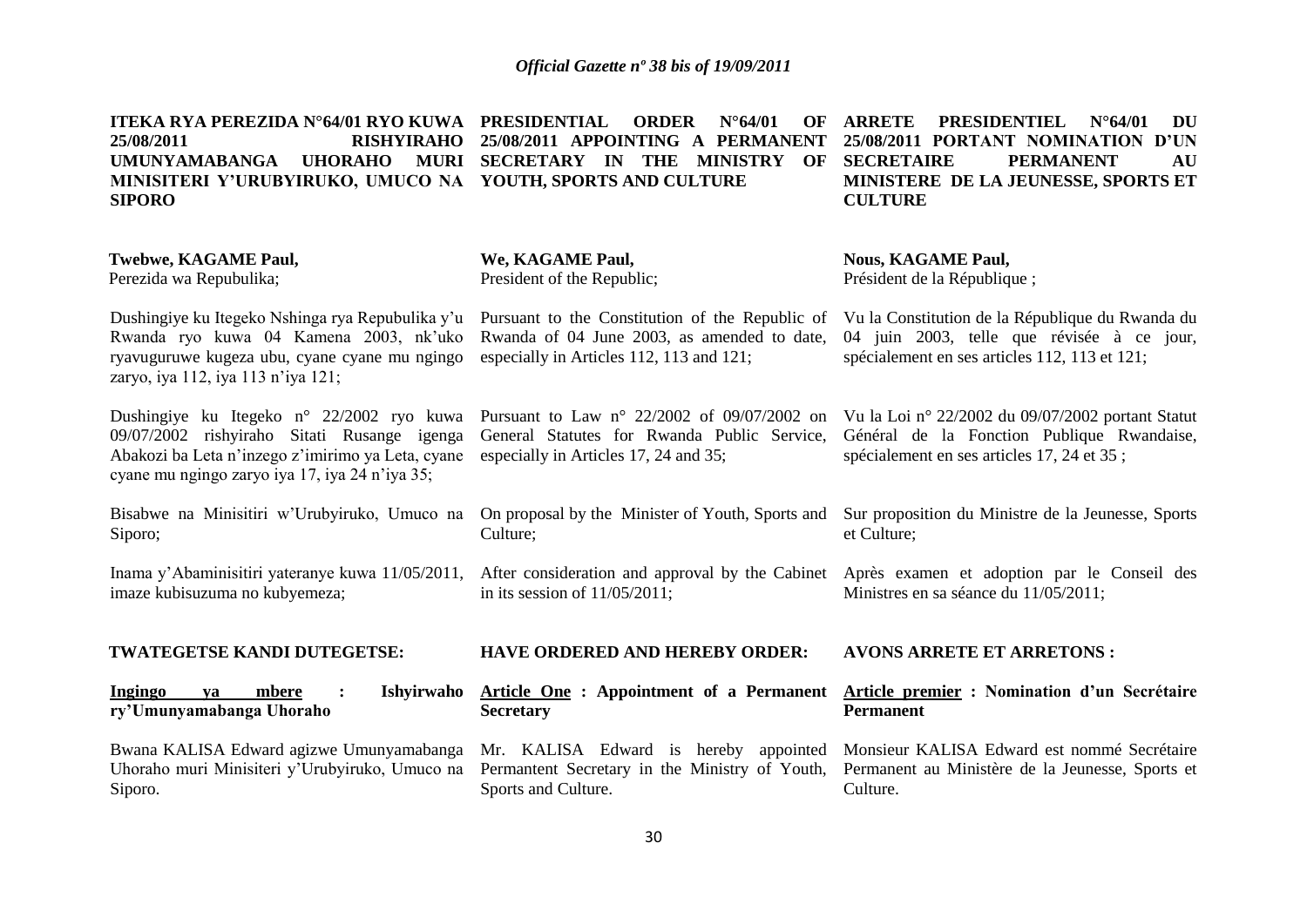| Ingingo ya 2: Abashinzwe kubahiriza iri teka                                                              | implementation of this Order                                                                                    | Article 2: Authorities responsible for the Article 2: Autorités chargées de l'exécution du<br>présent arrêté                                                            |
|-----------------------------------------------------------------------------------------------------------|-----------------------------------------------------------------------------------------------------------------|-------------------------------------------------------------------------------------------------------------------------------------------------------------------------|
| Minisitiri w'Intebe na Minisitiri w'Urubyiruko,<br>Umuco na Siporo basabwe kubahiriza iri teka.           | Sports and Culture are entrusted with the<br>implementation of this Order.                                      | The Prime Minister and the Minister of Youth, Le Premier Ministre et le Ministre de la Jeunesse,<br>Sports et Culture sont chargés de l'exécution du<br>présent arrêté. |
| Ingingo ya 3: Ivanwaho ry'ingingo zinyuranyije Article 3: Repealing provision<br>n'iri teka               |                                                                                                                 | <b>Article 3: Disposition abrogatoire</b>                                                                                                                               |
| zinyuranyije na ryo zivanyweho.                                                                           | Ingingo zose z'amateka abanziriza iri kandi All prior provisions contrary to this Order are<br>hereby repealed. | Toutes les dispositions antérieures contraires au<br>présent arrêté sont abrogées.                                                                                      |
| Ingingo ya 4: Igihe iteka ritangira gukurikizwa                                                           | <b>Article 4: Commencement</b>                                                                                  | Article 4 : Entrée en vigueur                                                                                                                                           |
| Iri teka ritangira gukurikizwa ku munsi<br>rishyiriweho umukono. Agaciro karyo gahera kuwa<br>11/05/2011. | This Order shall come into force on the date of its<br>signature. It takes effect as of 11/05/2011.             | Le présent arrêté entre en vigueur le jour de sa<br>signature. Il sort ses effets à partir du 11/05/2011.                                                               |
| Kigali, kuwa 25/08/2011                                                                                   | Kigali, on 25/08/2011                                                                                           | Kigali, le 25/08/2011                                                                                                                                                   |
| $(s\acute{e})$<br><b>KAGAME Paul</b><br>Perezida wa Repubulika                                            | $(s\acute{e})$<br><b>KAGAME Paul</b><br>President of the Republic                                               | $(s\acute{e})$<br><b>KAGAME Paul</b><br>Président de la République                                                                                                      |
| $(s\acute{e})$<br><b>MAKUZA Bernard</b><br>Minisitiri w'Intebe                                            | $(s\acute{e})$<br><b>MAKUZA Bernard</b><br>Prime Minister                                                       | $(s\acute{e})$<br><b>MAKUZA Bernard</b><br><b>Premier Ministre</b>                                                                                                      |
| Bibonywe kandi bishyizweho Ikirango cya<br>Repubulika:                                                    | Seen and sealed with the Seal of the Republic:                                                                  | Vu et scellé du Sceau de la République :                                                                                                                                |
| $(s\acute{e})$                                                                                            | $(s\acute{e})$                                                                                                  | $(s\acute{e})$                                                                                                                                                          |
| <b>KARUGARAMA Tharcisse</b>                                                                               | <b>KARUGARAMA Tharcisse</b>                                                                                     | <b>KARUGARAMA Tharcisse</b>                                                                                                                                             |

**KARUGARAMA Tharcisse** Ministre de la Justice/Garde des Sceaux

Minister of Justice/Attorney General

Minisitiri w'Ubutabera/Intumwa Nkuru ya Leta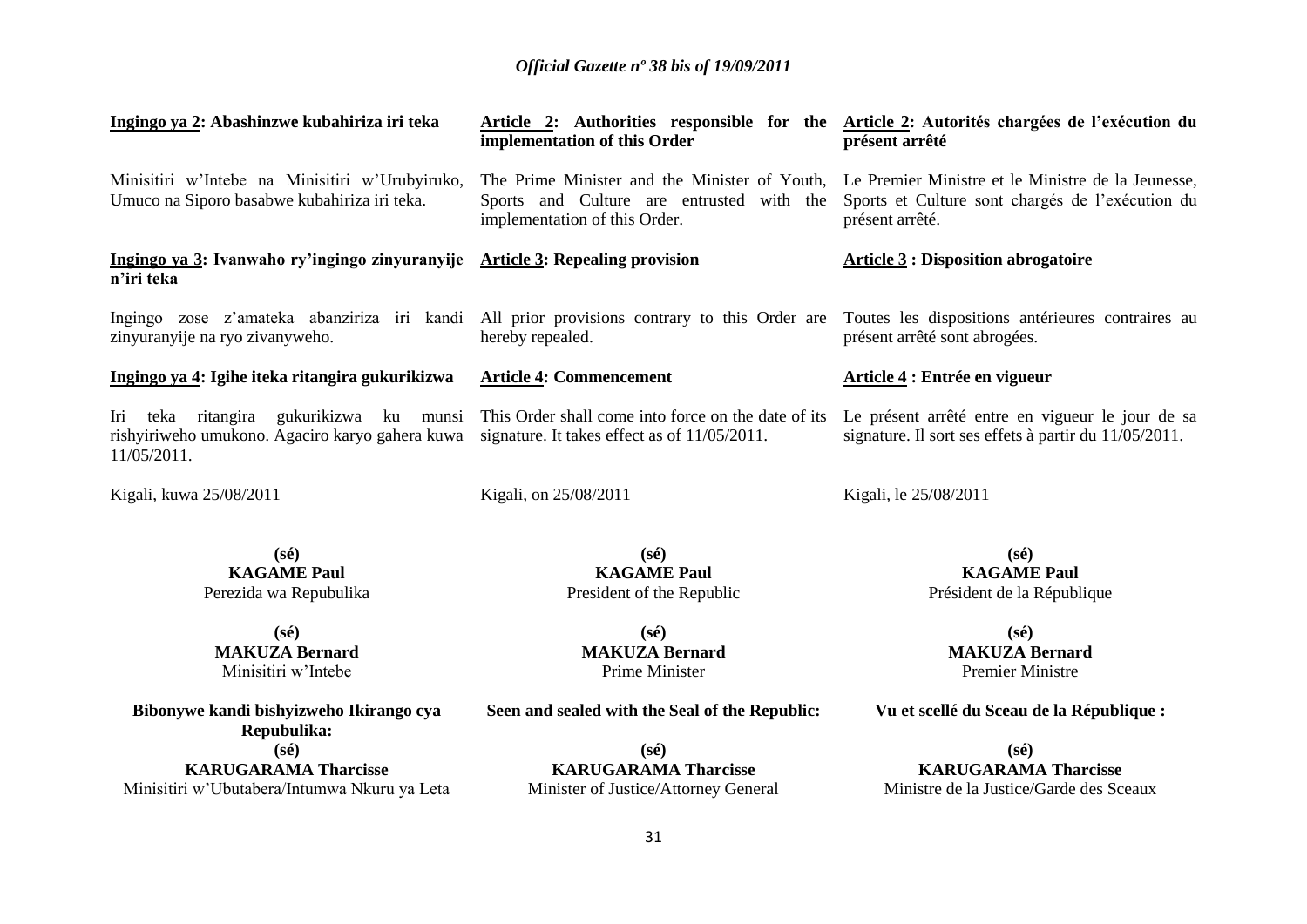**ITEKA RYA PEREZIDA N°65/01 RYO PRESIDENTIAL ORDER N°65/01 OF ARRETE PRESIDENTIEL N°65/01 DU KUWA 25/08/2011 RISHYIRAHO 25/08/2011 APPOINTING A PERMANENT 25/08/2011 PORTANT NOMINATION D'UN**  UMUNYAMABANGA UHORAHO MURI SECRETARY IN THE MINISTRY OF SECRETAIRE PERMANENT AU **MINISITERI Y'UBUTABERA JUSTICE MINISTERE DE LA JUSTICE**

### **ISHAKIRO**

### **TABLE OF CONTENTS**

#### **TABLE DES MATIERES**

**Ingingo ya mbere: Ishyirwaho Article One: Appointment of a Permanent Article premier: Nomination d'un Secrétaire ry'Umunyamabanga Uhoraho Secretary Permanent**

Ingingo ya 2: Abashinzwe kubahiriza iri <u>Article 2</u>: Authorities responsible for the <u>Article 2</u>: Autorités chargées de l'exécution du **teka implementation of this Order présent arrêté**

**Ingingo ya 3: Ivanwaho ry'ingingo Article 3: Repealing provision zinyuranyije n'iri teka Article 3: Disposition abrogatoire**

**Ingingo ya 4: Igihe iteka ritangira Article 4: Commencement gukurikizwa Article 4: Entrée en vigueur**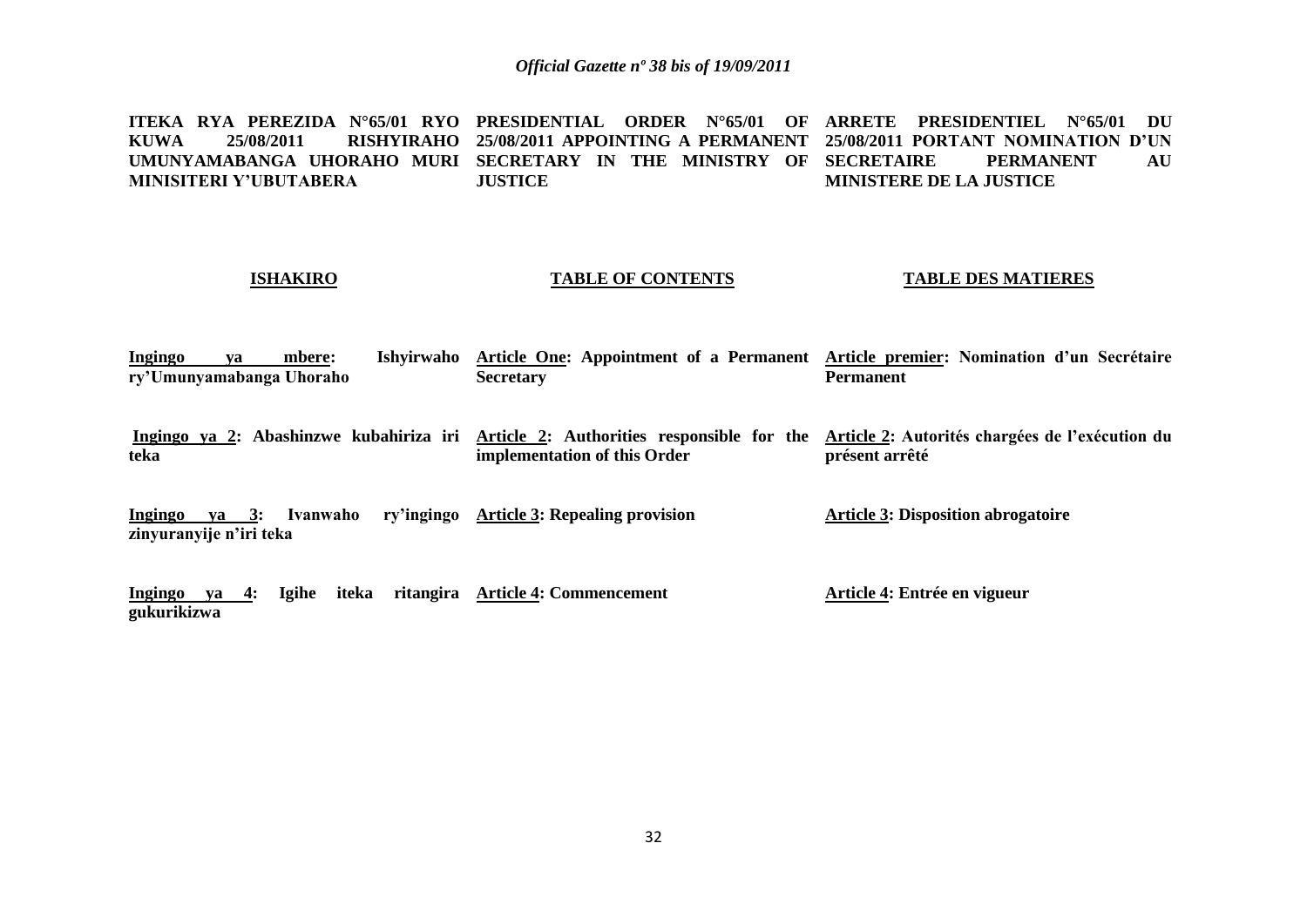| ITEKA RYA PEREZIDA N°65/01 RYO<br>25/08/2011<br><b>RISHYIRAHO</b><br><b>KUWA</b><br>UMUNYAMABANGA UHORAHO MURI<br>MINISITERI Y'UBUTABERA                                                              | PRESIDENTIAL ORDER<br>$N^{\circ}65/01$<br>OF<br>25/08/2011 APPOINTING A PERMANENT<br>SECRETARY IN THE MINISTRY OF<br><b>JUSTICE</b>          | <b>PRESIDENTIEL</b><br><b>ARRETE</b><br>DU<br>$N^{\circ}$ 65/01<br>25/08/2011 PORTANT NOMINATION D'UN<br><b>SECRETAIRE</b><br><b>PERMANENT</b><br>AU<br><b>MINISTERE DE LA JUSTICE</b> |  |  |
|-------------------------------------------------------------------------------------------------------------------------------------------------------------------------------------------------------|----------------------------------------------------------------------------------------------------------------------------------------------|----------------------------------------------------------------------------------------------------------------------------------------------------------------------------------------|--|--|
| <b>Twebwe, KAGAME Paul,</b><br>Perezida wa Repubulika,                                                                                                                                                | We, KAGAME Paul,<br>President of the Republic,                                                                                               | <b>Nous, KAGAME Paul,</b><br>Président de la République,                                                                                                                               |  |  |
| Dushingiye ku Itegeko Nshinga rya Repubulika<br>y'u Rwanda ryo kuwa 04 Kamena 2003, nk'uko<br>ryavuguruwe kugeza ubu, cyane cyane mu<br>ngingo zaryo iya 112, iya 113 n'iya 121;                      | Pursuant to the Constitution of the Republic of<br>Rwanda of 04 June 2003, as amended to date,<br>especially in Articles 112, 113 and 121;   | Vu la Constitution de la République du Rwanda<br>du 04 juin 2003, telle que révisée à ce jour,<br>spécialement en ses articles 112, 113 et 121;                                        |  |  |
| Dushingiye ku Itegeko n° 22/2002 ryo kuwa<br>09/07/2002 rishyiraho Sitati Rusange igenga<br>Abakozi ba Leta n'inzego z'imirimo ya Leta,<br>cyane cyane mu ngingo zaryo iya 17, iya 24<br>$n$ 'iya 35; | Pursuant to Law $n^{\circ}$ 22/2002 of 09/07/2002 on<br>General Statutes for Rwanda Public Service,<br>especially in Articles 17, 24 and 35; | Vu la Loi nº 22/2002 du 09/07/2002 portant Statut<br>Général de la Fonction Publique Rwandaise,<br>spécialement en ses articles 17, 24 et 35;                                          |  |  |
| Bisabwe na Minisitiri w'Ubutabera/Intumwa<br>Nkuru ya Leta;                                                                                                                                           | On proposal by the Minister of Justice/Attorney<br>General;                                                                                  | Sur proposition du Ministre de la Justice/Garde<br>des Sceaux;                                                                                                                         |  |  |
| y'Abaminisitiri<br>yateranye<br>Inama<br>kuwa<br>11/05/2011, imaze kubisuzuma no kubyemeza;                                                                                                           | After consideration and approval by the Cabinet<br>in its session of $11/05/2011$ ;                                                          | Après examen et adoption par le Conseil des<br>Ministres en sa séance du 11/05/2011;                                                                                                   |  |  |
| TWATEGETSE KANDI DUTEGETSE:                                                                                                                                                                           | <b>HAVE ORDERED AND HEREBY ORDER:</b>                                                                                                        | <b>AVONS ARRETE ET ARRETONS:</b>                                                                                                                                                       |  |  |
| <b>Ingingo</b><br>mbere<br>Ishyirwaho<br>va<br>ry'Umunyamabanga Uhoraho                                                                                                                               | <b>Article One: Appointment of a Permanent</b><br><b>Secretary</b>                                                                           | Article premier : Nomination d'un Secrétaire<br><b>Permanent</b>                                                                                                                       |  |  |
| Bwana BIZIMANA RUGANINTWARI Pascal<br>Umunyamabanga<br>Uhoraho<br>agizwe<br>muri<br>Minisiteri y'Ubutabera.                                                                                           | Mr. BIZIMANA RUGANINTWARI Pascal is<br>hereby appointed Permanent Secretary in the<br>Ministry of Justice.                                   | Monisieur<br><b>BIZIMANA</b><br><b>RUGANINTWARI</b><br>Pascal est nommé Secrétaire Permanent au<br>Ministère de la Justice.                                                            |  |  |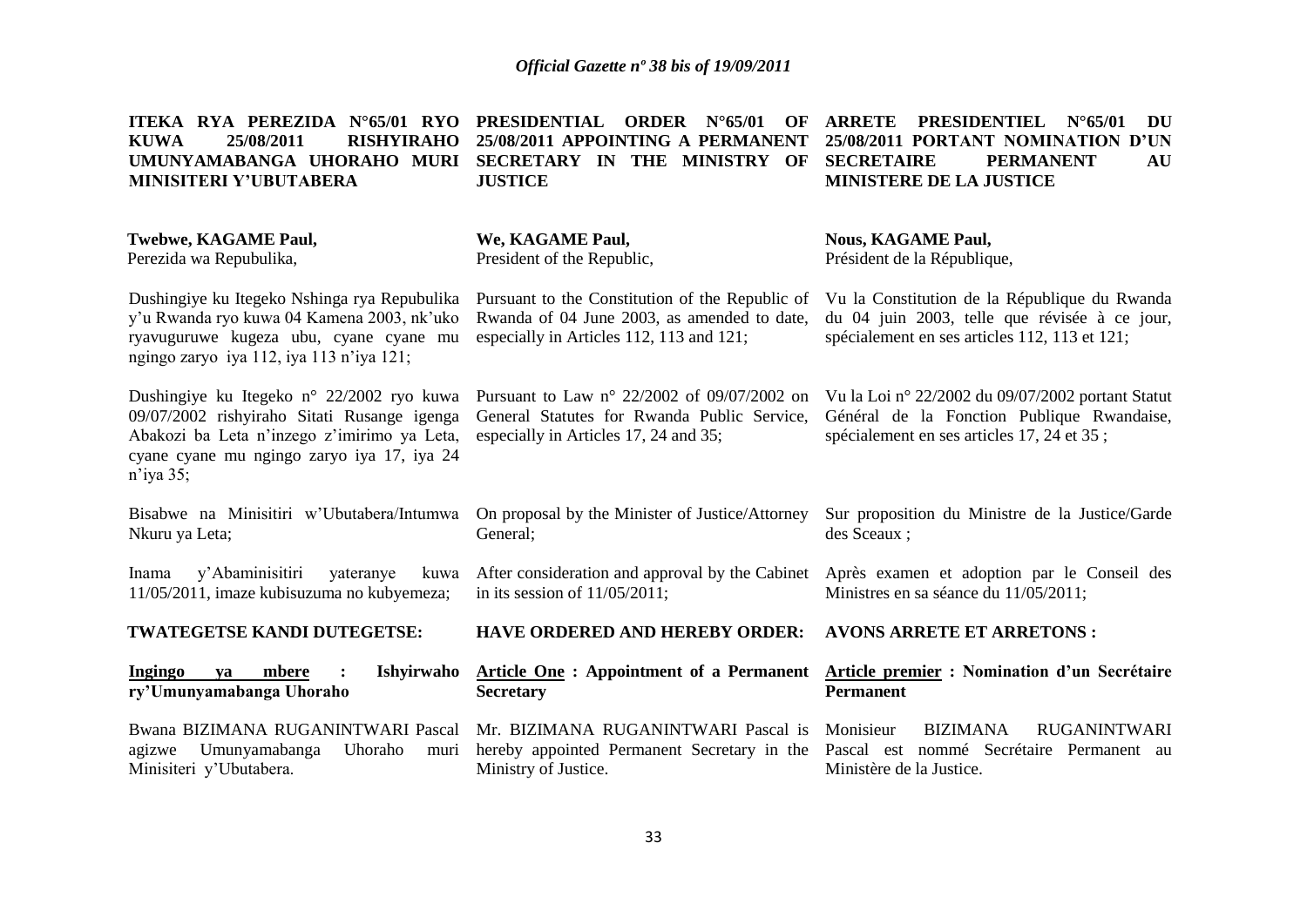| Ingingo ya 2: Abashinzwe kubahiriza iri teka                                                                             | implementation of this Order                                                                                    | Article 2: Authorities responsible for the Article 2: Autorités chargées de l'exécution du<br>présent arrêté                                                     |  |
|--------------------------------------------------------------------------------------------------------------------------|-----------------------------------------------------------------------------------------------------------------|------------------------------------------------------------------------------------------------------------------------------------------------------------------|--|
| Minisitiri<br>w'Intebe<br>Minisitiri<br>na<br>w'Ubutabera/Intumwa Nkuru ya Leta basabwe<br>kubahiriza iri teka.          | Justice/Attorney General are entrusted with the<br>implementation of this Order.                                | The Prime Minister and the Minister of Le Premier Ministre et le Ministre de la<br>Justice/Garde des Sceaux<br>sont chargés de<br>l'exécution du présent arrêté. |  |
| ry'ingingo<br>Ingingo ya 3: Ivanwaho<br>zinyuranyije n'iri teka                                                          | <b>Article 3: Repealing provision</b>                                                                           | <b>Article 3 : Disposition abrogatoire</b>                                                                                                                       |  |
| zinyuranyije na ryo zivanyweho.                                                                                          | Ingingo zose z'amateka abanziriza iri kandi All prior provisions contrary to this Order are<br>hereby repealed. | Toutes les dispositions antérieures contraires au<br>présent arrêté sont abrogées.                                                                               |  |
| iteka<br>Ingingo ya<br>Igihe<br>4:                                                                                       | ritangira Article 4: Commencement                                                                               | Article 4 : Entrée en vigueur                                                                                                                                    |  |
| gukurikizwa<br>Iri teka ritangira gukurikizwa ku munsi<br>rishyiriweho umukono. Agaciro karyo gahera<br>kuwa 11/05/2011. | This Order shall come into force on the date of<br>its signature. It takes effect as of 11/05/2011.             | Le présent arrêté entre en vigueur le jour de sa<br>signature. Il sort ses effets à partir du 11/05/2011.                                                        |  |
| Kigali, kuwa 25/08/2011                                                                                                  | Kigali, on 25/08/2011                                                                                           | Kigali, le 25/08/2011                                                                                                                                            |  |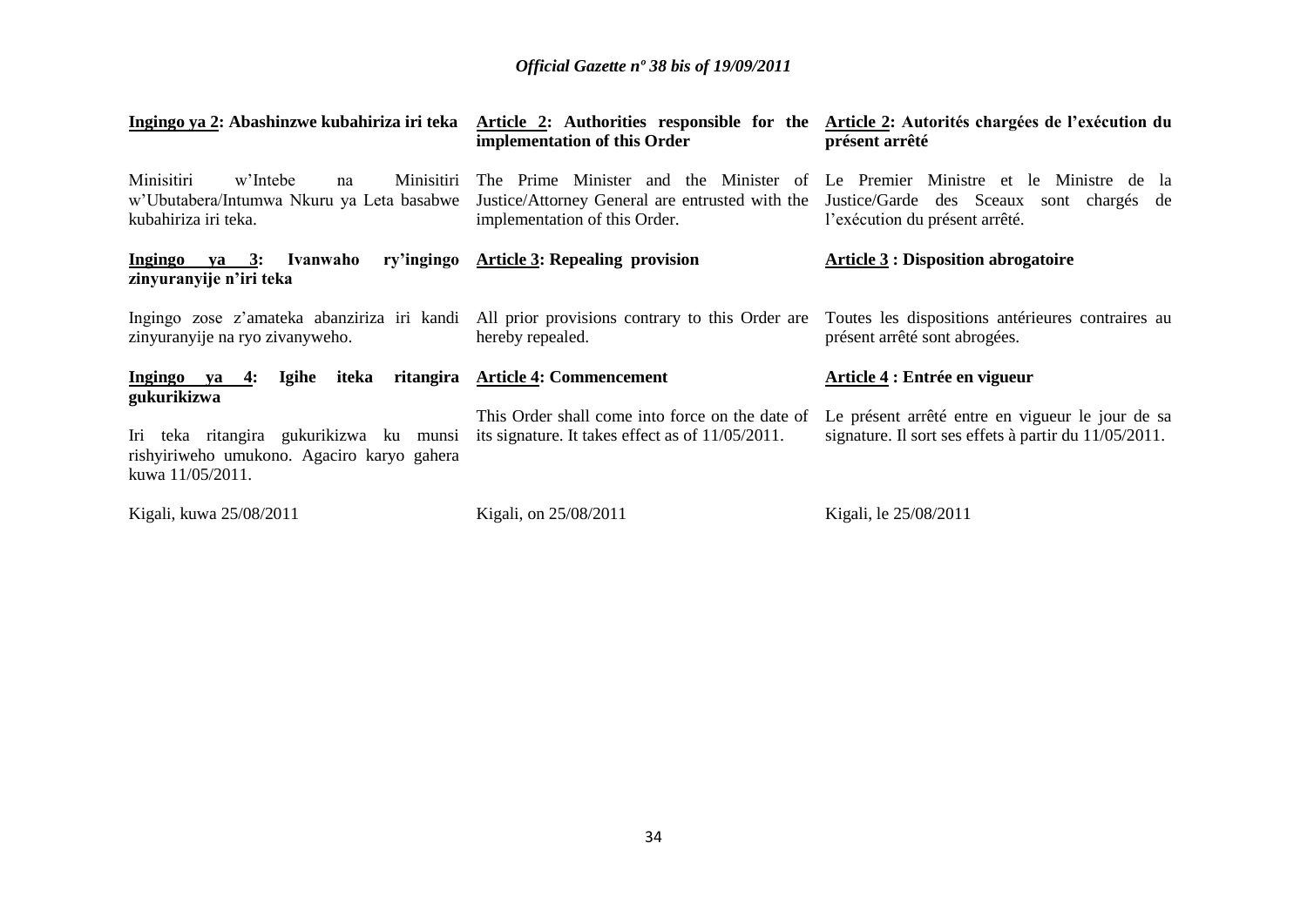**(sé)**

**(sé)**

**KAGAME Paul** Perezida wa Repubulika

**(sé)**

**MAKUZA Bernard** Minisitiri w'Intebe

**KAGAME Paul** President of the Republic **(sé)**

**KAGAME Paul** Président de la République

**(sé)**

**MAKUZA Bernard** Prime Minister

**MAKUZA Bernard** Premier Ministre

**(sé)**

**Vu et scellé du Sceau de la République :**

**(sé)**

**Bibonywe kandi bishyizweho Ikirango cya Repubulika:**

**KARUGARAMA Tharcisse** Minisitiri w'Ubutabera/Intumwa Nkuru ya Leta **(sé)**

**Seen and sealed with the Seal of the Republic:**

**KARUGARAMA Tharcisse** Minister of Justice/Attorney General

**KARUGARAMA Tharcisse** Ministre de la Justice/Garde des Sceaux

**(sé)**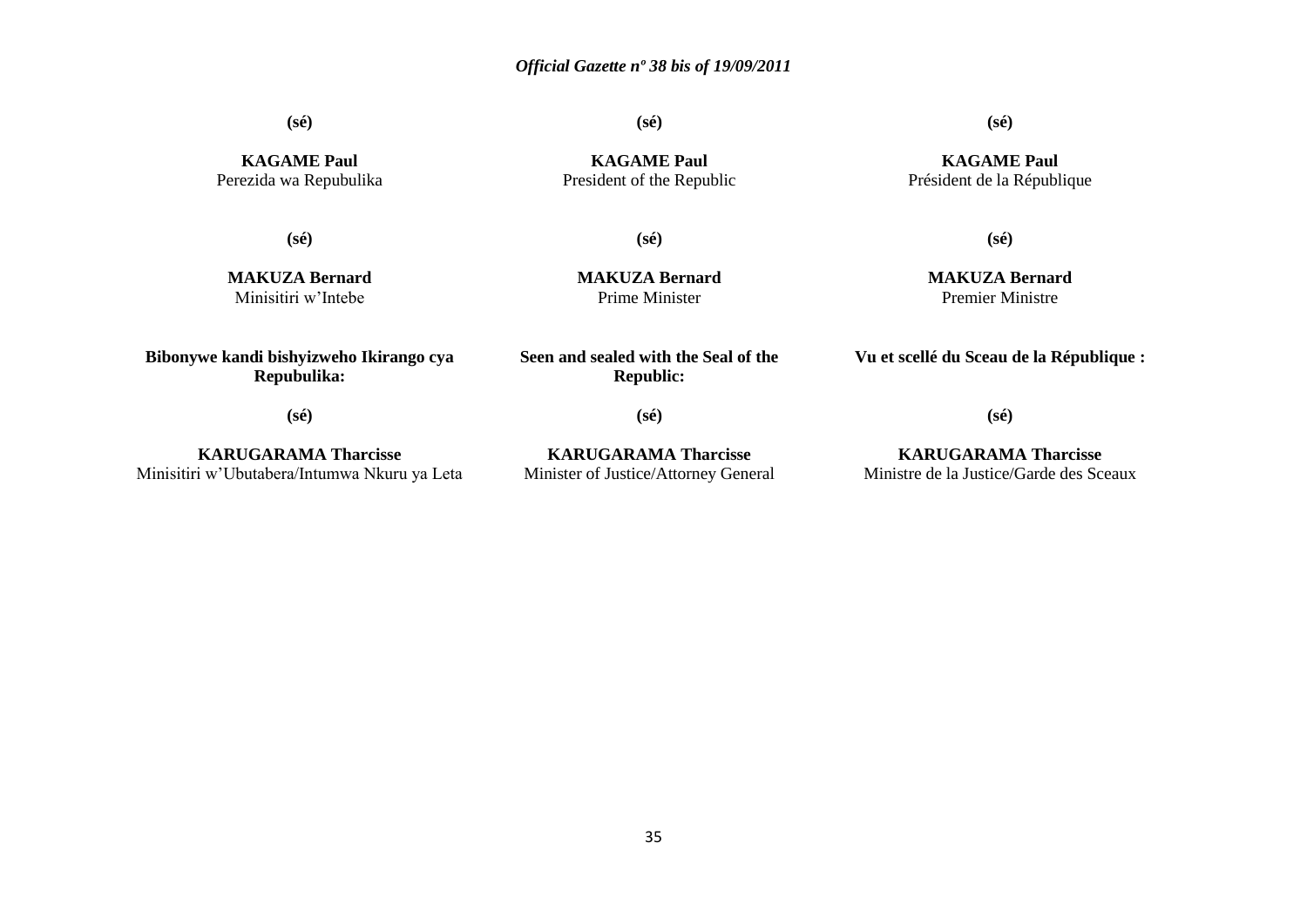**ITEKA RYA PEREZIDA N°66/01 RYO PRESIDENTIAL ORDER N°66/01 OF ARRETE PRESIDENTIEL N°66/01 DU KUWA 25/08/2011 RISHYIRAHO 25/08/2011 APPOINTING A DIRECTOR 25/08/2011 PORTANT NOMINATION UMUYOBOZI MUKURU GISHINZWE ITERAMBERE RY'UBUHINZI AGRICULTURE BOARD (RAB) N'UBWOROZI MU RWANDA (RAB) W'IKIGO GENERAL OF RWANDA D'UN DIRECTEUR GENERAL DE<br>L'OFFICE RWANDAIS DE L'OFFICE RWANDAIS DE DEVELOPPEMENT AGRICOLE (RAB)**

#### **ISHAKIRO**

#### **TABLE OF CONTENTS**

#### **TABLE DES MATIERES**

**Article 4 : Entrée en vigueur**

| Ingingo ya mbere : Ishyirwaho ry'Umuyobozi Article One : Appointment of a Director Article premier : |         |                   | <b>Nomination</b> | d'un |
|------------------------------------------------------------------------------------------------------|---------|-------------------|-------------------|------|
| Mukuru                                                                                               | General | Directeur Général |                   |      |
|                                                                                                      |         |                   |                   |      |

**Ingingo ya 2: Abashinzwe kubahiriza iri teka Article 2 : Authorities responsible for the Article 2 : Autorités chargées de implementation of this Order l'exécution du présent arrêté**

**Ingingo va 3: Ivanwaho zinyuranyije n'iri teka Article 3: Repealing provision Article 3 : Disposition abrogatoire**

**Ingingo ya 4: Igihe iteka ritangira gukurikizwa Article 4: Commencement**

36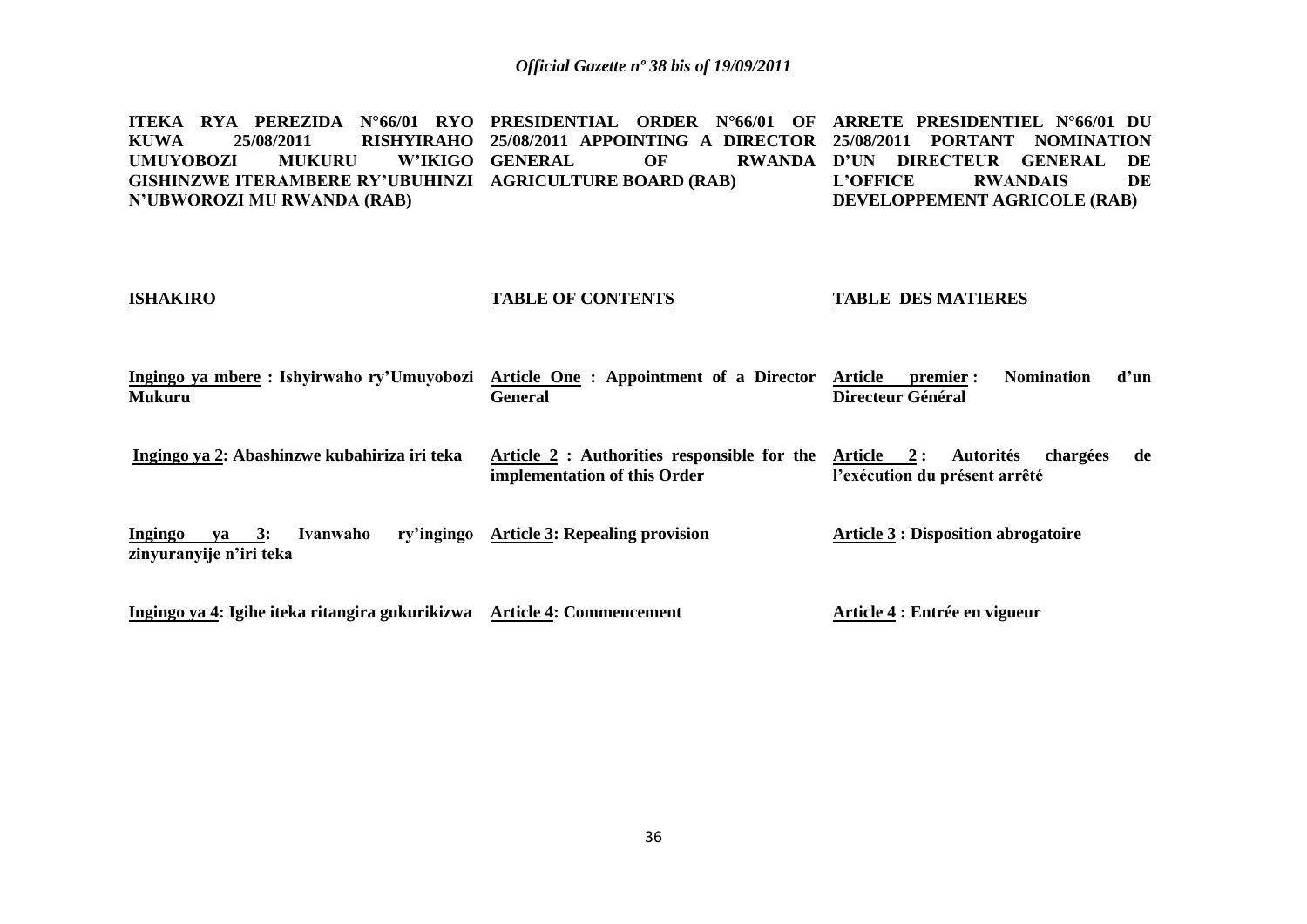| ITEKA RYA PEREZIDA N°66/01 RYO<br>25/08/2011<br><b>KUWA</b><br><b>RISHYIRAHO</b><br><b>UMUYOBOZI</b><br><b>MUKURU</b><br><b>W'IKIGO</b><br><b>GISHINZWE ITERAMBERE RY'UBUHINZI</b><br>N'UBWOROZI MU RWANDA (RAB)     | PRESIDENTIAL ORDER N°66/01 OF<br>25/08/2011 APPOINTING A DIRECTOR<br><b>GENERAL</b><br>OF<br><b>RWANDA</b><br><b>AGRICULTURE BOARD (RAB</b>                                         | ARRETE PRESIDENTIEL N°66/01 DU<br>25/08/2011<br><b>PORTANT</b><br><b>NOMINATION</b><br><b>DIRECTEUR</b><br>$\mathbf{D'UN}$<br><b>GENERAL</b><br>DE<br>DE<br><b>L'OFFICE</b><br><b>RWANDAIS</b><br>DEVELOPPEMENT AGRICOLE (RAB) |
|----------------------------------------------------------------------------------------------------------------------------------------------------------------------------------------------------------------------|-------------------------------------------------------------------------------------------------------------------------------------------------------------------------------------|--------------------------------------------------------------------------------------------------------------------------------------------------------------------------------------------------------------------------------|
| <b>Twebwe, KAGAME Paul,</b><br>Perezida wa Repubulika;                                                                                                                                                               | We, KAGAME Paul,<br>President of the Republic;                                                                                                                                      | <b>Nous, KAGAME Paul,</b><br>Président de la République;                                                                                                                                                                       |
| Dushingiye ku Itegeko Nshinga rya Repubulika<br>y'u Rwanda ryo kuwa 04 Kamena 2003, nk'uko<br>ryavuguruwe kugeza ubu, cyane cyane mu ngingo<br>zaryo, iya 112, iya 113 n'iya 121;                                    | Pursuant to the Constitution of the Republic of<br>Rwanda of 04 June 2003, as amended to date,<br>especially in Articles 112,113 and 121;                                           | Vu la Constitution de la République du<br>Rwanda du 04 juin 2003, telle que révisée à<br>ce jour, spécialement en ses articles 112,113<br>et $121$ ;                                                                           |
| Dushingiye ku Itegeko n° 22/2002 ryo kuwa<br>09/07/2002 rishyiraho Sitati Rusange igenga<br>Abakozi ba Leta n'inzego z'imirimo ya Leta,<br>cyane cyane mu ngingo zaryo, iya 17, iya 24 n'iya<br>35:                  | Pursuant to Law n° 22/2002 of 09/07/2002 on<br>General Statutes for Rwanda Public Service,<br>especially in Articles 17, 24 and 35;                                                 | Vu la Loi nº 22/2002 du 09/07/2002 portant<br>Statut Général de la Fonction Publique<br>Rwandaise, spécialement en ses articles 17,<br>24 et 35;                                                                               |
| Dushingiye ku Itegeko n° 38/2010 ryo kuwa<br>rishyiraho<br>Ikigo<br>Gishinzwe<br>25/11/2010<br>Iterambere ry'Ubuhinzi n'Ubworozi mu Rwanda<br>inshingano,<br>imiterere<br>(RAB)<br>rikanagena<br>n'imikorere byacyo; | Pursuant to Law $n^{\circ}$ 38/2010 of 25/11/2010<br>establishing Rwanda Agriculture Board (RAB)<br>and<br>determining<br>its<br>responsibilities,<br>organisation and functioning; | Vu la Loi nº 38/2010 du 25/11/2010 portant<br>de<br>l'Office<br>Rwandais<br>création<br>de<br>Agricole<br>Développement<br>(RAB)<br>et<br>déterminant ses attributions, son organisation<br>et son fonctionnement;             |
| Bisabwe na Minisitiri w'Ubuhinzi n'Ubworozi;                                                                                                                                                                         | On proposal by the Minister of Agriculture and<br>Animal Resources;                                                                                                                 | Sur proposition du Ministre de l'Agriculture<br>et des Ressources Animales;                                                                                                                                                    |
| y'Abaminisitiri<br>Inama<br>kuwa<br>yateranye<br>11/05/2011 imaze kubisuzuma no kubyemeza;                                                                                                                           | After consideration and approval by the Après examen et adoption par le Conseil des<br>Cabinet in its session of 11/05/2011;                                                        | Ministres en sa séance du 11/05/2011;                                                                                                                                                                                          |
| Bimaze kwemezwa na Sena mu nama yayo<br>y'inteko rusange yo kuwa 17/05/2011;                                                                                                                                         | After approval by Senate in its plenary session<br>17/05/2011;                                                                                                                      | Après adoption par le Sénat en sa séance<br>plénière du 17/05/2011;                                                                                                                                                            |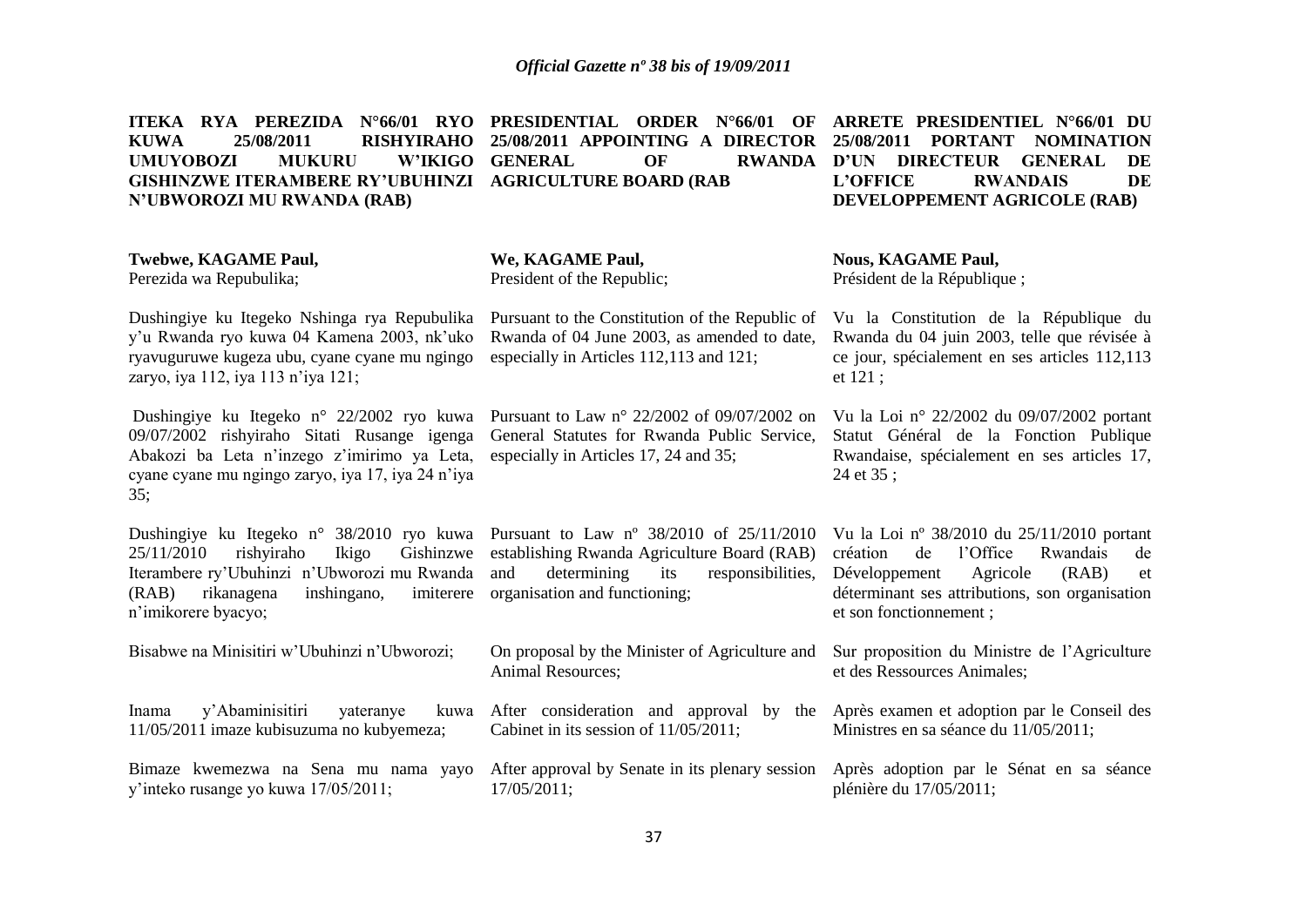| TWATEGETSE KANDI DUTEGETSE:                                                                                                                                                                                            | <b>HAVE ORDERED AND HEREBY</b><br><b>ORDER:</b>                                                                                                                                                                          | <b>AVONS ARRETE ET ARRETONS:</b>                                                                             |
|------------------------------------------------------------------------------------------------------------------------------------------------------------------------------------------------------------------------|--------------------------------------------------------------------------------------------------------------------------------------------------------------------------------------------------------------------------|--------------------------------------------------------------------------------------------------------------|
| Ingingo ya mbere: Ishyirwaho ry'Umuyobozi Article One: Appointment of a Director<br><b>Mukuru</b>                                                                                                                      | <b>General</b>                                                                                                                                                                                                           | d'un<br><b>Article</b><br><b>Nomination</b><br>premier :<br>Directeur Général                                |
| Prof. NDABIKUNZE Shem Martin agizwe Prof. NDABIKUNZE Shem Martin is hereby Prof. NDABIKUNZE Shem Martin est<br>Mukuru<br>w'Ikigo<br>Gishinzwe<br>Umuyobozi<br>Iterambere ry'Ubuhinzi n'Ubworozi mu Rwanda<br>$(RAB)$ . | appointed Director General of Rwanda nommé<br>Agriculture Board (RAB).                                                                                                                                                   | Directeur General<br>l'Office<br>de<br>Développement<br>Rwandais<br>Agricole<br>de<br>$(RAB)$ .              |
| Ingingo ya 2: Abashinzwe kubahiriza iri teka                                                                                                                                                                           | Article 2: Authorities responsible for the<br>implementation of this Order                                                                                                                                               | Article 2:<br><b>Autorités</b><br>chargées<br>de<br>l'exécution du présent arrêté                            |
| Minisitiri w'Intebe na Minisitiri w'Ubuhinzi<br>n'Ubworozi basabwe kubahiriza iri teka.                                                                                                                                | The Prime Minister and the Minister of Le Premier Ministre et le Ministre de<br>Agriculture and Animal Resources<br>are<br>entrusted with the implementation of this chargés de l'exécution du présent arrêté.<br>Order. | l'Agriculture et des Ressources Animales sont                                                                |
| ry'ingingo<br><b>Ingingo</b><br>3:<br>Ivanwaho<br>ya<br>zinyuranyije n'iri teka                                                                                                                                        | <b>Article 3: Repealing provision</b>                                                                                                                                                                                    | <b>Article 3: Disposition abrogatoire</b>                                                                    |
| Ingingo zose z'amateka abanziriza iri kandi All prior provisions contrary to this Order are<br>zinyuranyije na ryo zivanyweho.                                                                                         | hereby repealed.                                                                                                                                                                                                         | Toutes les dispositions antérieures contraires<br>au présent arrêté sont abrogées.                           |
| Ingingo ya 4: Igihe iteka ritangira gukurikizwa Article 4: Commencement                                                                                                                                                |                                                                                                                                                                                                                          | Article 4 : Entrée en vigueur                                                                                |
| Iri teka ritangira gukurikizwa ku munsi This Order shall come into force on the date of<br>rishyiriweho umukono. Agaciro karyo gahera its signature. It takes effect as of $11/05/2011$ .<br>kuwa 11/05/2011.          |                                                                                                                                                                                                                          | Le présent arrêté entre en vigueur le jour de sa<br>signature. Il sort ses effets à partir du<br>11/05/2011. |
| Kigali, kuwa 25/08/2011                                                                                                                                                                                                | Kigali, on 25/08/2011                                                                                                                                                                                                    | Kigali, le 25/08/2011                                                                                        |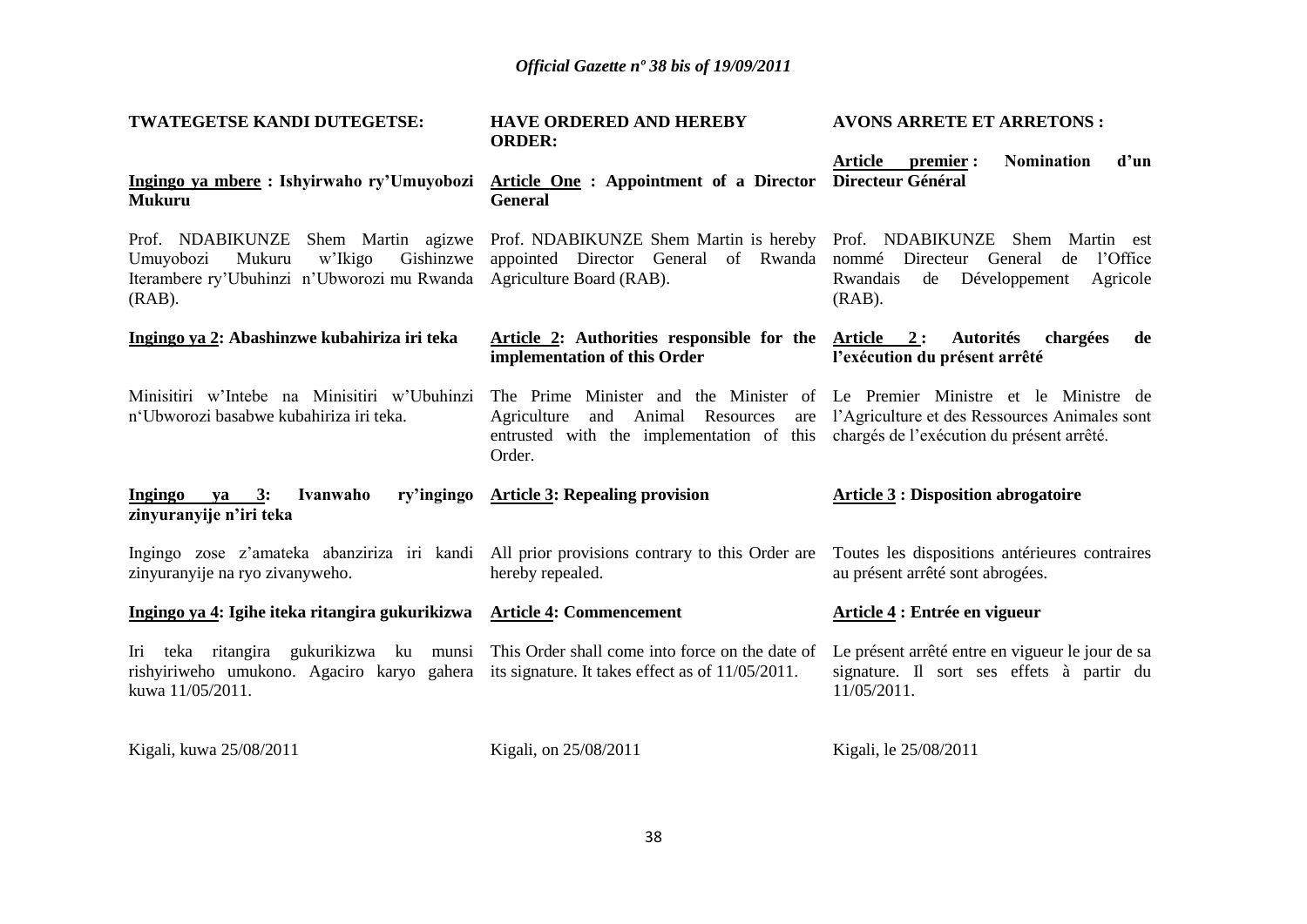(sé)

(sé)

**KAGAME Paul** Perezida wa Repubulika

(sé)

**KAGAME Paul** President of the Republic (sé)

**KAGAME Paul** Président de la République

(sé)

**MAKUZA Bernard** Minisitiri w'Intebe

**MAKUZA Bernard** Prime Minister

**MAKUZA Bernard** Premier Ministre

(sé)

**Bibonywe kandi bishyizweho Ikirango cya Repubulika:**

**Seen and sealed with the Seal of the Republic:**

**Vu et scellé du Sceau de la République:**

(sé)

(sé)

(sé)

**KARUGARAMA Tharcisse** Minisitiri w'Ubutabera/Intumwa Nkuru ya Leta

**KARUGARAMA Tharcisse** Minister of Justice/Attorney General

**KARUGARAMA Tharcisse** Ministre de la Justice/Garde des Sceaux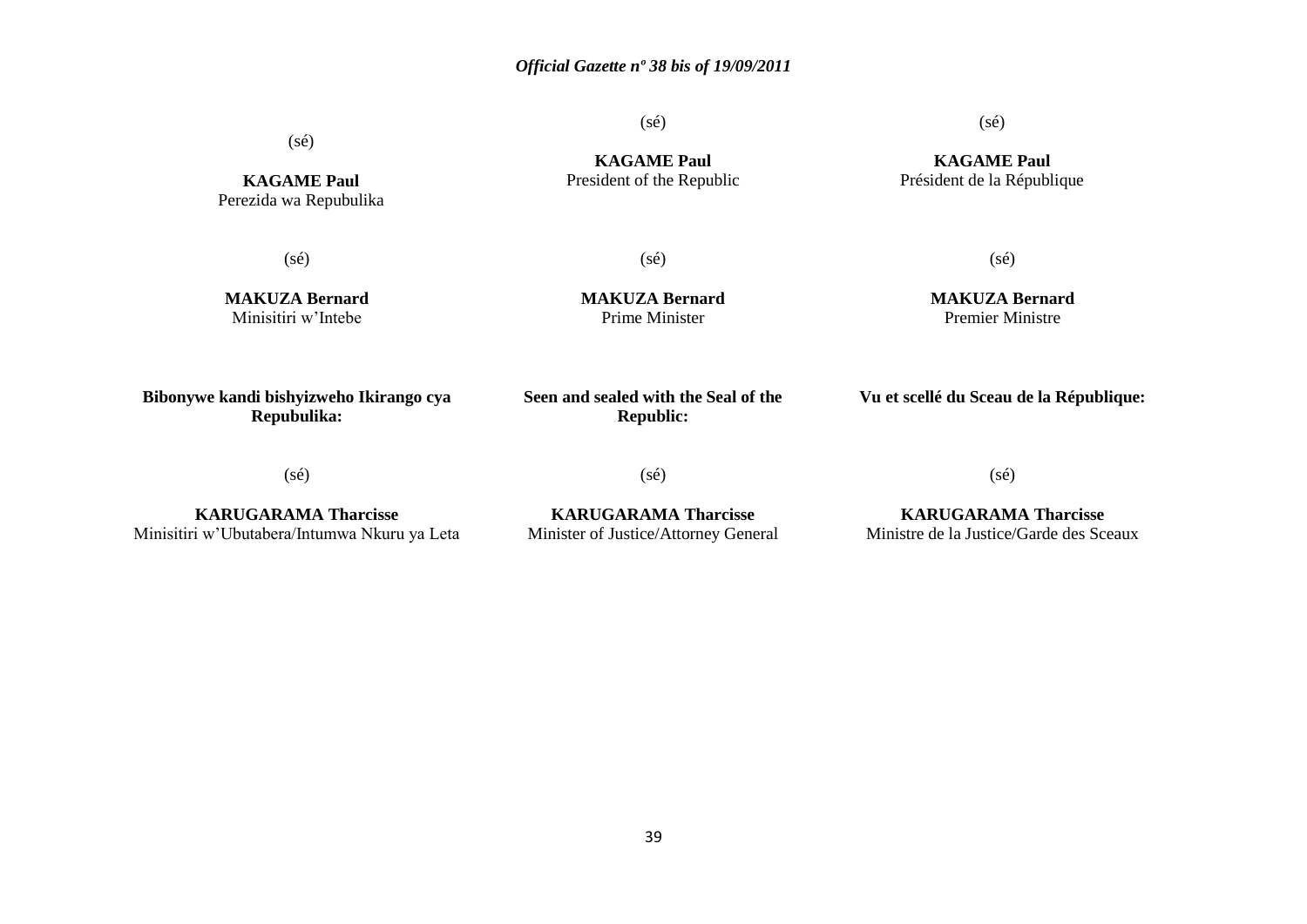**ITEKA RYA PEREZIDA N°67/01 RYO PRESIDENTIAL ORDER N°67/01 OF ARRETE PRESIDENTIEL N°67/01 DU KUWA 25/08/2011 RISHYIRAHO 25/08/2011 APPOINTING A DEPUTY UMUYOBOZI MUKURU WUNGIRIJE DIRECTOR GENERAL OF RWANDA W'IKIGO GISHINZWE ITERAMBERE AGRICULTURE BOARD (RAB) RY'UBUHINZI N'UBWOROZI MU RWANDA (RAB) 25/08/2011 PORTANT NOMINATION DIRECTRICE GENERALE ADJOINTE DE L'OFFICE RWANDAIS DE DEVELOPPEMENT AGRICOLE (RAB)**

# **ISHAKIRO Ingingo ya mbere : Ishyirwaho ry'Umuyobozi Article One : Appointment of a Deputy Article premier : Nomination d'une Directrice TABLE OF CONTENTS TABLE DES MATIERES**

**Mukuru Wungirije Ingingo ya 2: Abashinzwe kubahiriza iri teka Director General Article 2: Authorities responsible for the Article 2 : Autorités chargées de l'exécution implementation of this Order Générale Adjointe du présent arrêté**

| Ingingo ya 3: Ivanwaho ry'ingingo zinyuranyije Article 3: Repealing provision | <b>Article 3 : Disposition abrogatoire</b> |
|-------------------------------------------------------------------------------|--------------------------------------------|
| n'iri teka                                                                    |                                            |
|                                                                               |                                            |
|                                                                               |                                            |

**Article 4: Commencement**

**Ingingo ya 4: Igihe iteka ritangira gukurikizwa**

40

**Article 4 : Entrée en vigueur**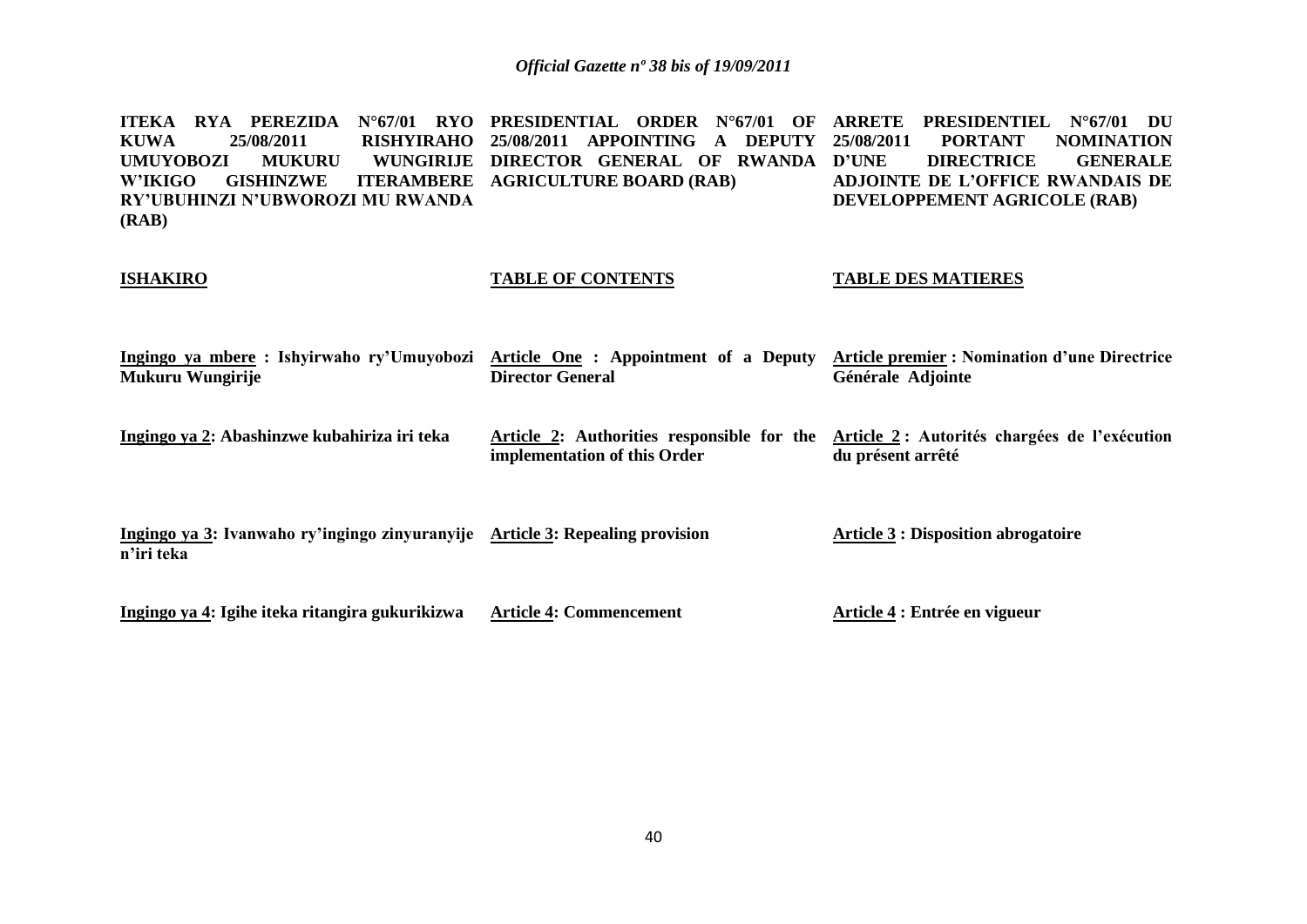| ITEKA RYA PEREZIDA N°67/01 RYO KUWA<br>25/08/2011<br><b>RISHYIRAHO</b><br><b>UMUYOBOZI</b><br><b>WUNGIRIJE</b><br><b>W'IKIGO</b><br><b>MUKURU</b><br><b>GISHINZWE ITERAMBERE RY'UBUHINZI</b><br><b>N'UBWOROZI MU RWANDA (RAB)</b> | PRESIDENTIAL ORDER<br>$N^{\circ}67/01$<br>– OF<br>25/08/2011 APPOINTING<br>A DEPUTY<br>DIRECTOR GENERAL OF RWANDA<br><b>AGRICULTURE BOARD (RAB)</b>                        | <b>PRESIDENTIEL</b><br><b>ARRETE</b><br>$N^{\circ}67/01$ DU<br>25/08/2011<br><b>PORTANT</b><br><b>NOMINATION</b><br><b>D'UNE</b><br><b>DIRECTRICE</b><br><b>GENERALE</b><br><b>ADJOINTE DE L'OFFICE RWANDAIS DE</b><br>DEVELOPPEMENT AGRICOLE (RAB) |
|-----------------------------------------------------------------------------------------------------------------------------------------------------------------------------------------------------------------------------------|----------------------------------------------------------------------------------------------------------------------------------------------------------------------------|-----------------------------------------------------------------------------------------------------------------------------------------------------------------------------------------------------------------------------------------------------|
| Twebwe, KAGAME Paul,<br>Perezida wa Repubulika;                                                                                                                                                                                   | We, KAGAME Paul,<br>President of the Republic;                                                                                                                             | <b>Nous, KAGAME Paul,</b><br>Président de la République;                                                                                                                                                                                            |
| Dushingiye ku Itegeko Nshinga rya Repubulika y'u<br>Rwanda ryo kuwa 04 Kamena 2003, nk'uko<br>ryavuguruwe kugeza ubu, cyane cyane mu ngingo<br>zaryo, iya 112, iya 113 n'iya 121;                                                 | Pursuant to the Constitution of the Republic of<br>Rwanda of 04 June 2003, as amended to date,<br>especially in Articles 112,113 and 121;                                  | Vu la Constitution de la République du Rwanda<br>du 04 juin 2003, telle que révisée à ce jour,<br>spécialement en ses articles 112,113 et 121 ;                                                                                                     |
| Dushingiye ku Itegeko n° 22/2002 ryo kuwa<br>09/07/2002 rishyiraho Sitati Rusange igenga<br>Abakozi ba Leta n'inzego z'imirimo ya Leta, cyane<br>cyane mu ngingo zaryo, iya 17, iya 24 n'iya 35;                                  | Pursuant to Law n° 22/2002 of 09/07/2002 on<br>General Statutes for Rwanda Public Service,<br>especially in Articles 17, 24 and 35;                                        | Vu la Loi nº 22/2002 du 09/07/2002 portant<br>Statut Général de la Fonction Publique<br>Rwandaise, spécialement en ses articles 17, 24 et<br>35;                                                                                                    |
| Dushingiye ku Itegeko n° 38/2010 ryo kuwa<br>25/11/2010 rishyiraho Ikigo Gishinzwe Iterambere<br>n'Ubworozi mu Rwanda (RAB)<br>ry'Ubuhinzi<br>rikanagena inshingano, imiterere n'imikorere<br>byacyo;                             | Pursuant to Law nº 38/2010 of 25/11/2010<br>establishing Rwanda Agriculture Board (RAB)<br>determining<br>and<br>its<br>responsibilities,<br>organisation and functioning; | Vu la Loi nº 38/2010 du 25/11/2010 portant<br>création de l'Office Rwandais de Développement<br>Agricole (RAB) et déterminant ses attributions,<br>son organisation et son fonctionnement;                                                          |
| Bisabwe na Minisitiri w'Ubuhinzi n'Ubworozi;                                                                                                                                                                                      | On proposal by the Minister of Agriculture and<br>Animal Resources;                                                                                                        | Sur proposition du Ministre de l'Agriculture et<br>des Ressources Animales;                                                                                                                                                                         |
| Inama y'Abaminisitiri yateranye kuwa 11/05/2011<br>imaze kubisuzuma no kubyemeza;                                                                                                                                                 | After consideration and approval by the<br>Cabinet in its session of 11/05/2011;                                                                                           | Après examen et adoption par le Conseil des<br>Ministres en sa séance du 11/05/2011;                                                                                                                                                                |
| TWATEGETSE KANDI DUTEGETSE:                                                                                                                                                                                                       | <b>HAVE</b><br><b>ORDERED</b><br><b>AND</b><br><b>ORDER:</b>                                                                                                               | <b>HEREBY AVONS ARRETE ET ARRETONS:</b>                                                                                                                                                                                                             |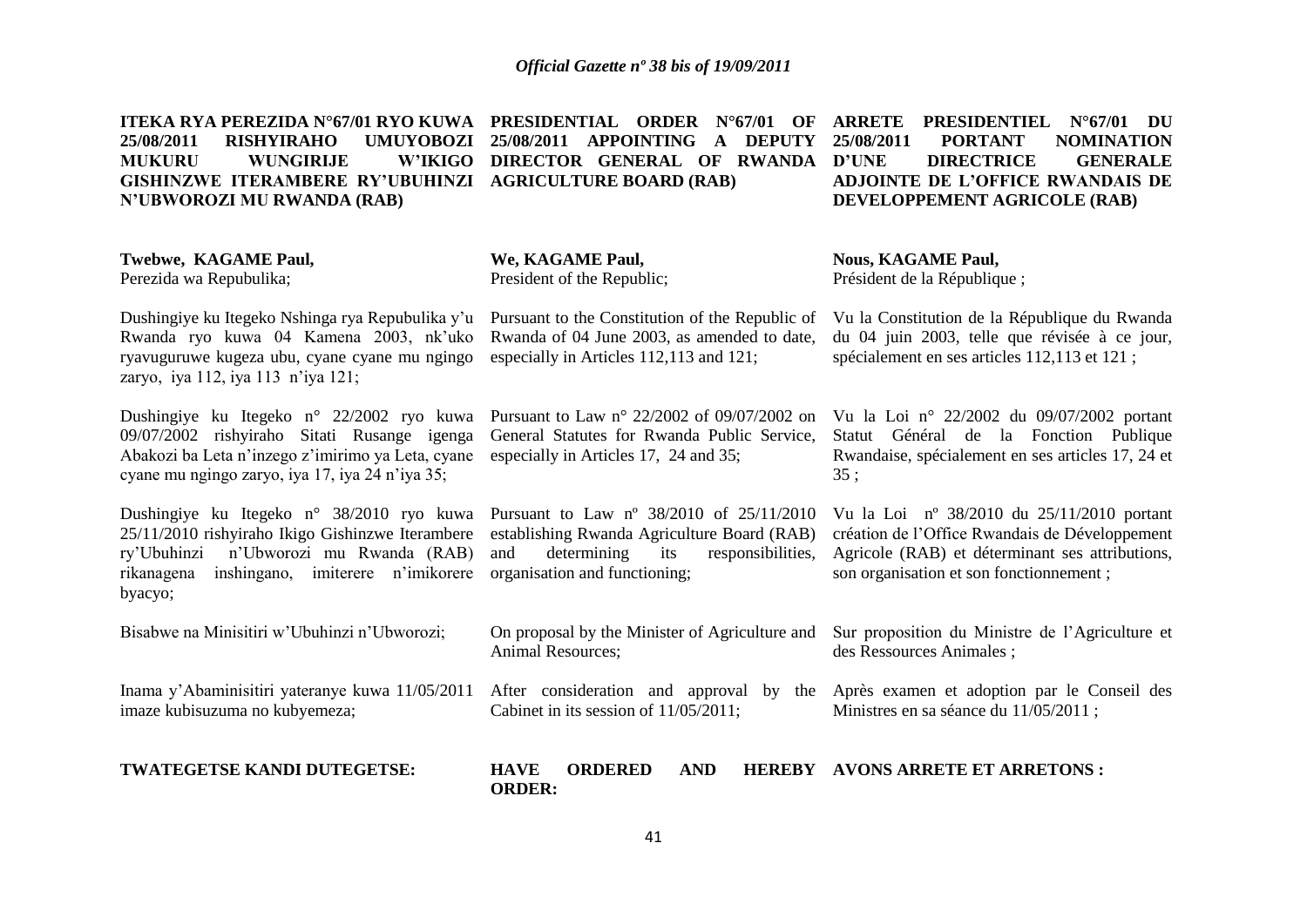| Ingingo ya mbere: Ishyirwaho ry'Umuyobozi Article One: Appointment of a Deputy Article premier: Nomination d'une Directrice<br>Mukuru Wungirije                           | <b>Director General</b>                                                                                                                        | Générale Adjointe                                                                                                                                                      |
|---------------------------------------------------------------------------------------------------------------------------------------------------------------------------|------------------------------------------------------------------------------------------------------------------------------------------------|------------------------------------------------------------------------------------------------------------------------------------------------------------------------|
| Madamu KANYANDEKWE Christine agizwe<br>Umuyobozi Mukuru Wungirije/"Animal Resources<br>Extension" mu Kigo Gishinzwe Iterambere<br>ry'Ubuhinzi n'Ubworozi mu Rwanda (RAB). | Mrs. KANYANDEKWE Christine is hereby<br>appointed Deputy Director General/Animal<br>Resources Extension in Rwanda Agriculture<br>Board (RAB).  | Madame KANYANDEKWE Christine<br>est<br>nommée Directrice Générale Adjointe/ "Animal<br>Resources Extension" dans l'Office Rwandais de<br>Développement Agricole (RAB). |
| Ingingo ya 2: Abashinzwe kubahiriza iri teka                                                                                                                              | Article 2: Authorities responsible for the<br>implementation of this Order                                                                     | Article 2: Autorités chargées de l'exécution<br>du présent arrêté                                                                                                      |
| Minisitiri w'Intebe na Minisitiri w'Ubuhinzi<br>n'Ubworozi basabwe kubahiriza iri teka.                                                                                   | Animal Resources<br>Agriculture<br>and<br>are<br>entrusted with the implementation of this chargés de l'exécution du présent arrêté.<br>Order. | The Prime Minister and the Minister of Le Premier Ministre et le Ministre de<br>l'Agriculture et des Ressources Animales sont                                          |
| Ingingo ya 3: Ivanwaho ry'ingingo zinyuranyije Article 3: Repealing provision<br>n'iri teka                                                                               |                                                                                                                                                | <b>Article 3 : Disposition abrogatoire</b>                                                                                                                             |
| Ingingo zose z'amateka abanziriza iri kandi All prior provisions contrary to this Order are<br>zinyuranyije na ryo zivanyweho.                                            | hereby repealed.                                                                                                                               | Toutes les dispositions antérieures contraires au<br>présent arrêté sont abrogées.                                                                                     |
| Ingingo ya 4: Igihe iteka ritangira gukurikizwa                                                                                                                           | <b>Article 4: Commencement</b>                                                                                                                 | Article 4 : Entrée en vigueur                                                                                                                                          |
| Iri<br>rishyiriweho umukono. Agaciro karyo gahera kuwa its signature. It takes effect as of 11/05/2011.<br>11/05/2011.                                                    | teka ritangira gukurikizwa ku munsi This Order shall come into force on the date of                                                            | Le présent arrêté entre en vigueur le jour de sa<br>signature. Il sort ses effets à partir du<br>11/05/2011.                                                           |

Kigali, kuwa 25/08/2011 Kigali, on 25/08/2011

Kigali, le 25/08/2011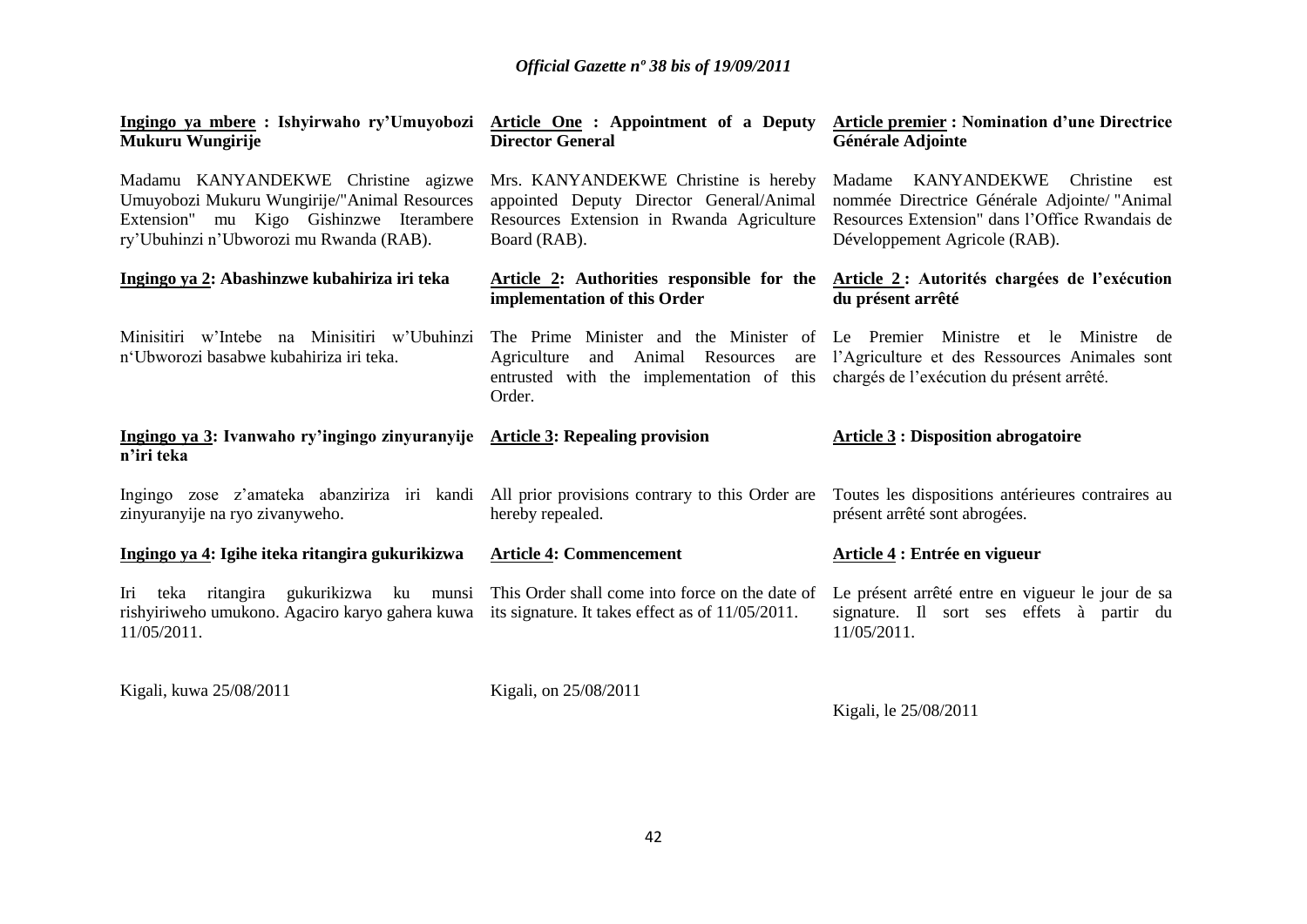**(sé)**

**(sé)**

**(sé)**

**KAGAME Paul** Président de la République

**KAGAME Paul** Perezida wa Repubulika

**(sé)**

**MAKUZA Bernard** Minisitiri w'Intebe

**KAGAME Paul** President of the Republic

**(sé)**

**MAKUZA Bernard** Prime Minister

**(sé)**

**MAKUZA Bernard** Premier Ministre

**(sé)**

**Bibonywe kandi bishyizweho Ikirango cya Repubulika:**

**(sé)**

**Seen and sealed with the Seal of the Republic:**

**(sé)**

**(sé)**

**KARUGARAMA Tharcisse** Minisitiri w'Ubutabera/Intumwa Nkuru ya Leta

**KARUGARAMA Tharcisse** Minister of Justice/Attorney General **Vu et scellé du Sceau de la République:**

**(sé)**

**(sé)**

**KARUGARAMA Tharcisse** Ministre de la Justice/Garde des Sceaux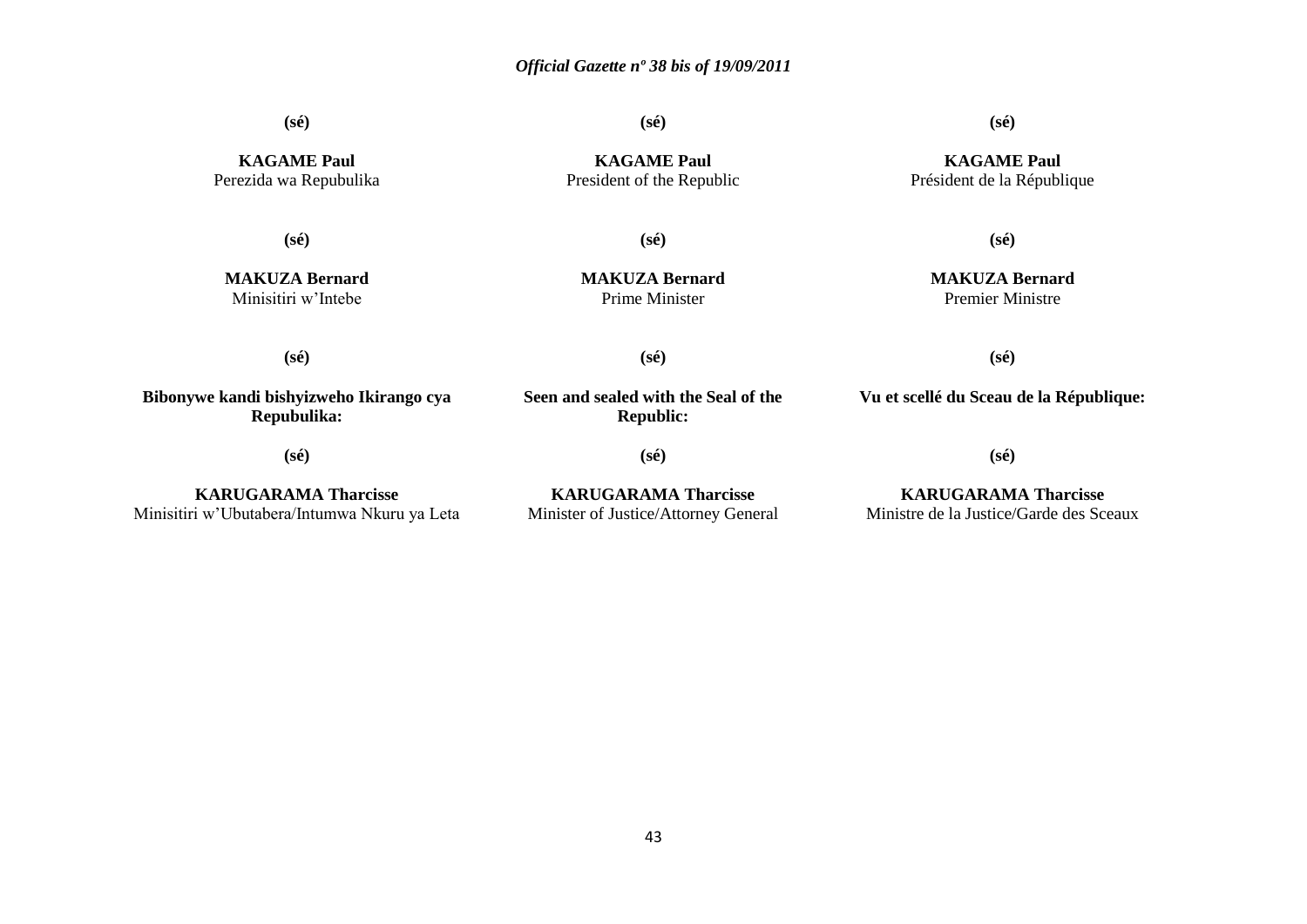**ITEKA RYA PEREZIDA N° 68/01 RYO PRESIDENTIAL ORDER N°68/01 OF KUWA 25/08/2011 RISHYIRAHO UMUYOBOZI MUKURU WUNGIRIJE DIRECTOR GENERAL OF RWANDA W'IKIGO GISHINZWE ITERAMBERE AGRICULTURE BOARD (RAB) RY'UBUHINZI N'UBWOROZI MU RWANDA (RAB) 25 APPOINTING A ARRETE PRESIDENTIEL N°68/01 DU 25/08/2011 PORTANT NOMINATION D'UNE DIRECTRICE GENERALE ADJOINTE DE L'OFFICE RWANDAIS DE DEVELOPPEMENT AGRICOLE (RAB)**

#### **ISHAKIRO**

#### **TABLE OF CONTENTS**

#### **TABLE DES MATIERES**

**Ingingo ya mbere : Ishyirwaho ry'Umuyobozi Article One : Appointment of a Deputy Director Article premier : Nomination d'une Directrice Mukuru Wungirije General Générale Adjointe**

**Ingingo ya 2: Abashinzwe kubahiriza iri teka Article 2 : Authorities responsible for the Article 2 : Autorités chargées de l'exécution du implementation of this Order présent arrêté**

**Ingingo va 3: Ivanwaho zinyuranyije n'iri teka Article 3: Repealing provision Article 3 : Disposition abrogatoire**

**Ingingo ya 4: Igihe iteka ritangira Article 4: Commencement gukurikizwa Article 4 : Entrée en vigueur**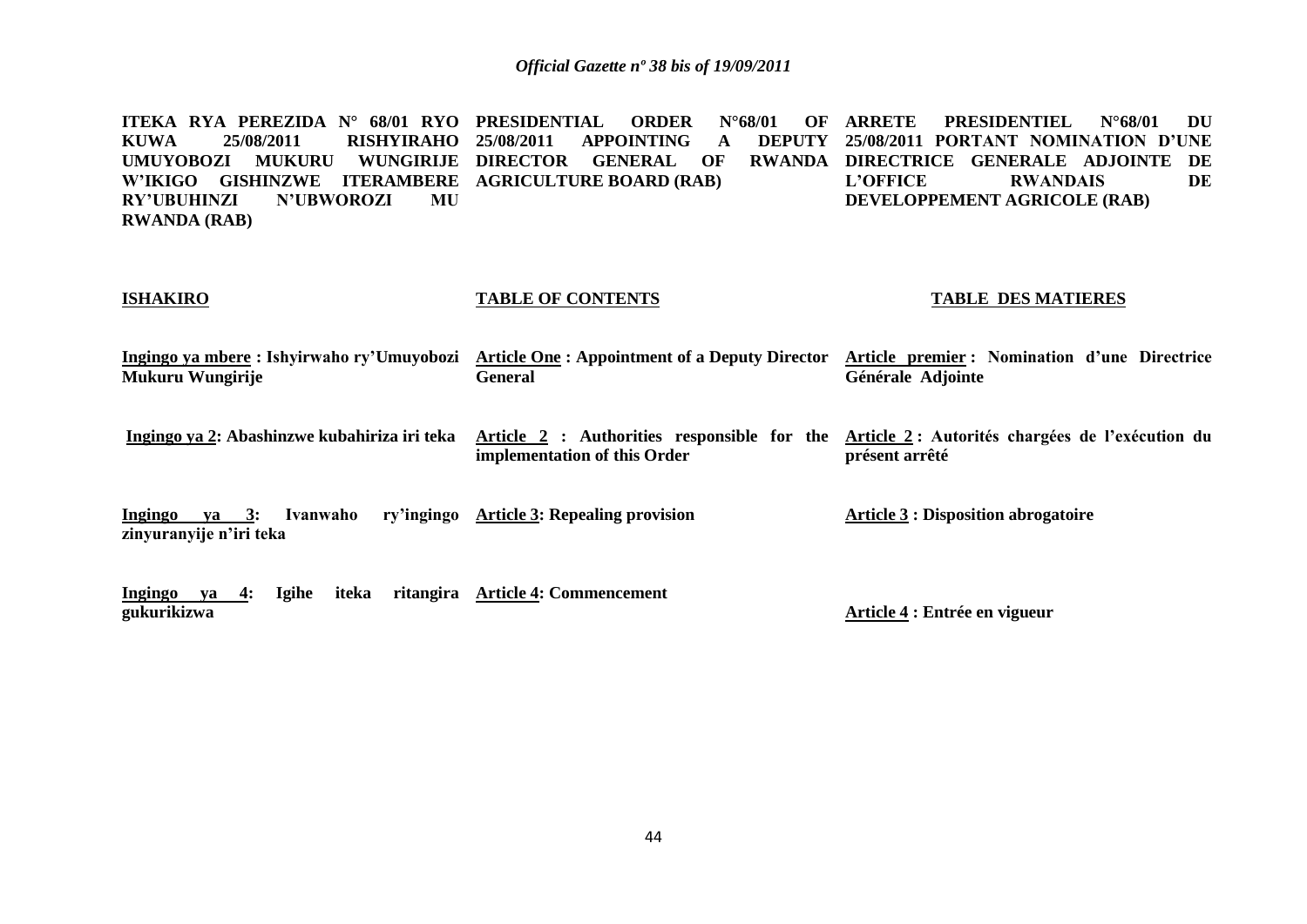| ITEKA RYA PEREZIDA N°68/01 RYO<br>25/08/2011<br><b>KUWA</b><br><b>RISHYIRAHO</b><br><b>UMUYOBOZI</b><br><b>WUNGIRIJE</b><br><b>MUKURU</b><br><b>W'IKIGO</b><br><b>GISHINZWE ITERAMBERE</b><br><b>RY'UBUHINZI</b><br><b>N'UBWOROZI</b><br>MU<br><b>RWANDA (RAB)</b> | PRESIDENTIAL<br>$N^{\circ}68/01$<br><b>ORDER</b><br>OF<br>25/08/2011<br><b>APPOINTING</b><br><b>DEPUTY</b><br>A<br><b>DIRECTOR</b><br><b>GENERAL</b><br><b>RWANDA</b><br>OF<br><b>AGRICULTURE BOARD (RAB)</b> | <b>ARRETE</b><br><b>PRESIDENTIEL</b><br>DU<br>$N^{\circ}68/01$<br>25/08/2011 PORTANT NOMINATION D'UNE<br>DIRECTRICE GENERALE ADJOINTE<br>DE<br>DE<br><b>L'OFFICE</b><br><b>RWANDAIS</b><br>DEVELOPPEMENT AGRICOLE (RAB) |
|--------------------------------------------------------------------------------------------------------------------------------------------------------------------------------------------------------------------------------------------------------------------|---------------------------------------------------------------------------------------------------------------------------------------------------------------------------------------------------------------|-------------------------------------------------------------------------------------------------------------------------------------------------------------------------------------------------------------------------|
| Twebwe, KAGAME Paul,<br>Perezida wa Repubulika;                                                                                                                                                                                                                    | We, KAGAME Paul,<br>President of the Republic;                                                                                                                                                                | <b>Nous, KAGAME Paul,</b><br>Président de la République;                                                                                                                                                                |
| Dushingiye ku Itegeko Nshinga rya Repubulika<br>y'u Rwanda ryo kuwa 04 Kamena 2003, nk'uko<br>ryavuguruwe kugeza ubu, cyane cyane mu<br>ngingo zaryo, iya 112, iya 113 n'iya 121;                                                                                  | Pursuant to the Constitution of the Republic of<br>Rwanda of 04 June 2003, as amended to date,<br>especially in Articles 112,113 and 121;                                                                     | Vu la Constitution de la République du Rwanda du<br>04 juin 2003, telle que révisée à ce jour, spécialement<br>en ses articles 112,113 et 121;                                                                          |
| Dushingiye ku Itegeko n° 22/2002 ryo kuwa<br>09/07/2002 rishyiraho Sitati Rusange igenga<br>Abakozi ba Leta n'inzego z'imirimo ya Leta,<br>cyane cyane mu ngingo zaryo, iya 17, iya 24<br>$n$ 'iya 35;                                                             | Pursuant to Law $n^{\circ}$ 22/2002 of 09/07/2002 on<br>General Statutes for Rwanda Public Service,<br>especially in Articles 17, 24 and 35;                                                                  | Vu la Loi nº 22/2002 du 09/07/2002 portant Statut<br>Général de la Fonction Publique Rwandaise,<br>spécialement en ses articles 17, 24 et 35 ;                                                                          |
| Dushingiye ku Itegeko n° 38/2010 ryo kuwa<br>25/11/2010<br>rishyiraho<br>Ikigo<br>Gishinzwe<br>Iterambere ry'Ubuhinzi n'Ubworozi mu Rwanda<br>rikanagena<br>inshingano,<br>imiterere<br>(RAB)<br>n'imikorere byacyo;                                               | Pursuant to Law n° 38/2010 of 25/11/2010<br>establishing Rwanda Agriculture Board (RAB) and<br>determining its responsibilities, organisation and<br>functioning;                                             | Vu la Loi nº 38/2010 du 25/11/2010 portant création<br>de l'Office Rwandais de Développement Agricole<br>(RAB) et déterminant ses attributions, son<br>organisation et son fonctionnement;                              |
| Bisabwe na Minisitiri w'Ubuhinzi n'Ubworozi;                                                                                                                                                                                                                       | On proposal by the Minister of Agriculture and<br>Animal Resources;                                                                                                                                           | Sur proposition du Ministre de l'Agriculture et des<br><b>Ressources Animales ;</b>                                                                                                                                     |
| y'Abaminisitiri<br>Inama<br>yateranye<br>kuwa<br>11/05/2011 imaze kubisuzuma no kubyemeza;                                                                                                                                                                         | its session of $11/05/2011$ ;                                                                                                                                                                                 | After consideration and approval by the Cabinet in Après exament et adoption par le Conseil des<br>Ministres en sa séance du 11/05/2011;                                                                                |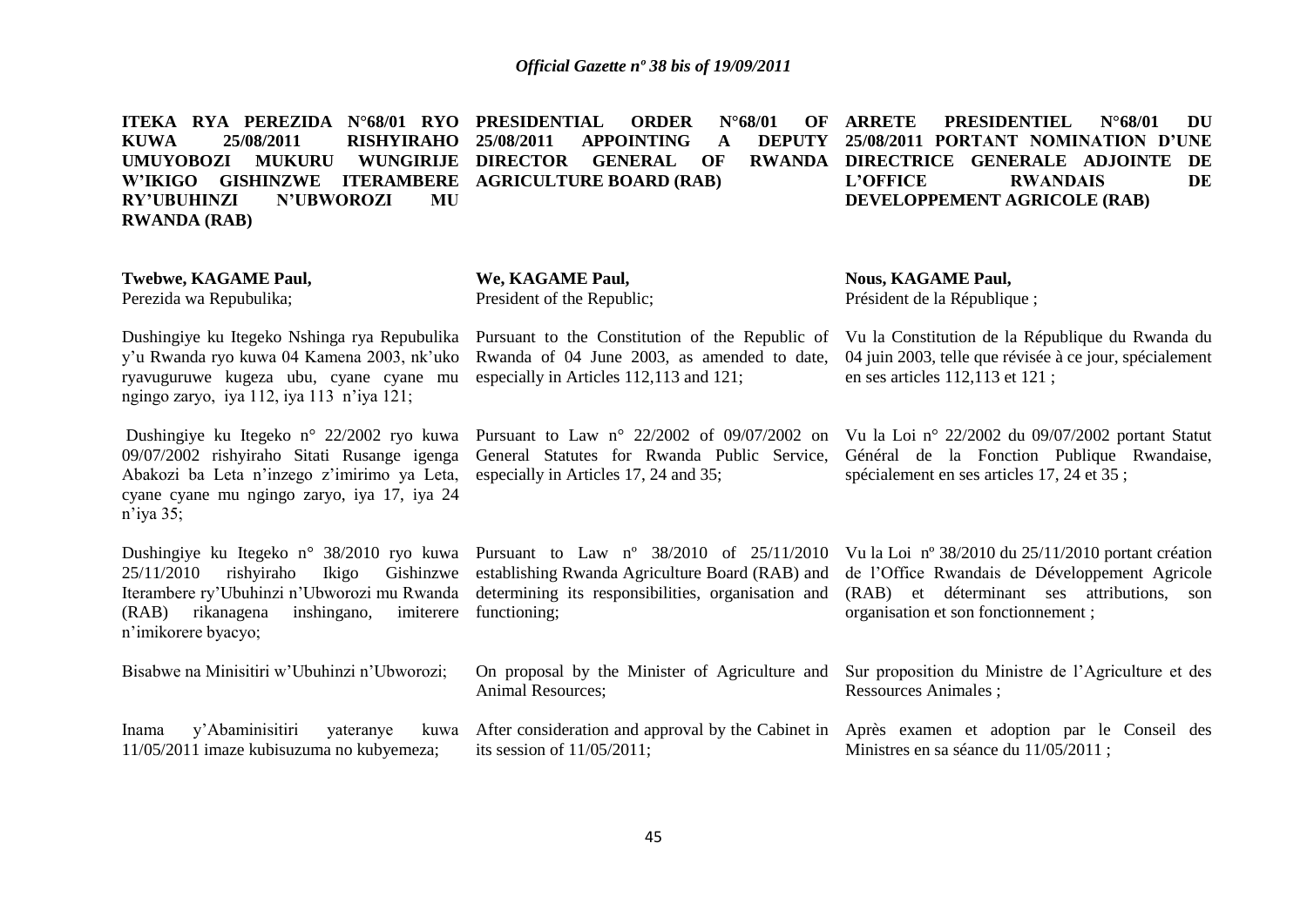| TWATEGETSE KANDI DUTEGETSE:                                                                                                      | <b>HAVE ORDERED AND HEREBY ORDER:</b>                                                                                              | <b>AVONS ARRETE ET ARRETONS:</b>                                                                                                                                                                                                |
|----------------------------------------------------------------------------------------------------------------------------------|------------------------------------------------------------------------------------------------------------------------------------|---------------------------------------------------------------------------------------------------------------------------------------------------------------------------------------------------------------------------------|
| Ingingo ya mbere: Ishyirwaho ry'Umuyobozi<br>Mukuru Wungirije                                                                    | <b>Article One: Appointment of a Deputy Director</b><br><b>General</b>                                                             | Article premier: Nomination d'une Directrice<br>Générale Adjointe                                                                                                                                                               |
| Madamu<br>GAHAKWA<br>Dafrose<br>Iterambere ry'Ubuhinzi Agriculture Board (RAB).<br>Kigo Gishinzwe<br>n'Ubworozi mu Rwanda (RAB). | agizwe Mrs. GAHAKWA Dafrose is hereby appointed Madame                                                                             | GAHAKWA Dafrose<br>est nommée<br>Umuyobozi Mukuru Wungirije/"Research " mu Deputy Director General/Research in Rwanda Directrice Générale Adjointe/ "Research" dans<br>l'Office Rwandais de Développement Agricole<br>$(RAB)$ . |
| Ingingo ya 2: Abashinzwe kubahiriza iri teka                                                                                     | implementation of this Order                                                                                                       | Article 2: Authorities responsible for the Article 2: Autorités chargées de l'exécution du<br>présent arrêté                                                                                                                    |
| Minisitiri w'Intebe na Minisitiri w'Ubuhinzi<br>n'Ubworozi basabwe kubahiriza iri teka.                                          | The Prime Minister and the Minister of Agriculture<br>and Animal Resources are entrusted with the<br>implementation of this Order. | Le Premier Ministre et le Ministre de l'Agriculture<br>et des Ressources Animales sont chargés de<br>l'exécution du présent arrêté.                                                                                             |
| Ivanwaho<br>Ingingo ya $3:$<br>zinyuranyije n'iri teka                                                                           | ry'ingingo Article 3: Repealing provision                                                                                          | <b>Article 3 : Disposition abrogatoire</b>                                                                                                                                                                                      |
| zinyuranyije na ryo zivanyweho.                                                                                                  | hereby repealed.                                                                                                                   | Ingingo zose z'amateka abanziriza iri kandi All prior provisions contrary to this Order are Toutes les dispositions antérieures contraires au<br>présent arrêté sont abrogées.                                                  |
| Ingingo ya<br>4:<br><b>Igihe</b><br>iteka<br>gukurikizwa                                                                         | ritangira Article 4: Commencement                                                                                                  | Article 4 : Entrée en vigueur                                                                                                                                                                                                   |
| rishyiriweho umukono. Agaciro karyo gahera ku signature. It takes effect as of $11/05/2011$ .<br>wa 11/05/2011.                  | Iri teka ritangira gukurikizwa ku munsi This Order shall come into force on the date of its                                        | Le présent arrêté entre en vigueur le jour de sa<br>signature. Il sort ses effets à partir du 11/05/2011.                                                                                                                       |
| Kigali, kuwa 25/08/2011                                                                                                          | Kigali, on 25/08/2011                                                                                                              | Kigali, le 25/08/2011                                                                                                                                                                                                           |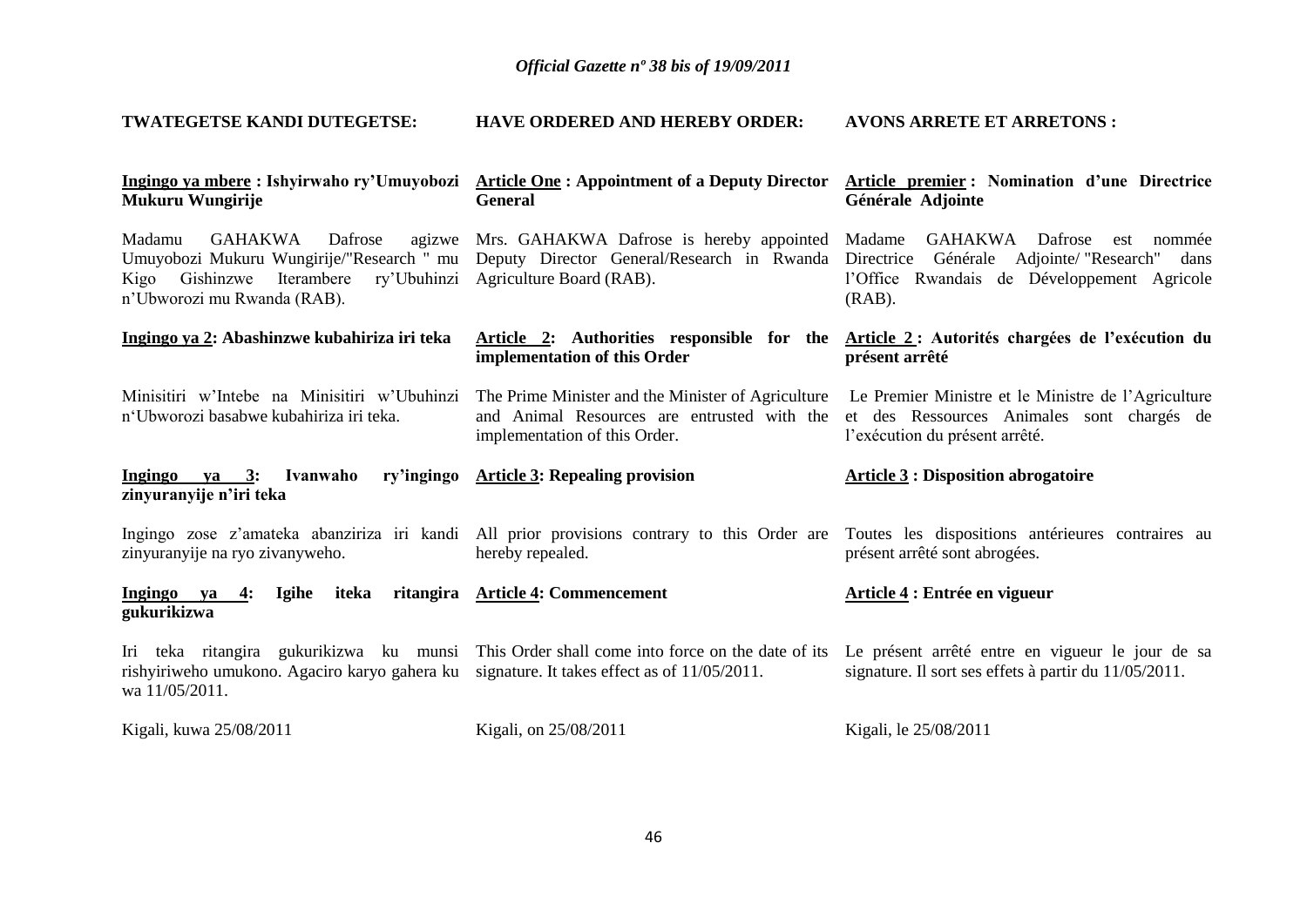**(sé)**

**KAGAME Paul** President of the Republic

**(sé)**

**(sé)**

**KAGAME Paul** Perezida wa Repubulika

**(sé)**

**MAKUZA Bernard** Minisitiri w'Intebe

**Bibonywe kandi bishyizweho Ikirango cya Repubulika:**

**MAKUZA Bernard** Prime Minister

**Seen and sealed with the Seal of the Republic:**

**KAGAME Paul**

**(sé)**

Président de la République

**(sé)**

**MAKUZA Bernard** Premier Ministre

**Vu et scellé du Sceau de la République:**

**(sé)**

**(sé)**

**KARUGARAMA Tharcisse** Minisitiri w'Ubutabera/Intumwa Nkuru ya Leta

**KARUGARAMA Tharcisse** Minister of Justice/Attorney General

**(sé)**

**KARUGARAMA Tharcisse** Ministre de la Justice/Garde des Sceaux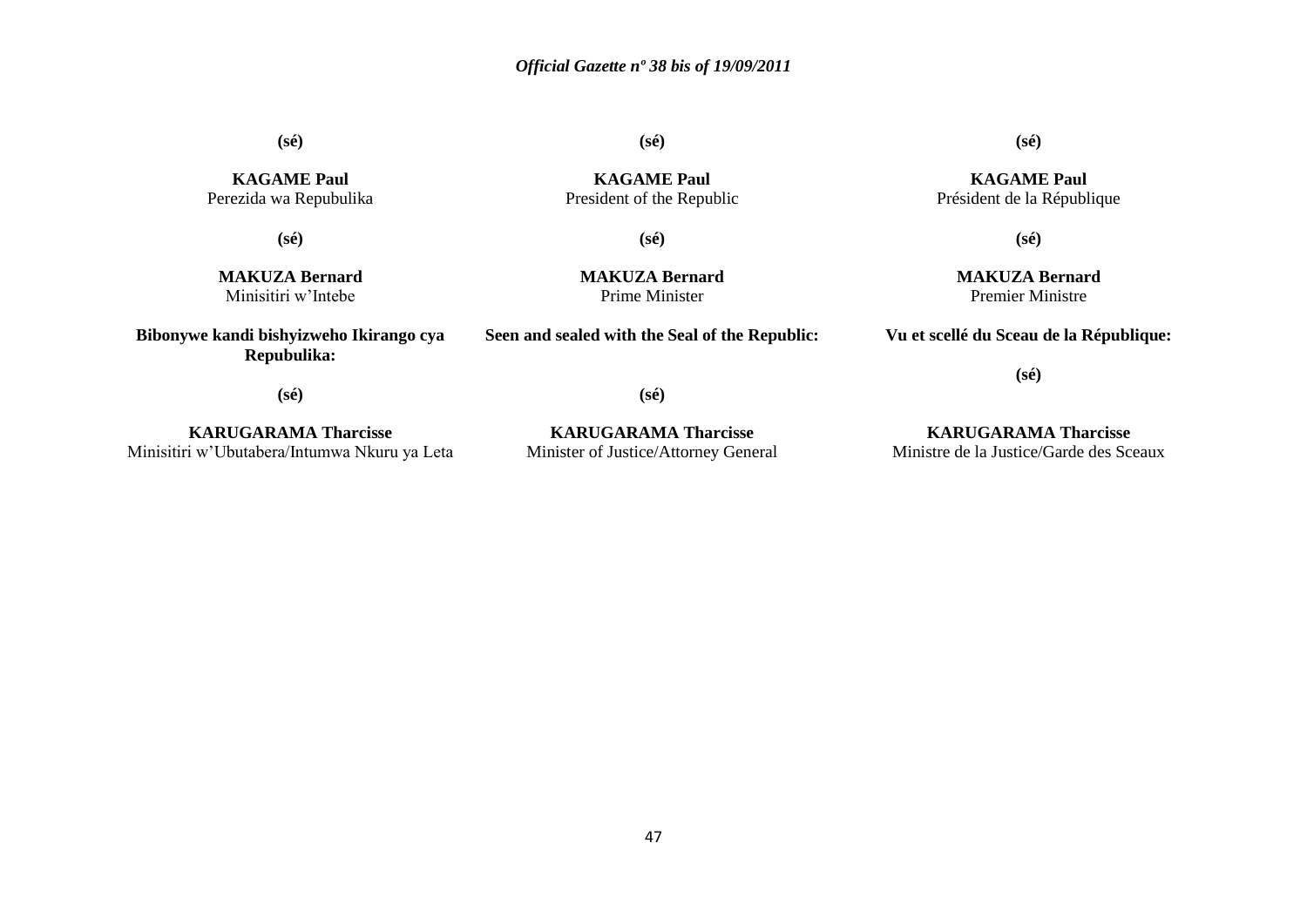**ITEKA RYA PEREZIDA N°69/01 RYO PRESIDENTIAL ORDER N°69/01 KUWA 25/08/2011 RISHYIRAHO OF25/08/2011 APPOINTING A DEPUTY 25/08/2011 PORTANT NOMINATION UMUYOBOZI MUKURU WUNGIRIJE W'IKIGO GISHINZWE ITERAMBERE AGRICULTURE BOARD (RAB) RY'UBUHINZI N'UBWOROZI MU RWANDA (RAB) DIRECTOR GENERAL OF RWANDA D'UN DIRECTEUR GENERAL ADJOINT ARRETE PRESIDENTIEL N°69/01 DU DE L'OFFICE RWANDAIS DE DEVELOPPEMENT AGRICOLE (RAB)**

#### **ISHAKIRO**

### **TABLE OF CONTENTS**

### **TABLE DES MATIERES**

**Ingingo ya mbere : Ishyirwaho ry'Umuyobozi Article One : Appointment of a Deputy Director Article premier : Nomination d'un Mukuru Wungirije General Directeur Général Adjoint**

**Ingingo ya 2: Abashinzwe kubahiriza iri teka Article 2 : Authorities responsible for the Article 2 : Autorités chargées de l'exécution implementation of this Order du présent arrêté**

**Article 3 : Disposition abrogatoire**

**Ingingo va 3: Ivanwaho zinyuranyije n'iri teka Article 3: Repealing provision**

**Ingingo ya 4: Igihe iteka ritangira gukurikizwa Article 4: Commencement**

**Article 4 : Entrée en vigueur**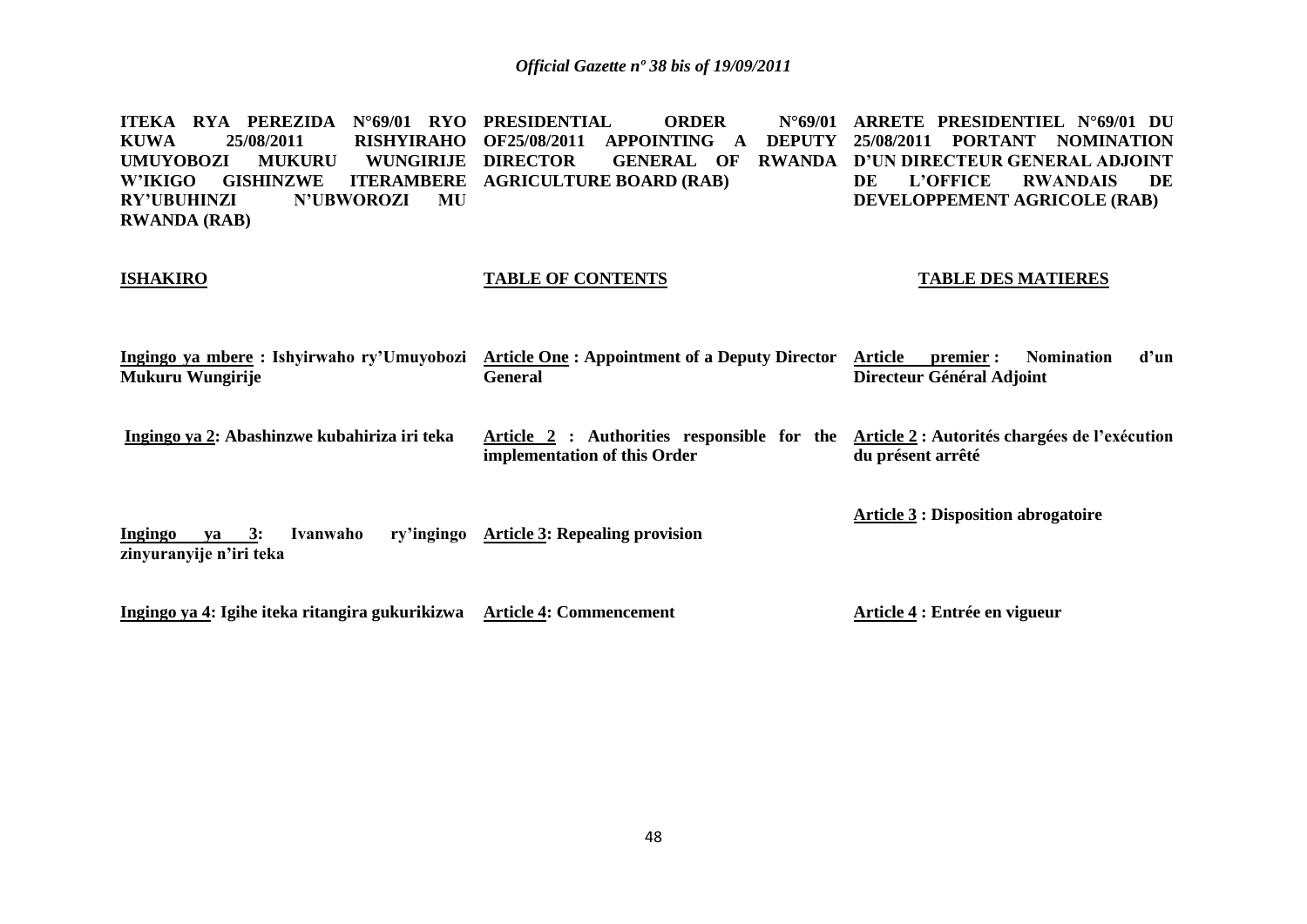**ITEKA RYA PEREZIDA N°69/01 RYO PRESIDENTIAL ORDER N°69/01 KUWA 25/08/2011 RISHYIRAHO OF25/08/2011 APPOINTING A DEPUTY 25/08/2011 PORTANT NOMINATION UMUYOBOZI MUKURU WUNGIRIJE**  W'IKIGO GISHINZWE **RY'UBUHINZI N'UBWOROZI MU RWANDA (RAB) DIRECTOR GENERAL OF RWANDA D'UN DIRECTEUR GENERAL ADJOINT ITERAMBERE AGRICULTURE BOARD (RAB) ARRETE PRESIDENTIEL N°69/01 DU DE L'OFFICE RWANDAIS DE DEVELOPPEMENT AGRICOLE (RAB)**

**Twebwe, KAGAME Paul,** Perezida wa Repubulika;

**We, KAGAME Paul,** President of the Republic;

**Nous, KAGAME Paul,** Président de la République ;

Dushingiye ku Itegeko Nshinga rya Repubulika Pursuant to the Constitution of the Republic of Vu la Constitution de la République du y'u Rwanda ryo kuwa 04 Kamena 2003, nk'uko ryavuguruwe kugeza ubu, cyane cyane mu ngingo zaryo, iya 112, iya 113 n'iya 121;

Abakozi ba Leta n'inzego z'imirimo ya Leta, cyane cyane mu ngingo zaryo, iya 17, iya 24 n'iya  $35:$ 

Dushingiye ku Itegeko n° 38/2010 ryo kuwa Pursuant to Law n° 38/2010 of 25/11/2010 Vu la Loi n° 38/2010 du 25/11/2010 portant 25/11/2010 rishyiraho Ikigo Gishinzwe establishing Rwanda Agriculture Board (RAB) and Iterambere ry'Ubuhinzi n'Ubworozi mu Rwanda determining its responsibilities, organisation and (RAB) rikanagena inshingano, n'imikorere byacyo;

Bisabwe na Minisitiri w'Ubuhinzi n'Ubworozi;

Inama y'Abaminisitiri yateranye kuwa 11/05/2011 imaze kubisuzuma no kubyemeza;

Rwanda of 04 June 2003, as amended to date, especially in Articles 112,113 and 121;

Dushingiye ku Itegeko n° 22/2002 ryo kuwa Pursuant to Law n° 22/2002 of 09/07/2002 on Vu la Loi n° 22/2002 du 09/07/2002 portant 09/07/2002 rishyiraho Sitati Rusange igenga General Statutes for Rwanda Public Service, especially in Articles 17, 24 and 35;

imiterere functioning;

On proposal by the Minister of Agriculture and Animal Resources;

After consideration and approval by the Cabinet in Après examen et adoption par le Conseil des its session of 11/05/2011;

Rwanda du 04 juin 2003, telle que révisée à ce jour, spécialement en ses articles 112,113 et 121 ;

Statut Général de la Fonction Publique Rwandaise, spécialement en ses articles 17, 24 et 35 ;

création de l'Office Rwandais de Développement Agricole (RAB) et déterminant ses attributions, son organisation et son fonctionnement ;

Sur proposition du Ministre de l'Agriculture et des Ressources Animales ;

Ministres en sa séance du 11/05/2011 ;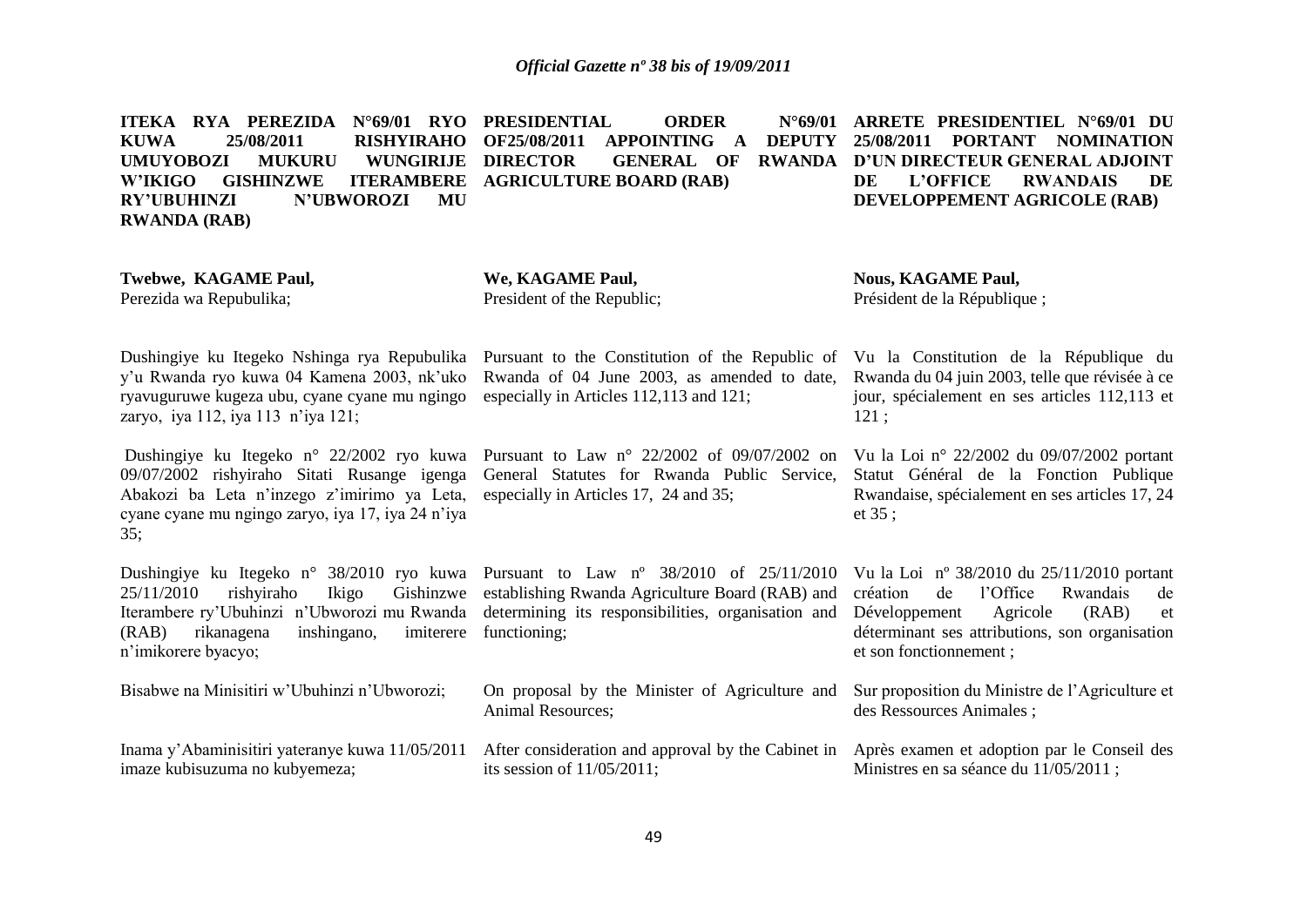| <b>TWATEGETSE KANDI DUTEGETSE:</b>                                                                                                                                          | <b>HAVE ORDERED AND HEREBY ORDER:</b>                                                                                               | <b>AVONS ARRETE ET ARRETONS:</b>                                                                                                                                                    |
|-----------------------------------------------------------------------------------------------------------------------------------------------------------------------------|-------------------------------------------------------------------------------------------------------------------------------------|-------------------------------------------------------------------------------------------------------------------------------------------------------------------------------------|
| Ingingo ya mbere: Ishyirwaho ry'Umuyobozi<br>Mukuru Wungirije                                                                                                               | <b>Article One: Appointment of a Deputy Director</b><br><b>General</b>                                                              | <b>Nomination</b><br><b>Article</b><br>premier :<br>d'un<br>Directeur Général Adjoint                                                                                               |
| Bwana MUSABYIMANA Innocent<br>agizwe<br>Wungirije/"Agriculture<br>Umuyobozi<br>Mukuru<br>Extension" mu Kigo Gishinzwe Iterambere<br>ry'Ubuhinzi n'Ubworozi mu Rwanda (RAB). | Mr. MUSABYIMANA Innocent is hereby<br>appointed Deputy Director General/Agriculture<br>Extension in Rwanda Agriculture Board (RAB). | Monsieur MUSABYIMANA Innocent est<br>nommé<br>Directeur<br>Général<br>Adjoint/ "Agriculture<br>Extension"<br>dans<br>l'Office<br>Rwandais<br>de<br>Développement<br>Agricole (RAB). |
| Ingingo ya 2: Abashinzwe kubahiriza iri teka                                                                                                                                | Article 2: Authorities responsible for the<br>implementation of this Order                                                          | Article 2 : Autorités chargées de l'exécution<br>du présent arrêté                                                                                                                  |
| Minisitiri w'Intebe na Minisitiri w'Ubuhinzi<br>n'Ubworozi basabwe kubahiriza iri teka.                                                                                     | The Prime Minister and the Minister of Agriculture<br>and Animal Resources are entrusted with the<br>implementation of this Order.  | Le Premier Ministre et le Ministre de<br>l'Agriculture et des Ressources Animales sont<br>chargés de l'exécution du présent arrêté.                                                 |
| Ingingo ya 3:<br>Ivanwaho<br>ry'ingingo<br>zinyuranyije n'iri teka                                                                                                          | <b>Article 3: Repealing provision</b>                                                                                               | <b>Article 3 : Disposition abrogatoire</b>                                                                                                                                          |
| zinyuranyije na ryo zivanyweho.                                                                                                                                             | Ingingo zose z'amateka abanziriza iri kandi All prior provisions contrary to this Order are<br>hereby repealed.                     | Toutes les dispositions antérieures contraires<br>au présent arrêté sont abrogées.                                                                                                  |
| Ingingo ya 4: Igihe iteka ritangira gukurikizwa                                                                                                                             | <b>Article 4: Commencement</b>                                                                                                      | Article 4 : Entrée en vigueur                                                                                                                                                       |
| Iri teka ritangira gukurikizwa ku munsi<br>rishyiriweho umukono. Agaciro karyo gahera<br>kuwa 11/05/2011.                                                                   | This Order shall come into force on the date of its<br>signature. It takes effect as of 11/05/2011.                                 | Le présent arrêté entre en vigueur le jour de sa<br>signature. Il sort ses effets à partir du<br>11/05/2011.                                                                        |
| Kigali, kuwa 25/08/2011                                                                                                                                                     | Kigali, on 25/08/2011                                                                                                               | Kigali, le 25/08/2011                                                                                                                                                               |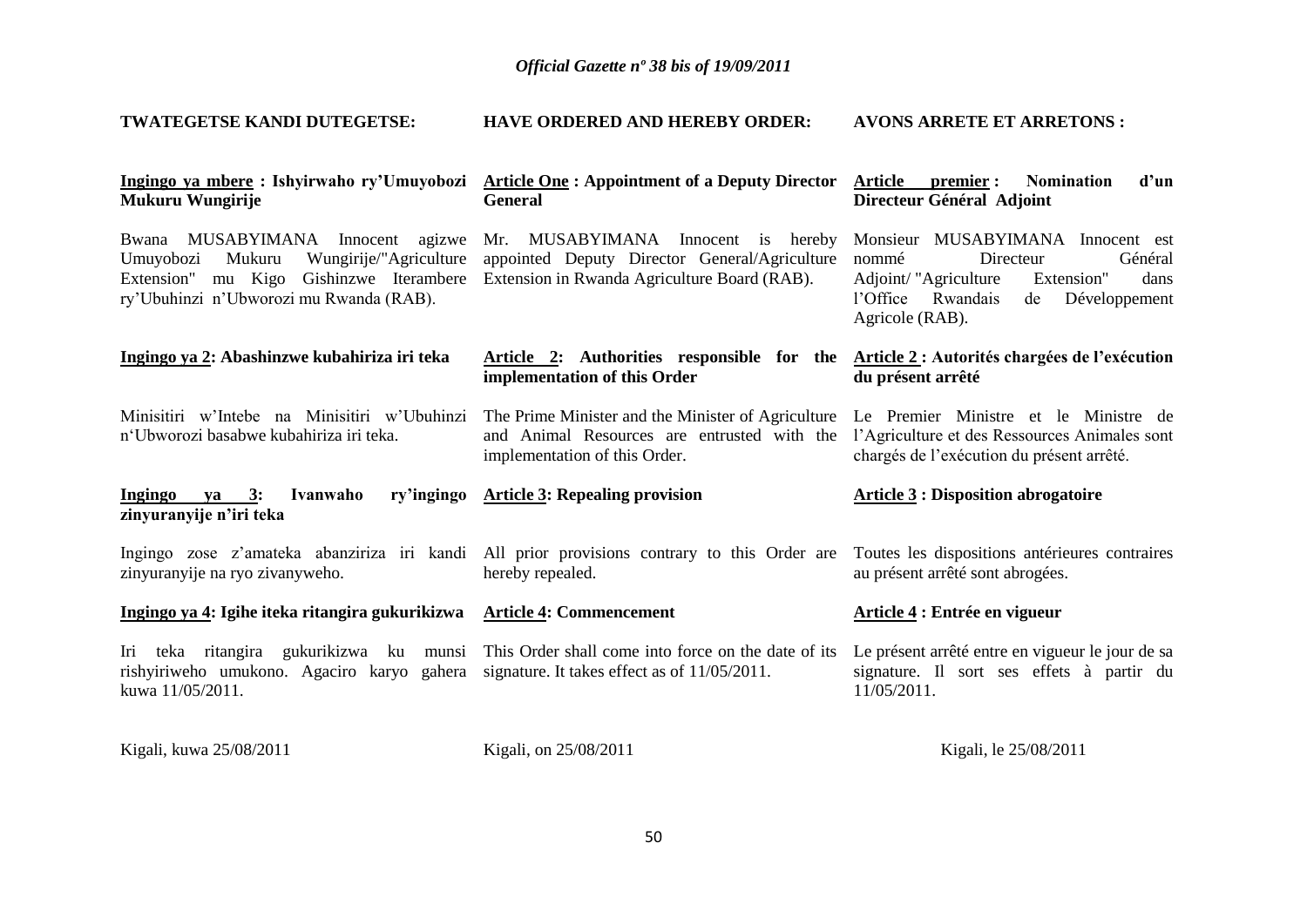**(sé)**

**KAGAME Paul** Perezida wa Repubulika

**(sé)**

**(sé)**

**KAGAME Paul** President of the Republic

**(sé)**

**MAKUZA Bernard** Minisitiri w'Intebe

**MAKUZA Bernard** Prime Minister

**MAKUZA Bernard** Premier Ministre

**(sé)**

**Bibonywe kandi bishyizweho Ikirango cya Repubulika:**

**(sé)**

**(sé)**

**Seen and sealed with the Seal of the Republic:**

**(sé)**

**Vu et scellé du Sceau de la République:**

**KARUGARAMA Tharcisse** Minisitiri w'Ubutabera/Intumwa Nkuru ya Leta

**KARUGARAMA Tharcisse** Minister of Justice/Attorney General

**KARUGARAMA Tharcisse** Ministre de la Justice/Garde des Sceaux

**(sé)**

**KAGAME Paul** Président de la République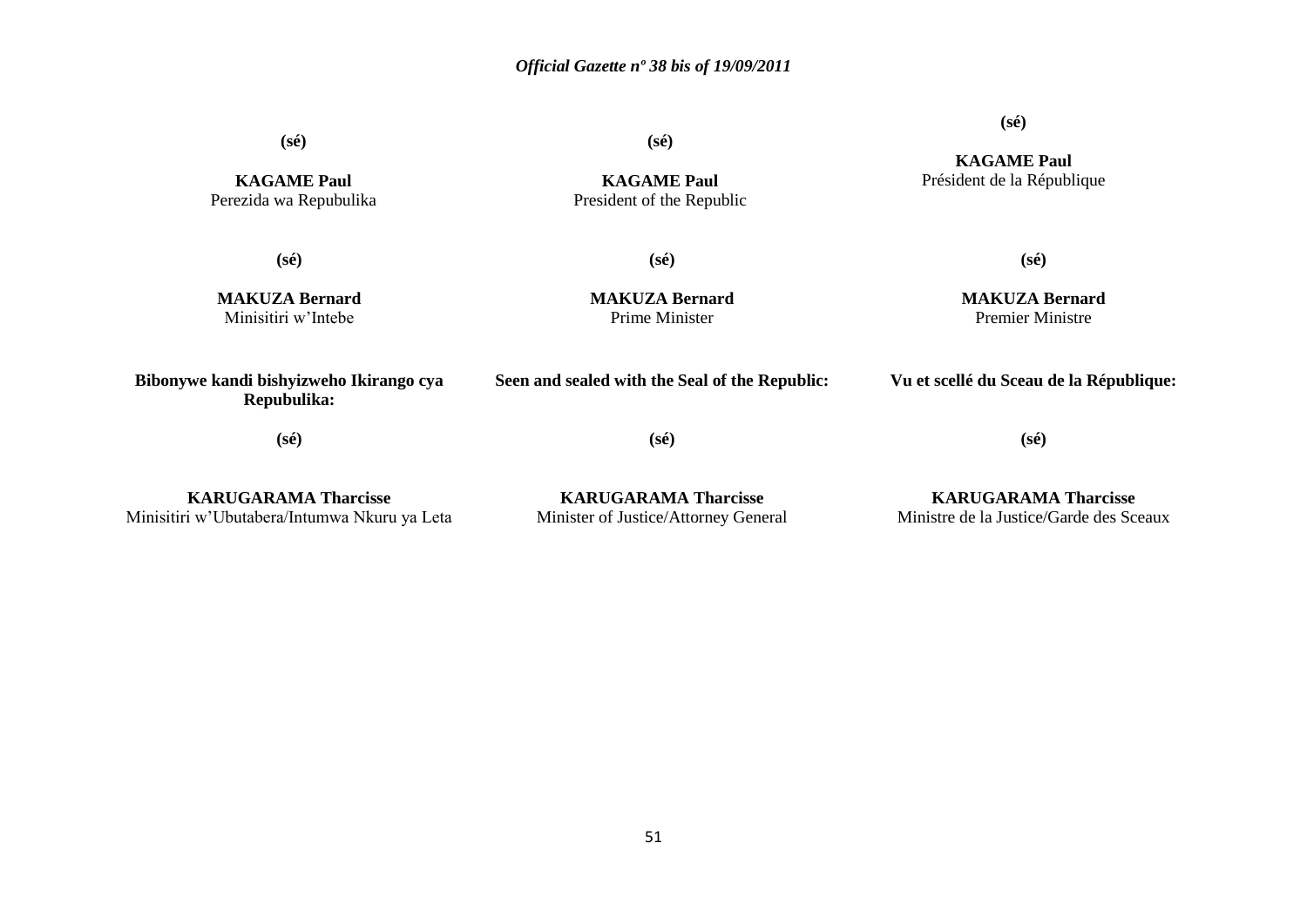**ITEKA RYA PEREZIDA N°70/01 RYO PRESIDENTIAL ORDER N°70/01 OF KUWA 25/08/2011 RISHYIRAHO UMUYOBOZI MUKURU W'IKIGO GISHINZWE ITERAMBERE AGRICULTURE BOARD (RAB) RY'UBUHINZI N'UBWOROZI MU RWANDA (RAB)** APPOINTING **A WUNGIRLIE DIRECTOR GENERAL OF ARRETE PRESIDENTIEL N°70/01 DU 25/08/2011 PORTANT NOMINATION D'UN**  RWANDA DIRECTEUR GENERAL ADJOINT DE **L'OFFICE RWANDAIS DE DEVELOPPEMENT AGRICOLE (RAB)**

#### **ISHAKIRO**

#### **TABLE OF CONTENTS**

#### **TABLE DES MATIERES**

**Ingingo ya mbere : Ishyirwaho ry'Umuyobozi Article One : Appointment of a Deputy Director Article premier : Nomination d'un Directeur Mukuru Wungirije General Général Adjoint**

**Ingingo ya 2: Abashinzwe kubahiriza iri teka Article 2 : Authorities responsible for the Article 2 : Autorités chargées de l'exécution du implementation of this Order présent arrêté**

**Ingingo ya 3: Ivanwaho zinyuranyije n'iri teka Article 3: Repealing provision Article 3 : Disposition abrogatoire**

**Ingingo ya 4: Igihe iteka ritangira gukurikizwa Article 4: Commencement**

**Article 4 : Entrée en vigueur**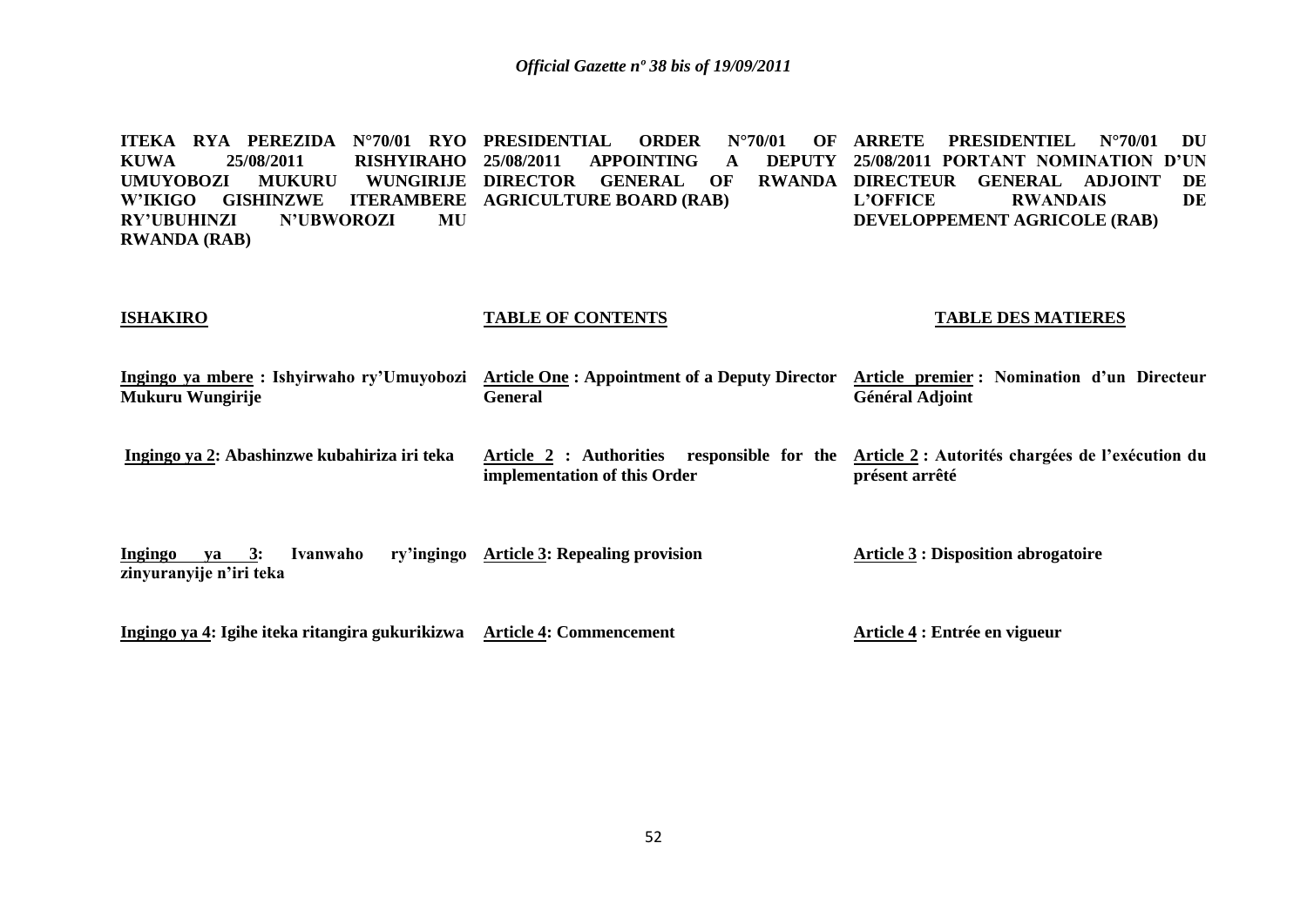**ITEKA RYA PEREZIDA N°70/01 RYO KUWA 25/08/2011 RISHYIRAHO UMUYOBOZI MUKURU WUNGIRIJE DIRECTOR GENERAL OF RWANDA W'IKIGO GISHINZWE ITERAMBERE AGRICULTURE BOARD (RAB) RY'UBUHINZI N'UBWOROZI MU RWANDA (RAB) PRDER N°70/01** APPOINTING **A ARRETE PRESIDENTIEL N°70/01 DU 25/08/2011 PORTANT NOMINATION D'UN RWANDA DIRECTEUR GENERAL ADJOINT DE<br>L'OFFICE RWANDAIS DE RWANDAIS DEVELOPPEMENT AGRICOLE (RAB)**

| Twebwe, KAGAME Paul,<br>Perezida wa Repubulika;                                                                                                                                                                      | We, KAGAME Paul,<br>President of the Republic;                                                                                                                             | <b>Nous, KAGAME Paul,</b><br>Président de la République;                                                                                                                                            |
|----------------------------------------------------------------------------------------------------------------------------------------------------------------------------------------------------------------------|----------------------------------------------------------------------------------------------------------------------------------------------------------------------------|-----------------------------------------------------------------------------------------------------------------------------------------------------------------------------------------------------|
| Dushingiye ku Itegeko Nshinga rya Repubulika<br>y'u Rwanda ryo kuwa 04 Kamena 2003, nk'uko<br>ryavuguruwe kugeza ubu, cyane cyane mu ngingo<br>zaryo, iya 112, iya 113 n'iya 121;                                    | Pursuant to the Constitution of the Republic of<br>Rwanda of 04 June 2003, as amended to date,<br>especially in Articles 112,113 and 121;                                  | Vu la Constitution de la République du Rwanda du<br>04 juin 2003, telle que révisée à ce jour,<br>spécialement en ses articles 112,113 et 121 ;                                                     |
| Dushingiye ku Itegeko n° 22/2002 ryo kuwa<br>09/07/2002 rishyiraho Sitati Rusange igenga<br>Abakozi ba Leta n'inzego z'imirimo ya Leta,<br>cyane cyane mu ngingo zaryo, iya 17, iya 24 n'iya<br>35;                  | Pursuant to Law $n^{\circ}$ 22/2002 of 09/07/2002 on<br>General Statutes for Rwanda Public Service,<br>especially in Articles 17, 24 and 35;                               | Vu la Loi nº 22/2002 du 09/07/2002 portant Statut<br>Général de la Fonction Publique Rwandaise,<br>spécialement en ses articles 17, 24 et 35;                                                       |
| Dushingiye ku Itegeko n° 38/2010 ryo kuwa<br>Ikigo<br>Gishinzwe<br>25/11/2010<br>rishyiraho<br>Iterambere ry'Ubuhinzi n'Ubworozi mu Rwanda<br>(RAB)<br>rikanagena<br>inshingano,<br>imiterere<br>n'imikorere byacyo; | Pursuant to Law $n^{\circ}$ 38/2010 of 25/11/2010<br>establishing Rwanda Agriculture Board (RAB) and<br>determining its responsibilities, organisation and<br>functioning; | Vu la Loi $n^{\circ}$ 38/2010 du 25/11/2010 portant<br>création de l'Office Rwandais de Développement<br>Agricole (RAB) et déterminant ses attributions, son<br>organisation et son fonctionnement; |
| Bisabwe na Minisitiri w'Ubuhinzi n'Ubworozi;                                                                                                                                                                         | On proposal by the Minister of Agriculture and<br>Animal Resources;                                                                                                        | Sur proposition du Ministre de l'Agriculture et des<br>Ressources Animales;                                                                                                                         |
| Inama y'Abaminisitiri yateranye kuwa 11/05/2011<br>imaze kubisuzuma no kubyemeza;                                                                                                                                    | After consideration and approval by the Cabinet in<br>its session of $11/05/2011$ ;                                                                                        | Après examen et adoption par le Conseil des<br>Ministres en sa séance du 11/05/2011;                                                                                                                |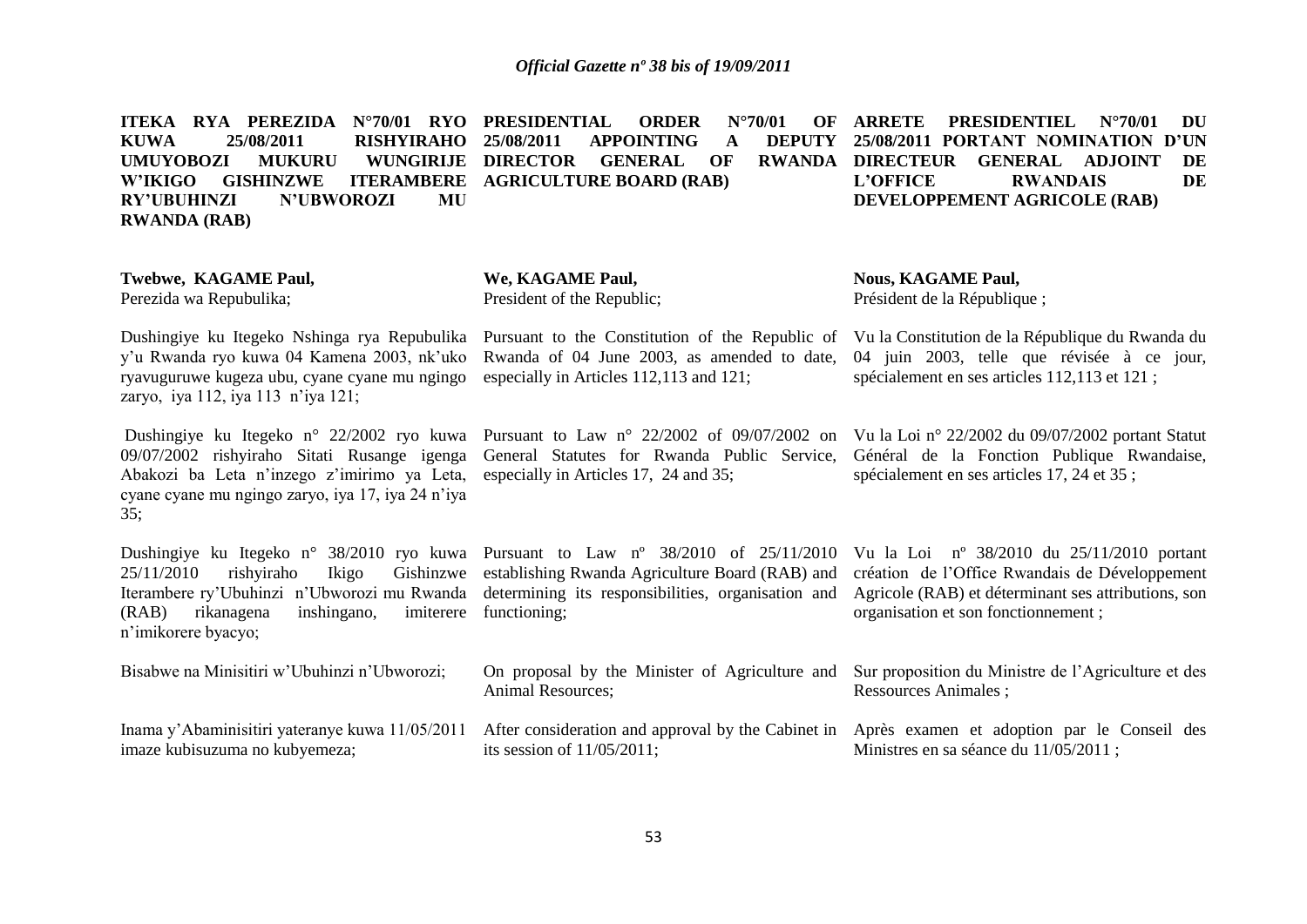| TWATEGETSE KANDI DUTEGETSE:                                                                                                                                                                              | HAVE ORDERED AND HEREBY ORDER:                                                                                                                        | <b>AVONS ARRETE ET ARRETONS:</b>                                                                                                                                              |
|----------------------------------------------------------------------------------------------------------------------------------------------------------------------------------------------------------|-------------------------------------------------------------------------------------------------------------------------------------------------------|-------------------------------------------------------------------------------------------------------------------------------------------------------------------------------|
| Ingingo ya mbere : Ishyirwaho ry'Umuyobozi<br><b>Mukuru Wungirije</b>                                                                                                                                    | <b>Article One: Appointment of a Deputy Director</b><br><b>General</b>                                                                                | Article premier: Nomination d'un Directeur<br>Général Adjoint                                                                                                                 |
| Dr.<br><b>NDABAMENYE</b><br>Télesphore<br>agizwe<br>Umuyobozi Mukuru<br>Wungirije/"Infrastructure<br>and Mechanisation"<br>mu Kigo Gishinzwe<br>Iterambere ry'Ubuhinzi n'Ubworozi mu Rwanda<br>$(RAB)$ . | Dr. NDABAMENYE Télesphore is hereby<br>appointed Deputy Director General/Infrastructure<br>and Mechanisation in Rwanda Agriculture Board<br>$(RAB)$ . | Dr. NDABAMENYE Télesphore est nommé<br>Directeur Général Adjoint/ «Infrastructure<br>et<br>Mécanisation »<br>dans l'Office<br>Rwandais<br>de<br>Développement Agricole (RAB). |
| Ingingo ya 2: Abashinzwe kubahiriza iri teka                                                                                                                                                             | Article 2: Authorities responsible for the Article 2: Autorités chargées de l'exécution du<br>implementation of this Order                            | présent arrêté                                                                                                                                                                |
| Minisitiri w'Intebe na Minisitiri w'Ubuhinzi<br>n'Ubworozi basabwe kubahiriza iri teka.                                                                                                                  | The Prime Minister and the Minister of Agriculture<br>and Animal Resources are entrusted with the<br>implementation of this Order.                    | Le Premier Ministre et le Ministre de l'Agriculture<br>et des Ressources Animales sont chargés de<br>l'exécution du présent arrêté.                                           |
| Ivanwaho<br>ry'ingingo<br>Ingingo<br>$ya = 3$ :<br>zinyuranyije n'iri teka                                                                                                                               | <b>Article 3: Repealing provision</b>                                                                                                                 | <b>Article 3: Disposition abrogatoire</b>                                                                                                                                     |
| zinyuranyije na ryo zivanyweho.                                                                                                                                                                          | Ingingo zose z'amateka abanziriza iri kandi All prior provisions contrary to this Order are<br>hereby repealed.                                       | Toutes les dispositions antérieures contraires au<br>présent arrêté sont abrogées.                                                                                            |
| Ingingo ya 4: Igihe iteka ritangira gukurikizwa                                                                                                                                                          | <b>Article 4: Commencement</b>                                                                                                                        | Article 4 : Entrée en vigueur                                                                                                                                                 |
| Iri teka ritangira gukurikizwa ku<br>munsi<br>rishyiriweho umukono. Agaciro karyo gahera<br>kuwa 11/05/2011.                                                                                             | This Order shall come into force on the date of its<br>signature. It takes effect as of 11/05/2011.                                                   | Le présent arrêté entre en vigueur le jour de sa<br>signature. Il sort ses effets à partir du 11/05/2011.                                                                     |
| Kigali, kuwa 25/08/2011                                                                                                                                                                                  | Kigali, on 25/08/2011                                                                                                                                 | Kigali, le 25/08/2011                                                                                                                                                         |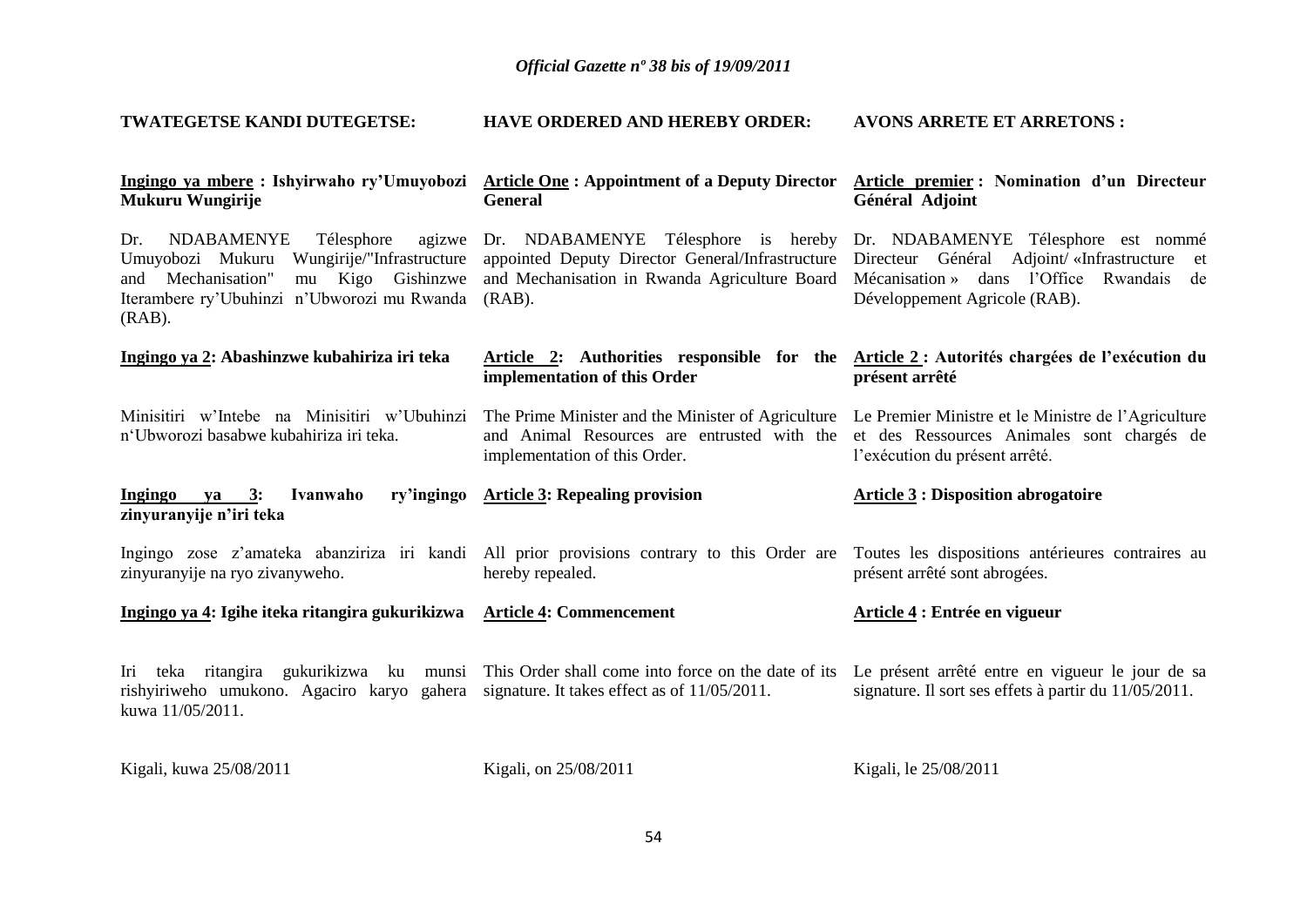**(sé)**

**KAGAME Paul** Perezida wa Repubulika **(sé)**

**(sé)**

**KAGAME Paul** Président de la République

**(sé)**

**MAKUZA Bernard** Minisitiri w'Intebe

**(sé)**

**MAKUZA Bernard**

**(sé)**

**KAGAME Paul** President of the Republic

Prime Minister

**Seen and sealed with the Seal of the Republic:**

**MAKUZA Bernard** Premier Ministre

**Vu et scellé du Sceau de la République:**

**(sé)**

**Bibonywe kandi bishyizweho Ikirango cya Repubulika:**

**(sé)**

**KARUGARAMA Tharcisse** Minisitiri w'Ubutabera/Intumwa Nkuru ya Leta

**KARUGARAMA Tharcisse** Minister of Justice/Attorney General

**KARUGARAMA Tharcisse** Ministre de la Justice/Garde des Sceaux

**(sé)**

55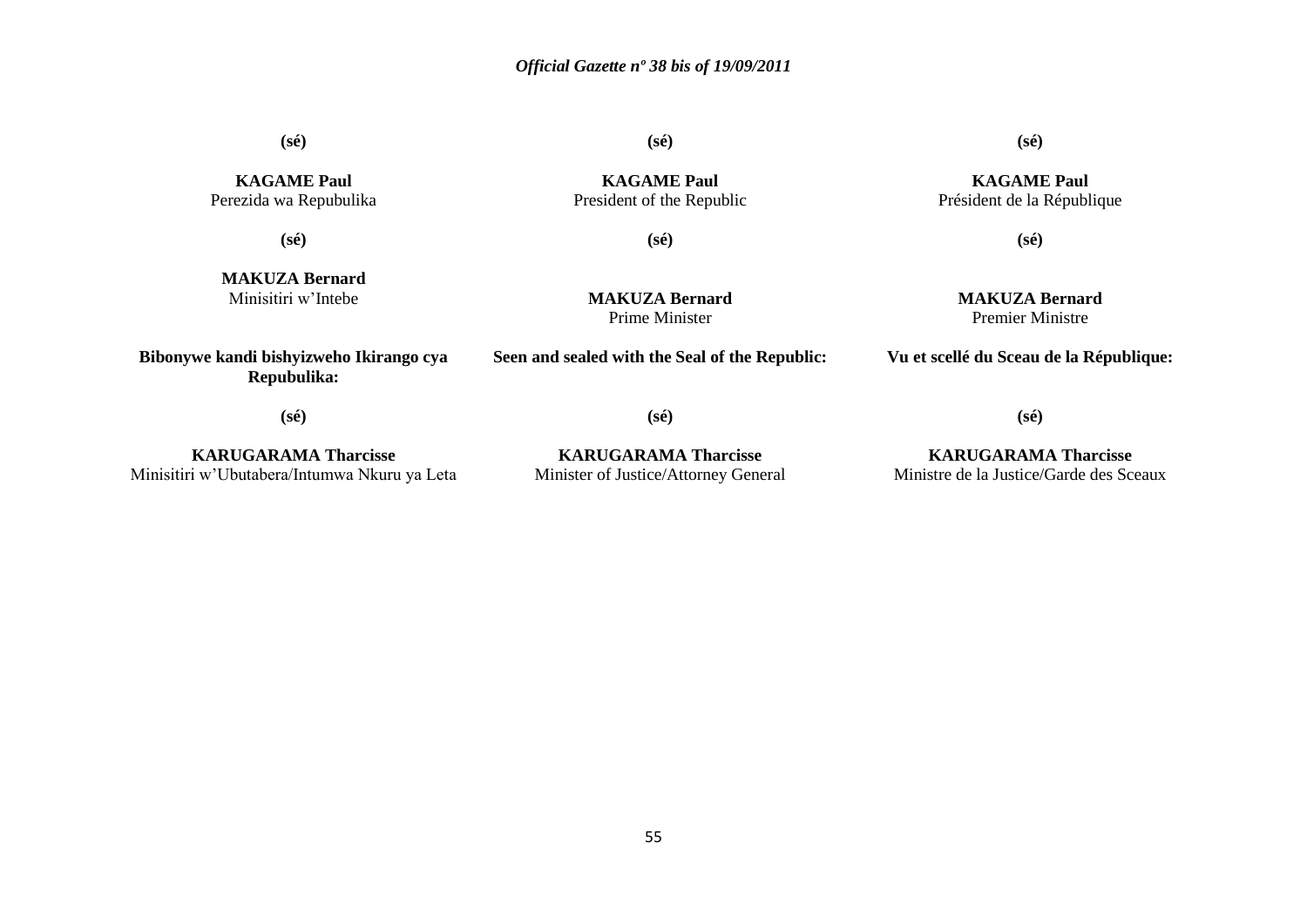**ITEKA RYA PEREZIDA N° 71/01 RYO KUWA PRESIDENTIAL ORDER N° 71/01 OF ARRETE PRESIDENTIEL N° 71/01 DU 25/08/2011 RISHYIRAHO UMUYOBOZI 25/08/2011 APPOINTING A DIRECTOR 25/08/2011 PORTANT NOMINATION D'UN MUKURU W'IKIGO CY'IGIHUGU GISHINZWE GUTEZA IYOHEREZWA MU MAHANGA RY'IBIKOMOKA N'UBWOROZI (NAEB) GENERAL OF NATIONAL DIRECTEUR GENERAL DE L'OFFICE IMBERE AGRICULTURAL MAHANGA DEVELOPMENT BOARD (NAEB) NATIONAL DE DEVELOPPEMENT DES EXPORTATIONS AGRICOLES (NAEB)**

**ISHAKIRO**

#### **TABLE OF CONTENTS TABLE DES MATIERES**

| Ingingo ya mbere: Ishyirwaho ry'Umuyobozi<br><b>Mukuru</b>                                  | Appointment of a Director<br>Article One:<br><b>General</b>                | Article premier: Nomination d'un Directeur<br>Général             |
|---------------------------------------------------------------------------------------------|----------------------------------------------------------------------------|-------------------------------------------------------------------|
| Ingingo ya 2: Abashinzwe kubahiriza iri teka                                                | Article 2: Authorities responsible for the<br>implementation of this Order | Article 2: Autorités chargées de l'exécution du<br>présent arrêté |
| Ingingo ya 3: Ivanwaho ry'ingingo zinyuranyije Article 3: Repealing provision<br>n'iri teka |                                                                            | <b>Article 3: Disposition abrogatoire</b>                         |
| Ingingo ya 4: Igihe iteka ritangira gukurikizwa                                             | <b>Article 4: Commencement</b>                                             | Article 4 : Entrée en vigueur                                     |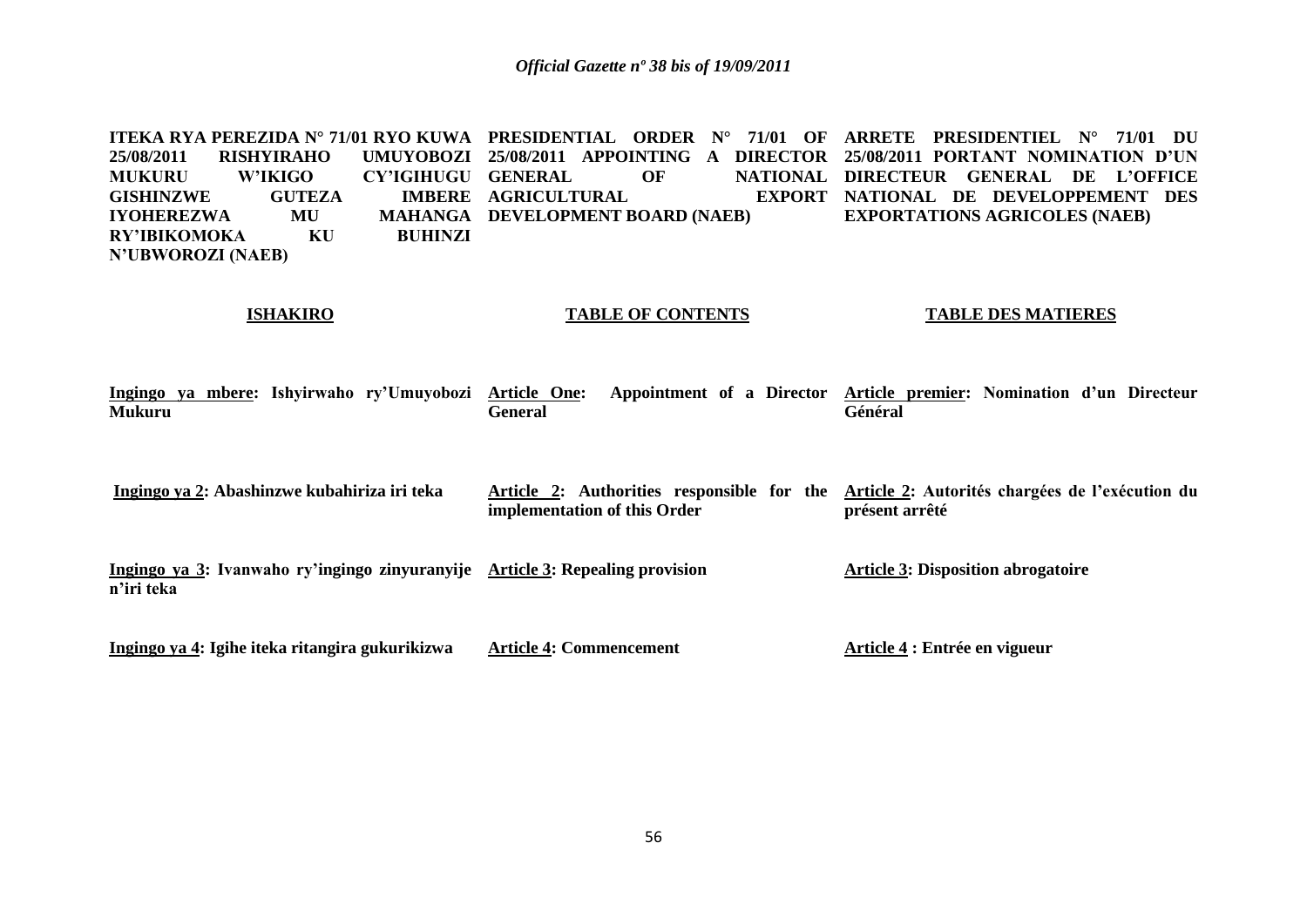| ITEKA RYA PEREZIDA Nº 71/01 RYO KUWA PRESIDENTIAL<br>25/08/2011<br><b>RISHYIRAHO</b><br><b>UMUYOBOZI</b><br><b>MUKURU</b><br><b>W'IKIGO</b><br>CY'IGIHUGU GENERAL<br><b>GUTEZA</b><br><b>IMBERE</b><br><b>GISHINZWE</b><br>MU<br><b>IYOHEREZWA</b><br>KU<br><b>RY'IBIKOMOKA</b><br><b>BUHINZI</b><br>N'UBWOROZI (NAEB) | <b>ORDER</b><br>$N^{\circ}71/01$<br>OF<br>25/08/2011 APPOINTING A DIRECTOR<br>OF<br><b>NATIONAL</b><br><b>AGRICULTURAL</b><br><b>EXPORT</b><br>MAHANGA DEVELOPMENT BOARD (NAEB)                      | <b>ARRETE</b><br><b>PRESIDENTIEL</b><br>$N^{\circ}71/01$<br>DU<br>25/08/2011 PORTANT NOMINATION D'UN<br>DIRECTEUR GENERAL DE L'OFFICE<br>NATIONAL DE DEVELOPPEMENT DES<br><b>EXPORTATIONS AGRICOLES (NAEB)</b>           |
|------------------------------------------------------------------------------------------------------------------------------------------------------------------------------------------------------------------------------------------------------------------------------------------------------------------------|------------------------------------------------------------------------------------------------------------------------------------------------------------------------------------------------------|--------------------------------------------------------------------------------------------------------------------------------------------------------------------------------------------------------------------------|
| <b>Twebwe, KAGAME Paul,</b><br>Perezida wa Repubulika;                                                                                                                                                                                                                                                                 | We, KAGAME Paul<br>President of the Republic;                                                                                                                                                        | <b>Nous, KAGAME Paul,</b><br>Président de la République;                                                                                                                                                                 |
| Dushingiye ku Itegeko Nshinga rya Repubulika y'u<br>Rwanda ryo kuwa 04 Kamena 2003, nk'uko<br>ryavuguruwe kugeza ubu, cyane cyane mu ngingo<br>zaryo, iya 88, iya 89, iya 112 n'iya 113;                                                                                                                               | Pursuant to the Constitution of the Republic of<br>Rwanda of 04 June 2003, as amended to date,<br>especially in Articles 88, 89, 112 and 113;                                                        | Vu la Constitution de la République du Rwanda du<br>04 juin 2003, telle que révisée à ce jour,<br>spécialement en ses articles 88, 89, 112 et 113;                                                                       |
| Dushingiye ku Itegeko n° 22/2002 ryo kuwa<br>09/07/2002 rishyiraho Sitati Rusange igenga<br>Abakozi ba Leta n'inzego z'imirimo ya Leta, cyane<br>cyane mu ngingo zaryo, iya 17, iya 24 n'iya 35;                                                                                                                       | Pursuant to Law n° $22/2002$ of 09/07/2002 on<br>General Statutes for Rwanda Public Service,<br>especially in Articles 17, 24 and 35;                                                                | Vu la Loi nº 22/2002 du 09/07/2002 portant Statut<br>Général de la Fonction Publique Rwandaise,<br>spécialement en ses articles 17, 24 et 35;                                                                            |
| Dushingiye ku Itegeko n° 39/2010 ryo kuwa<br>25/11/2010 rishyiraho Ikigo cy'Igihugu gishinzwe<br>iyoherezwa<br>imbere<br>mahanga<br>guteza<br>mu<br>ry'ibikomoka ku buhinzi n'ubworozi (NAEB)<br>rikanagena<br>inshingano,<br>n'imikorere<br>imiterere<br>byacyo;                                                      | Pursuant to Law $n^{\circ}$ 39/2010 of 25/11/2010<br>establishing<br>National Agricultural Export<br>Development Board (NAEB) and determining its<br>responsibilities, organisation and functioning; | Vu la Loi nº 39/2010 du $25/11/2010$ portant<br>création de l'Office National de Développement<br>des Exportations Agricoles (NAEB) et déterminant<br>attributions,<br>son organisation et son<br>ses<br>fonctionnement; |
| Bisabwe na Minisitiri w'Ubuhinzi n'Ubworozi;                                                                                                                                                                                                                                                                           | On proposal by the Minister of Agriculture and<br><b>Animal Resources;</b>                                                                                                                           | Sur proposition du Ministre de l'Agriculture et des<br><b>Ressources Animales;</b>                                                                                                                                       |
| Inama y'Abaminisitiri yateranye kuwa 11/05/2011<br>imaze kubisuzuma no kubyemeza;                                                                                                                                                                                                                                      | After consideration and approval by the Cabinet<br>in its session of $11/05/2011$ ;                                                                                                                  | Après examen et adoption par le Conseil des<br>Ministres en sa séance du 11/05/2011;                                                                                                                                     |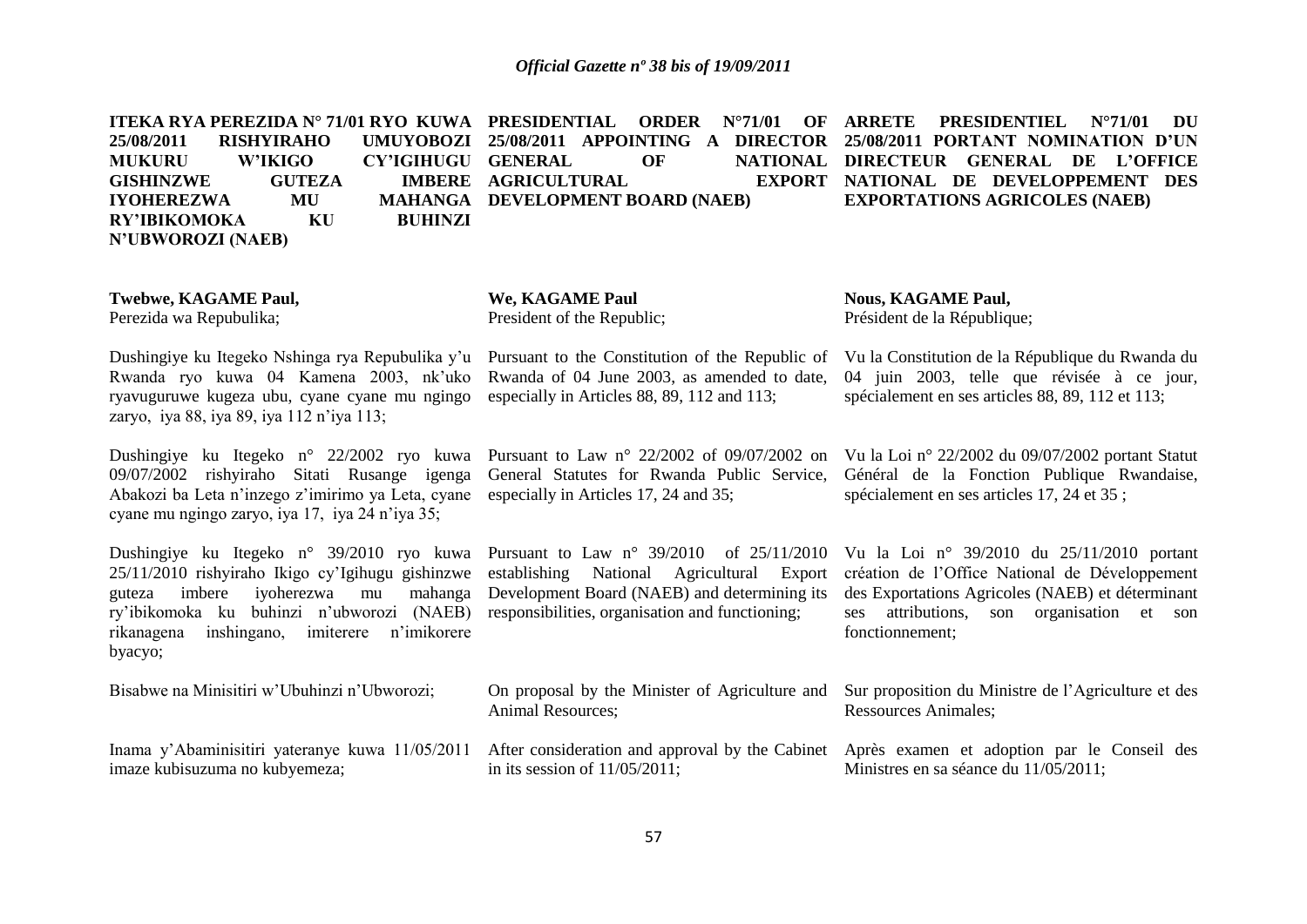| Kigali, kuwa 25/08/2011                                                                                                                                            | Kigali, on 25/08/2011                                                                                                              | Kigali, le 25/08/2011                                                                                                                                                |
|--------------------------------------------------------------------------------------------------------------------------------------------------------------------|------------------------------------------------------------------------------------------------------------------------------------|----------------------------------------------------------------------------------------------------------------------------------------------------------------------|
| Iri teka ritangira gukurikizwa ku munsi rishyiriweho<br>umukono. Agaciro karyo gahera kuwa 11/05/2011.                                                             | This Order shall come into force on the date of<br>its signature. It takes effect as of 11/05/2011.                                | Le présent arrêté entre en vigueur le jour de sa<br>signature. Il sort ses effets à partir du 11/05/2011.                                                            |
| Ingingo ya 4: Igihe Iteka ritangira gukurikizwa                                                                                                                    | <b>Article 4: Commencement</b>                                                                                                     | Article 4 : Entrée en vigueur                                                                                                                                        |
| Ingingo zose z'amateka abanziriza iri kandi<br>zinyuranyije na ryo zivanyweho.                                                                                     | All prior provisions contrary to this Order are<br>hereby repealed.                                                                | Toutes les dispositions antérieures contraires au<br>présent arrêté sont abrogées.                                                                                   |
| Ingingo ya 3: Ivanwaho ry'ingingo zinyuranyije<br>n'iri teka                                                                                                       | <b>Article 3: Repealing provision</b>                                                                                              | <b>Article 3 : Disposition abrogatoire</b>                                                                                                                           |
| w'Intebe na Minisitiri w'Ubuhinzi<br>Minisitiri<br>n'Ubworozi basabwe kubahiriza iri teka.                                                                         | The Prime Minister and the Minister of<br>Agriculture and Animal Resources are entrusted<br>with the implementation of this Order. | Le Premier Ministre et le Ministre de l'Agriculture<br>et des Ressources Animales sont chargés de<br>l'exécution du présent arrêté.                                  |
| Ingingo ya 2: Abashinzwe kubahiriza iri teka                                                                                                                       | implementation of this Order                                                                                                       | Article 2: Authorities responsible for the Article 2: Autorités chargées de l'exécution du<br>présent arrêté                                                         |
| Bwana KANYANKOLE Alex agizwe Umuyobozi<br>Mukuru w'Ikigo cy'Igihugu Gishinzwe Guteza<br>imbere Iyoherezwa mu Mahanga ry'Ibikomoka ku<br>Buhinzi n'Ubworozi (NAEB). | Mr. KANYANKOLE Alex is hereby appointed<br>Director General of National Agricultural Export<br>Development Board (NAEB).           | Mr. KANYANKOLE Alex est nommé Directeur<br>Général de l'Office National de Développement<br>des Exportations Agricoles (NAEB).                                       |
| Ingingo ya mbere: Ishyirwaho ry'Umuyobozi Article One : Appointment of a Director Article premier : Nomination d'un Directeur<br><b>Mukuru</b>                     | <b>General</b>                                                                                                                     | Général                                                                                                                                                              |
| TWATEGETSE KANDI DUTEGETSE:                                                                                                                                        | <b>HAVE ORDERED AND HEREBY ORDER:</b>                                                                                              | <b>AVONS ARRETE ET ARRETONS:</b>                                                                                                                                     |
| Rusange yo kuwa 17/05/2011;                                                                                                                                        | 17/05/2011;                                                                                                                        | Bimaze kwemezwa na Sena mu nama yayo y'Inteko After approval by Senate in its plenary session of Après adoption par le Sénat en sa séance plénière<br>du 17/05/2011; |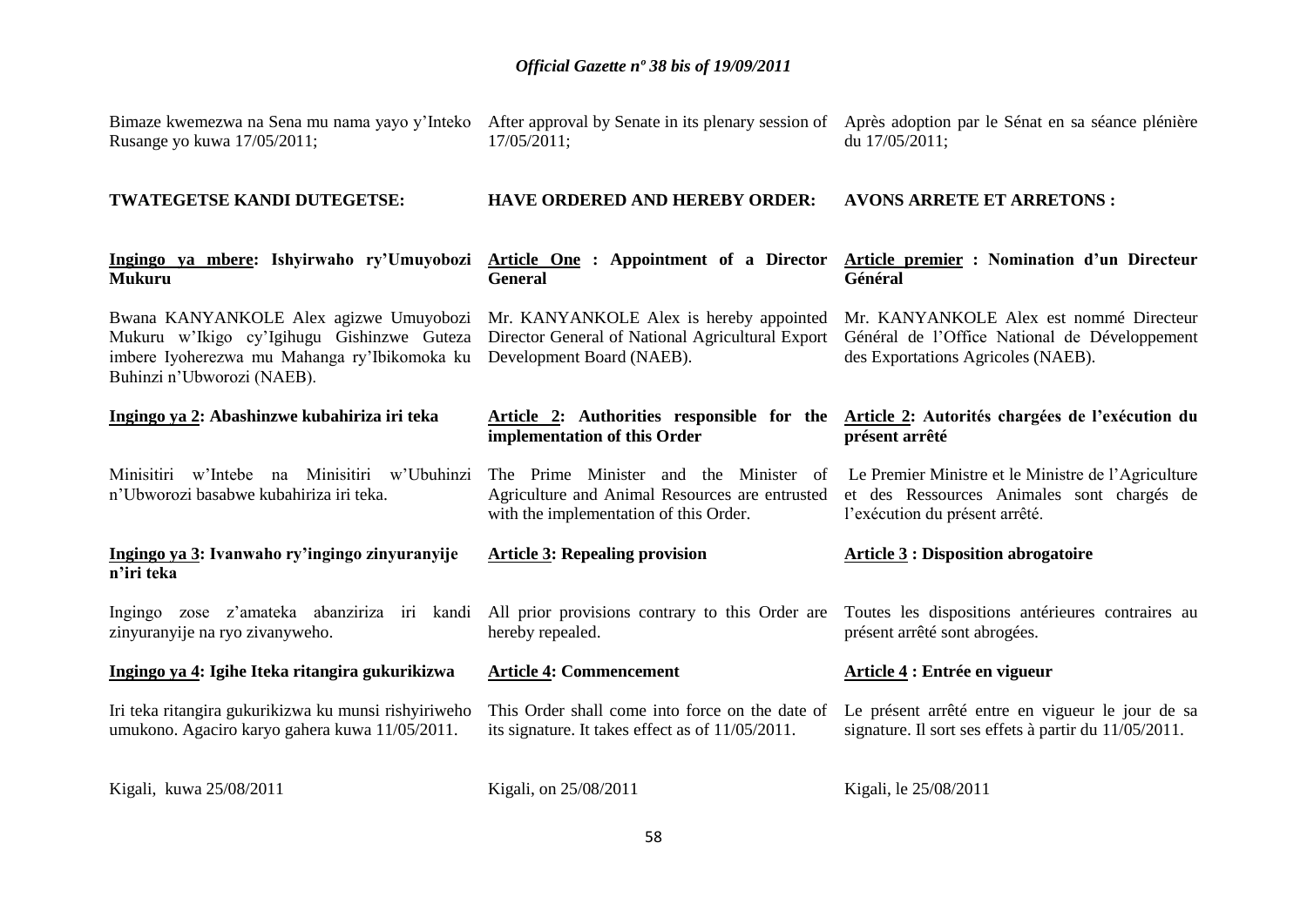**(sé)**

**KAGAME Paul** Perezida wa Repubulika **(sé)**

**KAGAME Paul** President of the Republic **(sé)**

**KAGAME Paul** Président de la République

**(sé)**

**MAKUZA Bernard** Premier Ministre

**Vu et scellé du Sceau de la République :**

**(sé)**

**(sé)**

**MAKUZA Bernard** Minisitiri w'Intebe

**Bibonywe kandi bishyizweho Ikirango cya Repubulika:**

**MAKUZA Bernard** Prime Minister

# **Seen and sealed with the Seal of the Republic:**

**(sé)**

**(sé)**

**KARUGARAMA Tharcisse** Minisitiri w'Ubutabera/Intumwa Nkuru ya Leta

**KARUGARAMA Tharcisse** Minister of Justice/Attorney General

**(sé)**

# **KARUGARAMA Tharcisse** Ministre de la Justice/Garde des Sceaux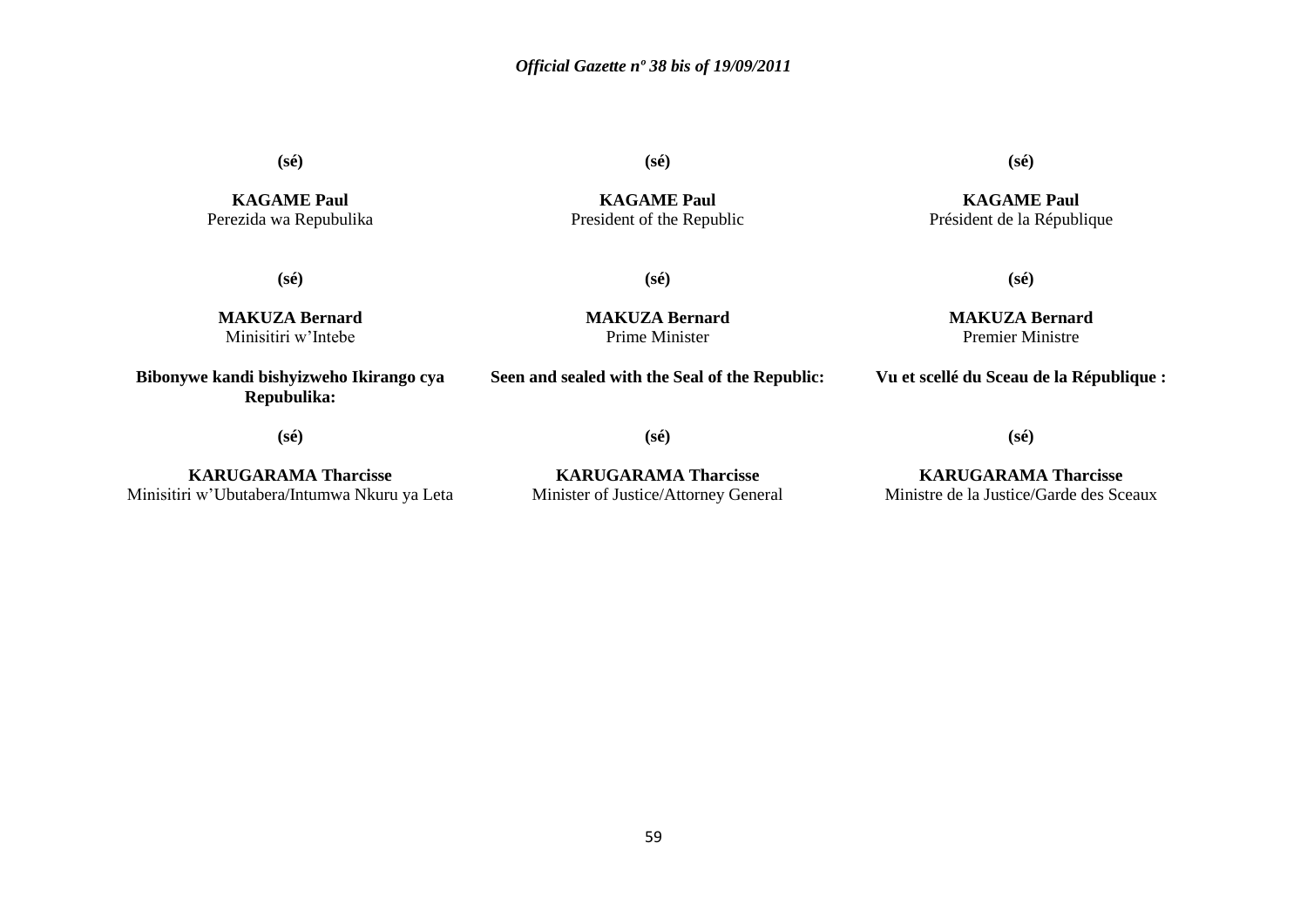<code>ITEKA RYA PEREZIDA N° 72/01 RYO KUWA PRESIDENTIAL ORDER N°72/01 OF ARRETE PRESIDENTIEL N°72/01 DU</code> **25/08/2011 RISHYIRAHO UMUYOBOZI 25/08/2011 APPOINTING A DEPUTY 25/08/2011 PORTANT NOMINATION D'UN MUKURU WUNGIRIJE CY'IGIHUGU GISHINZWE IMBERE IYOHEREZWA MU MAHANGA DEVELOPMENT BOARD (NAEB) RY'IBIKOMOKA KU BUHINZI N'UBWOROZI (NAEB) DIRECTOR GENERAL OF NATIONAL DIRECTEUR GENERAL ADJOINT DE GUTEZA AGRICULTURAL EXPORT L'OFFICE L'OFFICE NATIONAL DE DEVELOPPEMENT DES EXPORTATIONS AGRICOLES (NAEB)**

#### **ISHAKIRO**

#### **TABLE OF CONTENTS**

#### **TABLE DES MATIERES**

|                  |  | Ingingo ya mbere: Ishyirwaho ry'Umuyobozi Article One: Appointment of a Deputy Article premier: Nomination d'un Directeur |                         |  |  |  |                 |  |  |
|------------------|--|---------------------------------------------------------------------------------------------------------------------------|-------------------------|--|--|--|-----------------|--|--|
| Mukuru Wungirije |  |                                                                                                                           | <b>Director General</b> |  |  |  | Général Adjoint |  |  |

| Ingingo ya 2: Abashinzwe kubahiriza iri teka |                              | Article 2: Authorities responsible for the Article 2: Autorités chargées de l'exécution du |
|----------------------------------------------|------------------------------|--------------------------------------------------------------------------------------------|
|                                              | implementation of this Order | présent arrêté                                                                             |

**Ingingo ya 3: Ivanwaho ry'ingingo zinyuranyije Article 3: Repealing provision n'iri teka Article 3: Disposition abrogatoire**

**Ingingo ya 4: Igihe iteka ritangira gukurikizwa Article 4: Commencement Article 4 : Entrée en vigueur**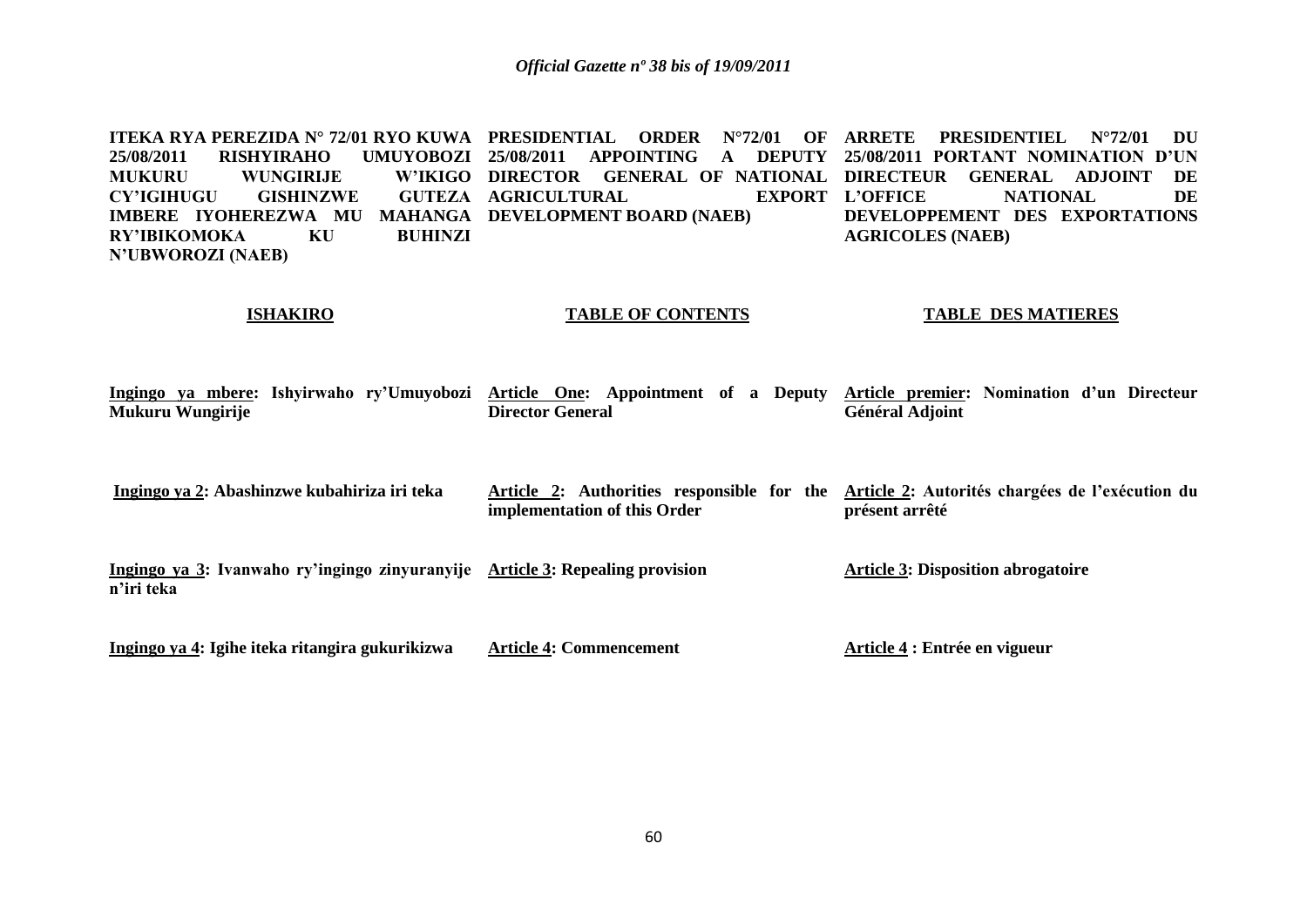<code>ITEKA RYA PEREZIDA N° 72/01 RYO KUWA PRESIDENTIAL ORDER N°72/01 OF ARRETE PRESIDENTIEL N°72/01 DU</code> **25/08/2011 RISHYIRAHO MUKURU WUNGIRLIE CY'IGIHUGU GISHINZWE IMBERE IYOHEREZWA MU MAHANGA DEVELOPMENT BOARD (NAEB) RY'IBIKOMOKA KU BUHINZI N'UBWOROZI (NAEB) 25/08/2011 APPOINTING A DEPUTY 25/08/2011 PORTANT NOMINATION D'UN DIRECTOR GENERAL OF NATIONAL DIRECTEUR GENERAL ADJOINT DE GUTEZA AGRICULTURAL EXPORT L'OFFICE L'ONAL DE DEVELOPPEMENT DES EXPORTATIONS AGRICOLES (NAEB)**

**Twebwe, KAGAME Paul,**

Perezida wa Repubulika;

**We, KAGAME Paul** President of the Republic; **Nous, KAGAME Paul,** Président de la République;

Dushingiye ku Itegeko Nshinga rya Repubulika y'u Pursuant to the Constitution of the Republic of Vu la Constitution de la République du Rwanda du Rwanda ryo kuwa 04 Kamena 2003, nk'uko Rwanda of 04 June 2003, as amended to date, ryavuguruwe kugeza ubu, cyane cyane mu ngingo especially in Articles 112 and 113; zaryo, iya 112 n'iya 113;

09/07/2002 rishyiraho Sitati Rusange igenga General Statutes for Rwanda Public Service, Abakozi ba Leta n'inzego z'imirimo ya Leta, cyane especially in Articles 17, 24 and 35; cyane mu ngingo zaryo, iya 17, iya 24 n'iya 35;

Dushingiye ku Itegeko n° 39/2010 ryo kuwa Pursuant to Law n° 39/2010 of 25/11/2010 25/11/2010 rishyiraho Ikigo cy'Igihugu gishinzwe establishing National Agricultural Export création de l'Office National de Développement guteza imbere iyoherezwa mu ry'ibikomoka ku buhinzi n'ubworozi (NAEB) responsibilities, organisation and functioning; rikanagena inshingano, imiterere n'imikorere byacyo;

Bisabwe na Minisitiri w'Ubuhinzi n'Ubworozi;

Dushingiye ku Itegeko n° 22/2002 ryo kuwa Pursuant to Law n° 22/2002 of 09/07/2002 on Vu la Loi n° 22/2002 du 09/07/2002 portant Statut

Development Board (NAEB) and determining its

04 juin 2003, telle que révisée à ce jour, spécialement en ses articles 112 et 113;

Général de la Fonction Publique Rwandaise, spécialement en ses articles 17, 24 et 35 ;

Vu la Loi n° 39/2010 du 25/11/2010 portant des Exportations Agricoles (NAEB) et déterminant ses attributions, son organisation et son fonctionnement;

On proposal by the Minister of Agriculture and Sur proposition du Ministre de l'Agriculture et des Ressources Animales;

Inama y'Abaminisitiri yateranye kuwa 11/05/2011 After consideration and approval by the Cabinet Après examen et adoption par le Conseil des

Animal Resources;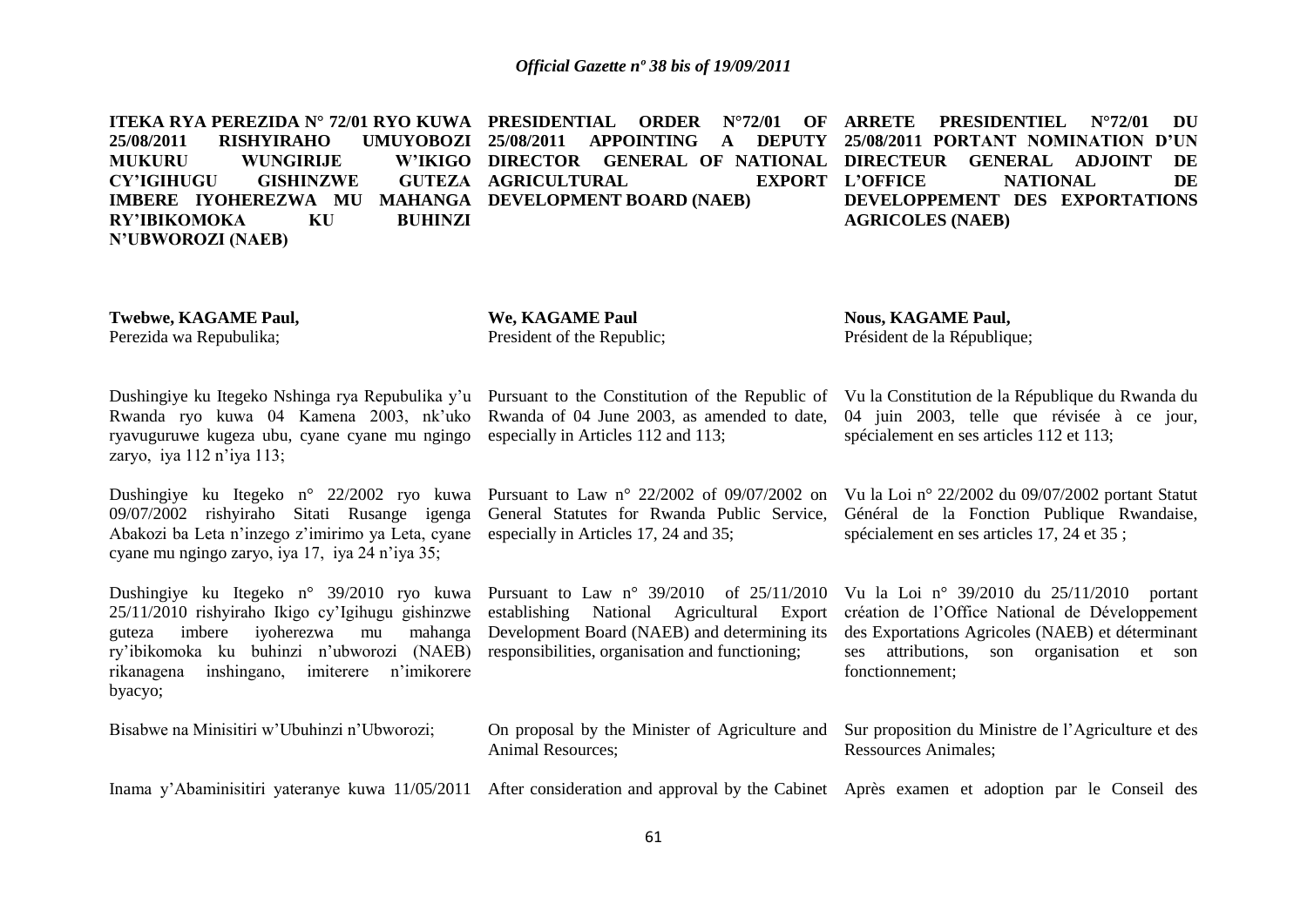| imaze kubisuzuma no kubyemeza;                                                                                                                                                                                                      | in its session of $11/05/2011$ ;                                                                                                                                             | Ministres en sa séance du 11/05/2011;                                                                                                                                                                  |  |  |  |
|-------------------------------------------------------------------------------------------------------------------------------------------------------------------------------------------------------------------------------------|------------------------------------------------------------------------------------------------------------------------------------------------------------------------------|--------------------------------------------------------------------------------------------------------------------------------------------------------------------------------------------------------|--|--|--|
| TWATEGETSE KANDI DUTEGETSE:                                                                                                                                                                                                         | <b>HAVE ORDERED AND HEREBY ORDER:</b>                                                                                                                                        | <b>AVONS ARRETE ET ARRETONS:</b>                                                                                                                                                                       |  |  |  |
| Ingingo ya mbere: Ishyirwaho ry'Umuyobozi<br>Mukuru Wungirije                                                                                                                                                                       | Article One : Appointment of a Deputy<br><b>Director General</b>                                                                                                             | Article premier : Nomination d'un Directeur<br><b>Général Adjoint</b>                                                                                                                                  |  |  |  |
| Bwana NTAKIRUTIMANA Corneille agizwe<br>Umuyobozi Mukuru Wungirije/"Production and<br>Chain Development" w'Ikigo cy'Igihugu Gishinzwe<br>imbere<br>Iyoherezwa mu<br>Mahanga<br>Guteza<br>ry'Ibikomoka ku Buhinzi n'Ubworozi (NAEB). | Mr. NTAKIRUTIMANA Corneille is hereby<br>appointed Deputy Director General/ Production<br>and Chain Development of National Agricultural<br>Export Development Board (NAEB). | Monsieur NTAKIRUTIMANA Corneille<br>est<br>nommé Directeur General Adjoint/ "Production<br>and Chain Development" de l'Office National de<br>Développement<br>des Exportations<br>Agricoles<br>(NAEB). |  |  |  |
| Ingingo ya 2: Abashinzwe kubahiriza iri teka                                                                                                                                                                                        | implementation of this Order                                                                                                                                                 | Article 2: Authorities responsible for the Article 2: Autorités chargées de l'exécution du<br>présent arrêté                                                                                           |  |  |  |
| Minisitiri w'Intebe na Minisitiri w'Ubuhinzi<br>n'Ubworozi basabwe kubahiriza iri teka.                                                                                                                                             | The Prime Minister and the Minister of<br>Agriculture and Animal Resources are entrusted<br>with the implementation of this Order.                                           | Le Premier Ministre et le Ministre de l'Agriculture<br>et des Ressources Animales sont chargés de<br>l'exécution du présent arrêté.                                                                    |  |  |  |
| Ingingo ya 3: Ivanwaho ry'ingingo zinyuranyije<br>n'iri teka                                                                                                                                                                        | <b>Article 3: Repealing provision</b>                                                                                                                                        | <b>Article 3: Disposition abrogatoire</b>                                                                                                                                                              |  |  |  |
| Ingingo zose z'amateka abanziriza iri kandi<br>zinyuranyije na ryo zivanyweho.                                                                                                                                                      | All prior provisions contrary to this Order are<br>hereby repealed.                                                                                                          | Toutes les dispositions antérieures contraires au<br>présent arrêté sont abrogées.                                                                                                                     |  |  |  |
| Ingingo ya 4: Igihe iteka ritangira gukurikizwa                                                                                                                                                                                     | <b>Article 4: Commencement</b>                                                                                                                                               | Article 4 : Entrée en vigueur                                                                                                                                                                          |  |  |  |
| Iri teka ritangira gukurikizwa ku munsi rishyiriweho<br>umukono. Agaciro karyo gahera ku wa 11/05/2011.                                                                                                                             | This Order shall come into force on the date of<br>its signature. It takes effect as of 11/05/2011.                                                                          | Le présent arrêté entre en vigueur le jour de sa<br>signature. Il sort ses effets à partir du 11/05/2011.                                                                                              |  |  |  |
| Kigali, kuwa 25/08/2011                                                                                                                                                                                                             | Kigali, on 25/08/2011                                                                                                                                                        | Kigali, le 25/08/2011                                                                                                                                                                                  |  |  |  |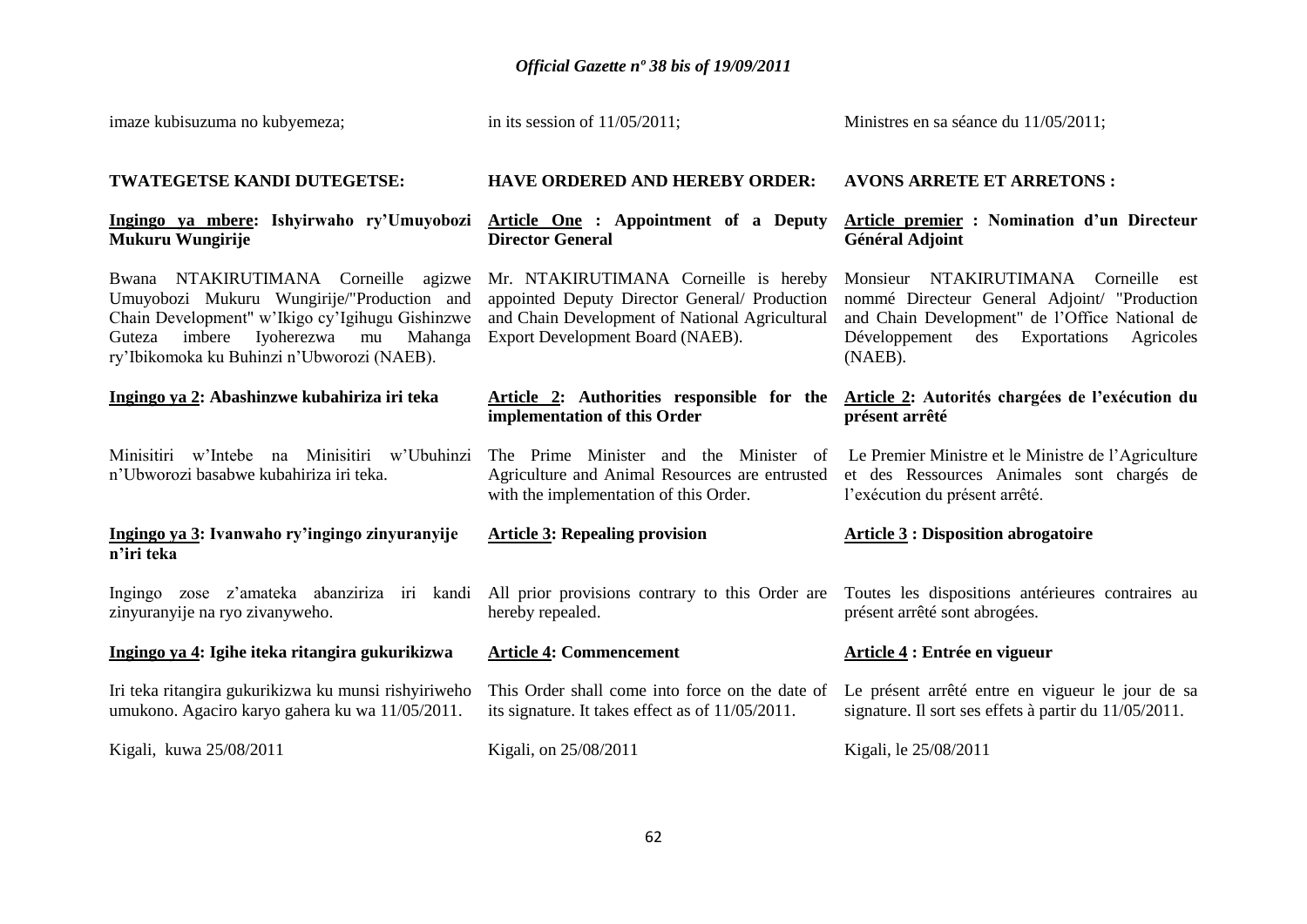**(sé)**

**(sé)**

**KAGAME Paul** President of the Republic **(sé)**

**KAGAME Paul** Président de la République

**KAGAME Paul** Perezida wa Repubulika

**(sé)**

**(sé)**

**MAKUZA Bernard** Minisitiri w'Intebe

**Bibonywe kandi bishyizweho Ikirango cya Repubulika:**

**MAKUZA Bernard** Prime Minister

**Seen and sealed with the Seal of the Republic:**

**MAKUZA Bernard** Premier Ministre

**(sé)**

**Vu et scellé du Sceau de la République :**

**(sé)**

**KARUGARAMA Tharcisse** Minisitiri w'Ubutabera/Intumwa Nkuru ya Leta

**KARUGARAMA Tharcisse** Minister of Justice/Attorney General

**(sé)**

**KARUGARAMA Tharcisse** Ministre de la Justice/Garde des Sceaux

**(sé)**

63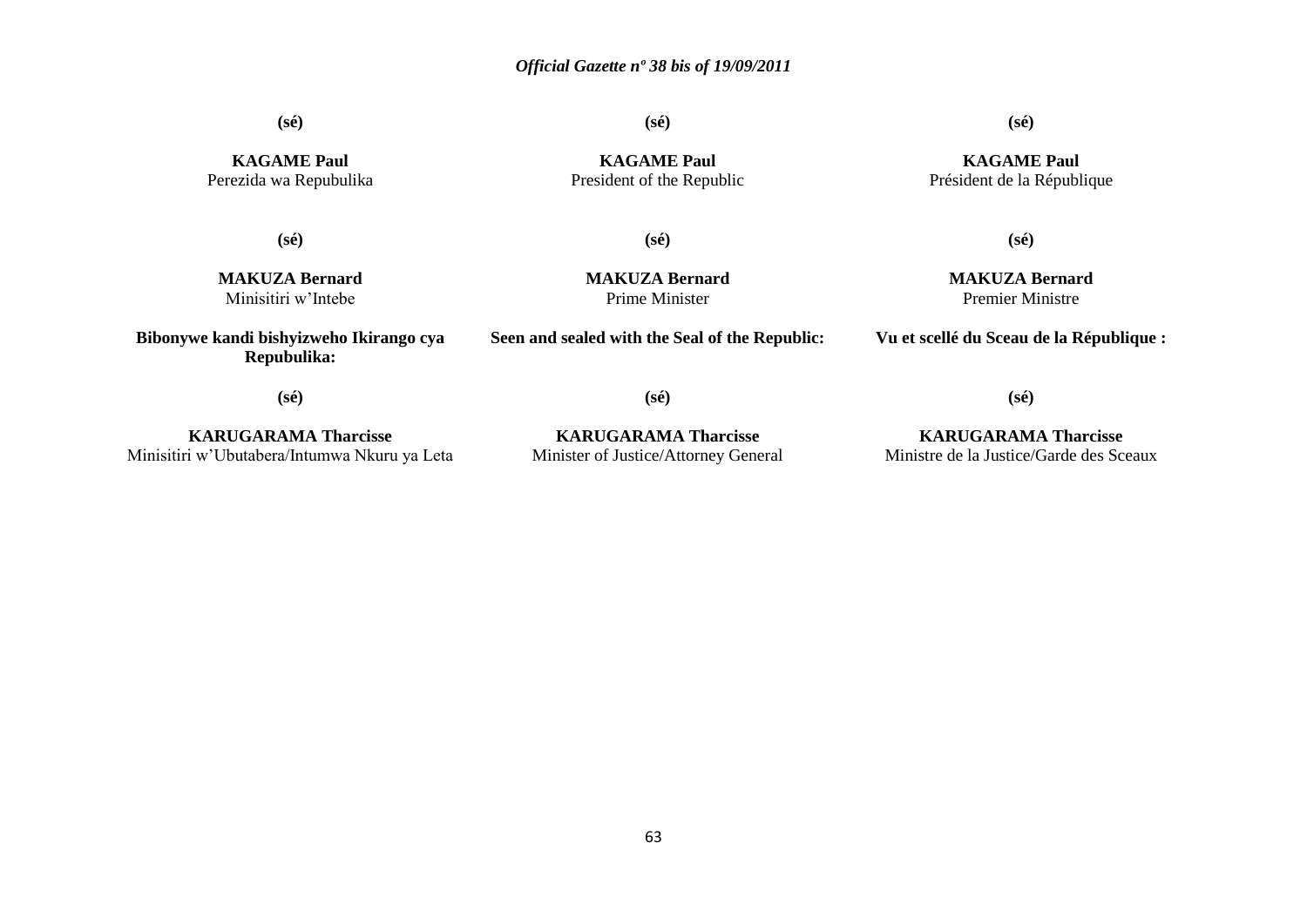**ITEKA RYA PEREZIDA N° 73/01 RYO PRESIDENTIAL ORDER N° 73/01 OF ARRETE PRESIDENTIEL N° 73/01 DU KUWA 25/08/2011 RISHYIRAHO**  UMUYOBOZI MUKURU **W'IKIGO CY'IGIHUGU GUTEZA IMBERE IYOHEREZWA MU BOARD (NAEB) MAHANGA RY'IBIKOMOKA KU BUHINZI N'UBWOROZI (NAEB) 25/08/2011 APPOINTING A DEPUTY 25/08/2011 PORTANT NOMINATION D'UN DIRECTOR GENERAL OF NATIONAL DIRECTEUR GENERAL ADJOINT DE GISHINZWE AGRICULTURAL EXPORT DEVELOPMENT L'OFFICE L'ONAL** DE **DEVELOPPEMENT DES EXPORTATIONS AGRICOLES (NAEB)**

#### **ISHAKIRO**

#### **TABLE OF CONTENTS**

#### **TABLE DES MATIERES**

| Ingingo ya mbere: Ishyirwaho ry'Umuyobozi<br>Mukuru Wungirije             | Article One: Appointment of a Deputy Director<br><b>General</b>            | Article premier: Nomination d'un Directeur<br><b>Général Adjoint</b> |
|---------------------------------------------------------------------------|----------------------------------------------------------------------------|----------------------------------------------------------------------|
| Ingingo ya 2: Abashinzwe kubahiriza iri teka                              | Article 2: Authorities responsible for the<br>implementation of this Order | Article 2: Autorités chargées de l'exécution du<br>présent arrêté    |
| ry'ingingo<br>Ingingo<br>Ivanwaho<br>$va = 3:$<br>zinyuranyije n'iri teka | <b>Article 3: Repealing provision</b>                                      | <b>Article 3: Disposition abrogatoire</b>                            |
| Ingingo ya 4: Igihe iteka ritangira gukurikizwa                           | <b>Article 4: Commencement</b>                                             | Article 4 : Entrée en vigueur                                        |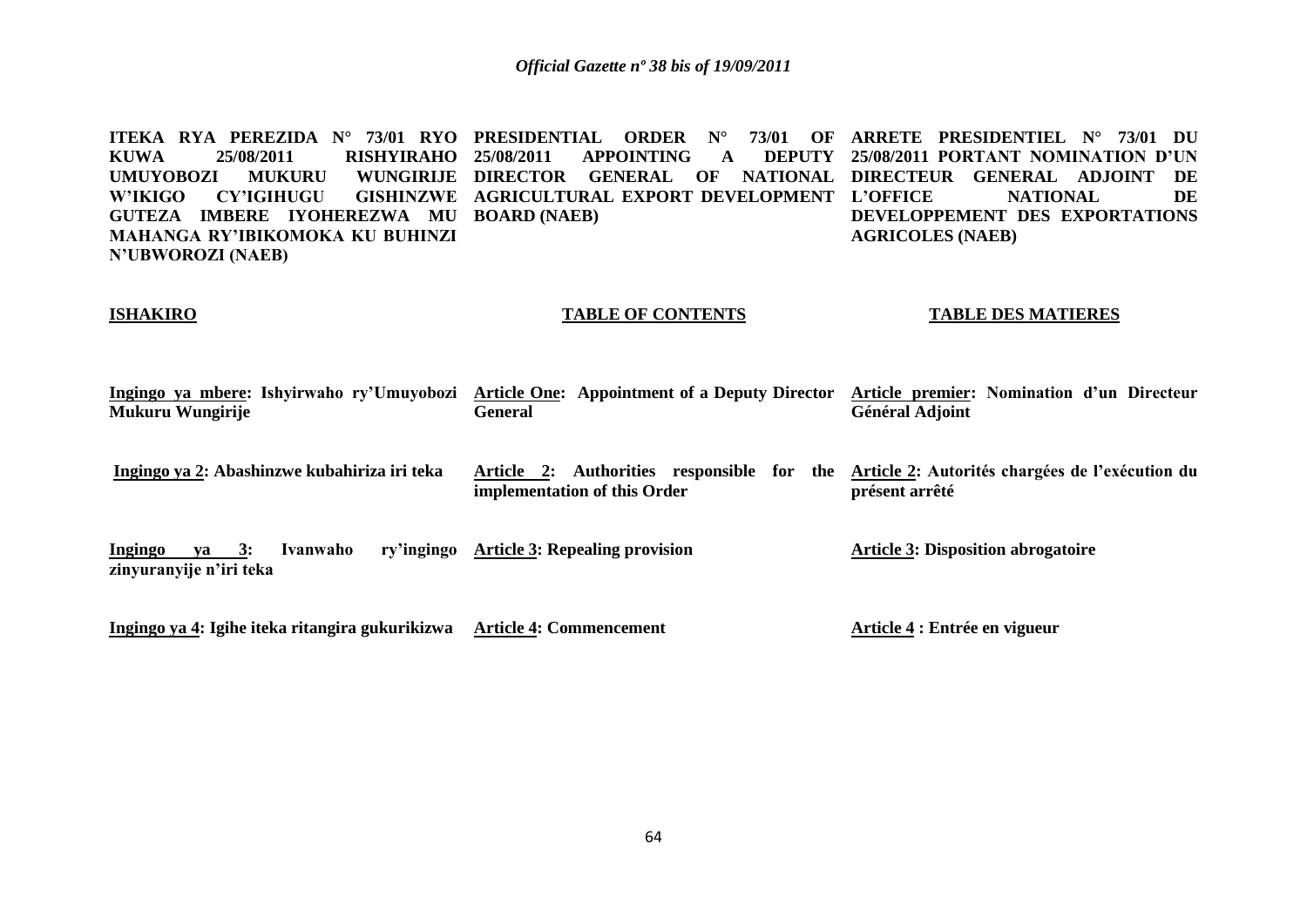**ITEKA RYA PEREZIDA N°73/01 RYO PRESIDENTIAL ORDER N°73/01 OF KUWA 25/08/2011 RISHYIRAHO UMUYOBOZI MUKURU W'IKIGO CY'IGIHUGU GUTEZA IMBERE IYOHEREZWA MU BOARD (NAEB) MAHANGA RY'IBIKOMOKA KU BUHINZI N'UBWOROZI (NAEB)** APPOINTING **A DIRECTOR GENERAL OF NATIONAL DIRECTEUR GENERAL ADJOINT DE GISHINZWE AGRICULTURAL EXPORT DEVELOPMENT L'OFFICE ARRETE PRESIDENTIEL N°73/01 DU 25/08/2011 PORTANT NOMINATION D'UN L'ONAL DE DEVELOPPEMENT DES EXPORTATIONS AGRICOLES (NAEB)**

#### **Twebwe, KAGAME Paul,** Perezida wa Repubulika;

**We, KAGAME Paul** President of the Republic;

Animal Resources;

its session of 11/05/2011;

Dushingiye ku Itegeko Nshinga rya Repubulika y'u Rwanda ryo kuwa 04 Kamena 2003, nk'uko ryavuguruwe kugeza ubu, cyane cyane mu ngingo zaryo, iya 112, iya 113 n'iya 121;

09/07/2002 rishyiraho Sitati Rusange igenga Abakozi ba Leta n'inzego z'imirimo ya Leta, cyane cyane mu ngingo zaryo, iya 17, iya 24 n'iya 35;

25/11/2010 rishyiraho Ikigo cy'Igihugu gishinzwe ry'ibikomoka ku buhinzi n'ubworozi (NAEB) responsibilities, organisation and functioning; rikanagena inshingano, imiterere n'imikorere byacyo;

Bisabwe na Minisitiri w'Ubuhinzi n'Ubworozi; Inama y'Abaminisitiri yateranye kuwa 11/05/2011 After consideration and approval by the Cabinet in Après examen et adoption par le Conseil des imaze kubisuzuma no kubyemeza;

Pursuant to the Constitution of the Republic of Rwanda of 04 June 2003, as amended to date, especially in Articles 112, 113 and 121;

Dushingiye ku Itegeko n° 22/2002 ryo kuwa Pursuant to Law n° 22/2002 of 09/07/2002 on Vula Loin° 22/2002 du 09/07/2002 portant Statut General Statutes for Rwanda Public Service, especially in Articles 17, 24 and 35;

Dushingiye ku Itegeko n° 39/2010 ryo kuwa Pursuant to Law n° 39/2010 of 25/11/2010 guteza imbere iyoherezwa mu mahanga Development Board (NAEB) and determining its National Agricultural Export

On proposal by the Minister of Agriculture and

**Nous, KAGAME Paul,** Président de la République;

Vu la Constitution de la République du Rwanda du 04 juin 2003, telle que révisée à ce jour, spécialement en ses articles 112, 113 et 121;

Général de la Fonction Publique Rwandaise, spécialement en ses articles 17, 24 et 35 ;

of 25/11/2010 Vu la Loi n° 39/2010 du 25/11/2010 portant création de l'Office National de Développement des Exportations Agricoles (NAEB) et déterminant ses attributions, son organisation et son fonctionnement;

> Sur proposition du Ministre de l'Agriculture et des Ressources Animales;

Ministres en sa séance du 11/05/2011;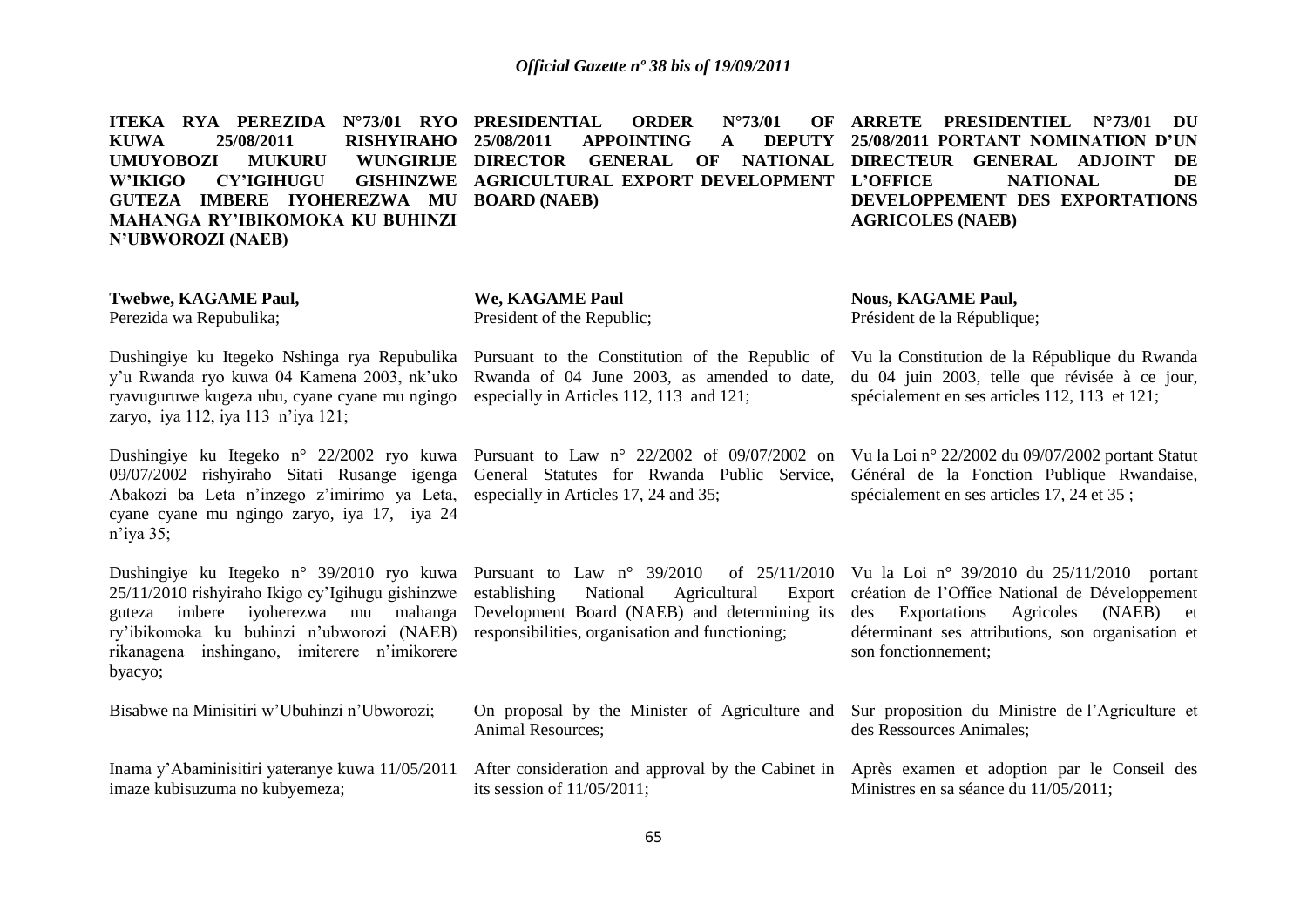| TWATEGETSE KANDI DUTEGETSE:                                                                                                                         | <b>HAVE ORDERED AND HEREBY ORDER:</b>                                                                                                                                                                                                                   | <b>AVONS ARRETE ET ARRETONS:</b>                                                                                                                                         |  |  |  |
|-----------------------------------------------------------------------------------------------------------------------------------------------------|---------------------------------------------------------------------------------------------------------------------------------------------------------------------------------------------------------------------------------------------------------|--------------------------------------------------------------------------------------------------------------------------------------------------------------------------|--|--|--|
| Ingingo ya mbere: Ishyirwaho ry'Umuyobozi<br>Mukuru Wungirije                                                                                       | <b>Article One: Appointment of a Deputy Director</b><br><b>General</b>                                                                                                                                                                                  | Article premier : Nomination d'un Directeur<br><b>Général Adjoint</b>                                                                                                    |  |  |  |
| w'Ikigo cy'Igihugu Gishinzwe Guteza imbere<br>Iyoherezwa mu Mahanga ry'Ibikomoka ku<br>Buhinzi n'Ubworozi (NAEB).                                   | Dr. NDAMBE Magnifique agizwe Umuyobozi Dr. NDAMBE Magnifique is hereby appointed<br>Mukuru Wungirije/"Export and Marketing" Deputy Director General/Export and Marketing of<br>National Agricultural Export Development Board<br>$(NAEB)$ .             | Dr. NDAMBE Magnifique est nommé Directeur<br>Général Adjoint/"Export and Marketing"<br>de<br>l'Office National de Développement<br>des<br>Exportations Agricoles (NAEB). |  |  |  |
| Ingingo ya 2: Abashinzwe kubahiriza iri teka                                                                                                        | Article 2: Authorities responsible for the Article 2: Autorités chargées de l'exécution du<br>implementation of this Order                                                                                                                              | présent arrêté                                                                                                                                                           |  |  |  |
| n'Ubworozi basabwe kubahiriza iri teka.                                                                                                             | Minisitiri w'Intebe na Minisitiri w'Ubuhinzi The Prime Minister and the Minister of Agriculture Le Premier Ministre et le<br>and Animal Resources are entrusted with the l'Agriculture et des Ressources Animales sont<br>implementation of this Order. | Ministre<br>de<br>chargés de l'exécution du présent arrêté.                                                                                                              |  |  |  |
| Ingingo ya 3: Ivanwaho ry'ingingo<br>zinyuranyije n'iri teka                                                                                        | <b>Article 3: Repealing provision</b>                                                                                                                                                                                                                   | <b>Article 3: Disposition abrogatoire</b>                                                                                                                                |  |  |  |
| zinyuranyije na ryo zivanyweho.                                                                                                                     | Ingingo zose z'amateka abanziriza iri kandi All prior provisions contrary to this Order are Toutes les dispositions antérieures contraires au<br>hereby repealed.                                                                                       | présent arrêté sont abrogées.                                                                                                                                            |  |  |  |
| Ingingo ya 4: Igihe iteka ritangira gukurikizwa                                                                                                     | <b>Article 4: Commencement</b>                                                                                                                                                                                                                          | Article 4 : Entrée en vigueur                                                                                                                                            |  |  |  |
| Iri teka ritangira gukurikizwa<br>ku<br>rishyiriweho umukono. Agaciro karyo gahera signature. It takes effect as of 11/05/2011.<br>kuwa 11/05/2011. | munsi This Order shall come into force on the date of its                                                                                                                                                                                               | Le présent arrêté entre en vigueur le jour de sa<br>signature. Il sort ses effets à partir du 11/05/2011.                                                                |  |  |  |
| Kigali, kuwa 25/08/2011                                                                                                                             | Kigali, on 25/08/2011                                                                                                                                                                                                                                   | Kigali, le 25/08/2011                                                                                                                                                    |  |  |  |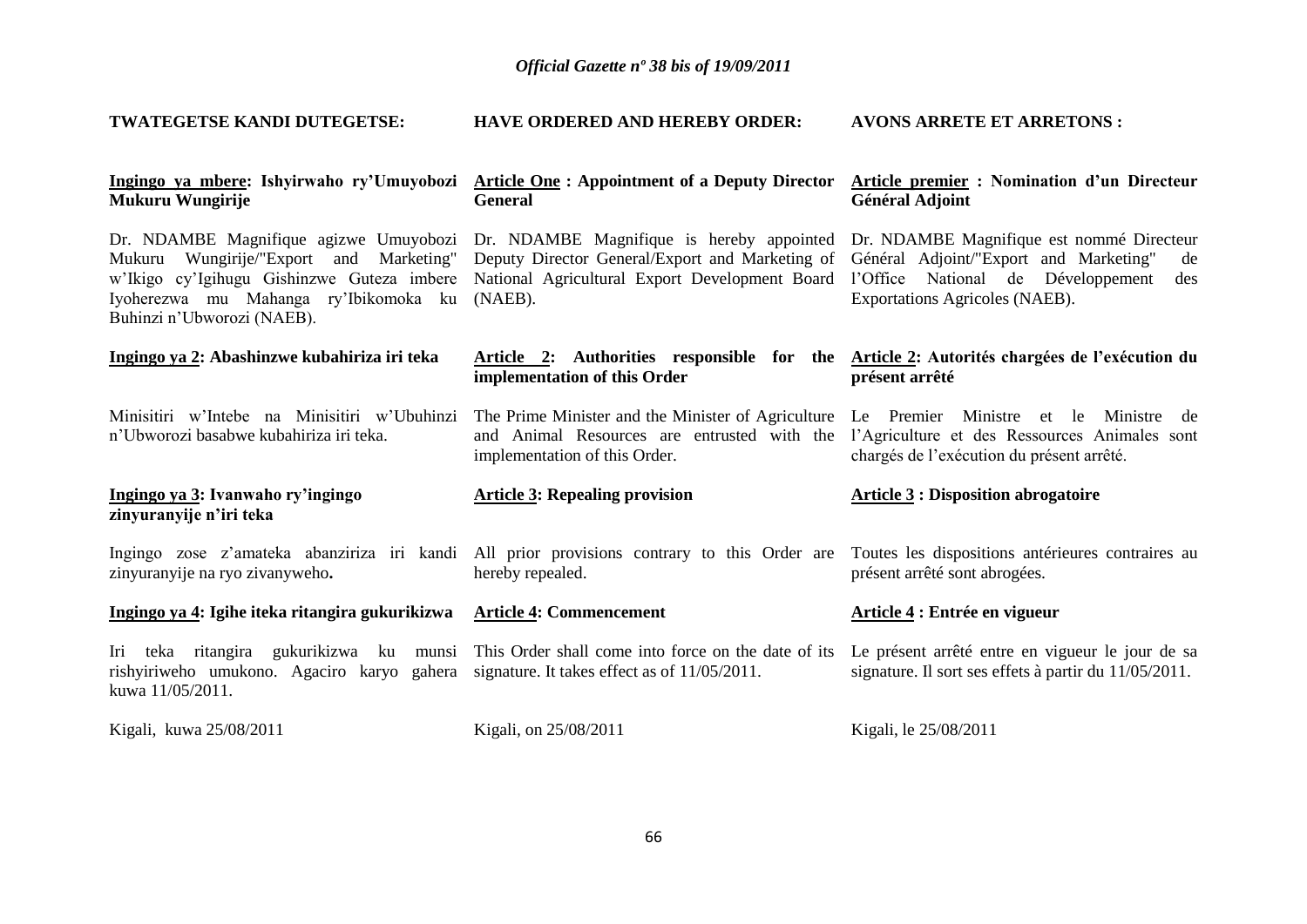**(sé)**

**(sé)**

**KAGAME Paul** President of the Republic **(sé)**

**KAGAME Paul** Perezida wa Repubulika

**(sé)**

**(sé)**

**MAKUZA Bernard** Minisitiri w'Intebe

**Bibonywe kandi bishyizweho Ikirango cya Repubulika:**

**MAKUZA Bernard** Prime Minister

**Seen and sealed with the Seal of the Republic:**

**MAKUZA Bernard** Premier Ministre

**Vu et scellé du Sceau de la République :**

**(sé)**

**KARUGARAMA Tharcisse** Minisitiri w'Ubutabera/Intumwa Nkuru ya Leta

**KARUGARAMA Tharcisse** Minister of Justice/Attorney General

**(sé)**

**KARUGARAMA Tharcisse** Ministre de la Justice/Garde des Sceaux

**(sé)**

**KAGAME Paul** Président de la République

**(sé)**

67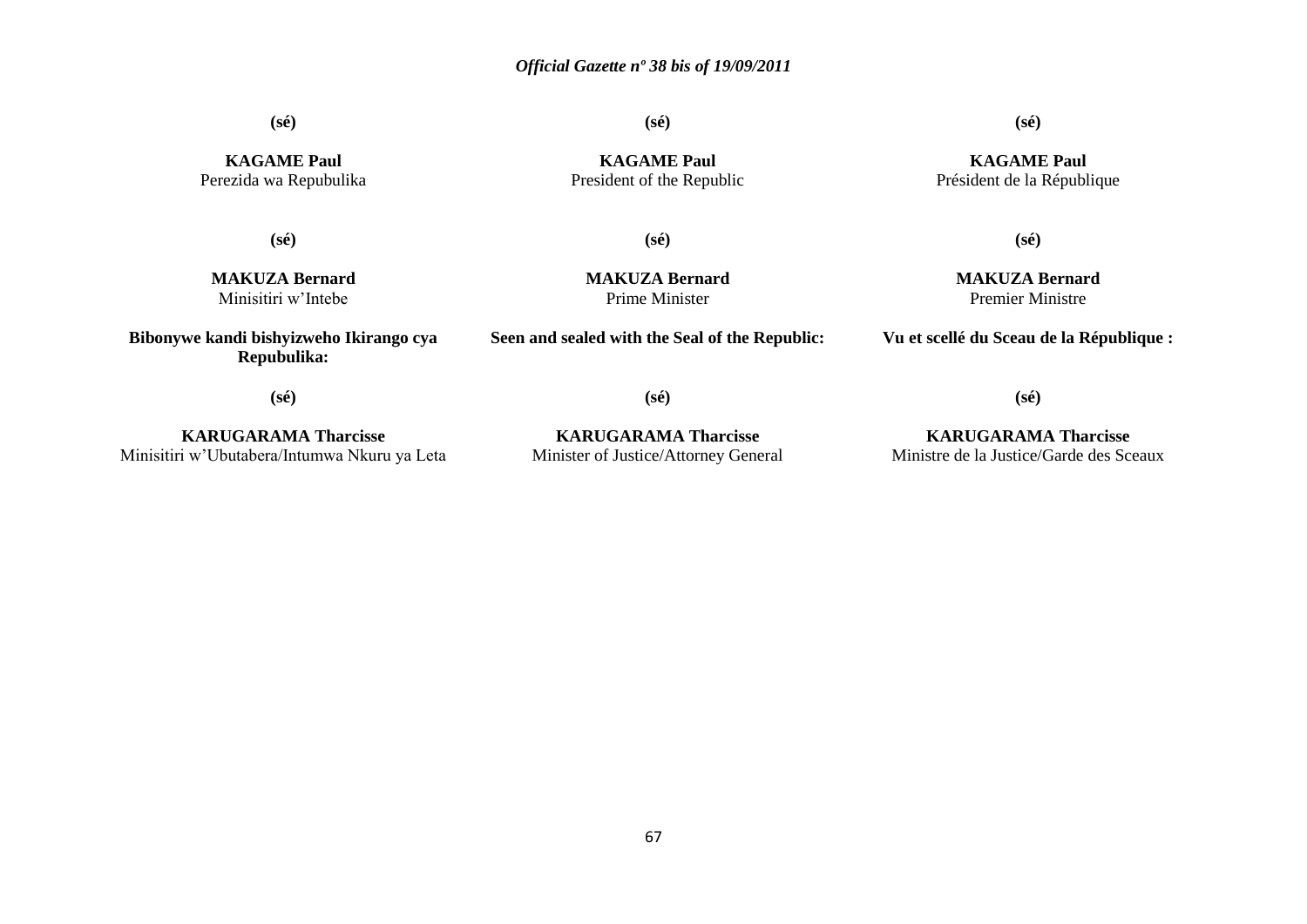**ITEKA RYA PEREZIDA N° 74/01 RYO KUWA PRESIDENTIAL ORDER N°74/01 OF ARRETE PRESIDENTIEL N°74/01 DU 25/08/2011 RISHYIRAHO ABAGIZE INAMA 25/08/2011 APPOINTING THE MEMBERS 25/08/2011 PORTANT NOMINATION DES**  Y'UBUTEGETSI Y'ISHURI RIKURU RYOʻOF THE BOARD OF DIRECTORS OF MEMBRES DU CONSEIL **KWIGISHA NO GUTEZA AMATEGEKO (ILPD) INSTITUTE OF LEGAL PRACTICE AND D'ADMINISTRATION DE L'INSTITUT DEVELOPMENT (ILPD) SUPERIEUR DE PRATIQUE ET DE DEVELOPPEMENT DU DROIT (ILPD)**

#### **ISHAKIRO**

#### **TABLE OF CONTENTS**

#### **TABLE DES MATIERES**

**Ingingo ya mbere** : **Ishyirwaho ry'Abagize Inama Article One : Appointment of Members of the Article premier : Nomination des Membres du y'Ubutegetsi Board of Directors Conseil d'Administration** 

**Ingingo ya 2** : **Abashinzwe kubahiriza iri teka Article 2 : Authorities responsible for the Article 2: Autorités chargées de l'exécution du implementation of this Order présent arrêté**

**Ingingo ya 3**: **Ivanwaho ry'ingingo zinyuranyije Article 3 : Repealing provision n'iri teka Article 3 : Disposition abrogatoire**

**Ingingo ya 4** : **Igihe iteka ritangira gukurikizwa Article 4: Commencement Article 4 : Entrée en vigueur**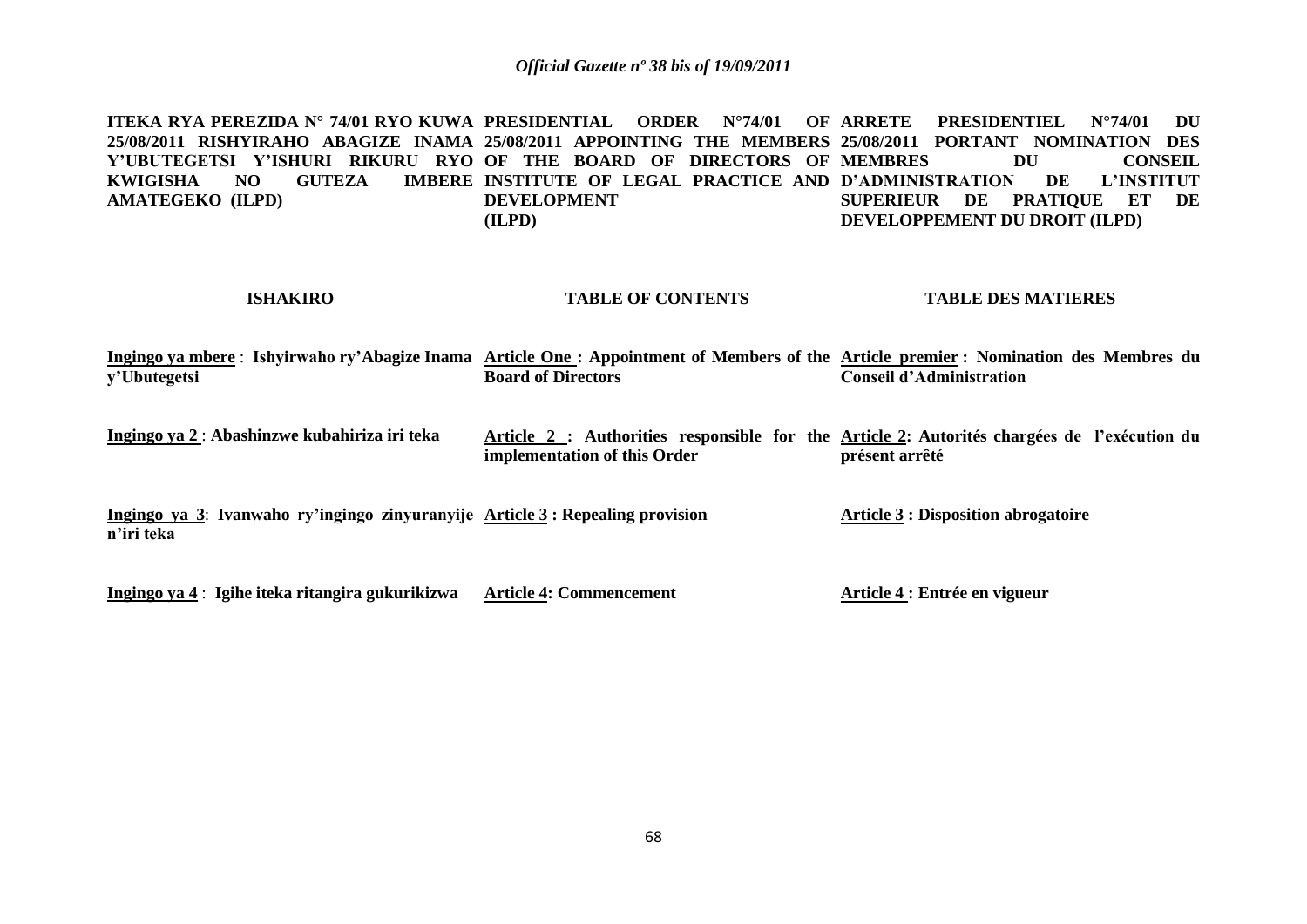**ITEKA RYA PEREZIDA N° 74/01 RYO KUWA PRESIDENTIAL ORDER N°74/01 OF 25/08/2011 RISHYIRAHO ABAGIZE INAMA 25/08/2011 APPOINTING THE MEMBERS 25/08/2011 PORTANT NOMINATION DES**  Y'UBUTEGETSI Y'ISHURI RIKURU RYOʻOF THE BOARD OF DIRECTORS OF MEMBRES DU CONSEIL **KWIGISHA NO GUTEZA AMATEGEKO (ILPD) INSTITUTE OF LEGAL PRACTICE AND D'ADMINISTRATION DE L'INSTITUT DEVELOPMENT (ILPD) ARRETE PRESIDENTIEL N°74/01 DU SUPERIEUR DE PRATIQUE ET DE DEVELOPPEMENT DU DROIT (ILPD)**

**Twebwe, KAGAME Paul,** Perezida wa Repubulika;

**We, KAGAME Paul,** President of the Republic;

**Nous, KAGAME Paul,** Président de la République;

Dushingiye ku Itegeko Nshinga rya Repubulika y'u Pursuant to the Constitution of the Republic of Vu la Constitution de la République du Rwanda du Rwanda ryo kuwa 04 Kamena 2003 nk'uko Rwanda of 04 June 2003, as amended to date, 04 juin 2003 telle que révisée à ce jour, ryavuguruwe kugeza ubu, cyane cyane mu ngingo especially in Articles 112, 113 and 121 ; zaryo, iya 112 , iya 113 n'iya 121; spécialement en ses articles 112, 113 et 121;

Dushingiye ku Itegeko n<sup>o</sup> 22/2006 ryo kuwa Pursuant to Law n<sup>o</sup> 22/2006 of 28/04/2006 Vu la Loi n<sup>o</sup> 22/2006 du 28/04/2006 portant 28/04/2006 rishyiraho Ishuri Rikuru ryo Kwigisha establishing the Institute of Legal Practice and création de l'Institut Supérieur de Pratique et de no Guteza Imbere Amategeko (ILPD) cyane cyane Development (ILPD) especially in Article 7; mu ngingo yaryo ya 7; Développement du Droit (ILPD) spécialement en son article 7;

Bisabwe na Minisitiri w'Ubutabera/Intumwa Nkuru On proposal by the Minister of Justice/Attorney Sur proposition du Ministre de la Justice/Garde des ya Leta; General; Sceaux ;

Inama y'Abaminisitiri yateranye kuwa 11/05/2011 After consideration and approval by the Cabinet Après examen et adoption par le Conseil des imaze kubisuzuma no kubyemeza; in its session of 11/05/2011; Ministres en sa séance du 11/05/2011;

**TWATEGETSE KANDI DUTEGETSE: HAVE ORDERED AND HEREBY ORDER: AVONS ARRETE ET ARRETONS :**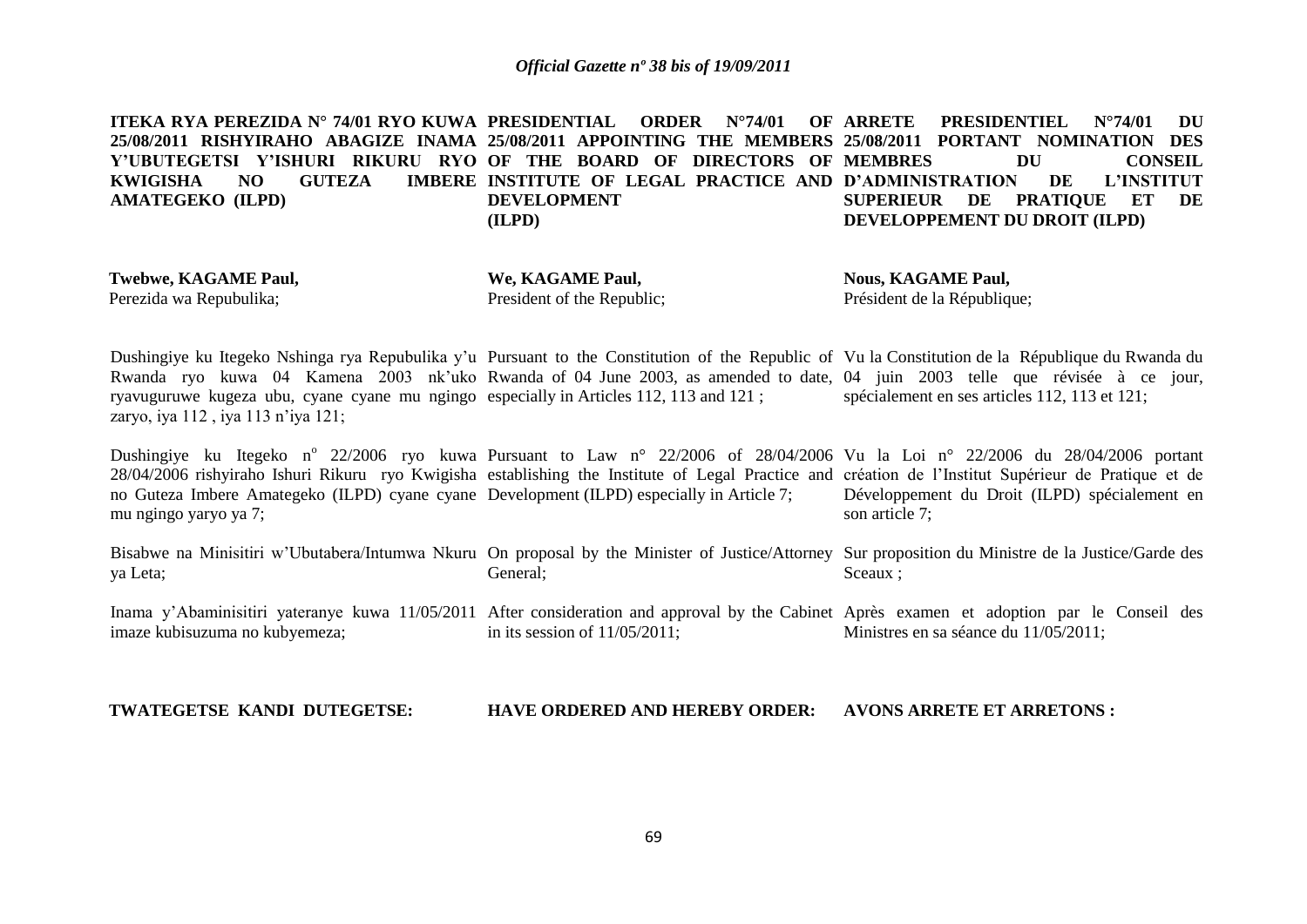|                   | v'Ubutegetsi                                                   |  | <b>Board of Directors</b>                                            | Ingingo ya mbere: Ishyirwaho ry'Abagize Inama\ Article One: Appointment of Members of the Article premier: Nomination des membres du<br><b>Conseil d'Administration</b>                                                                                                                                                                                             |                                                                          |  |  |
|-------------------|----------------------------------------------------------------|--|----------------------------------------------------------------------|---------------------------------------------------------------------------------------------------------------------------------------------------------------------------------------------------------------------------------------------------------------------------------------------------------------------------------------------------------------------|--------------------------------------------------------------------------|--|--|
| Amategeko (ILPD): |                                                                |  | Legal Practice and Development (ILPD) :                              | Abantu bakurikira bagize Inama y'Ubutegetsi The following persons are hereby appointed as Les personnes dont les noms suivent sont nommées<br>y'Ishuri Rikuru ryo Kwigisha no Guteza Imbere Members of the Board of Directors of Institute of membres du Conseil d'Administration de l'Institut<br>Supérieur de Pratique et de Développement du Droit<br>$(ILPD)$ : |                                                                          |  |  |
|                   | 1. Dr. NGAGI Alphonse: Perezida;                               |  | 1. Dr. NGAGI Alphonse: Chair;                                        | 1. Dr. NGAGI Alphonse: Président;                                                                                                                                                                                                                                                                                                                                   |                                                                          |  |  |
| 2.                | Umuyobozi wa ILPD;                                             |  | 2. ILPD Rector;                                                      |                                                                                                                                                                                                                                                                                                                                                                     | 2. Recteur de l'ILPD;                                                    |  |  |
|                   | Umuyobozi Wungirije wa ILPD ushinzwe<br>amasomo;               |  | 3. ILPD Vice Rector in charge of academic<br>affairs;                |                                                                                                                                                                                                                                                                                                                                                                     | 3. Vice Recteur de l'ILPD chargé des Affaires<br>Académiques;            |  |  |
|                   | 4. Umuyobozi Wungirije wa ILPD ushinzwe<br>ubutegetsi n'imari; |  | 4. ILPD Vice Retor in<br>charge<br>of<br>administration and finance; |                                                                                                                                                                                                                                                                                                                                                                     | 4. Vice Recteur de l'ILPD chargé de<br>l'administration et des finances; |  |  |
| 5.                | Umuyobozi ushinzwe serivisi z'abanyeshuri<br>muri ILPD;        |  | 5. ILPD Director in charge of Students'<br>Services;                 |                                                                                                                                                                                                                                                                                                                                                                     | 5. Directeur chargé des services aux étudiants;                          |  |  |
| 6.                | Bwana MUGISHA Fred:<br>uhagarariye<br>MINEDUC;                 |  | MUGISHA Fred:<br><b>MINEDUC</b><br>6. Mr.<br>representative;         |                                                                                                                                                                                                                                                                                                                                                                     | 6. Monsieur MUGISHA Fred: Représentant<br>du MINEDUC;                    |  |  |
|                   | HAVUGIYAREMYE<br>Aimable:<br>7. Bwana<br>uhagarariye MINIJUST; |  | HAVUGIYAREMYE<br>7. Mr.<br>Aimable,<br>MINIJUST representative;      |                                                                                                                                                                                                                                                                                                                                                                     | 7. Monsieur HAVUGIYAREMYE Aimable,<br>Représentant du MINIJUST;          |  |  |
|                   | Madamu MUGABO Anne: uhagarariye<br>MIFOTRA;                    |  | <b>MIFOTRA</b><br>8. Mrs. MUGABO<br>Anne:<br>representative;         |                                                                                                                                                                                                                                                                                                                                                                     | 8. Madame MUGABO Anne : Représentante<br>du MIFOTRA;                     |  |  |
| 9.                | Uhagarariye Abarimu ba ILPD;                                   |  | 9. ILPD Academic Staff representative;                               |                                                                                                                                                                                                                                                                                                                                                                     | 9. Représentant du corps professoral de<br>l'ILPD;                       |  |  |
|                   | 10. Uhagarariye abakozi ba ILPD;                               |  | 10. ILPD Administrative staff representative;                        |                                                                                                                                                                                                                                                                                                                                                                     | 10. Représentant du personnel de l'ILPD;                                 |  |  |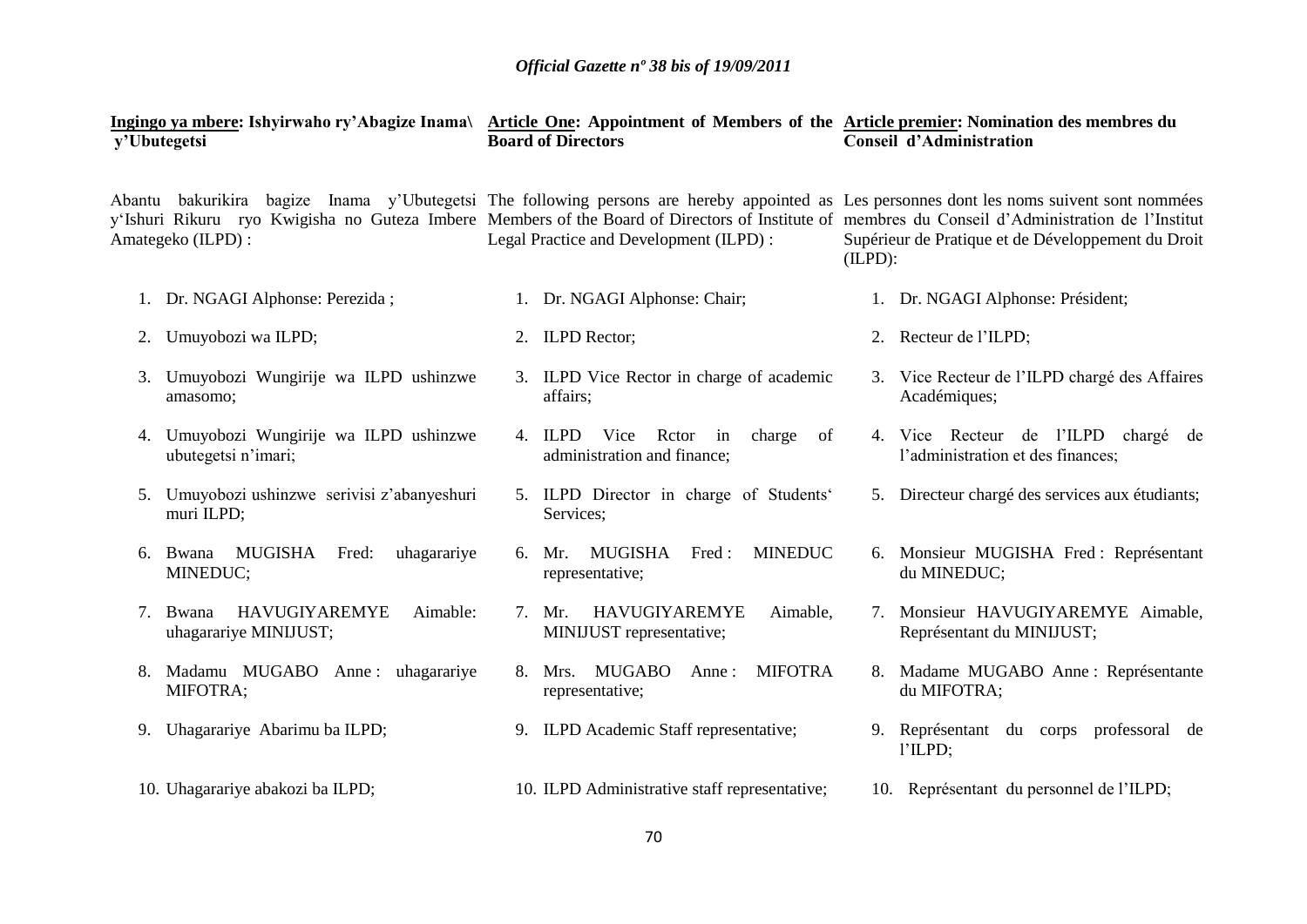- 11. Uhagarariye abanyeshuri ba ILPD;
- 12. Bwana KALIWABO Charles : uhagarariye Urukiko rw'Ikirenga ;
- 13. Madamu BUNYOYE Grace uhagarariye Urwego rw'Ubushinjacyaha Bukuru ;
- 14. Dr. UGIRASHEBUJA Emmanuel, « Dean » w'Ishami ryigisha amategeko muri Kaminuza Nkuru y'u Rwanda : uhagarariye aba « Deans » b'amashami yigisha amategeko;
- 15. Bwana RUSANGANWA Jean Bosco : uhagarariye Urugaga rw'Abavoka.

#### **Ingingo ya 2: Abashinzwe kubahiriza iri teka**

Minisitiri w'Intebe na Minisitiri The Prime Minister and Minister of

kubahiriza iri teka. implementation of this Order.

**Ingingo ya3: Ivanwaho ry'ingingo zinyuranyije Article 3: Repealing provision n'iri teka**

Ingingo zose z'amateka abanziriza iri kandi All prior provisions contrary to this Order are zinyuranyije naryo zivanyweho. hereby repealed.

**Ingingo ya 4: Igihe iteka ritangira gukurikizwa Article 4: Commencement**

Iri teka ritangira gukurikizwa ku munsi rishyiriweho umukono. Agaciro karyo gahera kuwa 11/05/2011. This Order shall come into force on the date of its Le présent arrêté entre en vigueur le jour de sa signature. It takes effect as of 11/05/2011. signature. Il sort ses effets à partir du 11/05/2011.

- 11. ILPD Students' representative;
- 12. Mr. KALIWABO Charles : Supreme Court representative;
- 13. Mrs. BUNYOYE Grace, National Public Prosecution Authority representative;
- 14. Dr. UGIRASHEBUJA Emmanuel, Dean NUR Law School : Deans representative;
- 15. Mr. RUSANGANWA Jean Bosco: Bar Association representative.

#### **Article 2: Authorities responsible for the Article2 : Autorités chargées de l'exécution du implementation of this Order présent arrêté**

w'Ubutabera/Intumwa Nkuru ya Leta basabwe Justice/Attorney General are entrusted with the Justice/Garde des Sceaux sont chargés de Le Premier Ministre et le Ministre de la l'exécution du présent arrêté.

#### **Article 3** : **Disposition abrogatoire**

Toutes les dispositions antérieures contraires au présent arrêté sont abrogées.

#### **Article 4 : Entrée en vigueur**

- 11. Représentant des étudiants de l'ILDP;
- représentant de la Cour Suprême;
- 13. Madame BUNYOYE Grace : représentant de l'Organe National de Poursuite Judiciaire;
- 14. Dr. UGIRASHEBUJA Emmanuel, Doyen de la Faculté de Droit de l'Université Nationale du Rwanda, représentant des Doyens;
- 15. Monsieur RUSANGANWA Jean Bosco : représentant du Barreau des Avocats.

12. Monsieur KALIWABO Charles :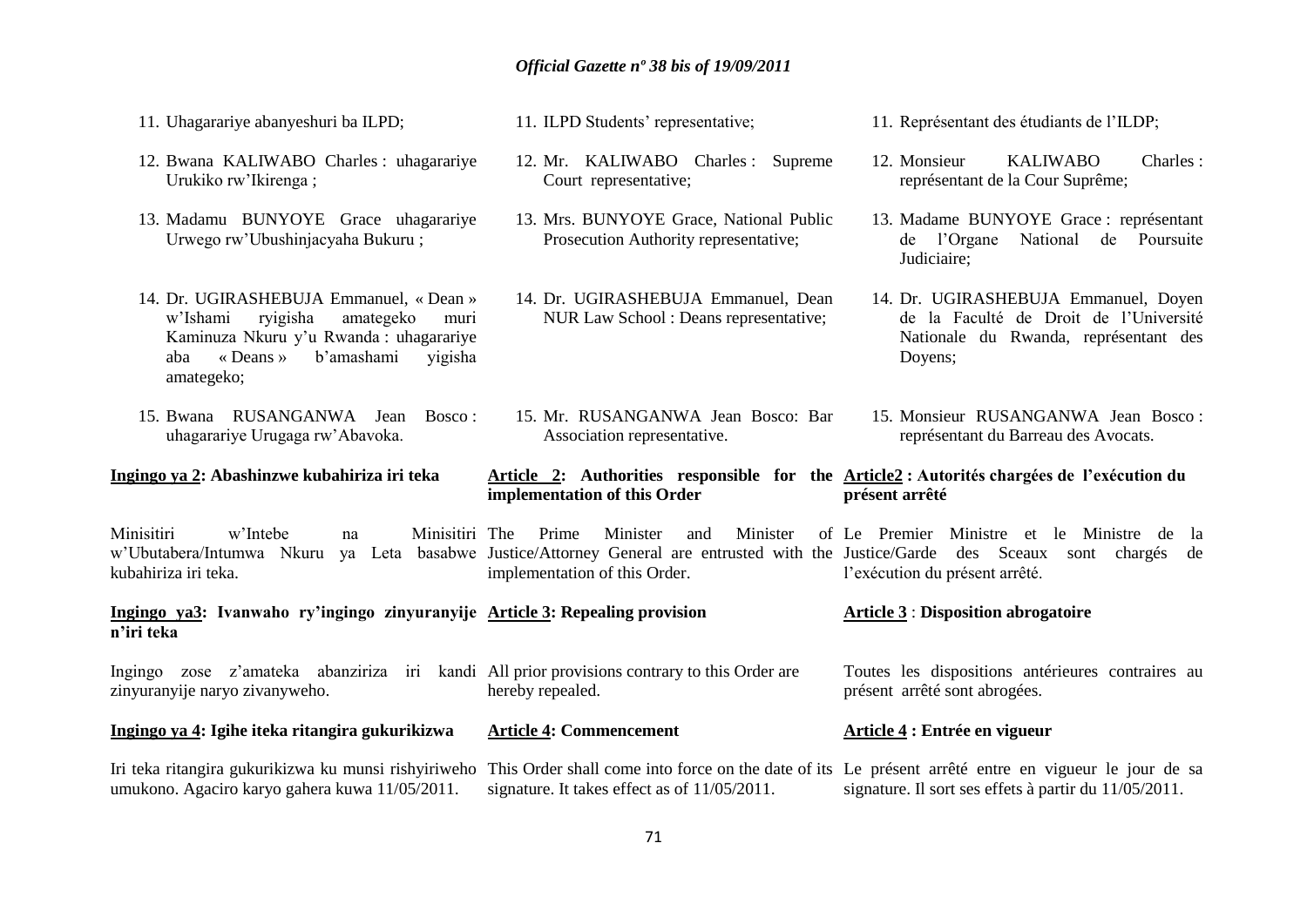Kigali, kuwa 25/08/2011

Kigali, on 25/08/2011

Kigali, le 25/08/2011

**(sé)**

**KAGAME Paul** Perezida wa Repubulika

**KAGAME Paul** President of the Republic

**(sé)**

**MAKUZA Bernard** Prime Minister

**(sé)**

**KAGAME Paul**

Président de la République

**(sé)**

**(sé)**

**MAKUZA Bernard** Minisitiri w'Intebe

**Bibonywe kandi bishyizweho Ikirango cya Repubulika:**

**(sé)**

**KARUGARAMA Tharcisse** Minisitiri w'Ubutabera/Intumwa Nkuru ya Leta **Seen and sealed with the Seal of the Republic:**

**(sé)**

**KARUGARAMA Tharcisse** Minister of Justice/Attorney General **MAKUZA Bernard** Premier Ministre

**(sé)**

**Vu et scellé du Sceau de la République:**

**(sé)**

**KARUGARAMA Tharcisse** Ministre de la Justice/Garde des Sceaux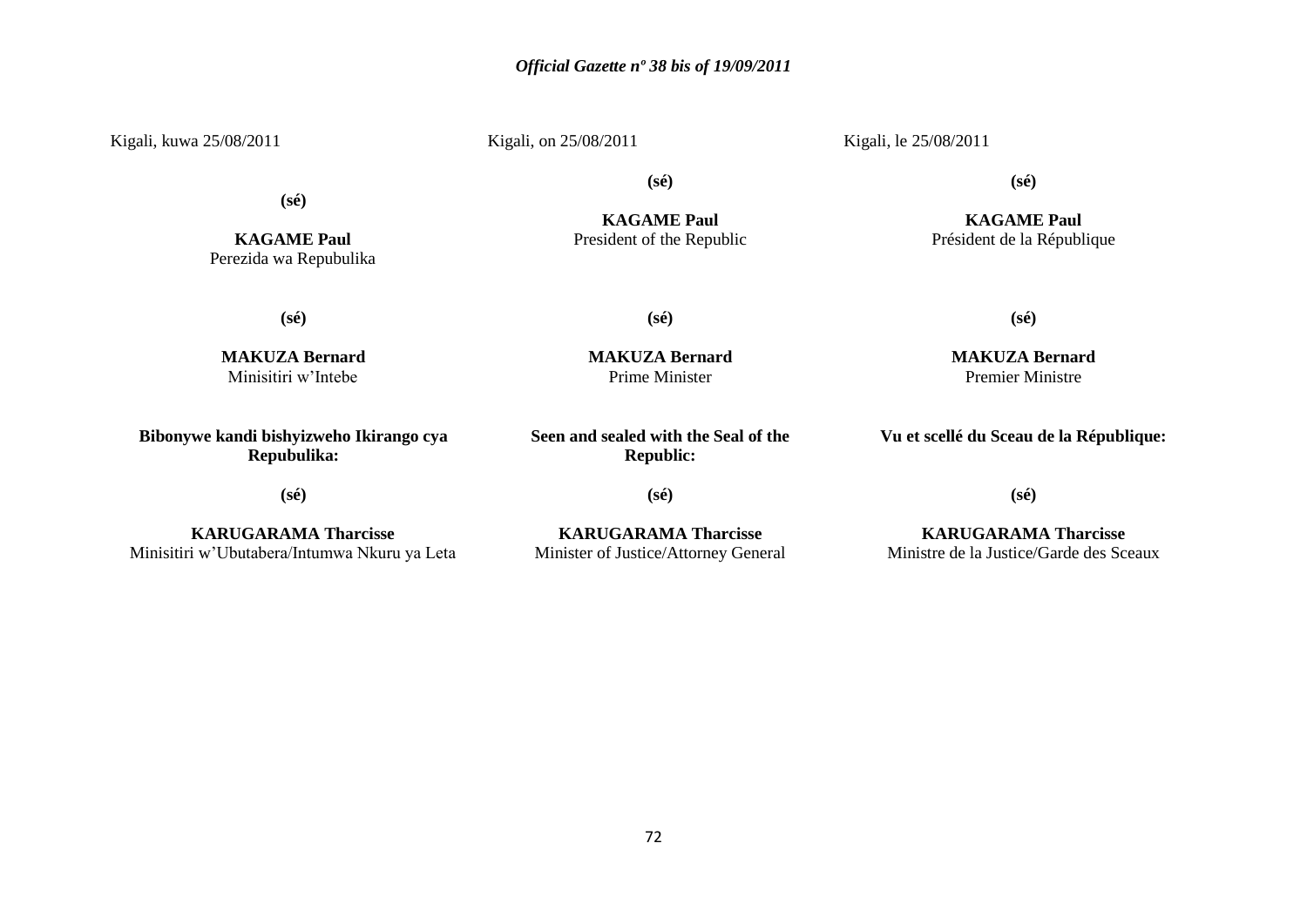**ITEKA RYA PEREZIDA N°75/01 RYO KUWA PRESINDENTIAL ORDER N°75/01 OF ARRETE PRESIDENTIEL N<sup>o</sup> 75/01 DU 25/08/2011 RISHYIRAHO UMUYOBOZI 25/08/2011 APPOINTING A RECTOR OF 25/08/2011 PORTANT NOMINATION D'UN**  W'ISHURI RIKURU RYO KWIGISHA NO INSTITUTE OF LEGAL PRACTICE AND RECTEUR DE L'INSTITUT SUPERIEUR DE **GUTEZA IMBERE AMATEGEKO (ILPD) DEVELOPMENT(ILPD) PRATIQUE ET DE DEVELOPPEMENT DU DROIT (ILPD)**

#### **ISHAKIRO**

### **TABLES OF CONTENTS**

#### **TABLE DES MATIERES**

**Ingingo ya mbere : Ishyirwaho ry' Umuyobozi Article One : Appointment of a Rector w'Ishuri Rikuru Article premier : Nomination d'un Recteur**

**Ingingo ya 2: Abashinzwe gushyira mu bikorwa Article 2 : Authorities responsible for the Article 2 : Autorités chargées de l'exécution du iri teka implementation of this Order présent arrêté**

**Ingingo ya 3: Ivanwaho ry'ingingo zinyuranyije Article 3 : Repealing provision n'iri teka Article 3 : Disposition abrogatoire**

**Ingingo ya 4: Igihe iteka ritangira gukurikizwa Article 4: Commencement** **Article 4 : Entrée en vigueur**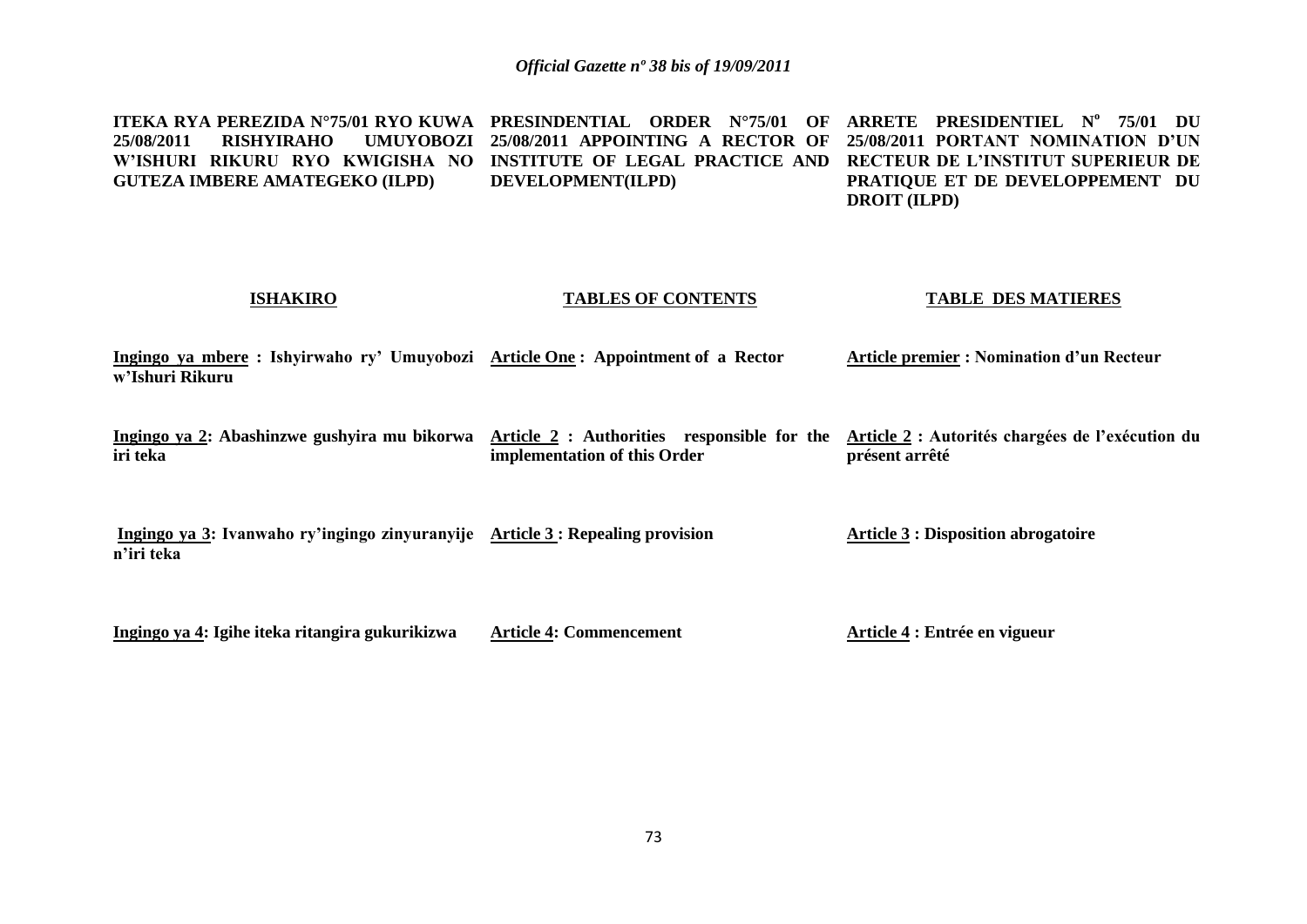**ITEKA RYA PEREZIDA N°75/01 RYO KUWA PRESINDENTIAL ORDER N°75/01 OF 25/08/2011 RISHYIRAHO UMUYOBOZI W'ISHURI RIKURU RYO KWIGISHA NO GUTEZA IMBERE AMATEGEKO (ILPD) 25/08/2011 APPOINTING A RECTOR OF INSTITUTE OF LEGAL PRACTICE AND DEVELOPMENT(ILPD) ARRETE PRESIDENTIEL N<sup>o</sup> 75/01 DU 25/08/2011 PORTANT NOMINATION D'UN RECTEUR DE L'INSTITUT SUPERIEUR DE PRATIQUE ET DE DEVELOPPEMENT DU DROIT (ILPD)**

**Twebwe, KAGAME Paul,** Perezida wa Repubulika,

**We, KAGAME Paul,** President of the Republic,

**Nous, KAGAME Paul,** Président de la République,

Dushingiye ku Itegeko Nshinga rya Repubulika y'u Pursuant to the Constitution of the Republic of Rwanda ryo kuwa 04 Kamena 2003, nk'uko ryavuguruwe kugeza ubu, cyane cyane mu ngingo zaryo, iya 88, iya 89, iya 112, iya 113 n'iya 121;

Dushingiye ku Itegeko n° 20/2005 ryo kuwa 20/10/2005 rishyiraho imiterere, imitunganyirize n'imikorere y'Amashuri Makuru cyane cyane mu ngingo yaryo ya 65;

Dushingiye ku Itegeko n° 22/2006 ryo kuwa 28/04/2006 rishyiraho Ishuri rikuru ryo kwigisha no guteza imbere amategeko;

Bisabwe na Minisitiri w'Ubutabera/Intumwa Nkuru ya Leta;

Inama y'Abaminisitiri yateranye kuwa 11/05/2011, After consideration and approval by the Cabinet imaze kubisuzuma no kubyemeza;

Bimaze kwemezwa na Sena mu nama yayo y'Inteko After approval by the Senate in its plenary Rusange yo kuwa 27/05/2011;

Rwanda of 04 June 2003, as amended to date, especially in Articles 88, 89, 112, 113 and 121;

Pursuant to Law n° 20/2005 of 20/10/2005 governing the organization and functioning of Higher Education, especially in Article 65;

Pursuant to Law n° 22/2006 of 28/04/2006 establishing the Institute of Legal Practice and Development;

On proposal by the Minister of Justice/Attorney General;

in its session of 11/05/2011;

session of 27/05/2011;

Vu la Constitution de la République du Rwanda du 04 juin 2003, telle que révisée à ce jour, spécialement en ses articles 88, 89, 112, 113 et 121;

Vu la Loi n° 20/2005 du 20/10/2005 portant organisation et fonctionnement de l'Enseignement Supérieur, spécialement en son article 65;

Vu la Loi n° 22/2006 du 28/04/2006 portant création de l'Institut Supérieur de Pratique et de Développement du Droit;

Sur proposition du Ministre de la Justice/Garde des Sceaux ;

Après examen et adoption par le Conseil des Ministres en sa séance du 11/05/2011;

Après approbation du Sénat en sa séance plénière du 27/05/2011;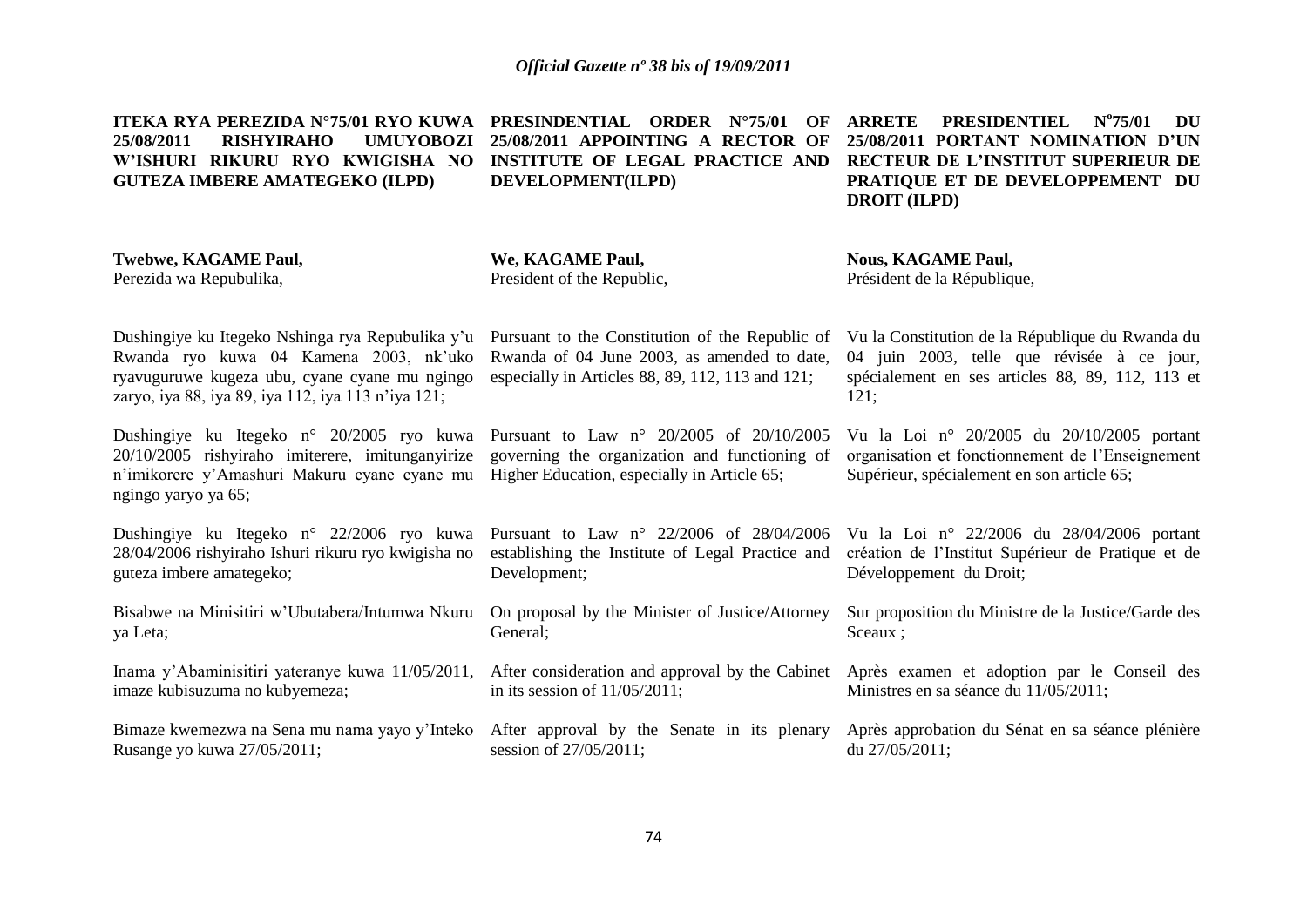#### **TWATEGETSE KANDI DUTEGETSE: HAVE ORDERED AND HEREBY ORDER: AVONS ARRETE ET ARRETONS :**

| Ingingo ya mbere: Ishyirwaho ry'Umuyobozi Article One: Appointment of a Rector<br>w'Ishuri Rikuru                         |                                                                                                                            | <b>Article premier: Nomination d'un Recteur</b>                                                                             |
|---------------------------------------------------------------------------------------------------------------------------|----------------------------------------------------------------------------------------------------------------------------|-----------------------------------------------------------------------------------------------------------------------------|
| Prof. Nick JOHNSON agizwe Umuyobozi w'Ishuri<br>Rikuru ryo kwigisha no guteza imbere amategeko.                           | Prof. Nick JOHNSON is hereby appointed<br>Rector of the Institute of Legal Practice and<br>Development.                    | Prof. Nick JOHNSON est nommé Recteur de<br>Supérieur<br>l'Institut<br>Pratique<br>de<br>de<br>et<br>Développement du Droit. |
| Ingingo ya 2: Abashinzwe gushyira mu bikorwa<br>iri teka                                                                  | Article 2: Authorities responsible for the<br>implementation of this Order                                                 | Article 2: Autorités chargées de l'exécution du<br>présent arrêté                                                           |
| Minisitiri<br>w'Intebe<br><b>Minisitiri</b><br>na<br>ya Leta basabwe<br>w'Ubutabera/Intumwa Nkuru<br>kubahiriza iri teka. | The Prime Minister and the Minister of<br>Justice/Attorney General are entrusted with the<br>implementation of this Order. | Le Premier Ministre et le Ministre de la<br>Justice/Garde des Sceaux sont chargés de<br>l'exécution du présent arrêté.      |
| Ingingo ya 3: Ivanwaho ry'ingingo zinyuranyije Article 3: Repealing provision<br>n'iri teka                               |                                                                                                                            | <b>Article 3: Disposition abrogatoire</b>                                                                                   |
|                                                                                                                           |                                                                                                                            |                                                                                                                             |
| zose z'amateka abanziriza iri kandi<br>Ingingo<br>zinyuranyije na ryo zivanyweho.                                         | All prior provisions contrary to this Order are<br>hereby repealed.                                                        | Toutes les dispositions antérieures contraires au<br>présent arrêté sont abrogées.                                          |
| Ingingo ya 4: Igihe iteka ritangira gukurikizwa                                                                           | <b>Article 4: Commencement</b>                                                                                             | Article 4 : Entrée en vigueur                                                                                               |
| Iri teka ritangira gukurikizwa ku munsi rishyiriweho<br>umukono. Agaciro karyo gahera kuwa 11/05/2011.                    | This Order shall come into force on the date of<br>its signature. It takes effect as of 11/05/2011.                        | Le présent arrêté entre en vigueur le jour de sa<br>signature. Il sort ses effets à partir du 11/05/2011.                   |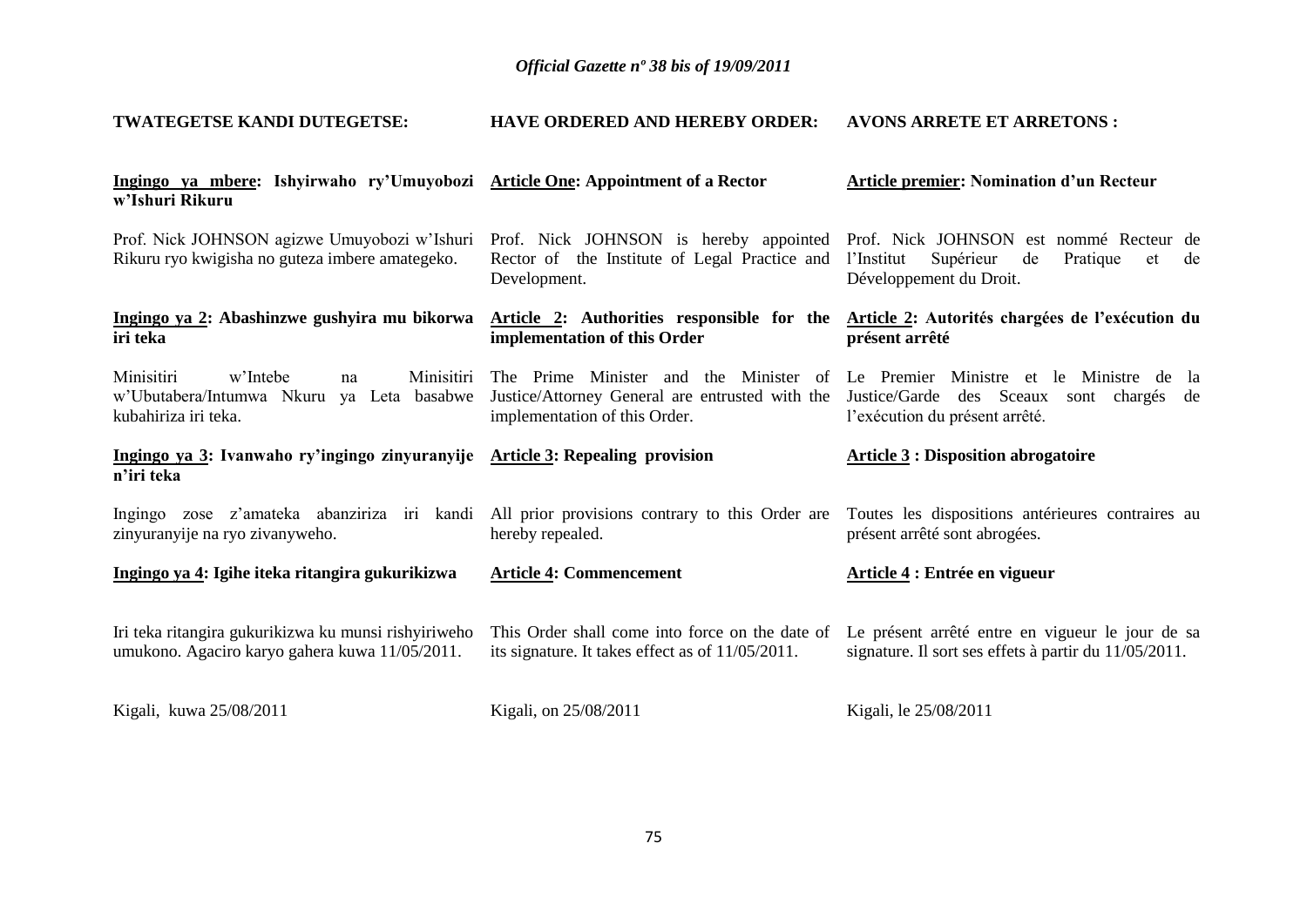**(sé)**

**(sé)**

### **(sé)**

**KAGAME Paul** Président de la République

**KAGAME Paul** Perezida wa Repubulika

**(sé)**

**KAGAME Paul** President of the Republic

**(sé)**

**MAKUZA Bernard** Minisitiri w'Intebe

**MAKUZA Bernard** Prime Minister

**Seen and sealed with the Seal of the Republic:**

**(sé)**

**MAKUZA Bernard** Premier Ministre

**Vu et scellé du Sceau de la République :**

**(sé)**

**Bibonywe kandi bishyizweho Ikirango cya Repubulika:**

**(sé)**

**KARUGARAMA Tharcisse** Minisitiri w'Ubutabera/Intumwa Nkuru ya Leta

**KARUGARAMA Tharcisse** Minister of Justice/Attorney General

**KARUGARAMA Tharcisse** Ministre de la Justice/Garde des Sceaux

**(sé)**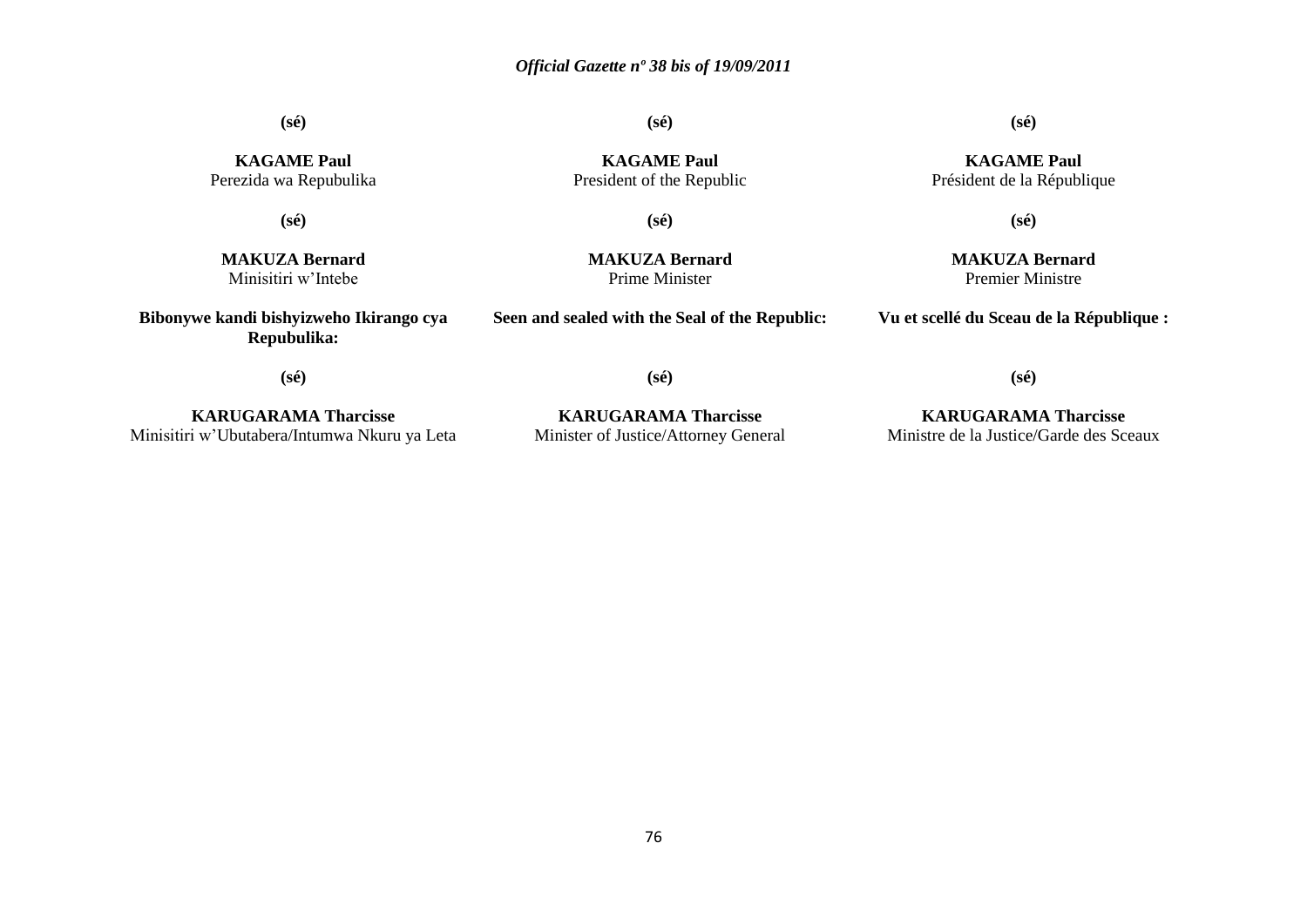**ITEKA RYA PEREZIDA N° 76/01 RYO KUWA PRESINDENTIAL ORDER N°76/01 OF ARRETE PRESIDENTIEL N<sup>o</sup> 25/08/2011 RISHYIRAHO WUNGIRIJE W'ISHURI RIKURU RYO OF INSTITUTE OF LEGAL PRACTICE KWIGISHA NO GUTEZA AMATEGEKO (ILPD) 25/08/2011 APPOINTING A VICE RECTOR 25/08/2011 PORTANT NOMINATION D'UN IMBERE** AND DEVELOPMENT(ILPD) **76/01 DU VICE RECTEUR DE L'INSTITUT SUPERIEUR DE PRATIQUE ET DE DEVELOPPEMENT DU DROIT (ILPD)**

#### **ISHAKIRO**

#### **TABLES OF CONTENTS**

#### **TABLE DES MATIERES**

**Ingingo ya mbere : Ishyirwaho ry'Umuyobozi Article One : Appointment of a Vice Rector Wungirije w'Ishuri Rikuru Article premier : Nomination d'un Vice Recteur**

**Ingingo ya 2: Abashinzwe gushyira mu bikorwa Article 2 : Authorities responsible for the Article 2 : Autorités chargées de l'exécution du iri teka implementation of this Order présent arrêté**

**Ingingo ya 3: Ivanwaho ry'ingingo zinyuranyije Article 3 : Repealing provision n'iri teka Article 3 : Disposition abrogatoire**

**Ingingo ya 4: Igihe iteka ritangira gukurikizwa**

**Article 4: Commencement**

**Article 4 : Entrée en vigueur**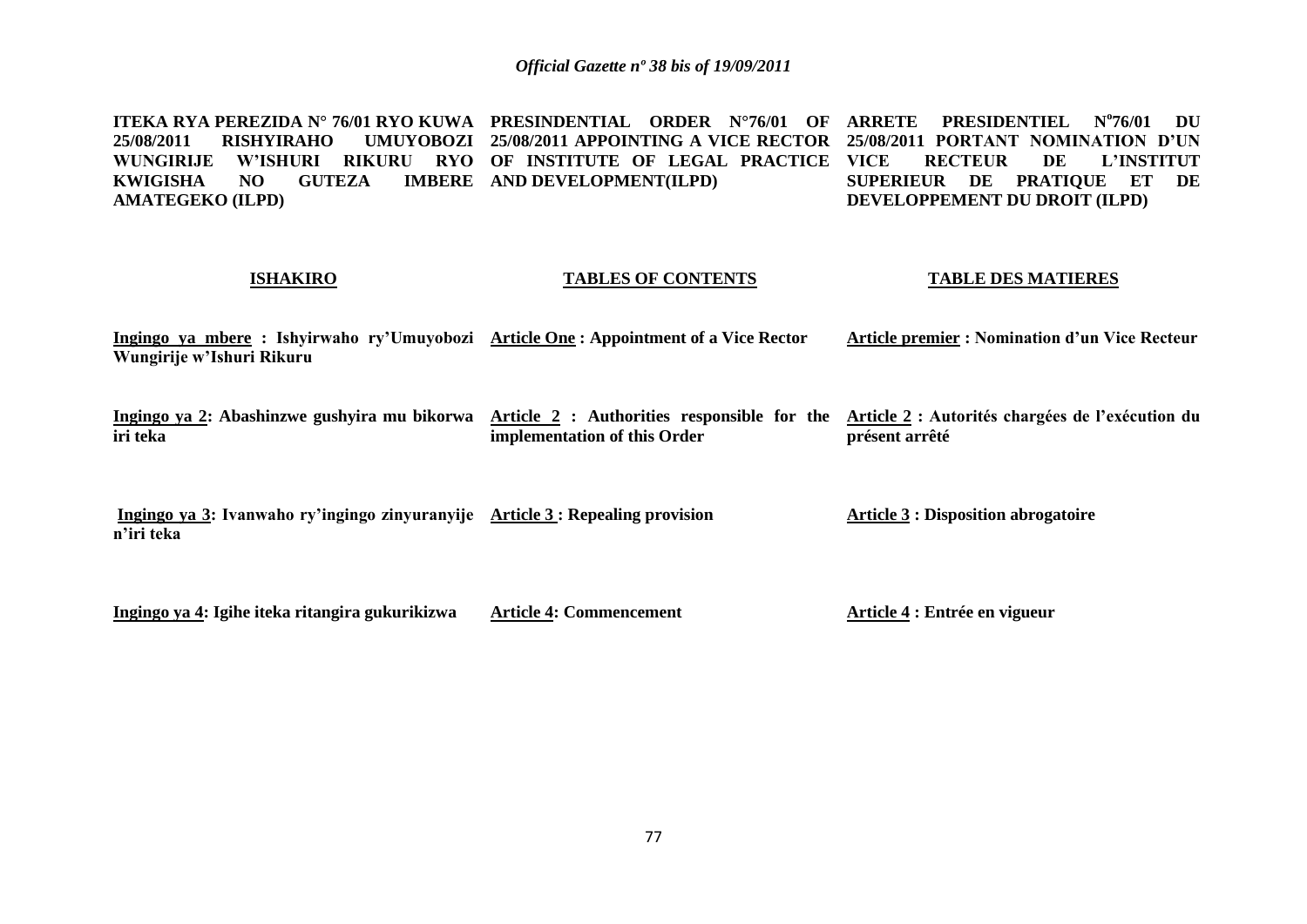**ITEKA RYA PEREZIDA N° 76/01 RYO KUWA PRESINDENTIAL ORDER N°76/01 OF 25/08/2011 RISHYIRAHO UMUYOBOZI 25/08/2011 APPOINTING A VICE RECTOR WUNGIRIJE W'ISHURI RIKURU RYO OF INSTITUTE OF LEGAL PRACTICE KWIGISHA NO GUTEZA AMATEGEKO (ILPD) IMBERE** AND DEVELOPMENT(ILPD) **ARRETE PRESIDENTIEL 76/01 DU 25/08/2011 PORTANT NOMINATION D'UN VICE RECTEUR DE L'INSTITUT SUPERIEUR DE PRATIQUE ET DE DEVELOPPEMENT DU DROIT (ILPD)**

**Twebwe, KAGAME Paul,** Perezida wa Repubulika, Dushingiye ku Itegeko Nshinga rya Repubulika y'u Pursuant to the Constitution of the Republic of Vu la Constitution de la République du Rwanda du Rwanda ryo kuwa 04 Kamena 2003, nk'uko ryavuguruwe kugeza ubu, cyane cyane mu ngingo zaryo, iya 112, iya 113 n'iya 121; Dushingiye ku Itegeko n° 20/2005 ryo kuwa Pursuant to Law n° 20/2005 of 20/10/2005 20/10/2005 rishyiraho imiterere, imitunganyirize n'imikorere y'Amashuri Makuru cyane cyane mu Higher Education, especially in Article 65; ngingo yaryo ya 65; Dushingiye ku Itegeko n° 22/2006 ryo kuwa 28/04/2006 rishyiraho Ishuri rikuru ryo kwigisha no guteza imbere amategeko; Bisabwe na Minisitiri w'Ubutabera/Intumwa Nkuru On proposal by the Minister of Justice/Attorney ya Leta; Inama y'Abaminisitiri yateranye kuwa 11/05/2011, After consideration and approval by the Cabinet imaze kubisuzuma no kubyemeza; **TWATEGETSE KANDI DUTEGETSE: We, KAGAME Paul,** President of the Republic, Rwanda of 04 June 2003, as amended to date, especially in Articles 112, 113 and 121; governing the organization and functioning of Pursuant to Law n° 22/2006 of 28/04/2006 establishing the Institute of Legal Practice and Development; General; in its session of 11/05/2011; **HAVE ORDERED AND HEREBY ORDER: Nous, KAGAME Paul,** Président de la République, 04 juin 2003, telle que révisée à ce jour, spécialement en ses articles 112, 113 et 121; Vu la Loi n° 20/2005 du 20/10/2005 portant organisation et fonctionnement de l'Enseignement Supérieur, spécialement en son article 65; Vu la Loi n° 22/2006 du 28/04/2006 portant création de l'Institut Supérieur de Pratique et de Développement du Droit; Sur proposition du Ministre de la Justice/Garde des Sceaux ; Après examen et adoption par le Conseil des Ministres en sa séance du 11/05/2011; **AVONS ARRETE ET ARRETONS :**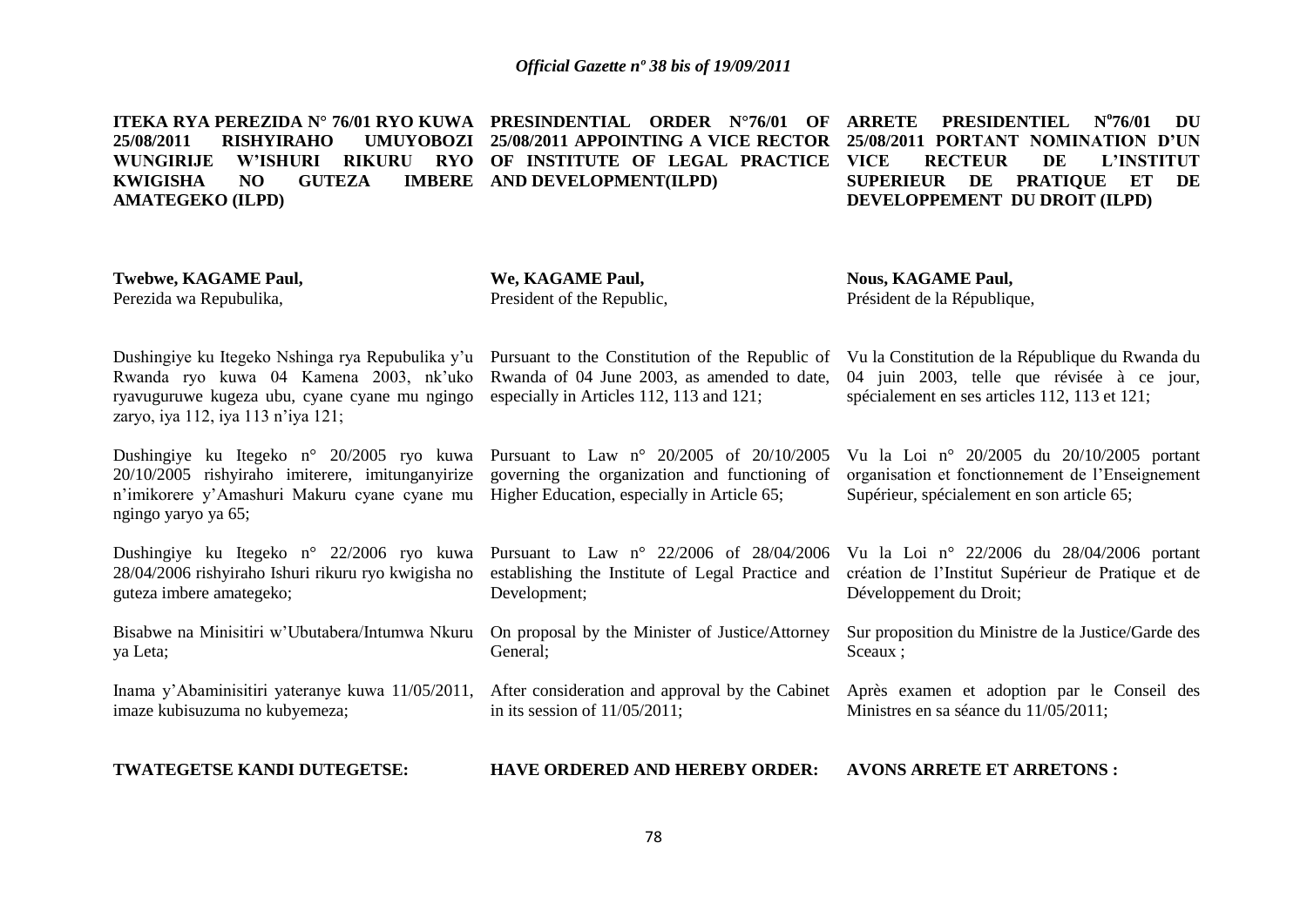**Article premier: Nomination d'un Vice Recteur** 

| Ingingo ya mberg: Ishyirwaho ry'Umuyobozi Article One: Appointment of a Vice Rector<br>Wungirije w'Ishuri Rikuru            |                                                                                                                                         | <b>Article premier: Nomination d'un Vice Recteur</b>                                                                      |
|-----------------------------------------------------------------------------------------------------------------------------|-----------------------------------------------------------------------------------------------------------------------------------------|---------------------------------------------------------------------------------------------------------------------------|
| Prof. Nick HULS agizwe Umuyobozi Wungirije<br>ushinzwe amasomo mu Ishuri Rikuru ryo Kwigisha<br>no Guteza Imbere Amategeko. | Prof. Nick HULS is hereby appointed Vice<br>Rector in charge of Academic Affairs in the<br>Institute of Legal Practice and development. | Prof. Nick HULS est nommé Vice Recteur<br>Académique de l'Institut Supérieur de Pratique et<br>de Développement du Droit. |
| Ingingo ya 2: Abashinzwe gushyira mu bikorwa<br>iri teka                                                                    | Article 2: Authorities responsible for the<br>implementation of this Order                                                              | Article 2: Autorités chargées de l'exécution du<br>présent arrêté                                                         |
| Minisitiri<br>Minisitiri<br>w'Intebe<br>na<br>w'Ubutabera/Intumwa Nkuru ya Leta basabwe<br>kubahiriza iri teka.             | The Prime Minister and the Minister of<br>Justice/Attorney General are entrusted with the<br>implementation of this Order.              | Le Premier Ministre et le Ministre de la<br>Justice/Garde des Sceaux sont chargés de<br>l'exécution du présent arrêté.    |
| Ingingo ya 3: Ivanwaho ry'ingingo zinyuranyije Article 3: Repealing provision<br>n'iri teka                                 |                                                                                                                                         | <b>Article 3 : Disposition abrogatoire</b>                                                                                |
| Ingingo zose z'amateka abanziriza iri kandi<br>zinyuranyije na ryo zivanyweho.                                              | All prior provisions contrary to this Order are<br>hereby repealed.                                                                     | Toutes les dispositions antérieures contraires au<br>présent arrêté sont abrogées.                                        |
| Ingingo ya 4: Igihe iteka ritangira gukurikizwa                                                                             | <b>Article 4: Commencement</b>                                                                                                          | Article 4 : Entrée en vigueur                                                                                             |
| Iri teka ritangira gukurikizwa ku munsi rishyiriweho<br>umukono. Agaciro karyo gahera kuwa 11/05/2011.                      | This Order shall come into force on the date of<br>its signature. It takes effect as of 11/05/2011.                                     | Le présent arrêté entre en vigueur le jour de sa<br>signature. Il sort ses effets à partir du 11/05/2011.                 |
| Kigali, kuwa 25/08/2011                                                                                                     | Kigali, on 25/08/2011                                                                                                                   | Kigali, le 25/08/2011                                                                                                     |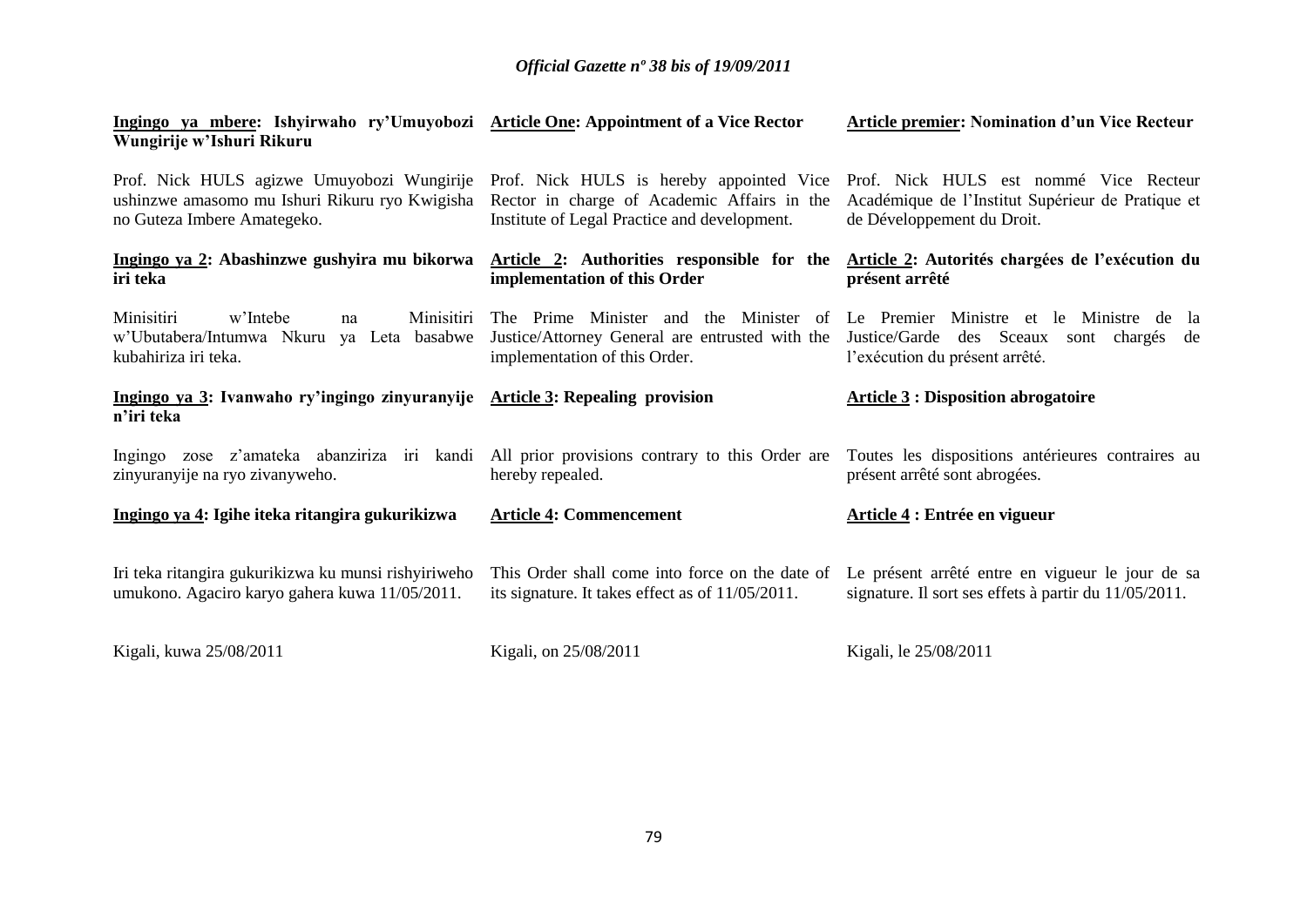**(sé)**

**(sé)**

### **(sé)**

**KAGAME Paul** Président de la République

**KAGAME Paul** Perezida wa Repubulika

**(sé)**

**KAGAME Paul** President of the Republic

**(sé)**

**MAKUZA Bernard** Minisitiri w'Intebe

**MAKUZA Bernard** Prime Minister

**Seen and sealed with the Seal of the Republic:**

**(sé)**

**MAKUZA Bernard** Premier Ministre

**Vu et scellé du Sceau de la République :**

**(sé)**

**Bibonywe kandi bishyizweho Ikirango cya Repubulika:**

**KARUGARAMA Tharcisse** Minisitiri w'Ubutabera/Intumwa Nkuru ya Leta

**KARUGARAMA Tharcisse** Minister of Justice/Attorney General

**(sé)**

**KARUGARAMA Tharcisse** Ministre de la Justice/Garde des Sceaux

**(sé)**

80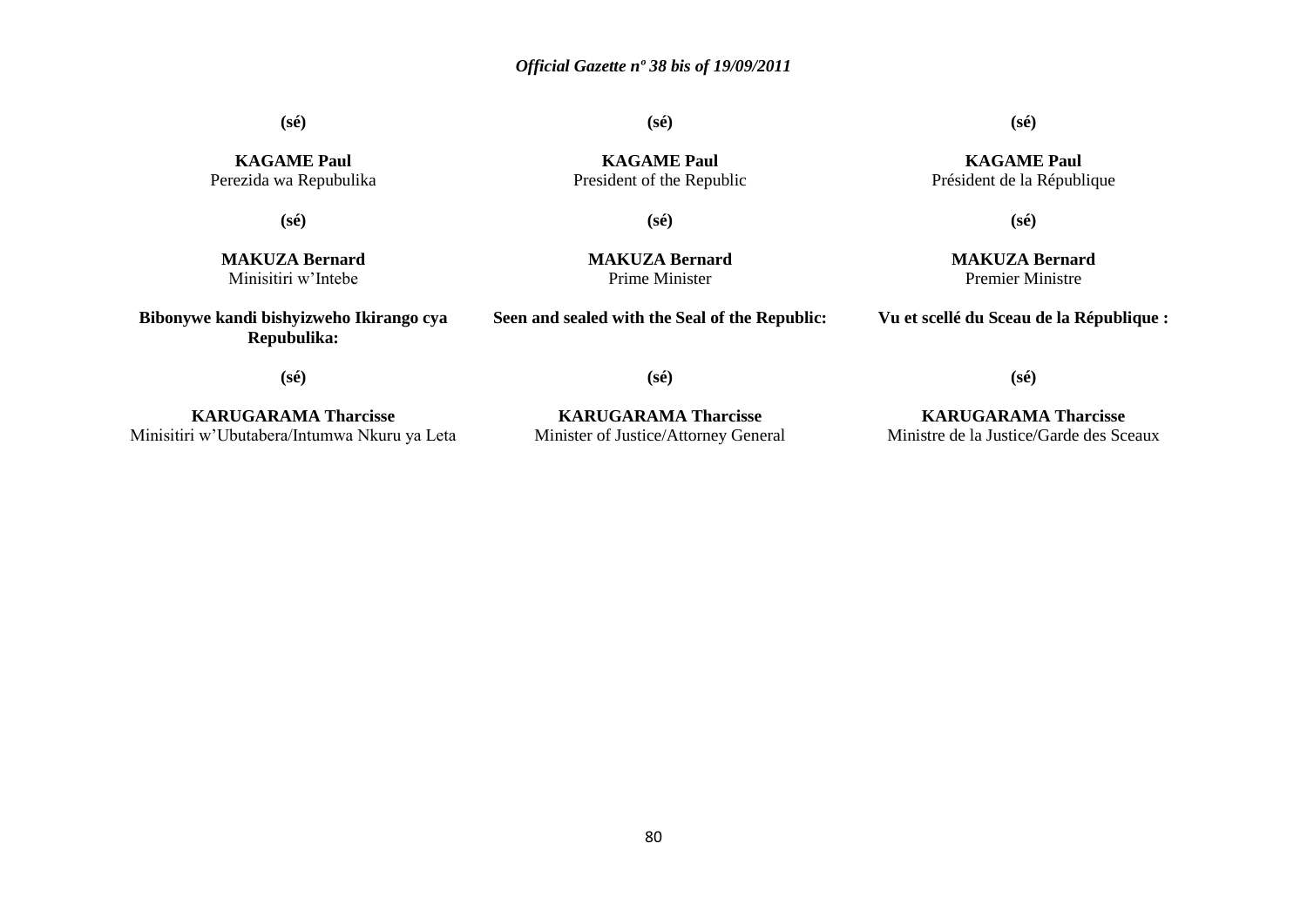**ITEKA RYA PEREZIDA N°77/01 RYO KUWA PRESIDENTIAL ORDER N°77/01 OF ARRETE PRESIDENTIEL N°77/01 DU 13/09/2011 RYEMEZA BURUNDU AMASEZERANO MPUZAMAHANGA 2007 INTERNATIONAL COFFEE AGREEMENT L'ACCORD INTERNATIONAL 2007 SUR LE YEREKEYE IGIHINGWA CYA KAWA 2007, ADOPTED IN LONDON ON 28 CAFÉ ADOPTE A LONDRES EN DATE DU YEMEREJWE I LONDON KUWA 28 NZERI SEPTEMBER 2007 2007 RATIFYING 13/09/2011 PORTANT RATIFICATION DE 28 SEPTEMBRE 2007**

### **ISHAKIRO Ingingo ya mbere: Kwemeza burundu Ingingo ya 2: Abashinzwe kubahiriza iri teka Ingingo ya 3 : Ivanwaho ry'ingingo zinyuranyije Article 3 : Repealing provision n'iri teka Ingingo ya 4: Igihe iteka ritangira gukurikizwa TABLE OF CONTENTS Article One: Ratification Article 2: Authorities responsible for the Article 2** : **Autorités chargées de l'exécution du implementation of this Order Article 4: Commencement TABLES DES MATIERES Article premier: Ratification présent arrêté Article 3: Disposition abrogatoire Article 4** : **Entrée en vigueur**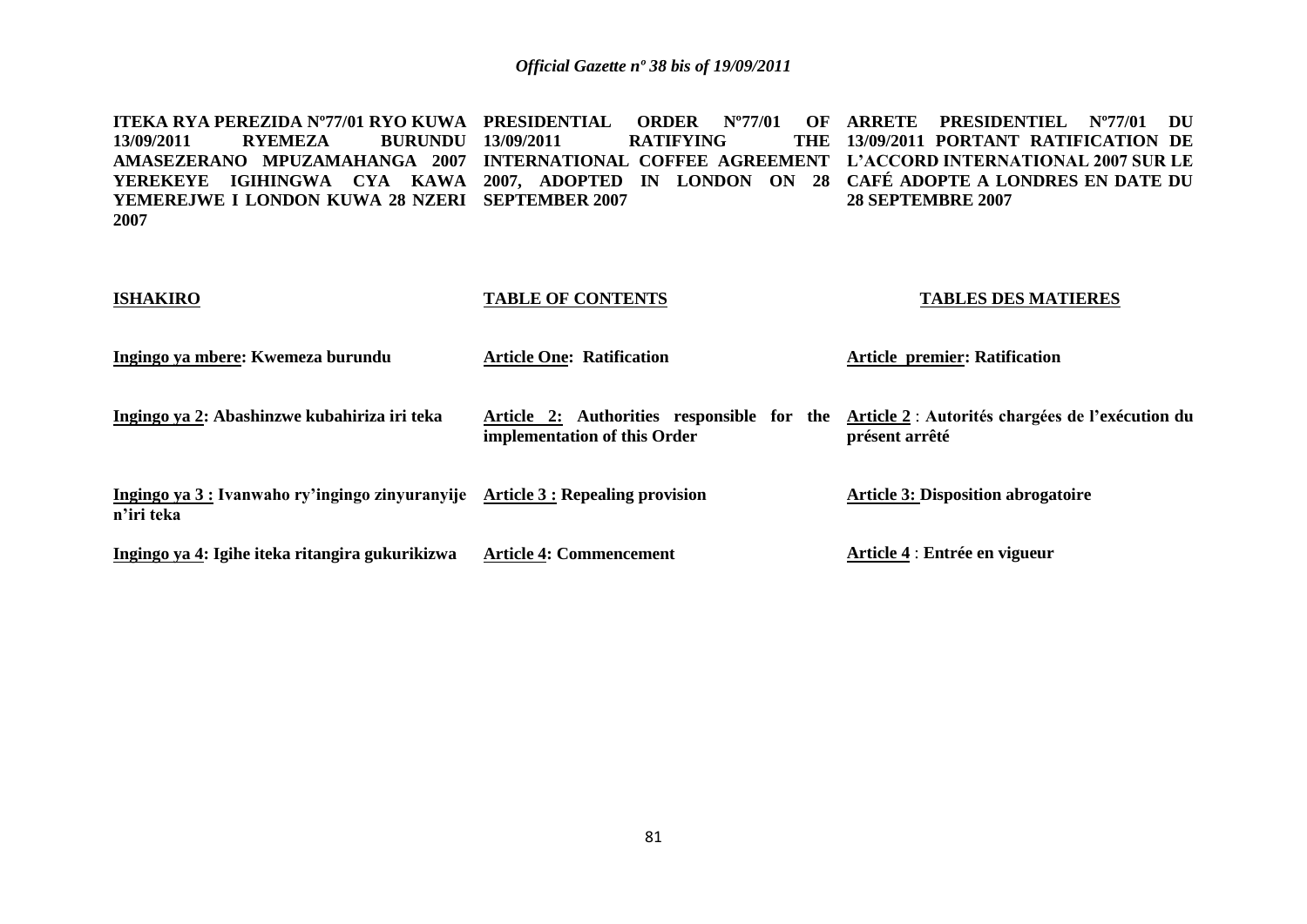**ITEKA RYA PEREZIDA N°77/01 RYO KUWA PRESIDENTIAL ORDER N°77/01 OF ARRETE PRESIDENTIEL N°77/01 DU 13/09/2011 RYEMEZA BURUNDU AMASEZERANO MPUZAMAHANGA 2007 INTERNATIONAL COFFEE AGREEMENT L'ACCORD INTERNATIONAL 2007 SUR LE YEREKEYE IGIHINGWA CYA KAWA 2007, ADOPTED IN LONDON ON 28 CAFÉ ADOPTE A LONDRES EN DATE DU YEMEREJWE I LONDON KU WA 28 NZERI SEPTEMBER 2007 2007 13/09/2011 RATIFYING 13/09/2011 PORTANT RATIFICATION DE 28 SEPTEMBRE 2007**

| Twebwe, KAGAME Paul,<br>Perezida wa Repubulika;                                                                                                                                                                                                      | We, KAGAME Paul,<br>President of the Republic;                                                                                                                      | <b>Nous, KAGAME Paul,</b><br>Président de la République;                                                                                                              |
|------------------------------------------------------------------------------------------------------------------------------------------------------------------------------------------------------------------------------------------------------|---------------------------------------------------------------------------------------------------------------------------------------------------------------------|-----------------------------------------------------------------------------------------------------------------------------------------------------------------------|
| Dushingiye ku Itegeko Nshinga rya Repubulika y'u<br>Rwanda ryo kuwa 04 Kamena 2003, nk'uko<br>ryavuguruwe kugeza ubu, cyane cyane mu ngingo<br>zaryo iya 98, iya 112, iya 113, iya 121, iya 189, iya<br>190 n'iya 201;                               | Pursuant to the Constitution of the Republic of<br>Rwanda of 04 June 2003, as amended to date,<br>especially in Articles 98, 112, 113, 121, 189, 190<br>and $201$ ; | Vu la Constitution de la République du Rwanda<br>du 04 juin 2003, telle que révisée à ce jour,<br>spécialement en ses articles 98, 112, 113, 121,<br>189, 190 et 201; |
| Dushingiye ku Itegeko nº 15/2011 ryo kuwa Pursuant to Law nº 15/2011 of $30/05/2011$<br>30/5/2011<br>burundu<br>ryemerera<br>kwemeza<br>Mpuzamahanga 2007<br>yerekeye<br>Amasezerano<br>igihingwa cya Kawa yemerejwe i London kuwa 28<br>Nzeri 2007; | authorising the ratification of the International<br>Coffee Agreement 2007, adopted in London on 28<br>September 2007;                                              | Vu la Loi nº 15/2011 du 30/05/2011 autorisant la<br>ratification de l'Accord International 2007 sur le<br>Café adopté à Londres en date du 28 septembre<br>2007;      |
| Tumaze kubona Amasezerano Mpuzamahanga<br>2007 yerekeye igihingwa cya Kawa yemerejwe i<br>London kuwa 28 Nzeri 2007;                                                                                                                                 | Having considered the International Coffee Considérant l'Accord International 2007 sur le<br>Agreement 2007, adopted in London on 28<br>September 2007;             | Café adopté à Londres en date du 28 septembre<br>2007;                                                                                                                |
| Bisabwe na Minisitiri w'Ubuhunzi n'Ubworozi;                                                                                                                                                                                                         | On proposal by the Minister of Agriculture and<br>Animal Resources;                                                                                                 | Sur proposition du Ministre de l'Agriculture et<br>des Ressources<br>Animales;                                                                                        |
| Inama y'Abaminisitiri imaze kubisuzuma no After consideration and approval by the Cabinet;<br>kubyemeza;                                                                                                                                             |                                                                                                                                                                     | Après examen et adoption par le Conseil des<br>Ministres;                                                                                                             |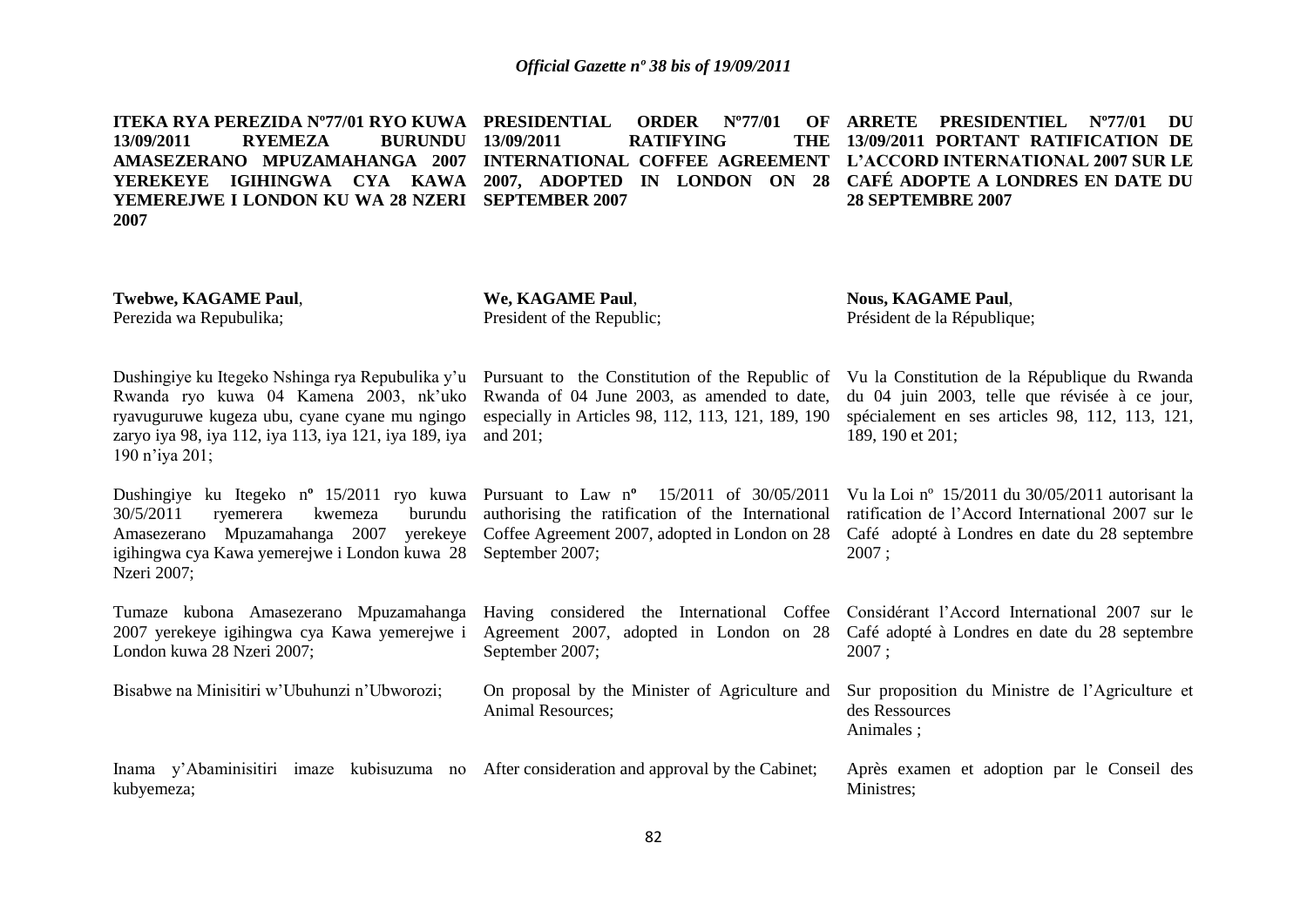**HAVE ORDERED AND HEREBY ORDER**:

**AVONS ARRETE ET ARRETONS**:

**TWATEGETSE KANDI DUTEGETSE**:

| Ingingo ya mbere: Kwemezwa burundu                                                                                                                                 | <b>Article One: Ratification</b>                                                                                                                                                       | <b>Article premier: Ratification</b>                                                                                                                                                             |
|--------------------------------------------------------------------------------------------------------------------------------------------------------------------|----------------------------------------------------------------------------------------------------------------------------------------------------------------------------------------|--------------------------------------------------------------------------------------------------------------------------------------------------------------------------------------------------|
| Amasezerano Mpuzamahanga 2007 yerekeye<br>igihingwa cya Kawa yemerejwe i London kuwa 28<br>Nzeri 2007, yemejwe burundu kandi atangiye<br>gukurikizwa uko yakabaye. | The International Coffee Agreement 2007,<br>adopted in London on 28 September 2007 is<br>hereby ratified and becomes fully effective.                                                  | L'Accord International 2007 sur le Café adopté à<br>Londres en date du 28 septembre 2007, est ratifié<br>et sort son plein et entier effet.                                                      |
| Ingingo ya 2: Abashinzwe kubahiriza iri teka                                                                                                                       | Article 2: Authorities responsible for the<br>implementation of this Order                                                                                                             | Article 2 : Autorités chargées de l'exécution du<br>présent arrêté                                                                                                                               |
| Minisitiri<br>Minisitiri<br>w'Ubuhinzi<br>w'Intebe,<br>Minisitiri<br>w'Ububanyi<br>n'Ubworozi<br>na<br>n'Amahanga n'Ubutwererane basabwe kubahiriza<br>iri teka.   | The Prime Minister, the Minister of Agriculture<br>and Animal Resources and the Minister of<br>Foreign Affairs and Cooperation are entrusted<br>with the implementation of this Order. | Le Premier Ministre, le Ministre de l'Agriculture<br>et des Ressources Animales et le Ministre des<br>Affaires Etrangères et de la Coopération sont<br>chargés de l'exécution du présent arrêté. |
| Ingingo ya 3: Ivanwaho ry'ingingo zinyuranyije<br>n'iri teka                                                                                                       | <b>Article 3: Repealing provision</b>                                                                                                                                                  | <b>Article 3 : Disposition abrogatoire</b>                                                                                                                                                       |
| Ingingo zose z'amateka abanziriza iri kandi All prior provisions contrary to this Order are<br>zinyuranyije na ryo zivanyweho.                                     | hereby repealed.                                                                                                                                                                       | Toutes les dispositions antérieures contraires au<br>présent arrêté sont abrogées.                                                                                                               |
| Ingingo ya 4: Igihe iteka ritangira gukurikizwa                                                                                                                    | <b>Article 4: Commencement</b>                                                                                                                                                         | Article 4: Entrée en vigueur                                                                                                                                                                     |
| Iri<br>teka ritangira gukurikizwa ku<br>munsi<br>ritangarijweho mu Igazeti ya Leta ya Repubulika<br>y'u Rwanda.                                                    | This Order shall come into force on the date of its<br>publication in the Official Gazette of the Republic<br>of Rwanda.                                                               | Le présent arrêté entre en vigueur le jour de sa<br>publication au Journal Officiel de la République<br>du Rwanda.                                                                               |
| Kigali, kuwa 13/09/2011                                                                                                                                            | Kigali, on 13/09/2011                                                                                                                                                                  | Kigali, le 13/09/2011                                                                                                                                                                            |